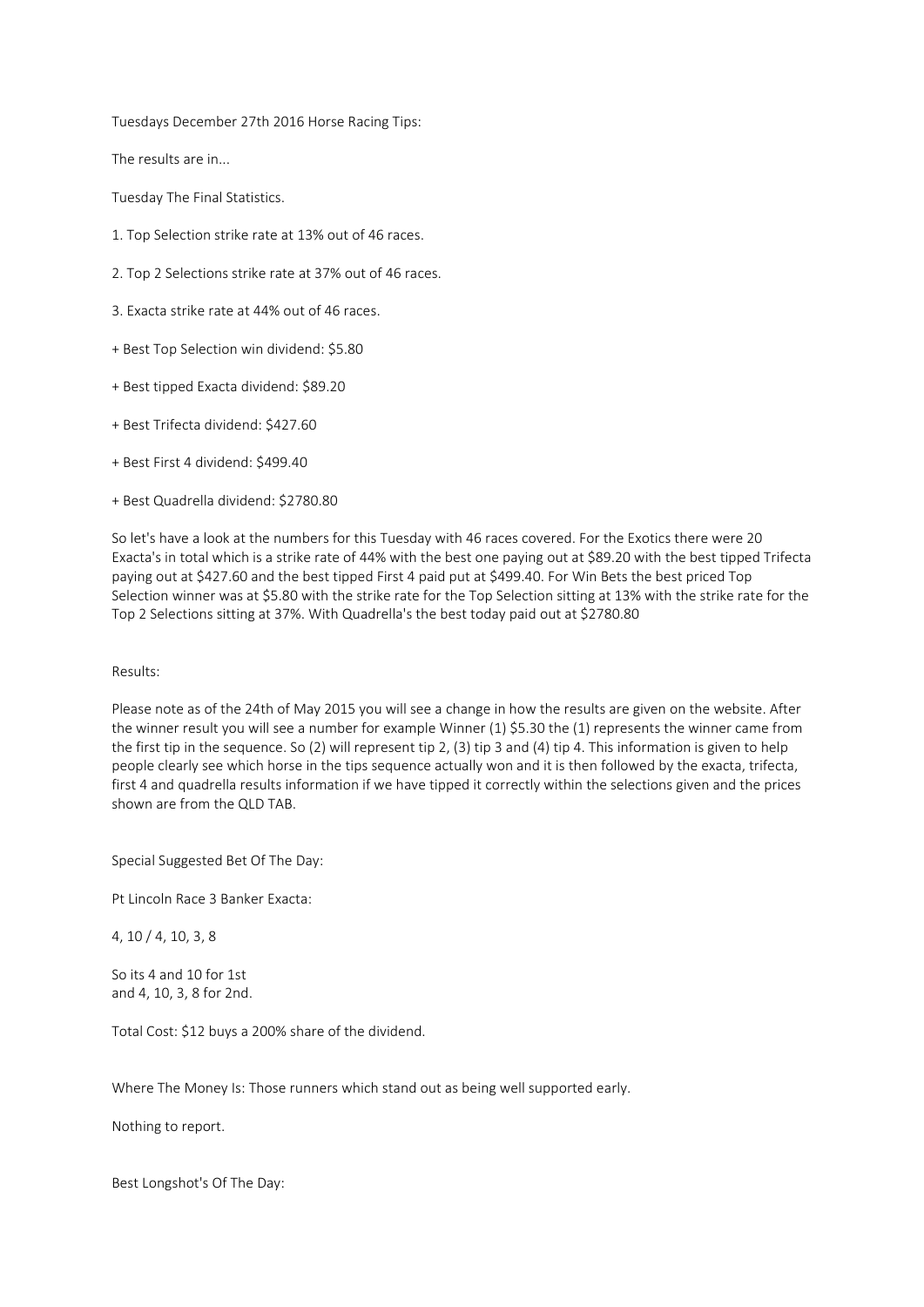Nothing to report.

Best Quaddie Of The Day:

Warrnambool Quadrella:

Race 5: 6, 4, 1, 3 Race 6: 9, 7, 12, 2 Race 7: 1, 11, 10, 9 Race 8: 5, 8, 12, 7

Total Cost: \$13 buys a 5% share of the dividend.

Today's Race Tips:

Warrnambool Race Tips:

Race 1: 8, 7, 10, 5 - Winner (2) \$8.20 Exacta \$37.90 Race 2: 1, 14, 12, 6 - 2nd, 3rd and 4th - Loss Race 3: 13, 4, 9, 11 - Winner (4) \$4.50 Exacta \$15.10 Race 4: 1, 3, 4, 2 - 3rd - Loss Race 5: 6, 4, 1, 3 - Winner (1) \$2.80 Race 6: 9, 7, 12, 2 - Winner (1) \$3.50 Exacta \$25.10 Race 7: 1, 11, 10, 9 - 2nd, 3rd and 4th - Loss Race 8: 5, 8, 12, 7 - Winner (3) \$6.90 Exacta \$83.40 Trifecta \$427.60

Pt Lincoln Race Tips:

Race 1: 1, 4, 3, 2 - 2nd, 3rd and 4th - Loss Race 2: 8, 5, 6, 2 - 3rd and 4th - Loss Race 3: 4, 10, 3, 8 - Winner (4) \$5.40 Exacta \$29.90 Trifecta \$155.50 Race 4: 5, 7, 4, 1 - Winner (2) \$4.50 Race 5: 1, 5, 8, 4 - 2nd and 4th - Loss Race 6: 7, 2, 10, 13 - Winner (1) \$5.80 Race 7: 5, 9, 2, 7 - Winner (2) \$11.20 Race 8: 4, 2, 1, 3 - Winner (3) \$7.90 Race 9: 1, 3, 4, 7 - 2nd - Loss

Murwillumbah Race Tips:

Race 1: 3, 5, 2, 8 - Winner (2) \$5.60 Exacta \$17.90 Race 2: 9, 4, 12, 5 - Winner (4) \$3.80 Exacta \$7.20 Trifecta \$17.90 First 4 \$36.80 Race 3: 4, 3, 2, 5 - Winner (4) \$16.00 Exacta \$89.20 Trifecta \$124.30 First 4 \$499.40 Race 4: 6, 4, 11, 1 - Winner (4) \$3.00 Exacta \$7.80 Trifecta \$31.50 Quadrella \$2780.80 Race 5: 2, 8, 9, 11 - Winner (3) \$5.90 Race 6: 12, 9, 10, 7 - Winner (2) \$5.20 Exacta \$38.40 Race 7: 1, 5, 10, 11 - Winner (2) \$6.10 Quadrella \$867.20

Stoney Creek Race Tips:

Race 1: 5, 6, 4, 1 - Winner (2) \$2.60 Exacta \$5.50 Trifecta \$13.50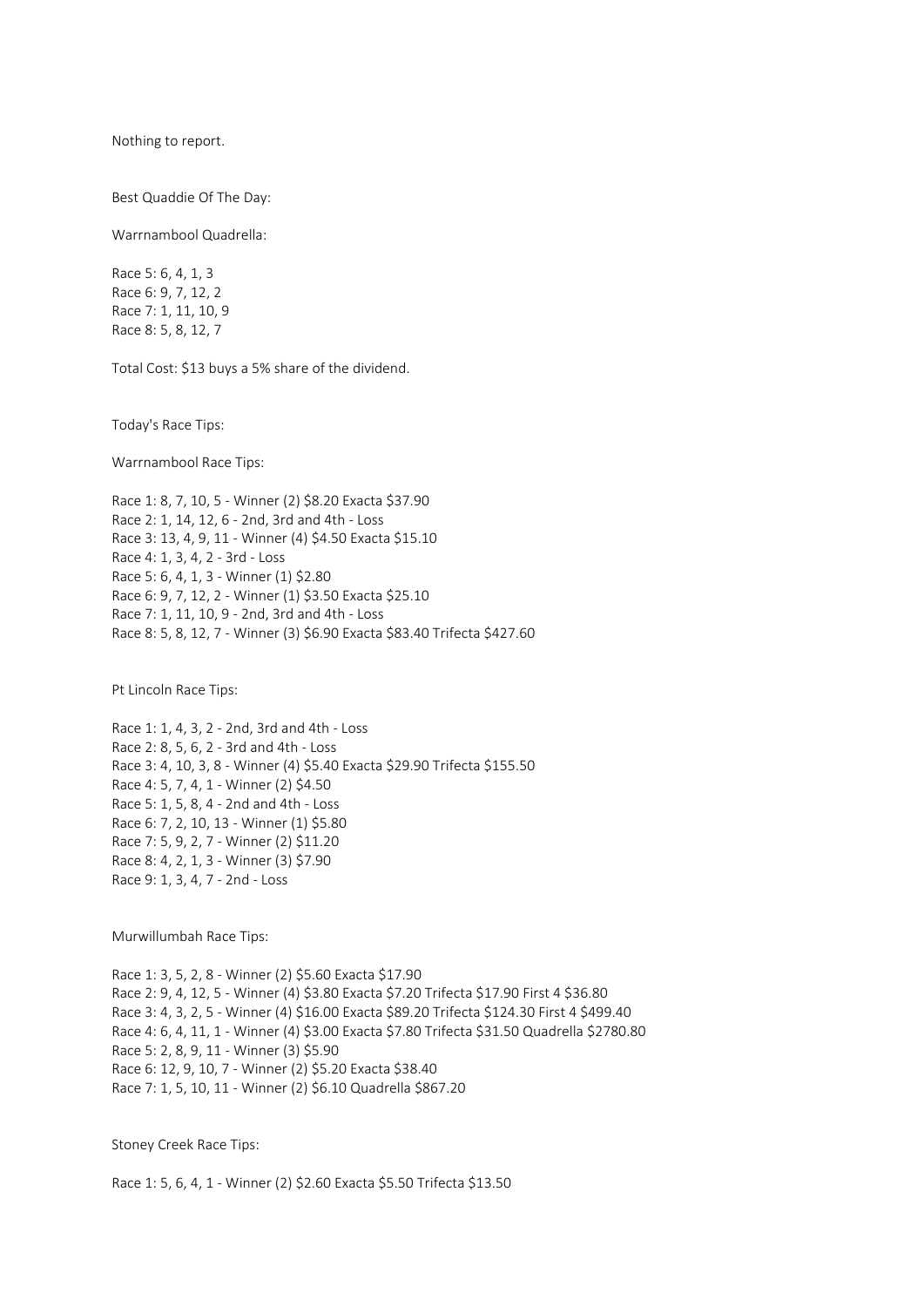Race 2: 3, 11, 4, 6 - Winner (1) \$2.60 Exacta \$7.10 Trifecta \$12.40 First 4 \$39.40 Race 3: 2, 9, 12, 1 - 3rd and 4th - Loss Race 4: 1, 2, 8, 3 - Winner (1) \$2.20 Exacta \$8.60 Race 5: 5, 4, 2, 9 - 2nd and 4th - Loss Race 6: 6, 4, 3, 11 - 2nd and 4th - Loss Race 7: 5, 6, 7, 3 - Winner (4) \$6.30 Exacta \$28.50 Trifecta \$94.40

Geraldton Race Tips:

Race 1: 2, 8, 5, 1 - Winner (1) \$1.80 Exacta \$10.00 Trifecta \$48.70 Race 2: 4, 11, 2, 10 - 3rd and 4th - Loss Race 3: 5, 11, 7, 6 - Winner (2) \$1.90 Exacta \$36.00 Trifecta \$217.70 Race 4: 1, 5, 4, 7 - 2nd, 3rd and 4th - Loss Race 5: 2, 3, 5, 4 - 2nd, 3rd and 4th - Loss Race 6: 4, 9, 3, 11 - Winner (3) \$5.20 Exacta \$43.20 Race 7: 7, 8, 5, 10 - Winner (2) \$5.60 Exacta \$52.60 Race 8: 5, 10, 1, 9 - Winner (2) \$7.20 Exacta \$46.10

Orange Race Tips:

Race 1: 1, 2, 6, 3 - Winner (2) \$2.60 Exacta \$13.70 Trifecta \$33.40 Race 2: 2, 4, 3, 7 - Winner (3) \$2.90 Race 3: 14, 13, 5, 12 - 2nd, 3rd and 4th - Loss Race 4: 7, 14, 11, 13 - 2nd - Loss Race 5: 5, 3, 12, 4 - 3rd and 4th - Loss Race 6: 6, 8, 9, 3 - 3rd and 4th - Loss Race 7: 8, 5, 11, 3 - 2nd, 3rd and 4th - Loss

Tuesdays December 20th 2016 Horse Racing Tips:

The results are in...

Tuesday The Final Statistics.

1. Top Selection strike rate at 23% out of 22 races.

2. Top 2 Selections strike rate at 41% out of 22 races.

- 3. Exacta strike rate at 23% out of 22 races.
- + Best Top Selection win dividend: \$5.60
- + Best tipped Exacta dividend: \$40.00
- + Best Trifecta dividend: \$169.80
- + Best First 4 dividend: n/a
- + Best Quadrella dividend: n/a

So let's have a look at the numbers for this Tuesday with 22 races covered. For the Exotics there were 5 Exacta's in total which is a strike rate of 23% with the best one paying out at \$40.00 with the best tipped Trifecta paying out at \$169.80 and there were no tipped First 4's today. For Win Bets the best priced Top Selection winner was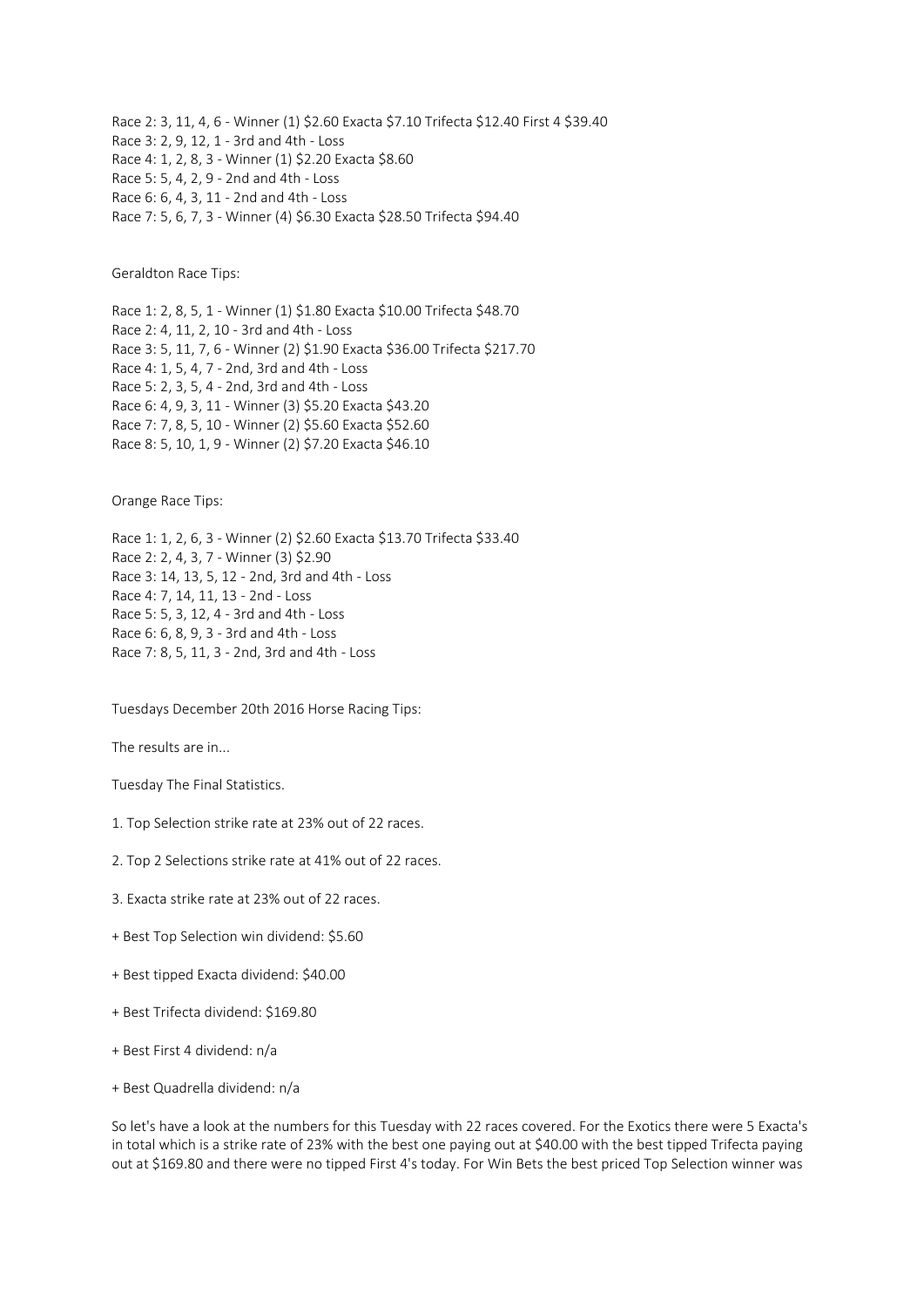at \$5.60 with the strike rate for the Top Selection sitting at 23% with the strike rate for the Top 2 Selections sitting at 41% of all races run. With Quadrella's none were recorded today.

Results:

Please note as of the 24th of May 2015 you will see a change in how the results are given on the website. After the winner result you will see a number for example Winner (1) \$5.30 the (1) represents the winner came from the first tip in the sequence. So (2) will represent tip 2, (3) tip 3 and (4) tip 4. This information is given to help people clearly see which horse in the tips sequence actually won and it is then followed by the exacta, trifecta, first 4 and quadrella results information if we have tipped it correctly within the selections given and the prices shown are from the QLD TAB.

Special Suggested Bet Of The Day:

Mornington Race 1 Banker Exacta:

5, 6 / 5, 6, 4, 7

So its 5 and 6 for 1st and 5, 6, 4, 7 for 2nd.

Total Cost: \$12 buys a 200% share of the dividend.

Where The Money Is: Those runners which stand out as being well supported early.

Nothing to report.

Best Longshot's Of The Day:

Nothing to report.

Best Quaddie Of The Day:

Mornington Quadrella:

Race 4: 9, 8, 1, 5 Race 5: 5, 1, 6, 2 Race 6: 6, 9, 3, 4 Race 7: 1, 2, 9, 3

Total Cost: \$13 buys a 5% share of the dividend.

Today's Race Tips:

Rockhampton Race Tips:

Race 1: 1, 3, 5, 4 - Winner (2) \$2.90 Race 2: 6, 5, 1, 3 - Winner (1) \$1.80 Exacta \$14.00 Trifecta \$34.00 First 4 \$57.00 Race 3: 5, 9, 7, 6 - Winner (4) \$16.00 Exacta \$40.00 Race 4: 3, 8, 2, 4 - Winner (1) \$2.80 Exacta \$19.00 Trifecta \$71.40 Race 5: 1, 2, 3, 6 - Winner (3) \$3.50 Exacta \$28.20 Trifecta \$169.80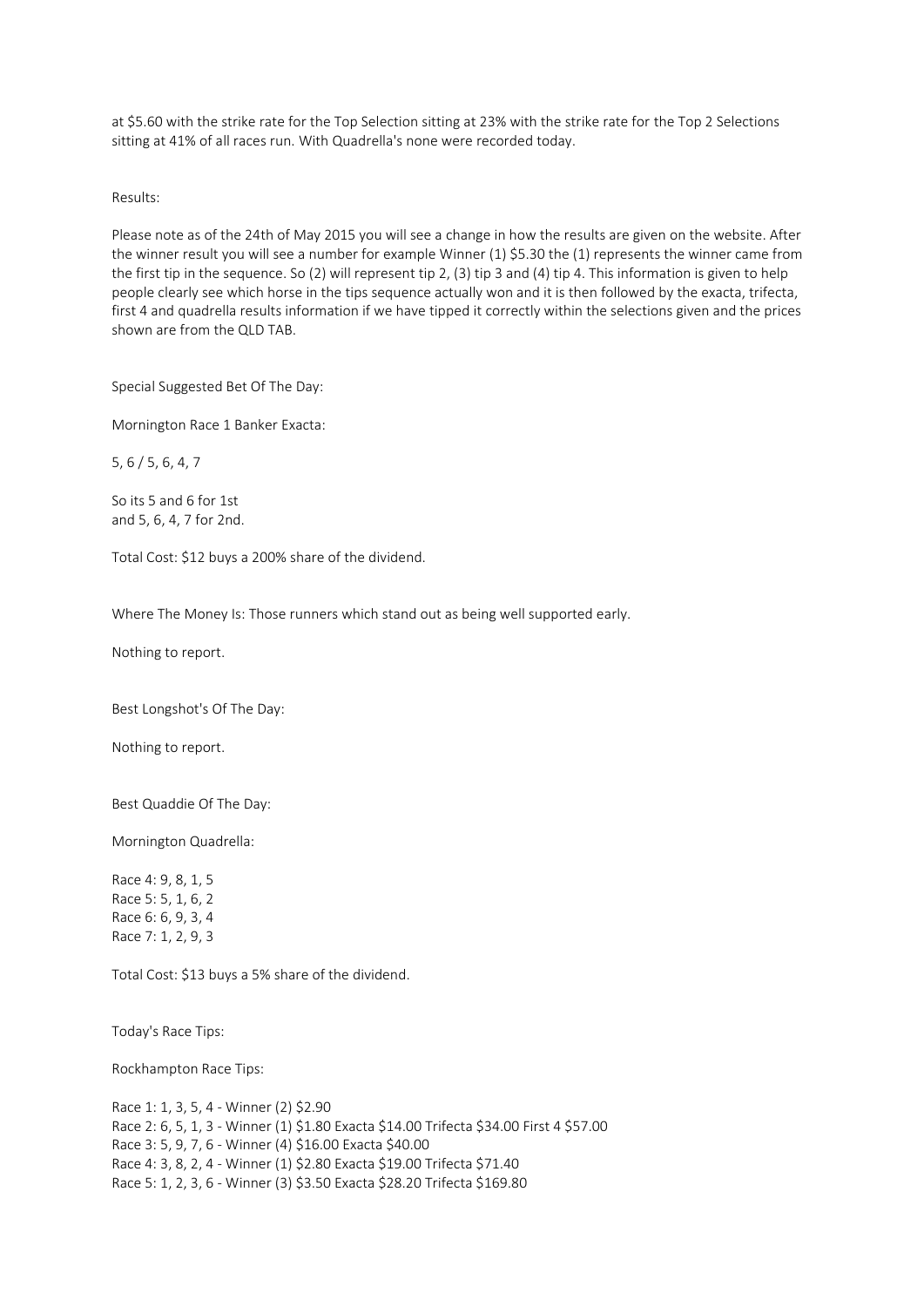Race 6: 1, 2, 10, 8 - 2nd and 4th - Loss Race 7: 4, 9, 6, 3 - 2nd and 3rd - Loss

Coffs Harbour Race Tips:

Race 1: 5, 1, 6, 9 - 2nd and 3rd - Loss Race 2: 5, 12, 4, 13 - Winner (2) \$4.40 Race 3: 5, 3, 2, 13 - Winner (4) \$10.30 Race 4: 6, 14, 12, 8 - Winner (1) \$4.90 Race 5: 11, 10, 8, 3 - 3rd and 4th - Loss Race 6: 9, 7, 12, 2 - Winner (2) \$3.10 Race 7: 9, 1, 5, 3 - 2nd and 4th - Loss Race 8: 9, 4, 5, 15 - 3rd and 4th - Loss

Mornington Race Tips:

```
Race 1: 5, 6, 7, 4 - 2nd, 3rd and 4th - Loss
Race 2: 1, 5, 11, 6 - 2nd and 3rd - Loss
Race 3: 4, 6, 9, 8 - Winner (2) $3.50
Race 4: 9, 8, 1, 5 - Winner (1) $5.60 Exacta $19.90 Trifecta $73.90
Race 5: 5, 1, 6, 2 - Winner (1) $2.90
Race 6: 6, 9, 3, 4 - 2nd and 3rd - Loss
Race 7: 1, 2, 9, 3 - Winner (3) $4.60
```
Tuesdays December 13th 2016 Horse Racing Tips:

The results are in...

Tuesday The Final Statistics.

- 1. Top Selection strike rate at 38% out of 29 races.
- 2. Top 2 Selections strike rate at 52% out of 29 races.
- 3. Exacta strike rate at 48% out of 29 races.
- + Best Top Selection win dividend: \$7.50
- + Best tipped Exacta dividend: \$66.20
- + Best Trifecta dividend: \$258.20
- + Best First 4 dividend: \$888.00
- + Best Quadrella dividend: \$277.20

So let's have a look at the numbers for this Tuesday with 29 races covered. For the Exotics there were 14 Exacta's in total which is a strike rate of 48% with the best one paying out at \$66.20 with the best tipped Trifecta paying out at \$258.20 and the best tipped First 4 paid out at \$888.00. For Win Bets the best priced Top Selection winner was at \$7.50 with the strike rate for the Top Selection sitting at 38% with the strike rate for the Top 2 Selections sitting at 52% of all races run. With Quadrella's the best today paid out at \$277.20

Results: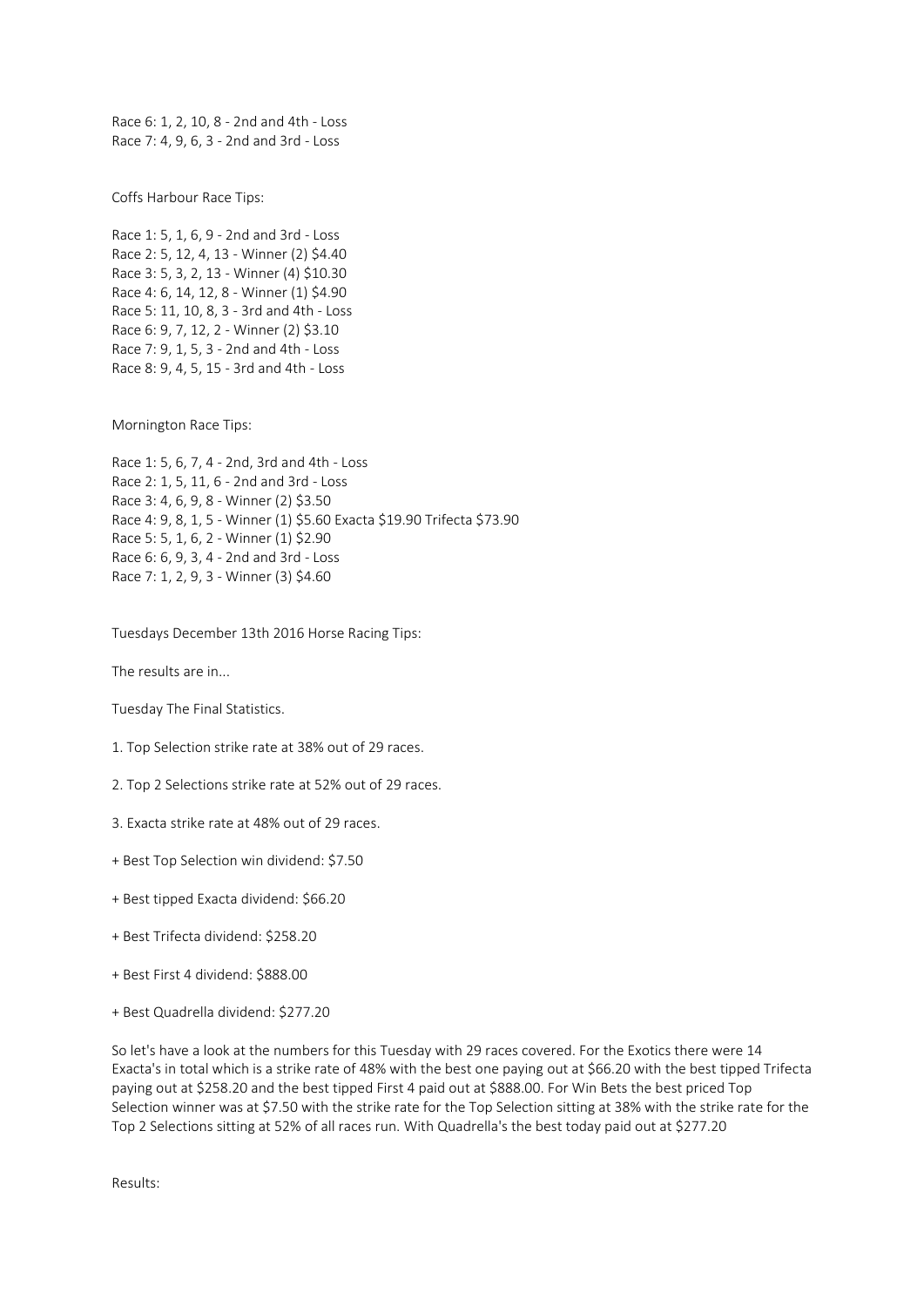Please note as of the 24th of May 2015 you will see a change in how the results are given on the website. After the winner result you will see a number for example Winner (1) \$5.30 the (1) represents the winner came from the first tip in the sequence. So (2) will represent tip 2, (3) tip 3 and (4) tip 4. This information is given to help people clearly see which horse in the tips sequence actually won and it is then followed by the exacta, trifecta, first 4 and quadrella results information if we have tipped it correctly within the selections given.

Note: All prices shown on the site are from the QLD TAB (Tattsbet) or Ubet as they are now known. If you like Exacta's or Quinella's overall they seem to pay a lot better than others do, but for other bet types eg. Trifecta, Quadrella etc you may be best off looking elsewhere. Either way give them a search and see if they will work well for you.

Special Suggested Bet Of The Day:

Bairnsdale Race 4 Banker Exacta:

6, 2 / 6, 2, 10, 11

So its 2 and 6 for 1st and 2, 6, 10, 11 for 2nd.

Total Cost: \$12 buys a 200% share of the dividend.

Where The Money Is: Those runners which stand out as being well supported early.

Nothing to report.

Best Longshot's Of The Day:

Nothing to report.

Best Quaddie Of The Day:

Bairnsdale Quadrella:

Race 5: 6, 3, 7, 2 Race 6: 1, 2, 4, 5 Race 7: 3, 2, 6, 12 Race 8: 2, 9, 4, 11

Total Cost: \$13 buys a 5% share of the dividend.

Today's Race Tips:

Queanbeyan Race Tips:

Race 1: 1, 5, 2, 7 - 2nd and 4th - Loss Race 2: 1, 9, 11, 12 - Winner (1) \$2.20 Exacta \$10.00 Race 3: 1, 2, 9, 8 - 2nd and 4th - Loss Race 4: 1, 6, 7, 3 - Winner (1) \$2.20 Race 5: 4, 11, 2, 7 - Winner (1) \$1.70 Exacta \$3.90 Race 6: 5, 1, 2, 6 - Winner (1) \$7.50 Exacta \$24.60 Trifecta \$80.20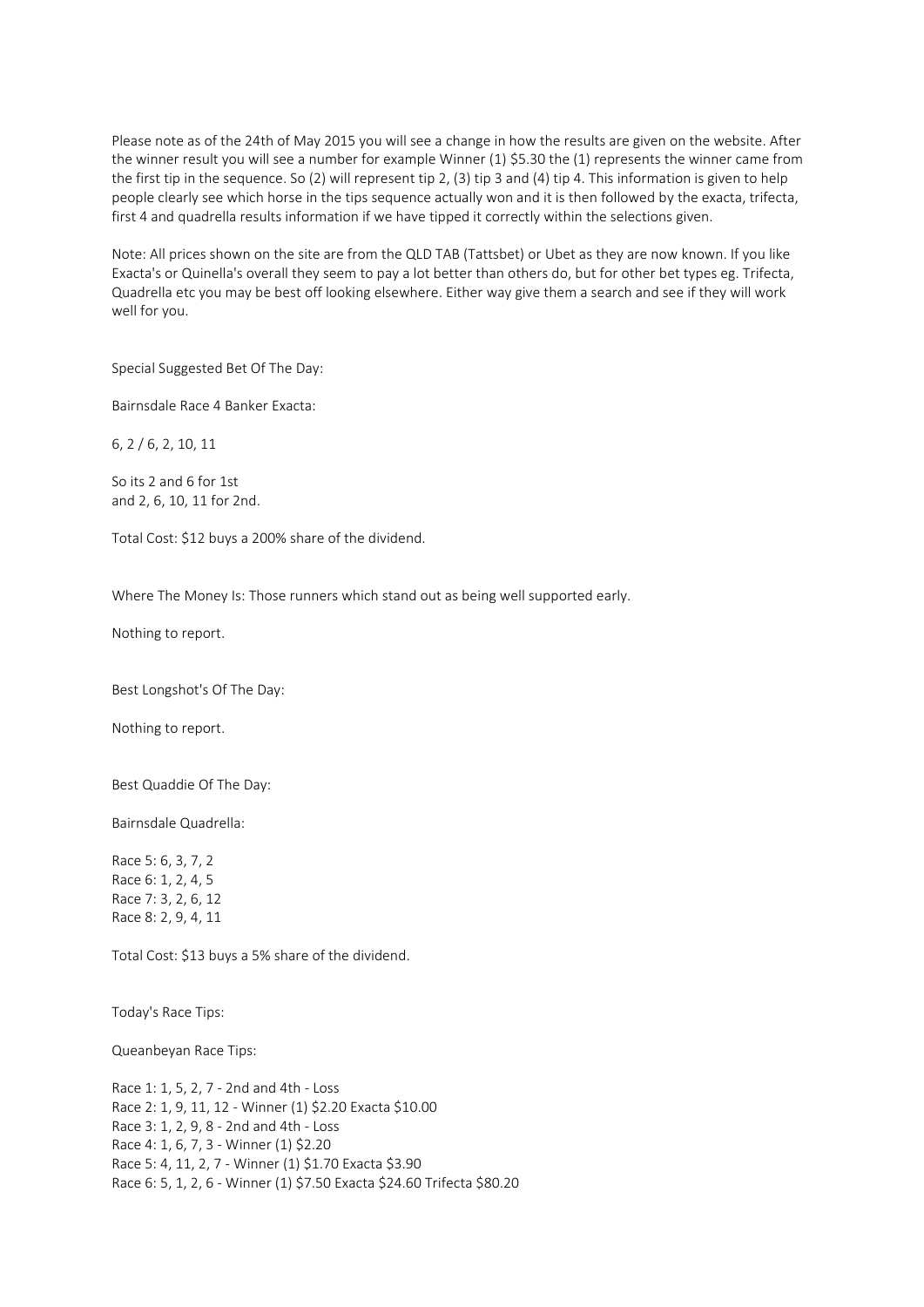Race 7: 4, 2, 5, 10 - 2nd, 3rd and 4th - Loss

Bairnsdale Race Tips:

Race 1: 1, 8, 5, 2 - Winner (2) \$2.70 Exacta \$7.20 Trifecta \$20.80 Race 2: 11, 7, 3, 5 - Winner (4) \$6.40 Race 3: 2, 13, 4, 8 - Winner (1) \$1.80 Exacta \$3.70 Race 4: 6, 2, 10, 11 - Winner (2) \$4.40 Quadrella \$277,20 Race 5: 6, 3, 7, 2 - Winner (1) \$1.50 - L/S No 6 Race 6: 1, 2, 4, 5 - Winner (1) \$3.70 Exacta \$12.20 Trifecta \$57.30 Race 7: 3, 2, 6, 12 - Winner (1) \$2.10 Exacta \$12.50 Trifecta \$111.40 First 4 \$888.00 Race 8: 2, 9, 4, 11 - Winner (3) 2.80 Quadrella \$54.60

Cessnock Race Tips:

Race 1: 1, 3, 4, 2 - Winner (1) \$2.10 Exacta \$10.20 Race 2: 1, 9, 7, 3 - Winner (1) \$3.60 Exacta \$27.90 Race 3: 5, 1, 2, 6 - Winner (1) \$1.70 Exacta \$15.40 Race 4: 11, 2, 10, 9 - Winner (2) \$7.40 Quadrella \$115.40 Race 5: 9, 6, 2, 7 - Winner (2) \$4.10 Exacta \$12.40 Race 6: 6, 2, 9, 5 - 2nd, 3rd and 4th - Loss Race 7: 6, 1, 4, 2 - Winner (4) \$3.00 Exacta \$10.90

Dalby Race Tips:

Race 1: 8, 1, 2, 5 - Winner (4) \$13.50 Exacta \$66.30 Trifecta \$258.20 Race 2: 4, 6, 1, 3 - 2nd and 4th - Loss Race 3: 1, 2, 7, 9 - 2nd, 3rd and 4th - Loss Race 4: 4, 1, 7, 13 - 2nd, 3rd and 4th - Loss Race 5: 10, 13, 4, 1 - 4th - Loss Race 6: 9, 5, 14, 12 - Winner (4) \$6.60 Exacta \$34.80 Race 7: 1, 3, 5, 11 - 3rd and 4th - Loss

Tuesdays December 6th 2016 Horse Racing Tips:

The results are in...

Tuesday The Final Statistics.

1. Top Selection strike rate at 27% out of 22 races.

2. Top 2 Selections strike rate at 41% out of 22 races.

3. Exacta strike rate at 45% out of 22 races.

+ Best Top Selection win dividend: \$4.70

- + Best tipped Exacta dividend: \$79.60
- + Best Trifecta dividend: \$97.80
- + Best First 4 dividend: \$41.60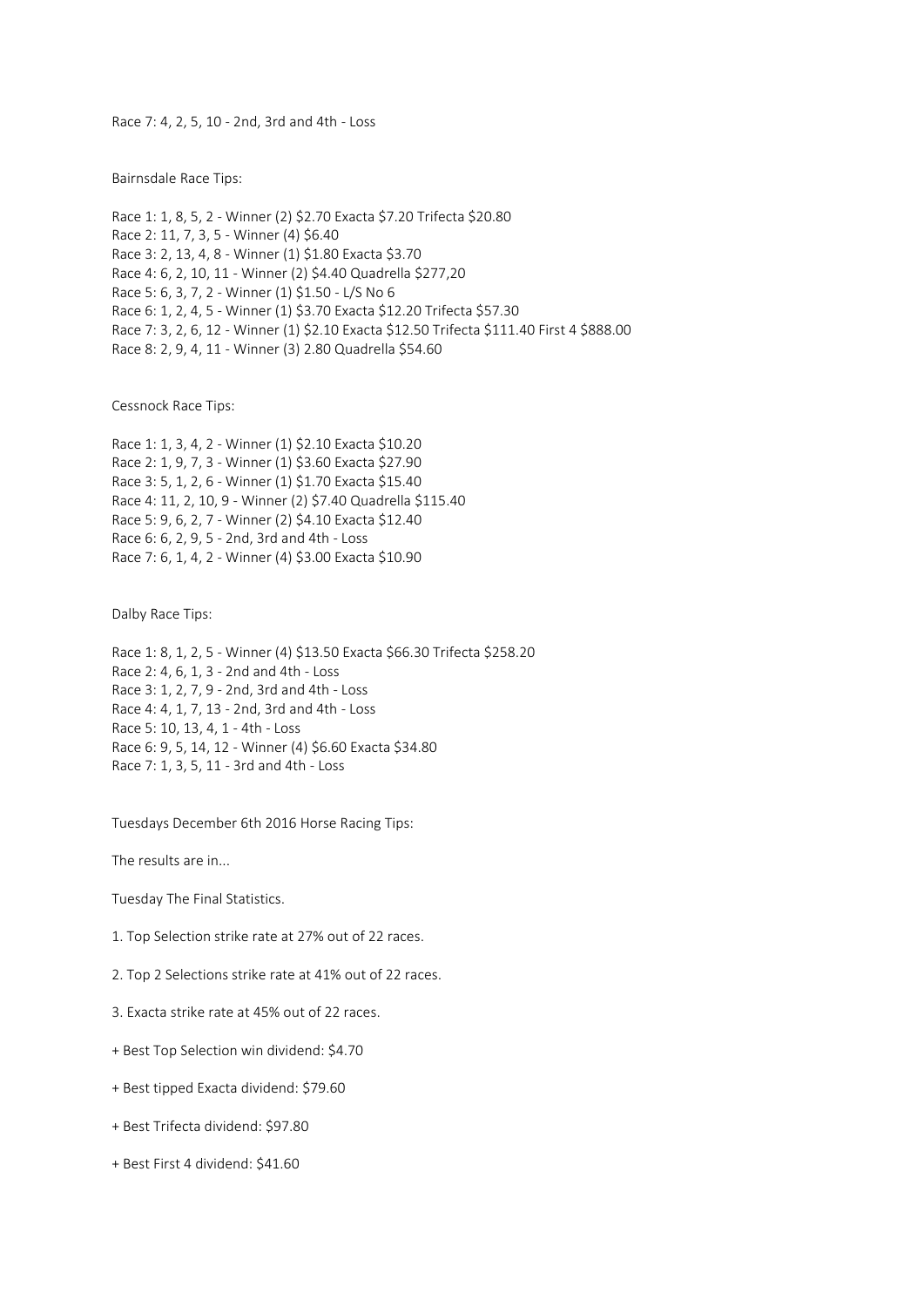### + Best Quadrella dividend: n/a

So let's have a look at the numbers for this Tuesday with 22 races covered. For the Exotics there were 10 Exacta's in total which is a strike rate of 45% of all races run with the best one paying out at \$79.60 with the best tipped Trifecta paying out at \$97.80 and the best tipped First 4 paid out at \$41.60. For Win Bets the best priced Top Selection winner was at \$4.70 with the strike rate for the Top Selection sitting at 27% with the strike rate for the Top 2 Selections sitting at 41% of all races run. With Quadrella's none were recorded today.

## Results:

Please note as of the 24th of May 2015 you will see a change in how the results are given on the website. After the winner result you will see a number for example Winner (1) \$5.30 the (1) represents the winner came from the first tip in the sequence. So (2) will represent tip 2, (3) tip 3 and (4) tip 4. This information is given to help people clearly see which horse in the tips sequence actually won and it is then followed by the exacta, trifecta, first 4 and quadrella results information if we have tipped it correctly within the selections given.

Note: All prices shown on the site are from the QLD TAB (Tattsbet) or Ubet as they are now known. If you like Exacta's or Quinella's overall they seem to pay a lot better than others do, but for other bet types eg. Trifecta, Quadrella etc you may be best off looking elsewhere. Either way give them a search and see if they will work well for you.

Special Suggested Bet Of The Day:

Wangaratta Race 4 Banker Exacta:

7, 10 / 7, 10, 12, 13

So its 7 and 10 for 1st and 7, 10, 12, 13 for 2nd.

Total Cost: \$12 buys a 200% share of the dividend.

Where The Money Is: Those runners which stand out as being well supported early.

Beaudesert Race 3 No 14 All Hype at \$9.50 good money around for this one early so may be worth considering.

Best Longshot's Of The Day:

Nothing to report.

Best Quaddie Of The Day:

Wangaratta Quadrella:

Race 5: 4, 1, 8, 6 Race 6: 7, 10, 8, 2 Race 7: 1, 2, 9, 6 Race 8: 13, 1, 4, 8

Total Cost: \$13 buys a 5% share of the dividend.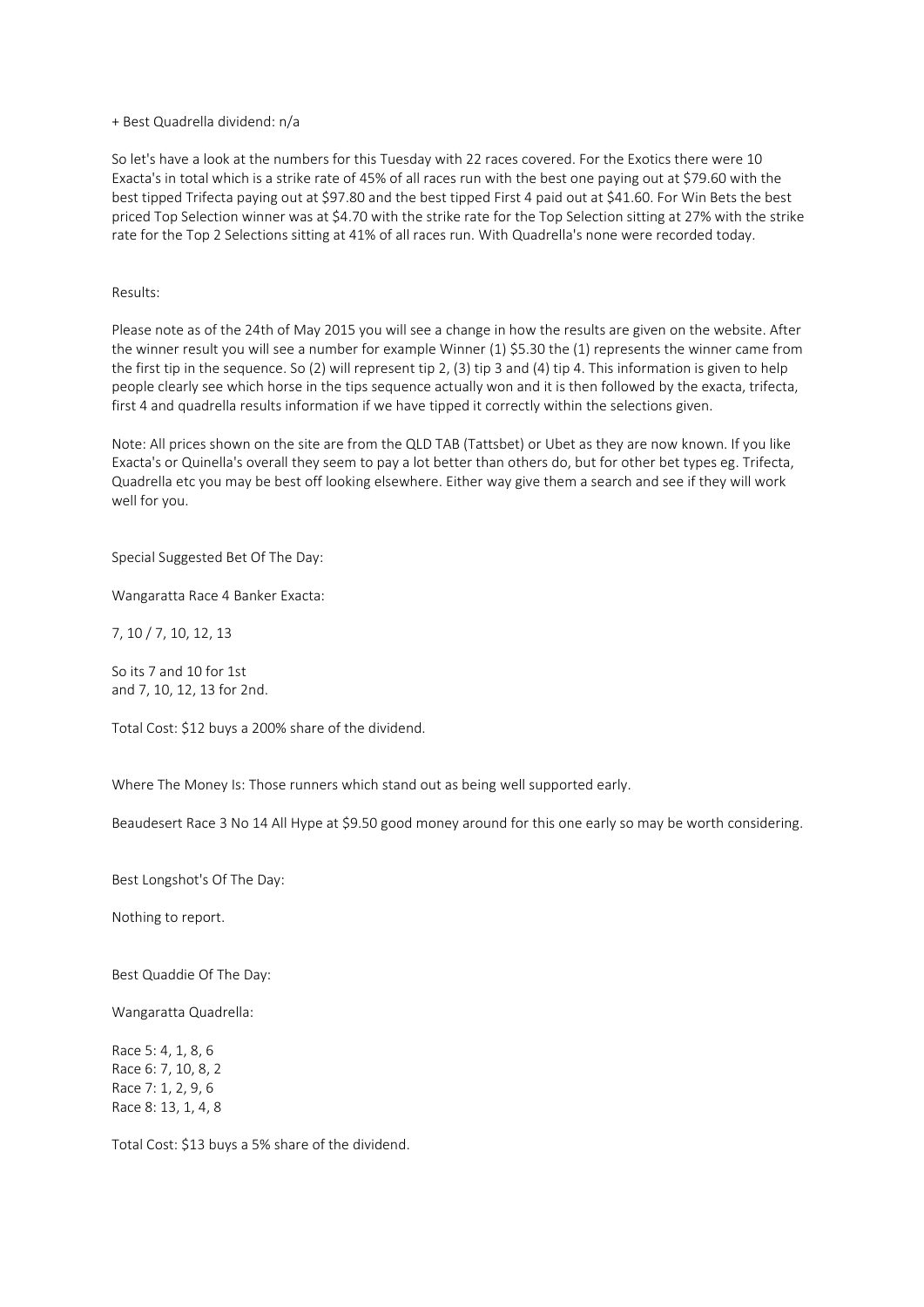Today's Race Tips:

Beaudesert Race Tips:

Race 1: 2, 8, 3, 9 - 2nd and 4th - Loss Race 2: 2, 3, 1, 4 - Winner (1) \$2.60 Exacta \$13.60 Trifecta \$24.10 Race 3: 14, 2, 11, 4 - Winner (3) \$5.60 Race 4: 1, 6, 7, 2 - Winner (3) \$5.20 Exacta \$13.70 Race 5: 5, 2, 1, 4 - 2nd and 3rd - Loss Race 6: 6, 7, 5, 2 - 2nd and 4th - Loss

Taree Race Tips:

Race 1: 3, 2, 4, 7 - Winner (2) \$4.40 Exacta \$13.60 Trifecta \$35.70 Race 2: 7, 10, 5, 1 - Winner (3) \$5.00 Exacta \$16.10 Trifecta \$87.40 Race 3: 12, 5, 1, 11 - 2nd and 4th - Loss Race 4: 2, 3, 6, 9 - Winner (1) \$2.00 Race 5: 2, 5, 8, 3 - Winner (1) \$1.50 Exacta \$10.70 Trifecta \$62.80 Race 6: 14, 4, 7, 6 - 2nd and 4th - Loss Race 7: 6, 11, 12, 10 - Winner (1) \$3.00 Race 8: 1, 3, 6, 5 - Winner (4) \$6.40 Exacta \$79.60

Wangaratta Race Tips:

Race 1: 3, 9, 6, 2 - Loss Race 2: 3, 12, 16, 14 - Winner (1) \$2.30 Exacta \$4.90 Race 3: 5, 8, 9, 4 - Winner (1) \$4.70 Exacta \$32.10 Race 4: 7, 10, 13, 12 - Winner (2) \$2.80 Exacta \$6.70 Trifecta \$15.70 First 4 \$41.60 Race 5: 4, 1, 8, 6 - Winner (3) \$6.90 Race 6: 7, 10, 8, 2 - 3rd and 4th - Loss Race 7: 1, 2, 9, 6 - Winner (2) \$4.60 Exacta \$26.10 Trifecta \$97.80 Race 8: 13, 1, 4, 8 - 2nd - Loss

Tuesdays November 29th 2016 Horse Racing Tips:

The results are in...

Tuesday The Final Statistics.

- 1. Top Selection strike rate at 45% out of 22 races.
- 2. Top 2 Selections strike rate at 50% out of 22 races.
- 3. Exacta strike rate at 50% out of 22 races.
- + Best Top Selection win dividend: \$4.10
- + Best tipped Exacta dividend: \$40.90
- + Best Trifecta dividend: \$118.20
- + Best First 4 dividend: n/a
- + Best Quadrella dividend: \$526.10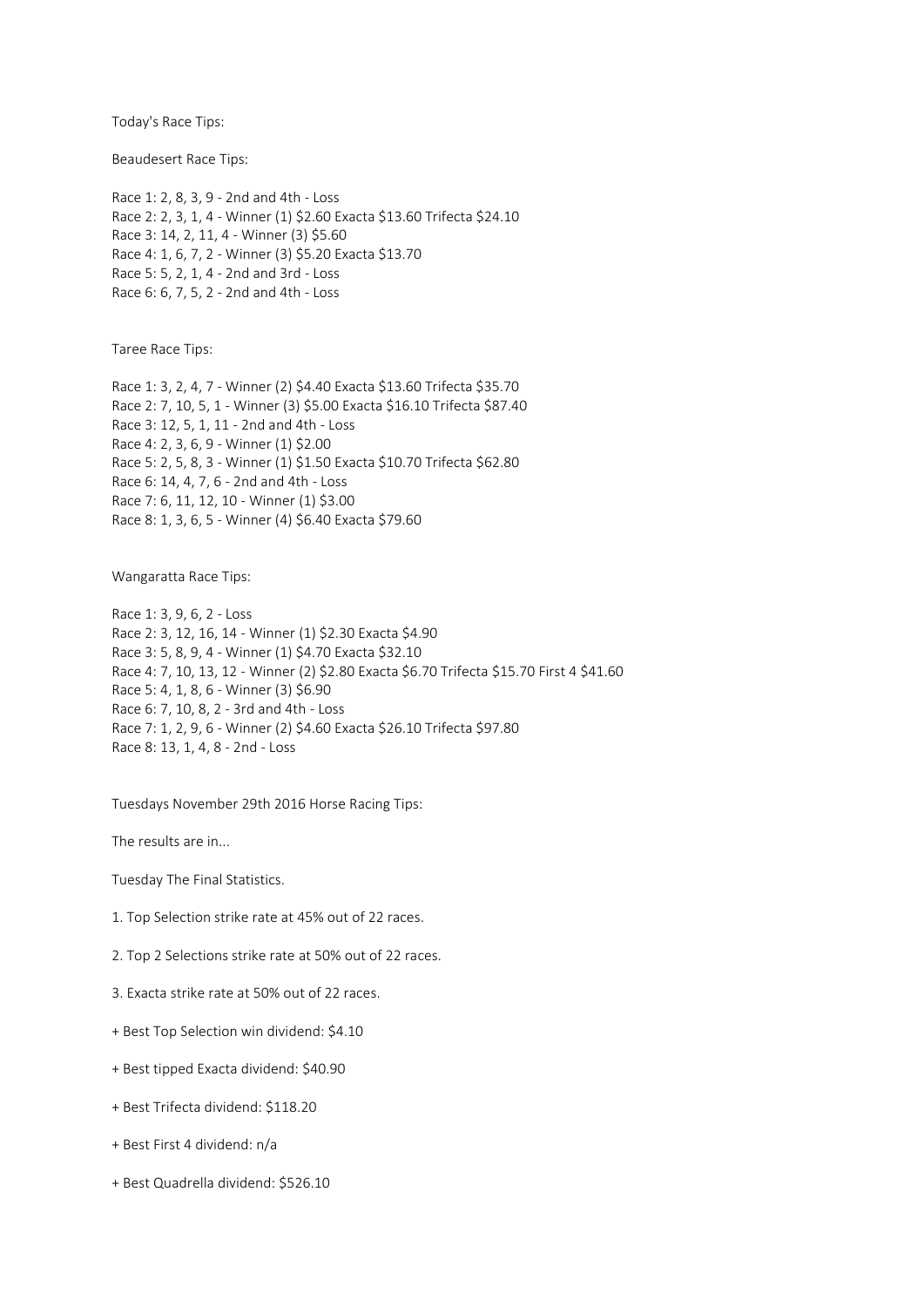So let's have a look at the numbers for this Tuesday with 22 races covered. For the Exotics there were 11 Exacta's in total which is a strike rate of 50% of all races run with the best one paying out at \$40.90 with the best tipped Trifecta paying out at \$118.20 and there were no tipped First 4's today. For Win Bets the best priced Top Selection winner was at \$4.10 with the strike rate for the Top Selection sitting at 45% with the strike rate for the Top 2 Selections sitting at 50% of all races run. With Quadrella's the best today paid out at \$526.10

# Results:

Please note as of the 24th of May 2015 you will see a change in how the results are given on the website. After the winner result you will see a number for example Winner (1) \$5.30 the (1) represents the winner came from the first tip in the sequence. So (2) will represent tip 2, (3) tip 3 and (4) tip 4. This information is given to help people clearly see which horse in the tips sequence actually won and it is then followed by the exacta, trifecta, first 4 and quadrella results information if we have tipped it correctly within the selections given.

Note: All prices shown on the site are from the QLD TAB (Tattsbet) or Ubet as they are now known. If you like Exacta's or Quinella's overall they seem to pay a lot better than others do, but for other bet types eg. Trifecta, Quadrella etc you may be best off looking elsewhere. Either way give them a search and see if they will work well for you.

Special Suggested Bet Of The Day:

Werribee Race 2 Banker Exacta:

12, 13 / 12, 13, 4, 10

So its 12 and 13 for 1st and 12, 13, 4, 10 for 2nd.

Total Cost: \$12 buys a 200% share of the dividend.

Where The Money Is: Those runners which stand out as being well supported early.

Nothing to report.

Best Longshot's Of The Day:

Nothing to report.

Best Quaddie Of The Day:

Werribee Quadrella:

Race 5: 3, 6, 5, 8 Race 6: 8, 7, 5, 12 Race 7: 11, 10, 9, 6 Race 8: 13, 4, 9, 15

Total Cost: \$13 buys a 5% share of the dividend.

Today's Race Tips: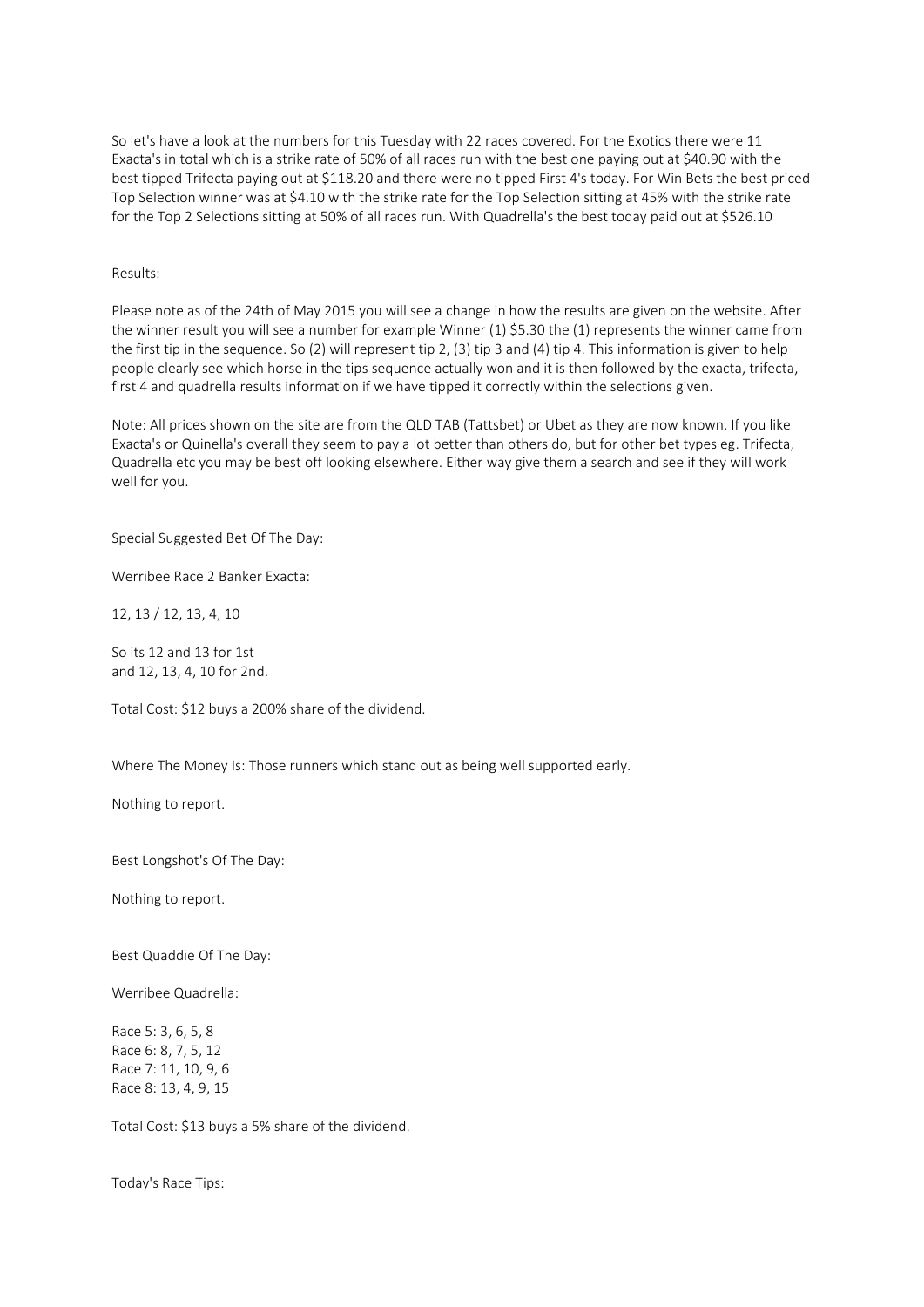Rockhampton Race Tips:

Race 1: 2, 4, 7, 1 - Winner (1) \$1.60 Exacta \$3.20 Trifecta \$10.30 Race 2: 5, 2, 3, 1 - Winner (1) \$2.50 Race 3: 1, 3, 4, 5 - Winner (4) \$8.00 Exacta \$15.80 Trifecta \$67.40 Race 4: 1, 7, 12, 9 - Winner (1) \$2.30 Race 5: 3, 2, 4, 8 - Winner (3) \$2.50 Exacta \$36.80 Race 6: 8, 3, 6, 9 - Winner (1) \$2.90 Exacta \$40.90 Race 7: 1, 2, 7, 11 - Winner (1) \$1.90 Exacta \$27.80 Trifecta \$118.20 Quadrella \$60.40

Tamworth Race Tips:

Race 1: 11, 2, 3, 9 - Winner (1) \$2.00 Race 2: 9, 8, 3, 12 - Winner (3) \$6.50 Exacta \$21.40 Race 3: 8, 9, 2, 1 - Winner (4) \$4.80 Exacta \$25.20 Race 4: 5, 3, 7, 8 - Winner (4) \$4.90 Quadrella \$526.10 Race 5: 6, 3, 4, 9 - Winner (3) \$3.00 Race 6: 4, 7, 6, 2 - Winner (4) \$4.50 Race 7: 10, 9, 7, 1 - Winner (1) \$3.50 Race 8: 4, 3, 8, 16 - Winner (2) \$5.50 Exacta \$10.00 Quadrella \$496.30

Werribee Race Tips:

Race 1: 9, 10, 6, 13 - 2nd and 4th - Loss Race 2: 12, 13, 4, 10 - 3rd - Loss Race 3: 5, 14, 6, 13 - Winner (1) \$2.50 Race 4: 4, 2, 9, 1 - Winner (1) \$3.50 Exacta \$12.30 Race 5: 3, 6, 5, 8 - Winner (3) \$5.10 Exacta \$16.40 - L/S No 6 Race 6: 8, 7, 5, 12 - 3rd and 4th - Loss Race 7: 11, 10, 9, 6 - 2nd and 3rd - Loss Race 8: 13, 4, 9, 15 - Winner (1) \$4.10 Exacta \$11.80

Tuesdays November 22nd 2016 Horse Racing Tips:

The results are in...

Tuesday The Final Statistics.

- 1. Top Selection strike rate at 22% out of 23 races.
- 2. Top 2 Selections strike rate at 52% out of 23 races.
- 3. Exacta strike rate at 35% out of 23 races.
- + Best Top Selection win dividend: \$8.00
- + Best tipped Exacta dividend: \$55.20
- + Best Trifecta dividend: \$76.00
- + Best First 4 dividend: n/a
- + Best Quadrella dividend: \$3384.10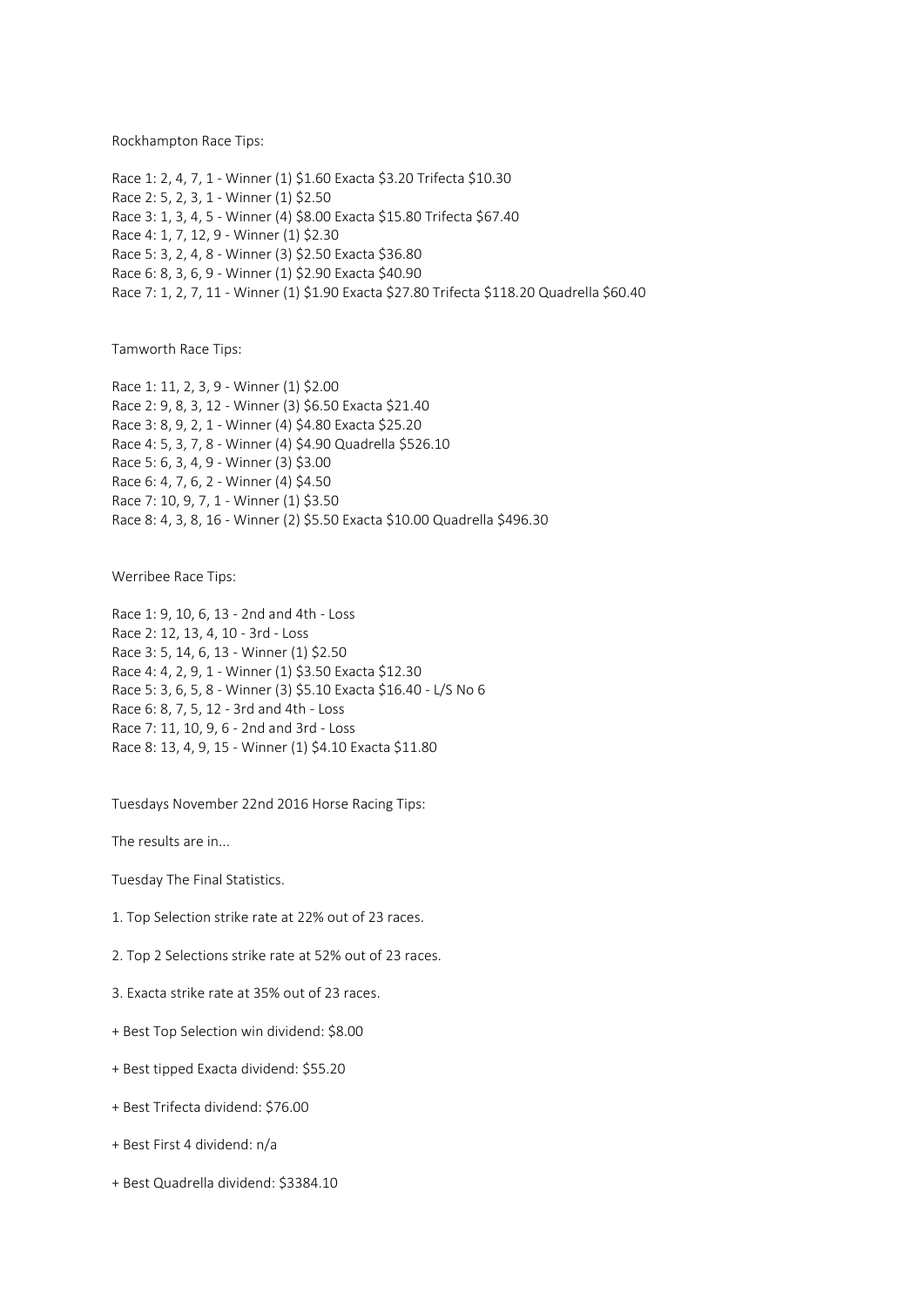So let's have a look at the numbers for the Tuesday with 23 races covered on the site. For the Exotics there were 8 Exacta's in total which is a strike rate of 35% of all races run with the best one paying out at \$55.20 with the best tipped Trifecta paying out at \$76.00 and there were no tipped First 4 's today. For Win Bets the best priced Top Selection winner was at \$8.00 with the strike rate for the Top Selection sitting at 22% with the strike rate for the Top 2 Selections sitting at 52% of all races run. With Quadrella's the best today paid out at \$3384.10

Results:

Please note as of the 24th of May 2015 you will see a change in how the results are given on the website. After the winner result you will see a number for example Winner (1) \$5.30 the (1) represents the winner came from the first tip in the sequence. So (2) will represent tip 2, (3) tip 3 and (4) tip 4. This information is given to help people clearly see which horse in the tips sequence actually won and it is then followed by the exacta, trifecta, first 4 and quadrella results information if we have tipped it correctly within the selections given.

Note: All prices shown on the site are from the QLD TAB (Tattsbet) or Ubet as they are now known. If you like Exacta's or Quinella's overall they seem to pay a lot better than others do, but for other bet types eg. Trifecta, Quadrella etc you may be best off looking elsewhere. Either way give them a search and see if they will work well for you.

Special Suggested Bet Of The Day:

Port Macquarie Race 4 Banker Exacta:

2, 10 / 2, 10, 3, 12

So its 2 and 10 for 1st and 2, 10, 3, 12 for 2nd.

Total Cost: \$12 buys a 200% share of the dividend.

Where The Money Is: Those runners which stand out as being well supported early.

- Port Macquarie Race 7 No 8 Going Great at \$13.00 good early support for this one early and its form is fairly solid so may be worth a look in at the current price on offer.

Best Longshot's Of The Day:

Nothing to report.

Best Quaddie Of The Day:

Moe Quadrella:

Race 5: 4, 6, 3, 7 Race 6: 3, 6, 2, 7 Race 7: 4, 1, 2, 3 Race 8: 4, 7, 9, 1

Total Cost: \$13 buys a 5% share of the dividend.

Result - A Win and paid out at \$3384.10 for 100%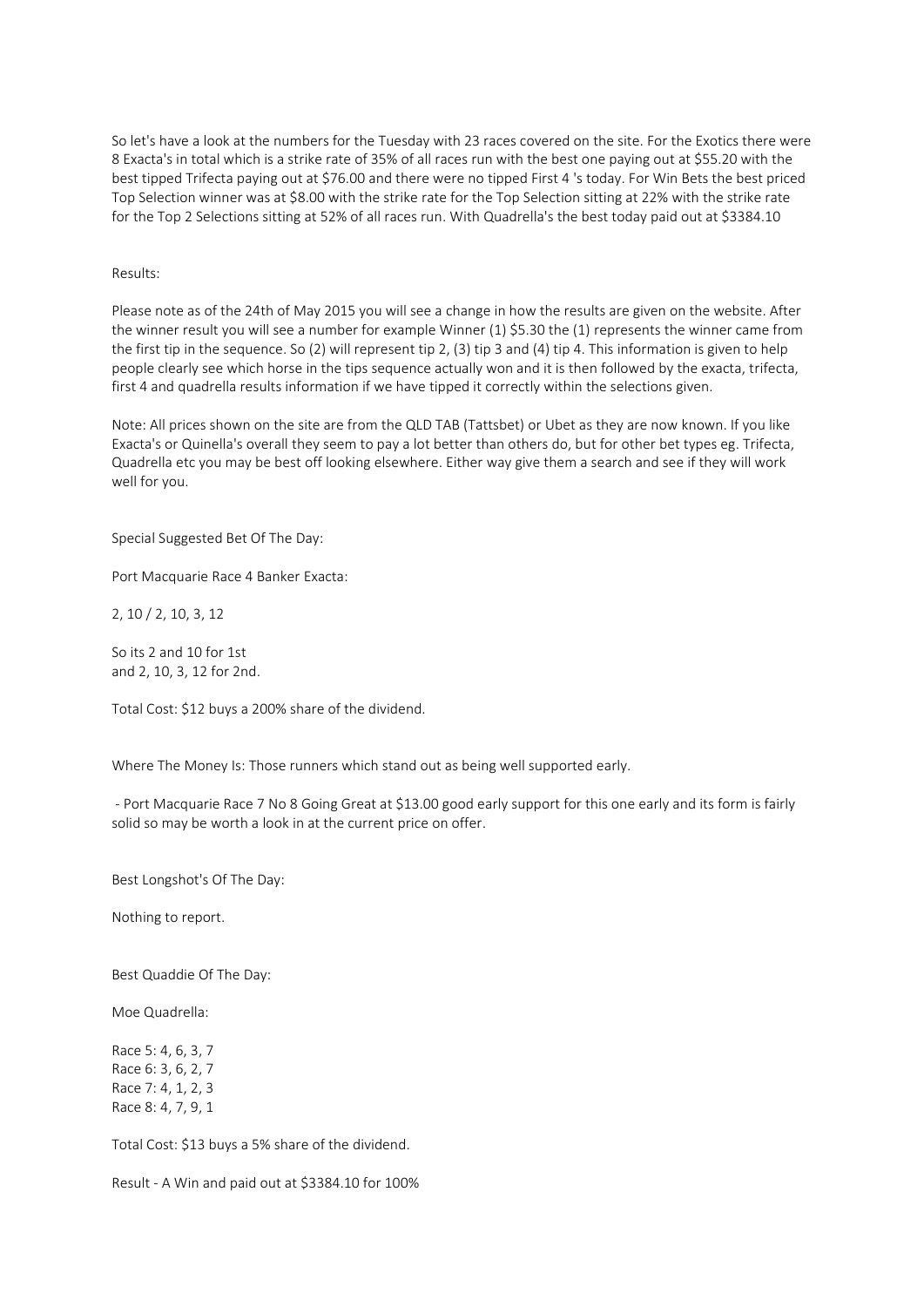Today's Race Tips:

Rockhampton Race Tips:

Race 1: 2, 4, 7, 1 - Winner (1) \$2.30 Exacta \$7.90 Race 2: 1, 3, 2, 7 - 2nd and 4th - Loss Race 3: 5, 1, 6, 3 - Winner (1) \$2.50 Race 4: 1, 8, 4, 7 - Winner (1) \$2.80 Race 5: 8, 1, 3, 7 - 2nd and 4th - Loss Race 6: 9, 6, 1, 3 - 2nd and 4th - Loss Race 7: 5, 6, 9, 4 - 4th - Loss

Port Macquarie Race Tips:

Race 1: 2, 6, 10, 7 - 2nd and 3rd - Loss Race 2: 4, 8, 1, 12 - 2nd and 3rd - Loss Race 3: 3, 5, 7, 6 - Winner (2) \$5.00 Exacta \$55.20 Race 4: 2, 10, 3, 12 - Winner (1) \$2.60 Race 5: 6, 2, 5, 3 - Winner (2) \$3.80 Exacta \$9.90 - L/S No 2 Race 6: 2, 7, 1, 9 - Winner (2) \$5.10 Race 7: 8, 6, 5, 7 - Winner (4) \$5.60 Race 8: 8, 7, 6, 2 - Loss

Moe Race Tips:

Race 1: 5, 3, 2, 1 - Winner (3) \$4.00 Race 2: 2, 4, 6, 10 - Winner (2) \$1.90 Exacta \$14.10 Trifecta \$76.00 Race 3: 10, 5, 6, 4 - Winner (2) \$2.50 Exacta \$8.10 Trifecta \$15.90 Race 4: 2, 6, 3, 7 - Winner (2) \$4.70 Exacta \$7.10 Trifecta \$42.60 Quadrella \$242.60 Race 5: 4, 6, 3, 7 - Winner (1) \$8.00 Race 6: 3, 6, 2, 7 - Winner (1) \$2.80 Exacta \$8.40 Race 7: 4, 1, 2, 3 - Winner (4) \$12.60 Exacta \$51.90 Race 8: 4, 7, 9, 1 - Winner (3) \$8.60 Quadrella \$3384.10

Tuesdays November 15th 2016 Horse Racing Tips:

The results are in...

Tuesday The Final Statistics.

1. Top Selection strike rate at 36% out of 28 races.

2. Top 2 Selections strike rate at 46% out of 28 races.

3. Exacta strike rate at 25% out of 28 races.

- + Best Top Selection win dividend: \$5.00
- + Best tipped Exacta dividend: \$45.50
- + Best Trifecta dividend: \$108.10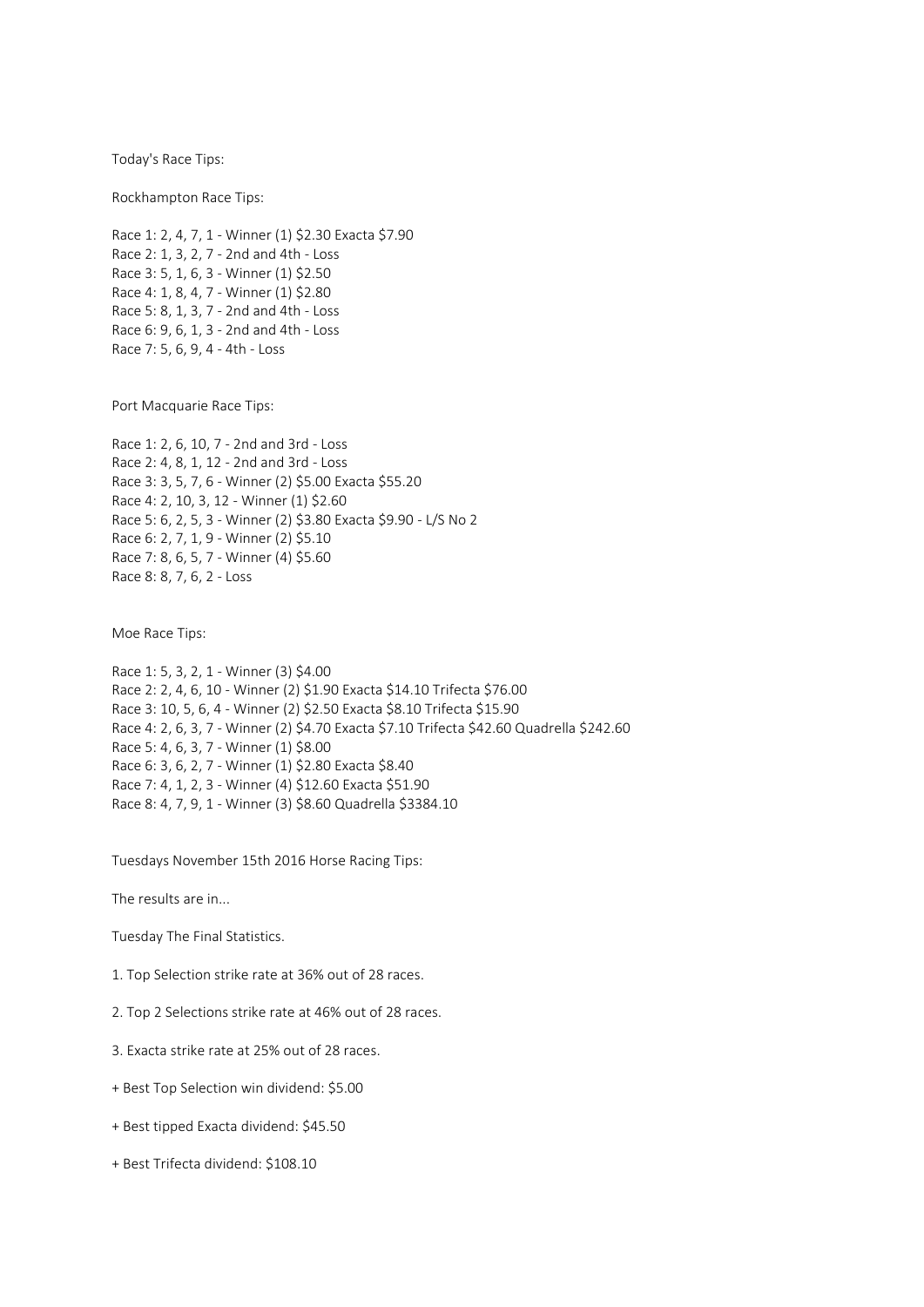+ Best First 4 dividend: \$82.80

+ Best Quadrella dividend: \$216.90

So let's have a look at the numbers for this Tuesday with 28 races covered on the site. For the Exotics there were 7 Exacta's in total which is a strike rate of 25% with the best one paying out at \$45.50 with the best tipped Trifecta paying out at \$108.10 and the best tipped First 4 paid out at \$82.80. For Win Bets the best priced Top Selection winner was at \$5.00 with the strike rate for the Top Selection sitting at 36% of all races run with the strike rate for the Top 2 Selections sitting at 46% of all races run. With Quadrella's the best today paid out at \$216.90

#### Results:

Please note as of the 24th of May 2015 you will see a change in how the results are given on the website. After the winner result you will see a number for example Winner (1) \$5.30 the (1) represents the winner came from the first tip in the sequence. So (2) will represent tip 2, (3) tip 3 and (4) tip 4. This information is given to help people clearly see which horse in the tips sequence actually won and it is then followed by the exacta, trifecta, first 4 and quadrella results information if we have tipped it correctly within the selections given.

Note: All prices shown on the site are from the QLD TAB (Tattsbet) or Ubet as they are now known. If you like Exacta's or Quinella's overall they seem to pay a lot better than others do, but for other bet types eg. Trifecta, Quadrella etc you may be best off looking elsewhere. Either way give them a search and see if they are good and work for you.

Special Suggested Bet Of The Day:

Rockhampton Race 4 Banker Exacta:

1, 3 / 1, 3, 12, 8

So its 1 and 3 for 1st and 1, 3, 12, 8 for 2nd.

Total Cost: \$12 buys a 200% share of the dividend.

Where The Money Is: Those runners which stand out as being well supported early.

Nothing to report.

Best Longshot's Of The Day:

Nothing to report.

Best Quaddie Of The Day:

Sale Quadrella:

Race 4: 1, 4, 3, 2 Race 5: 8, 5, 4, 3 Race 6: 4, 2, 3, 5 Race 7: 2, 10, 3, 7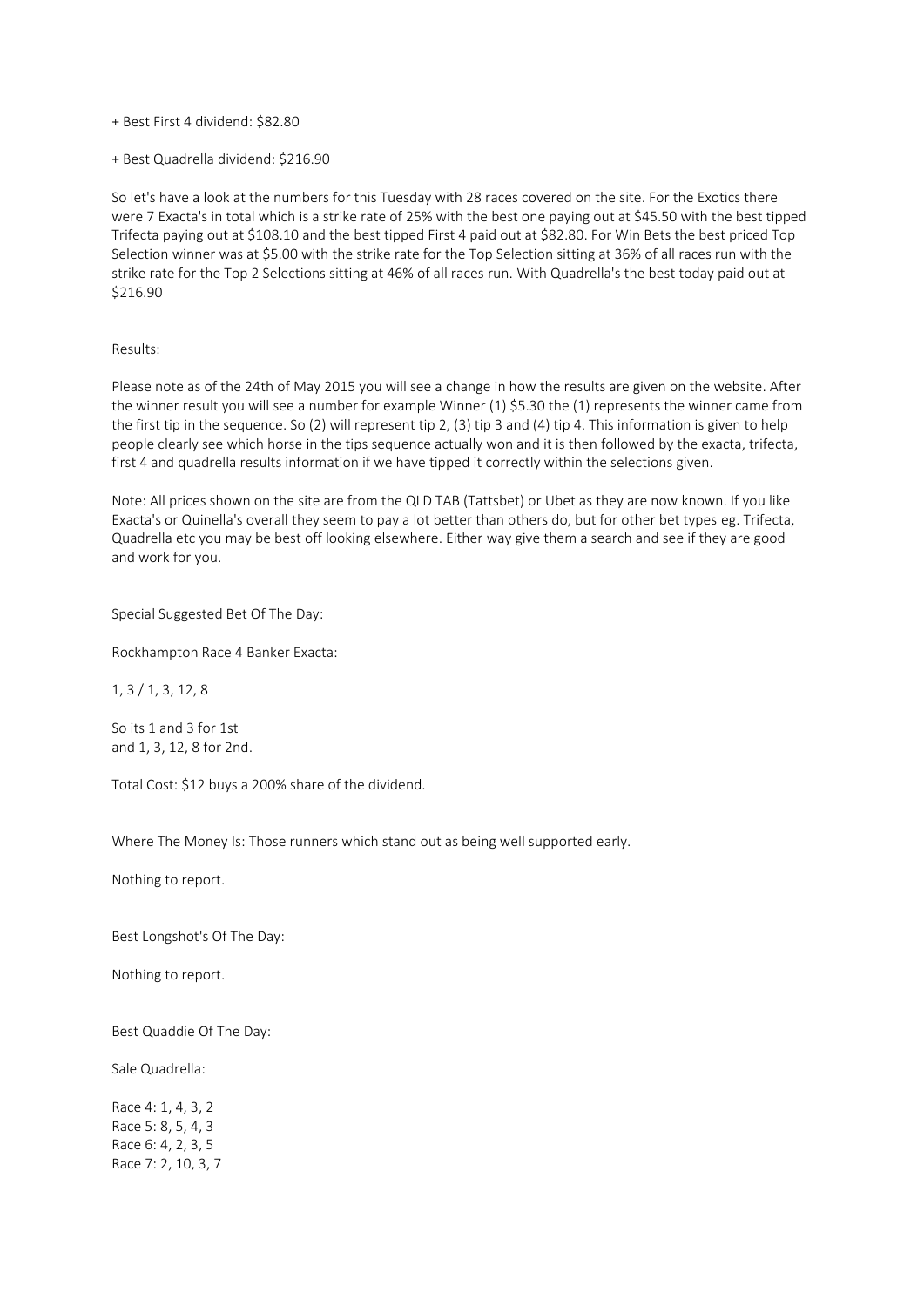Total Cost: \$13 buys a 5% share of the dividend.

Today's Race Tips:

Rockhampton Race Tips:

Race 1: 4, 5, 1, 6 - Winner (2) \$4.40 Exacta \$26.70 Race 2: 8, 4, 7, 5 - Winner (1) \$2.70 Race 3: 5, 4, 8, 7 - Winner (1) \$5.00 Race 4: 1, 3, 12, 8 - Winner (4) \$7.60 Exacta \$24.90 Trifecta \$108.10 Race 5: 1, 5, 2, 4 - Winner (4) \$3.60 Exacta \$\$18.10 Trifecta \$36.60 Race 6: 8, 9, 7, 6 - Winner (4) \$6.00 Race 7: 3, 6, 1, 4 - 3rd - Loss

Taree Race Tips:

Race 1: 8, 6, 1, 5 - Winner (1) \$3.00 Exacta \$14.60 Trifecta \$48.60 First 4 \$82.80 Race 2: 1, 5, 4, 9 - Winner (3) \$2.60 Race 3: 12, 4, 1, 3 - Winner (2) \$3.40 Exacta \$14.20 Race 4: 3, 1, 16, 12 - 4th - Loss Race 5: 6, 4, 3, 5 - Winner (4) \$13.60 Race 6: 3, 6, 1, 4 - Winner (3) \$5.30 Race 7: 3, 6, 7, 10 - 4th - Loss

Sale Race Tips:

Race 1: 9, 3, 4, 6 - Winner (1) \$2.00 Race 2: 8, 10, 9, 11 - Winner (1) \$4.20 Race 3: 3, 6, 2, 1 - Winner (1) \$3.40 Race 4: 1, 4, 3, 2 - Winner (1) \$4.50 Quadrella \$216.90 Race 5: 8, 5, 4, 3 - 2nd, 3rd and 4th - Loss Race 6: 4, 2, 3, 5 - Winner (1) \$3.90 Race 7: 2, 10, 3, 7 - 4th - Loss

Moruya Race Tips:

Race 1: 3, 1, 6, 4 - Winner (1) \$1.50 Race 2: 1, 4, 6, 5 - Winner (2) \$4.50 Exacta \$20.40 Race 3: 1, 5, 8, 11 - 2nd - Loss Race 4: 5, 4, 1, 11 - 2nd and 4th - Loss Race 5: 3, 5, 2, 7 - Winner (1) \$2.00 Race 6: 3, 4, 2, 6 - Winner (4) \$11.60 Exacta \$45.50 Race 7: 13, 12, 11, 3 - 3rd - Loss

Tuesdays November 8th 2016 Horse Racing Tips:

The results are in...

Tuesday The Final Statistics.

1. Top Selection strike rate at 38% out of 16 races.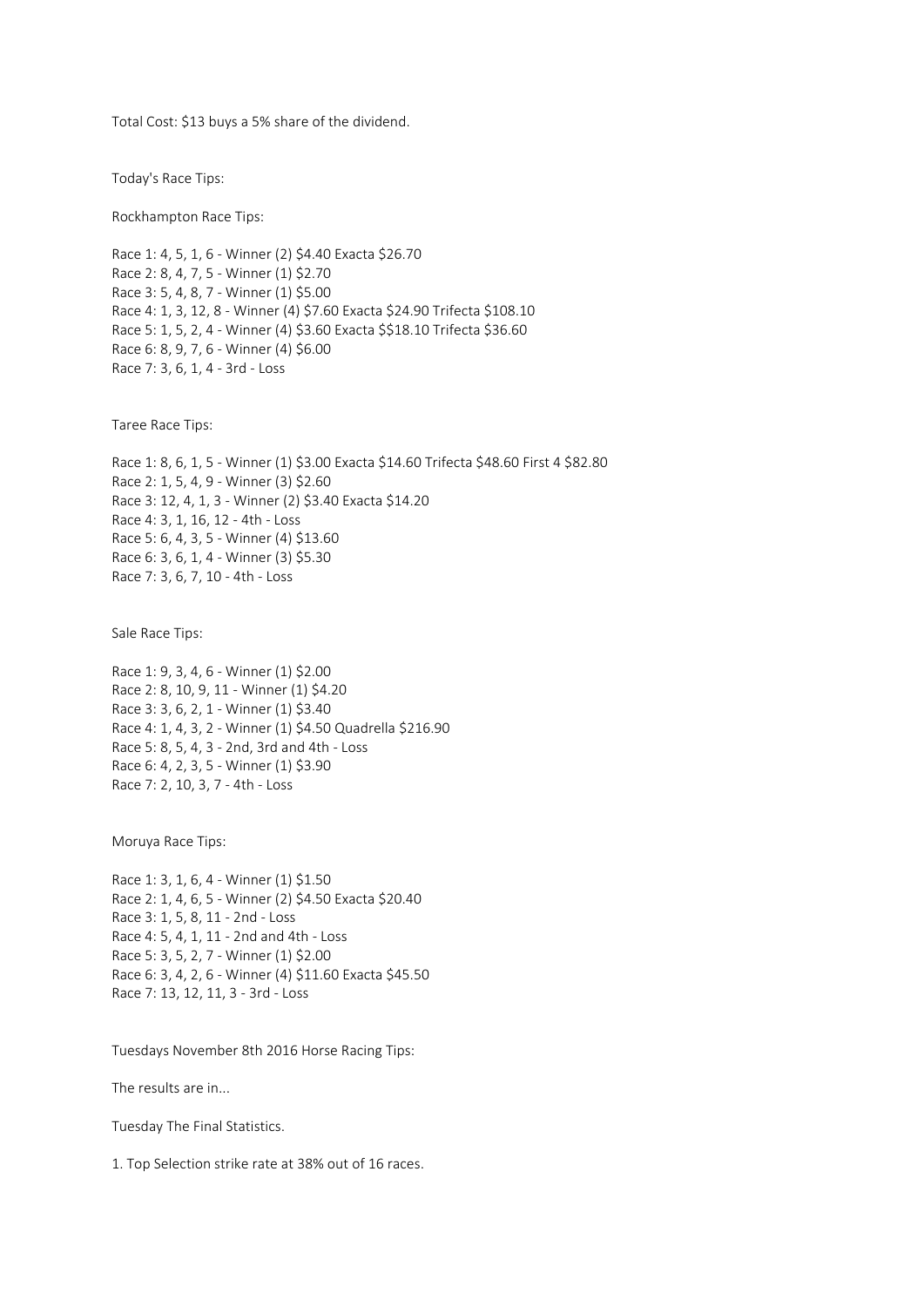- 2. Top 2 Selections strike rate at 69% out of 16 races.
- 3. Exacta strike rate at 50% out of 16 races.
- + Best Top Selection win dividend: \$3.60
- + Best tipped Exacta dividend: \$34.70
- + Best Trifecta dividend: \$179.30
- + Best First 4 dividend: \$789.00
- + Best Quadrella dividend: \$475.90

So let's have a look at the numbers for this Tuesday with 16 races covered on the site. For the Exotics there were 8 Exacta's in total which is a strike rate of 50% of all races run with the best one paying out at \$34.70 with the best tipped Trifecta paying out at \$179.30 and the best tipped First 4 paid out at \$789.00. For Win Bets the best priced Top Selection winner was at \$3.60 with the strike rate for the Top Selection sitting at 38% with the strike rate for the Top 2 Selections sitting at 69% of all races run. With Quadrella's the best today paid out at \$475.90

#### Results:

Please note as of the 24th of May 2015 you will see a change in how the results are given on the website. After the winner result you will see a number for example Winner (1) \$5.30 the (1) represents the winner came from the first tip in the sequence. So (2) will represent tip 2, (3) tip 3 and (4) tip 4. This information is given to help people clearly see which horse in the tips sequence actually won and it is then followed by the exacta, trifecta, first 4 and quadrella results information if we have tipped it correctly within the selections given.

Note: All prices shown on the site are from the QLD TAB (Tattsbet) or Ubet as they are now known. If you like Exacta's or Quinella's overall they seem to pay a lot better than others do, but for other bet types eg. Trifecta, Quadrella etc you may be best off looking elsewhere. Either way give them a search and see if they are good and work for you.

Special Suggested Bet Of The Day:

Mornington Race 2 Banker Trifecta:

9, 6 / 9, 6, 8, 4 / Field

So its 9 and 6 for 1st and 9, 6, 8, 4 for 2nd and the field for 3rd.

Total Cost: \$12 buys a 28% share of the dividend.

Result - A winner and paid out at \$83.00 for 28%

Where The Money Is: Those runners which stand out as being well supported early.

Nothing to report.

Best Longshot's Of The Day: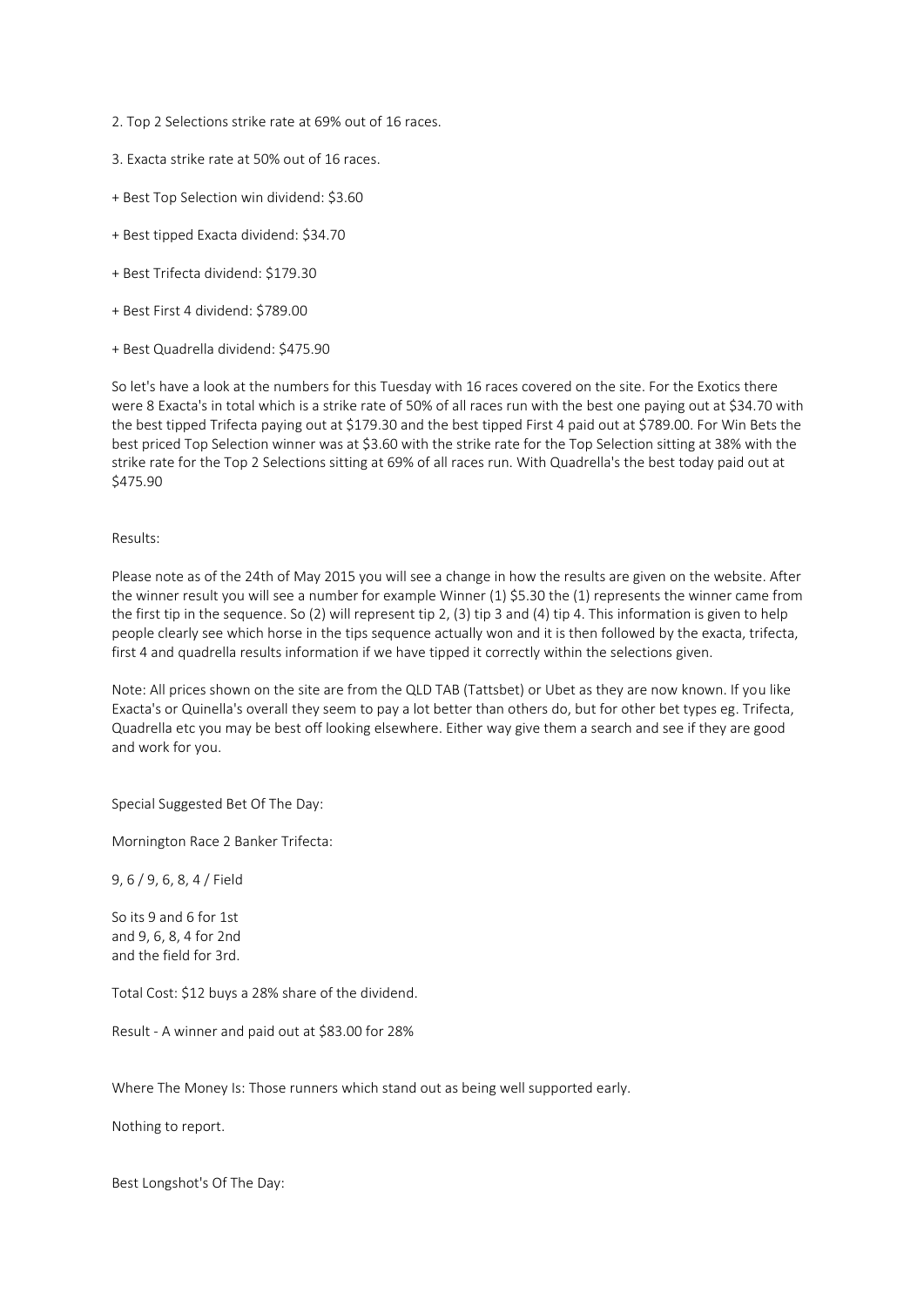Nothing to report.

Best Quaddie Of The Day:

Mornington Quadrella:

Race 5: 3, 1, 2, 5 Race 6: 6, 5, 9, 3 Race 7: 6, 8, 10, 12 Race 8: 7, 9, 2, 8

Total Cost: \$13 buys a 5% share of the dividend.

Today's Race Tips:

Quirindi Race Tips:

Race 1: 8, 9, 7, 4 - Winner (2) \$10.10 Race 2: 3, 6, 11, 12 - Winner (2) \$3.60 Race 3: 4, 6, 8, 1 - Winner (1) \$3.60 Exacta \$19.50 Trifecta \$48.90 Race 4: 3, 5, 4, 1 - Winner (1) \$1.70 Exacta \$10.40 Quadrella \$353.70 Race 5: 3, 5, 6, 4 - Winner (1) \$2.20 Race 6: 3, 14, 4, 7 - Winner (4) \$13.20 Race 7: 7, 6, 4, 1 - Winner (1) \$2.20 Race 8: 5, 8, 2, 11 - Winner (3) \$5.40 Exacta \$19.40 Trifecta \$74.00 Quadrella \$475.90

Mornington Race Tips:

Race 1: 10, 3, 4, 9 - Winner (1) \$1.80 Race 2: 9, 6, 8, 4 - Winner (2) \$5.30 Exacta \$34.70 Race 3: 5, 3, 2, 8 - Winner (1) \$1.90 Exacta \$7.10 Race 4: 4, 1, 8, 7 - 2nd and 4th - Loss Race 5: 3, 1, 2, 5 - Winner (2) \$3.30 Exacta \$25.10 Trifecta \$18.80 First 4 \$29.00 Race 6: 6, 5, 9, 3 - Winner (4) \$3.30 Exacta \$15.30 Race 7: 6, 8, 10, 12 - Winner (2) \$4.00 Exacta \$32.40 Trifecta \$179.30 First 4 \$789.00 Race 8: 7, 9, 2, 8 - 2nd, 3rd and 4th - Loss

Tuesdays November 1st 2016 Horse Racing Tips:

The results are in...

Tuesday The Final Statistics.

1. Top Selection strike rate at 24% out of 112 races.

2. Top 2 Selections strike rate at 39% out of 112 races.

3. Exacta strike rate at 34% out of 112 races.

+ Best Top Selection win dividend: \$13.90

+ Best tipped Exacta dividend: \$103.40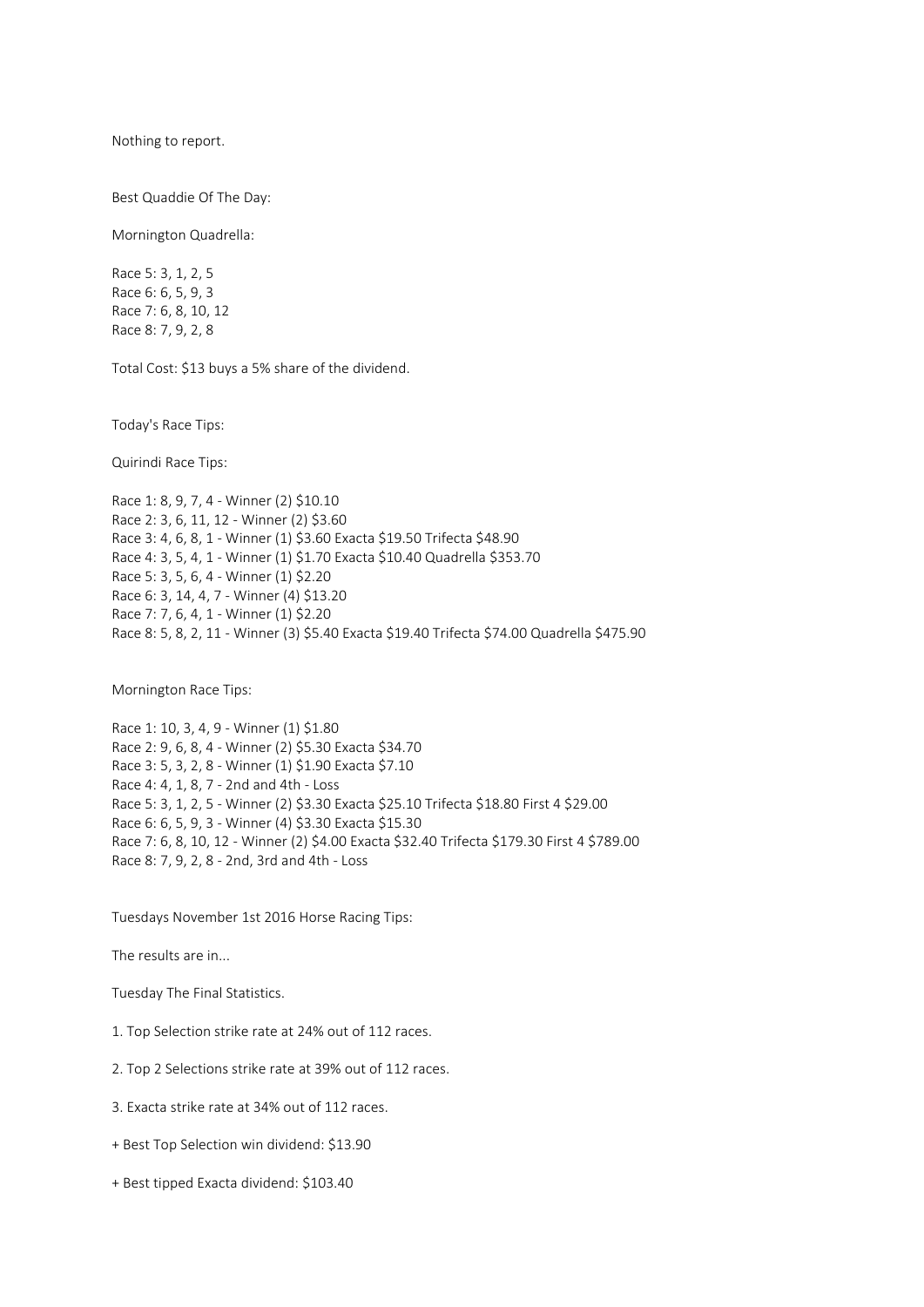- + Best Trifecta dividend: \$230.50
- + Best First 4 dividend: \$1699.00
- + Best Quadrella dividend: \$974.80

So let's have a look at the numbers for this Tuesday with 112 races covered on the site. For the Exotics there were 38 Exacta's in total which is a strike rate of 34% of all races run with the best one paying out at \$103.40 with the best tipped Trifecta paying out at \$230.50 and the best tipped First 4 paid out at \$1699.00. For Win Bets the best priced Top Selection winner was at \$13.90 with the strike rate for the Top Selection sitting at 24% with the strike rate for the Top 2 Selections sitting at 39% of all races run. With Quadrella's the best today paid out at \$974.80

## Results:

Please note as of the 24th of May 2015 you will see a change in how the results are given on the website. After the winner result you will see a number for example Winner (1) \$5.30 the (1) represents the winner came from the first tip in the sequence. So (2) will represent tip 2, (3) tip 3 and (4) tip 4. This information is given to help people clearly see which horse in the tips sequence actually won and it is then followed by the exacta, trifecta, first 4 and quadrella results information if we have tipped it correctly within the selections given.

Note: All prices shown on the site are from the QLD TAB (Tattsbet) or Ubet as they are now known. If you like Exacta's or Quinella's overall they seem to pay a lot better than others do, but for other bet types eg. Trifecta, Quadrella etc you may be best off looking elsewhere. Either way give them a search and see if they are good and work for you.

Special Suggested Bet Of The Day:

Flemington Race 1 Banker Trifecta:

1 / 3, 14, 18 / Field

So its 1 for 1st and 3, 14, 18 for 2nd and the field for 3rd.

Total Cost: \$12 buys a 28.57% share of the dividend.

Where The Money Is: Those runners which stand out as being well supported early.

Nothing to report.

Best Longshot's Of The Day:

- Flemington Race 5 No 9 Invincible Al at \$34.00 some money around for this one a the good odds. Eachway.

Best Quaddie Of The Day:

Flemington Quadrella:

Race 7: 12, 6, 20, 1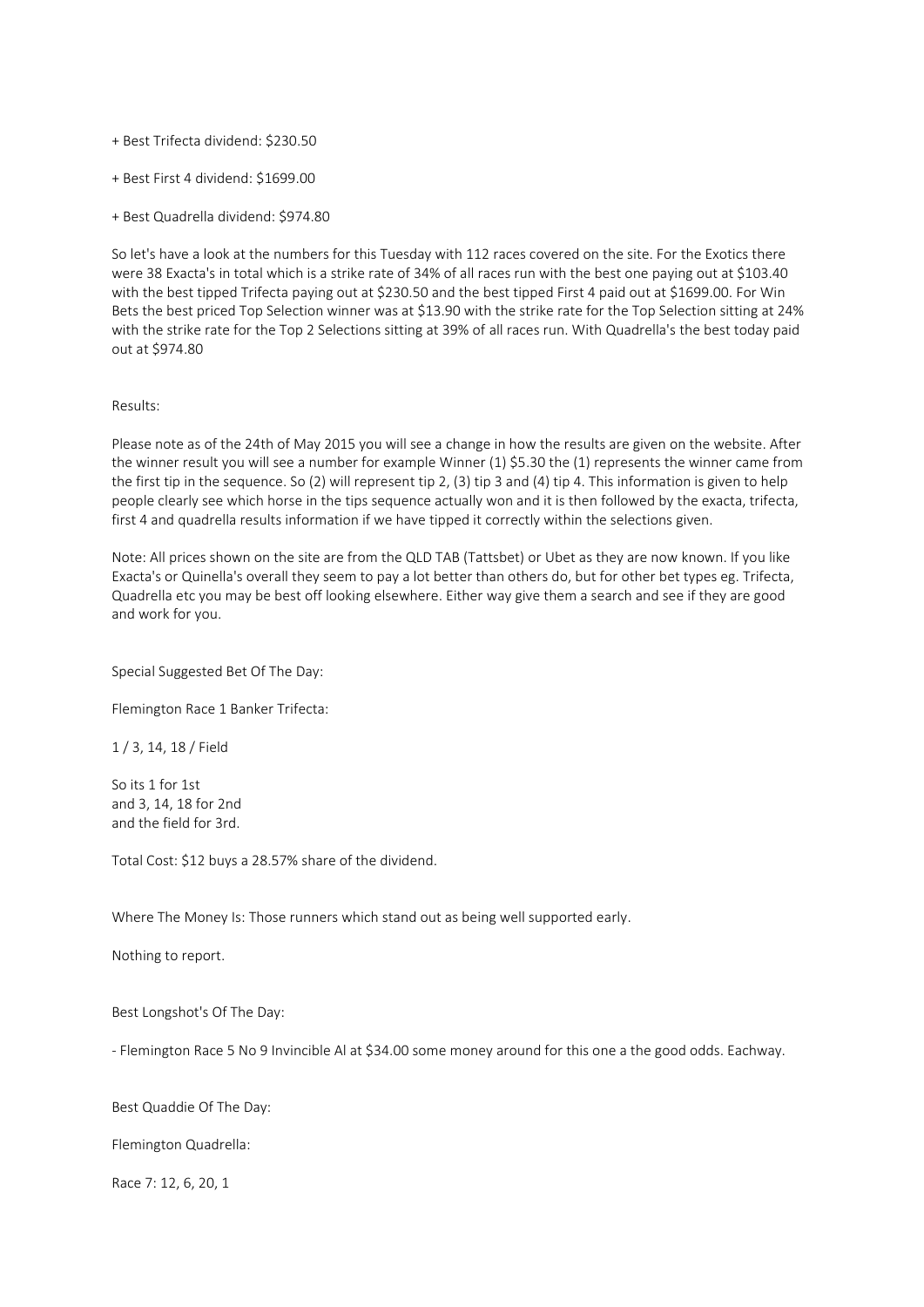Race 8: 14, 13, 17, 10 Race 9: 13, 11, 6, 9 Race 10: 3, 2, 6, 12

Total Cost: \$13 buys a 5% share of the dividend.

Today's Race Tips:

Eagle Farm Race Tips:

Race 1: 2, 4, 1, 3 - Winner (2) \$3.70 Exacta \$34.40 Trifecta \$44.10 First 4 \$137.60 Race 2: 11, 10, 1, 8 - 2nd and 3rd - Loss Race 3: 1, 11, 12, 3 - Winner (1) \$2.00 Race 4: 5, 7, 13, 9 - 3rd and 4th - Loss Race 5: 1, 8, 2, 9 - Winner (3) \$5.70 Exacta \$50.20 Trifecta \$134.20 First 4 \$485.00 Race 6: 1, 11, 9, 6 - Winner (3) \$8.90 Exacta \$62.50 Trifecta \$74.70 Race 7: 6, 7, 10, 1 - 4th - Loss Race 8: 4, 3, 7, 10 - 4th - Loss Race 9: 2, 11, 8, 13 - Winner (2) \$7.10

Randwick Race Tips:

Race 1: 5, 2, 10, 8 - 2nd and 4th - Loss Race 2: 5, 1, 7, 4 - Winner (3) \$3.80 Exacta \$24.70 Trifecta \$79.30 Race 3: 1, 2, 10, 5 - 2nd and 3rd - Loss Race 4: 4, 2, 8, 1 - 3rd and 4th - Loss Race 5: 6, 9, 3, 1 - 4th - Loss Race 6: 7, 6, 9, 1 - Winner (4) \$3.70 Exacta \$11.00 Trifecta \$87.40 First 4 \$228.60 Race 7: 2, 11, 6, 1 - Winner (1) \$4.10 Race 8: 5, 8, 3, 14 - 2nd and 3rd - Loss Race 9: 5, 2, 1, 3 - Winner (2) \$7.00

Flemington Race Tips:

Race 1: 1, 3, 14, 18 - Winner (4) \$15.60 Exacta \$103.30 Trifecta \$230.50 Race 2: 11, 7, 1, 8 - Winner (4) \$4.30 Race 3: 3, 9, 18, 11 - 2nd - Loss Race 4: 3, 4, 8, 2 - Winner (1) \$1.70 Exacta \$4.50 Race 5: 12, 3, 10, 9 - Winner (3) \$7.90 Exacta \$34.20 Race 6: 6, 3, 8, 15 - Winner (4) \$13.30 Race 7: 12, 6, 20, 1 - 3rd - Loss Race 8: 14, 13, 17, 10 - Winner (1) \$2.70 Race 9: 13, 11, 6, 9 - 4th - Loss Race 10: 3, 2, 6, 12 - Winner (3) \$6.50

Morphettville Race Tips:

Race 1: 7, 4, 6, 8 - Winner (1) \$2.50 Exacta \$23.40 Race 2: 12, 10, 3, 8 - 2nd - Loss Race 3: 10, 5, 4, 1 - Winner (1) \$2.50 Exacta \$8.10 Trifecta \$18.00 Race 4: 10, 6, 9, 7 - Loss Race 5: 3, 2, 1, 4 - Winner (3) \$5.30 Race 6: 7, 1, 2, 6 - 2nd and 4th - Loss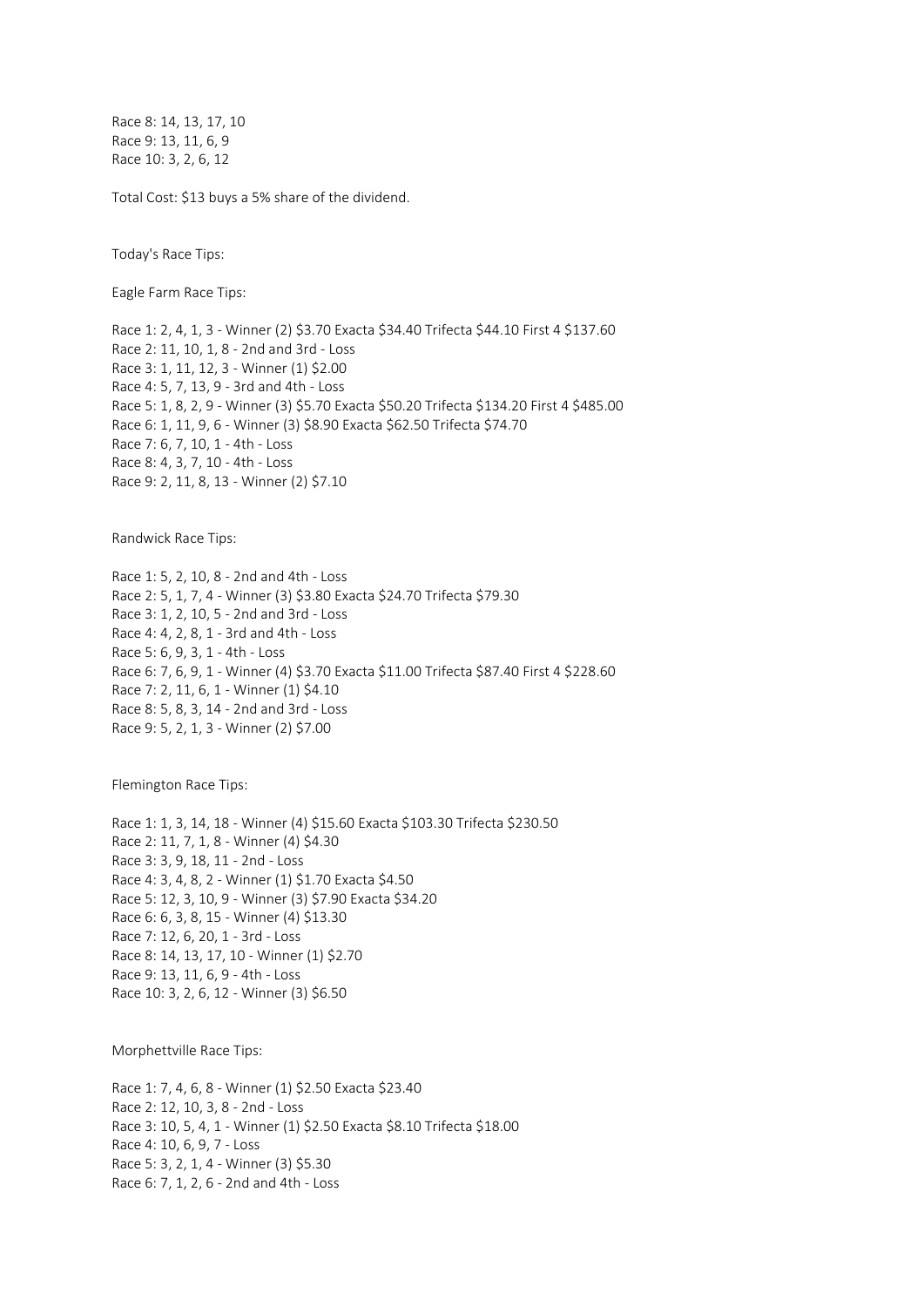Race 7: 7, 5, 3, 1 - Winner (4) \$5.70 Race 8: 3, 12, 5, 10 - Winner (1) \$2.40 Exacta \$10.50 Race 9: 14, 7, 2, 3 - Winner (2) \$2.60

Gold Coast Race Tips:

Race 1: 2, 5, 1, 3 - Winner (1) \$2.10 Exacta \$14.30 Trifecta \$49.70 Race 2: 4, 1, 6, 2 - Winner (2) \$6.00 Exacta \$13.40 Race 3: 1, 2, 4, 3 - Winner (3) \$8.70 Exacta \$54.90 Race 4: 4, 5, 8, 1 - 2nd and 4th - Loss Race 5: 5, 2, 9, 6 - 2nd, 3rd and 4th - Loss Race 6: 11, 9, 7, 12 - Winner (2) \$5.40 Race 7: 2, 6, 1, 7 - Winner (1) \$3.10 Race 8: 5, 2, 8, 3 - 2nd, 3rd and 4th - Loss

Kembla Grange Race Tips:

Race 1: 6, 5, 1, 4 - Winner (3) \$2.00 Exacta \$7.30 Trifecta \$51.40 Race 2: 7, 4, 2, 6 - Winner (3) \$9.10 Race 3: 2, 4, 8, 3 - Winner (2) \$3.90 Race 4: 5, 2, 7, 4 - Winner (4) \$3.70 Quadrella \$292.40 Race 5: 5, 6, 3, 7 - 3rd and 4th - Loss Race 6: 8, 9, 2, 10 - Winner (2) \$\$14.20 Exacta \$45.90 Trifecta \$189.10 First 4 \$1699.00 Race 7: 12, 10, 2, 6 - 2nd and 4th - Loss Race 8: 3, 1, 4, 9 - 3rd and 4th - Loss

Echuca Race Tips:

Race 1: 9, 3, 4, 11 - Winner (1) \$1.70 Exacta \$4.70 Race 2: 9, 4, 12, 5 - Winner (1) \$2.30 Race 3: 12, 11, 5, 4 - Winner (4) \$5.10 Race 4: 1, 4, 5, 6 - Winner (2) \$2.60 Exacta \$15.60 Trifecta \$49.50 First 4 \$186.80 Quad \$237.00 Race 5: 2, 1, 3, 8 - Winner (1) \$2.00 Exacta \$3.10 Trifecta \$13.80 Race 6: 7, 4, 3, 10 - 2nd and 3rd - Loss Race 7: 10, 4, 2, 9 - Winner (1) \$5.10 Exacta \$45.50 Trifecta \$129.50 First 4 \$408.20

Canberra Race Tips:

Race 1: 6, 1, 3, 8 - 3rd and 4th - Loss Race 2: 6, 8, 4, 3 - 2nd, 3rd and 4th - Loss Race 3: 6, 7, 2, 10 - Winner (1) \$1.50 Race 4: 5, 4, 8, 9 - 2nd and 4th - Loss Race 5: 8, 5, 11, 7 - Winner (4) \$6.90 Race 6: 3, 5, 2, 9 - 3rd and 4th - Loss Race 7: 6, 10, 12, 2 - 2nd - Loss Race 8: 8, 5, 3, 1 - 2nd - Loss

Muswellbrook Race Tips:

Race 1: 3, 4, 12, 10 - Winner (3) \$2.60 Exacta \$4.00 Trifecta \$59.40 Race 2: 3, 6, 9, 5 - Winner (2) \$5.40 Race 3: 2, 5, 4, 6 - Winner (1) \$2.30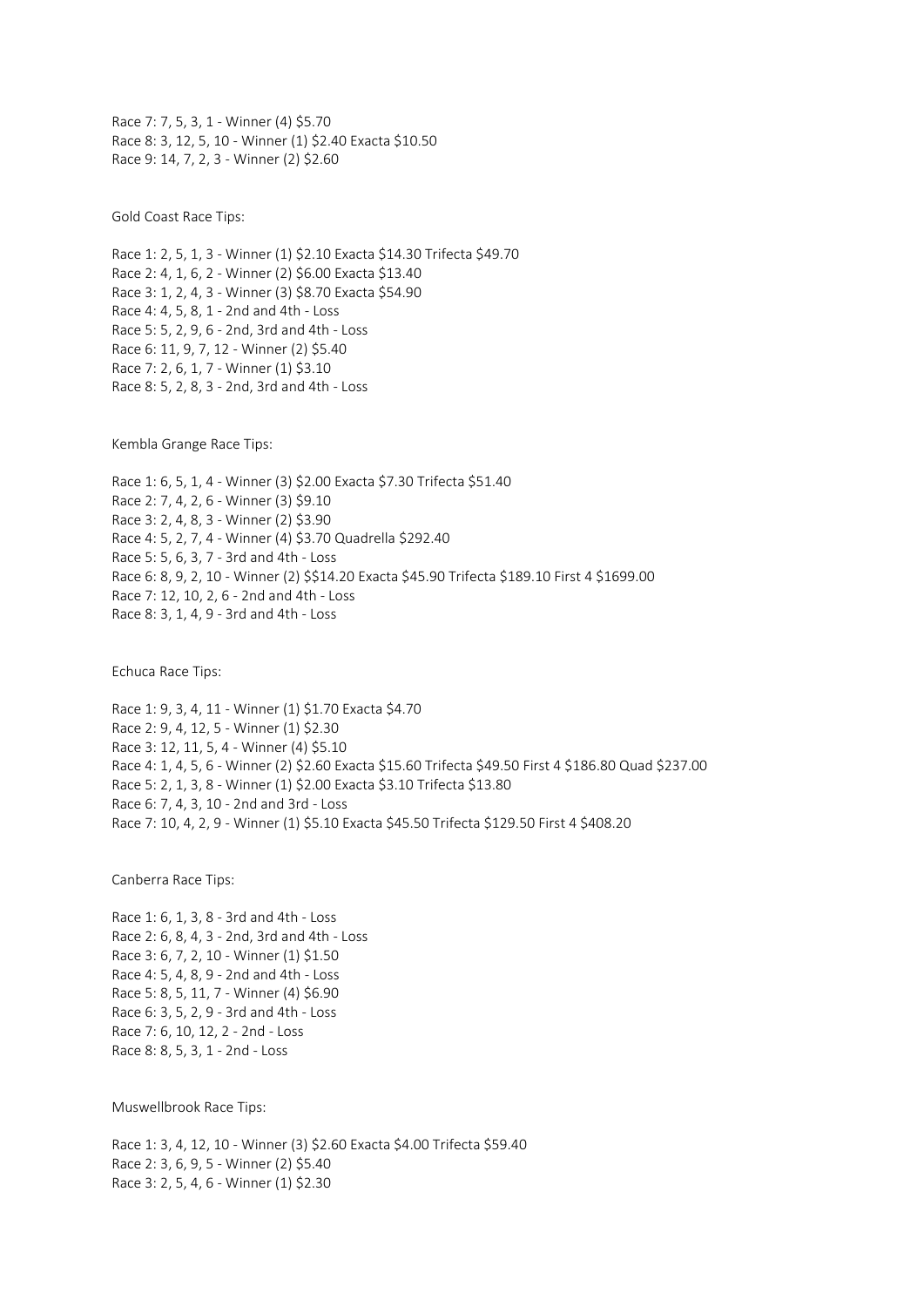Race 4: 6, 9, 1, 4 - Winner (3) \$3.10 Exacta \$10.40 Trifecta \$24.20 Race 5: 4, 6, 5, 1 - Winner (4) \$5.70 Race 6: 3, 7, 6, 2 - Winner (1) \$1.50 Exacta \$5.60 Race 7: 5, 4, 2, 7 - Winner (1) \$3.80 Exacta \$22.40 Quadrella \$295.80

Hobart Race Tips:

Race 1: 1, 2, 3, 6 - Winner (1) \$4.00 Exacta \$59.40 Race 2: 8, 11, 5, 3 - 2nd and 3rd - Loss Race 3: 4, 2, 8, 7 - Winner (1) \$3.10 Exacta \$12.90 Trifecta \$43.00 Race 4: 3, 9, 5, 11 - Winner (4) \$5.50 Exacta \$22.90 Trifecta \$68.70 Race 5: 5, 1, 2, 3 - 2nd and 4th - Loss Race 6: 7, 1, 5, 3 - Winner (2) \$8.80 Exacta \$38.90 Trifecta \$109.70 First 4 \$267.00 Race 7: 2, 1, 4, 5 - Winner (1) \$2.40

Sunshine Coast Race Tips:

Race 1: 2, 1, 5, 4 - Winner (3) \$8.60 Exacta \$38.59 Trifecta \$87.40 First 4 \$90.60 Race 2: 1, 3, 2, 5 - Winner (1) \$1.80 Exacta \$5.50 Trifecta \$23.10 Race 3: 2, 3, 4, 5 - Winner (1) \$1.80 Exacta \$4.70 Trifecta \$6.40 First 4 \$3.80 Race 4: 7, 1, 5, 4 - Winner (1) \$13.90 Exacta \$26.50 Trifecta \$202.30 Race 5: 5, 10, 3, 4 - Winner (4) \$6.30 Race 6: 1, 3, 4, 2 - Winner (3) \$5.50 Exacta \$19.90 Trifecta \$65.10 Quadrella \$974.80

Alice Springs Race Tips:

Race 1: 1, 7, 5, 9 - Winner (2) \$5.50 Exacta \$12.60 Race 2: 3, 2, 7, 1 - 2nd, 3rd and 4th - Loss Race 3: 1, 2, 5, 3 - Winner (1) \$1.90 Exacta \$6.40 Trifecta \$23.60 Race 4: 4, 3, 1, 2 - Winner (3) \$5.70 Race 5: 1, 3, 8, 2 - 3rd and 4th - Loss

Darwin Race Tips:

Race 1: 7, 4, 3, 6 - Winner (2) \$4.30 Race 2: 6, 4, 5, 10 - Winner (2) \$4.30 Exacta \$23.60 Race 3 onwards abandoned.

Bunbury Race Tips:

Race 1: 9, 6, 3, 1 - Winner (1) \$2.40 Race 2: 13, 11, 15, 14 - 2nd and 3rd - Loss Race 3: 2, 5, 3, 7 - Winner (2) \$13.00 Race 4: 8, 9, 2, 1 - Winner (2) \$2.10 Race 5: 9, 7, 3, 10 - Winner (2) \$4.40 Race 6: 1, 3, 2, 8 - Winner (3) \$14.40 Race 7: 1, 7, 8, 10 - Winner (1) \$2.60 Race 8: 7, 2, 3, 1 - 3rd and 4th - Loss

Ascot Race Tips: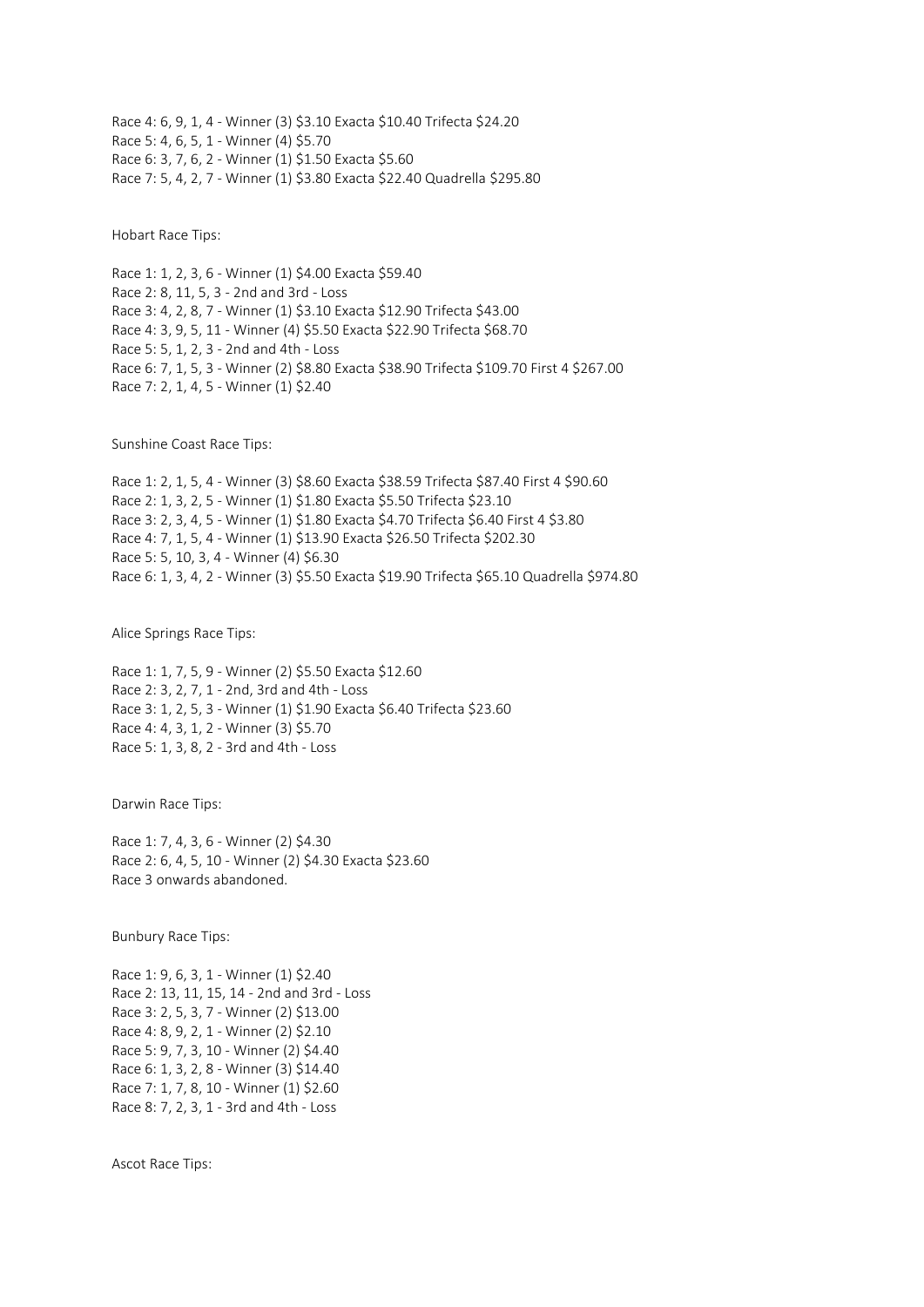Race 1: 5, 6, 2, 1 - Winner (3) \$6.00 Exacta \$28.70 Race 2: 3, 1, 10, 7 - Winner (4) \$9.60 Race 3: 2, 1, 7, 10 - 2nd, 3rd and 4th - Loss Race 4: 2, 6, 9, 10 - Winner (2) \$3.20 Race 5: 4, 9, 1, 6 - 2nd - Loss Race 6: 1, 7, 3, 6 - 2nd and 3rd - Loss Race 7: 12, 7, 2, 3 - 2nd and 4th - Loss Race 8: 10, 1, 2, 3 - 2nd and 4th - Loss Race 9: 13, 8, 4, 10 - Winner (1) \$2.80 Exacta \$13.30 Trifecta \$43.00

Tuesdays October 25th 2016 Horse Racing Tips:

The results are in...

Tuesday The Final Statistics.

- 1. Top Selection strike rate at 33% out of 24 races.
- 2. Top 2 Selections strike rate at 54% out of 24 races.
- 3. Exacta strike rate at 46% out of 24 races.
- + Best Top Selection win dividend: \$5.70
- + Best tipped Exacta dividend: \$32.00
- + Best Trifecta dividend: \$68.70
- + Best First 4 dividend: \$145.80
- + Best Quadrella dividend: \$536.00

So let's have a look at the numbers for this Tuesday with 24 races covered on the site. For the Exotics there were 11 Exacta's in total which is a strike rate of 46% of all races run with the best one paying out at \$32.00 with the best tipped Trifecta paying out at \$68.70 and the best tipped First 4 paid out at \$145.80. For Win Bets the best priced Top Selection winner was at \$5.70 with the strike rate for the Top Selection sitting at 33% with the strike rate for the Top 2 Selections sitting at 54% of all races run. With Quadrella's the best today paid out at \$536.00

# Results:

Please note as of the 24th of May 2015 you will see a change in how the results are given on the website. After the winner result you will see a number for example Winner (1) \$5.30 the (1) represents the winner came from the first tip in the sequence. So (2) will represent tip 2, (3) tip 3 and (4) tip 4. This information is given to help people clearly see which horse in the tips sequence actually won and it is then followed by the exacta, trifecta, first 4 and quadrella results information if we have tipped it correctly within the selections given.

Note: All prices shown on the site are from the QLD TAB (Tattsbet) or Ubet as they are now known. If you like Exacta's or Quinella's overall they seem to pay a lot better than others do, but for other bet types eg. Trifecta, Quadrella etc you may be best off looking elsewhere. Either way give them a search and see if they are good and work for you.

Special Suggested Bet Of The Day: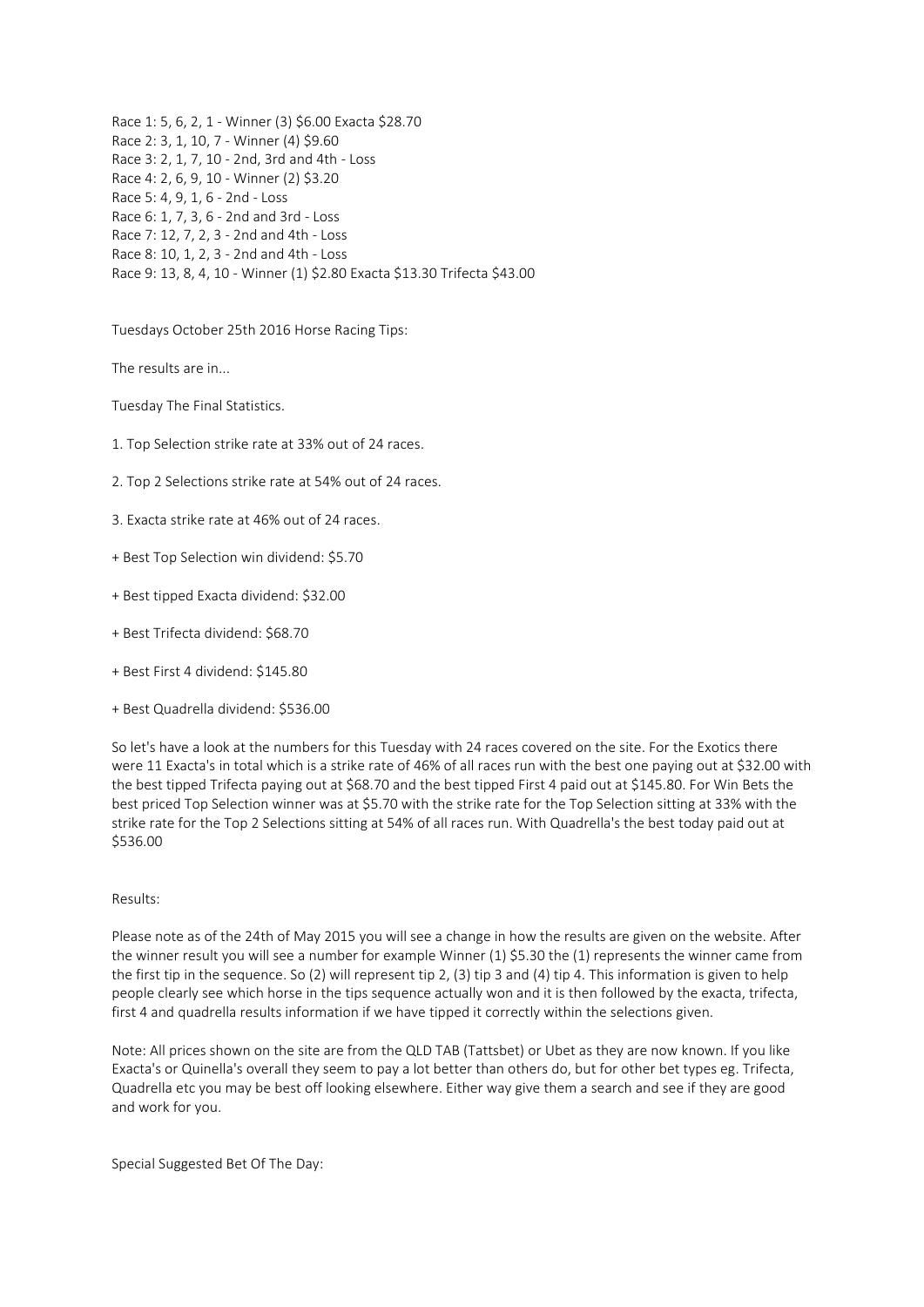Rockhampton Race 1 Banker Exacta:

3, 5 / 3, 5, 2, 8

So its 3 and 5 for 1st and 3, 5, 2, 8 for 2nd.

Total Cost: \$12 buys a 200% share of the dividend.

Where The Money Is: Those runners which stand out as being well supported early.

Nothing to report.

Best Longshot's Of The Day:

Nothing to report.

Best Quaddie Of The Day:

Cranbourne Quadrella:

Race 5: 2, 6, 1, 4 Race 6: 6, 4, 1, 9 Race 7: 9, 11, 4, 7 Race 8: 4, 1, 8, 12

Total Cost: \$13 buys a 5% share of the dividend.

Today's Race Tips:

Rockhampton Race Tips:

Race 1: 5, 3, 8, 2 - 3rd and 4th - Loss Race 2: 5, 3, 2, 6 - Winner (3) \$3.90 Exacta \$11.00 Trifecta \$68.70 First 4 \$145.80 Race 3: 6, 2, 7, 4 - Winner (3) \$3.00 Exacta \$9.10 Trifecta \$14.00 Race 4: 3, 5, 1, 7 - Winner (1) \$2.50 Exacta \$5.60 Trifecta \$12.90 Race 5: 3, 4, 7, 2 - Winner (4) \$4.40 Race 6: 8, 1, 11, 7 - Winner (1) \$5.70 Race 7: 8, 1, 5, 10 - Winner (2) \$2.80 Quadrella \$233.40

Grafton Race Tips:

Race 1: 3, 5, 7, 4 - Winner (4) \$3.50 Exacta \$12.40 Trifecta \$55.20 Race 2: 9, 12, 8, 10 - Winner (2) \$4.80 Race 3: 3, 2, 8, 6 - Winner (2) \$2.80 Exacta \$20.60 Race 4: 6, 3, 8, 2 - Winner (2) \$9.70 Race 5: 5, 1, 13, 10 - Winner (1) \$2.20 Exacta \$32.00 Quadrella \$536.00 Race 6: 13, 2, 11, 7 - Winner (1) \$2.80 Exacta \$12.00 Trifecta \$41.10 Race 7: 1, 11, 7, 9 - Winner (2) \$4.00 Exacta \$6.50 Race 8: 3, 9, 6, 10 - Winner (2) \$4.20 Race 9: 5, 8, 3, 7 - Loss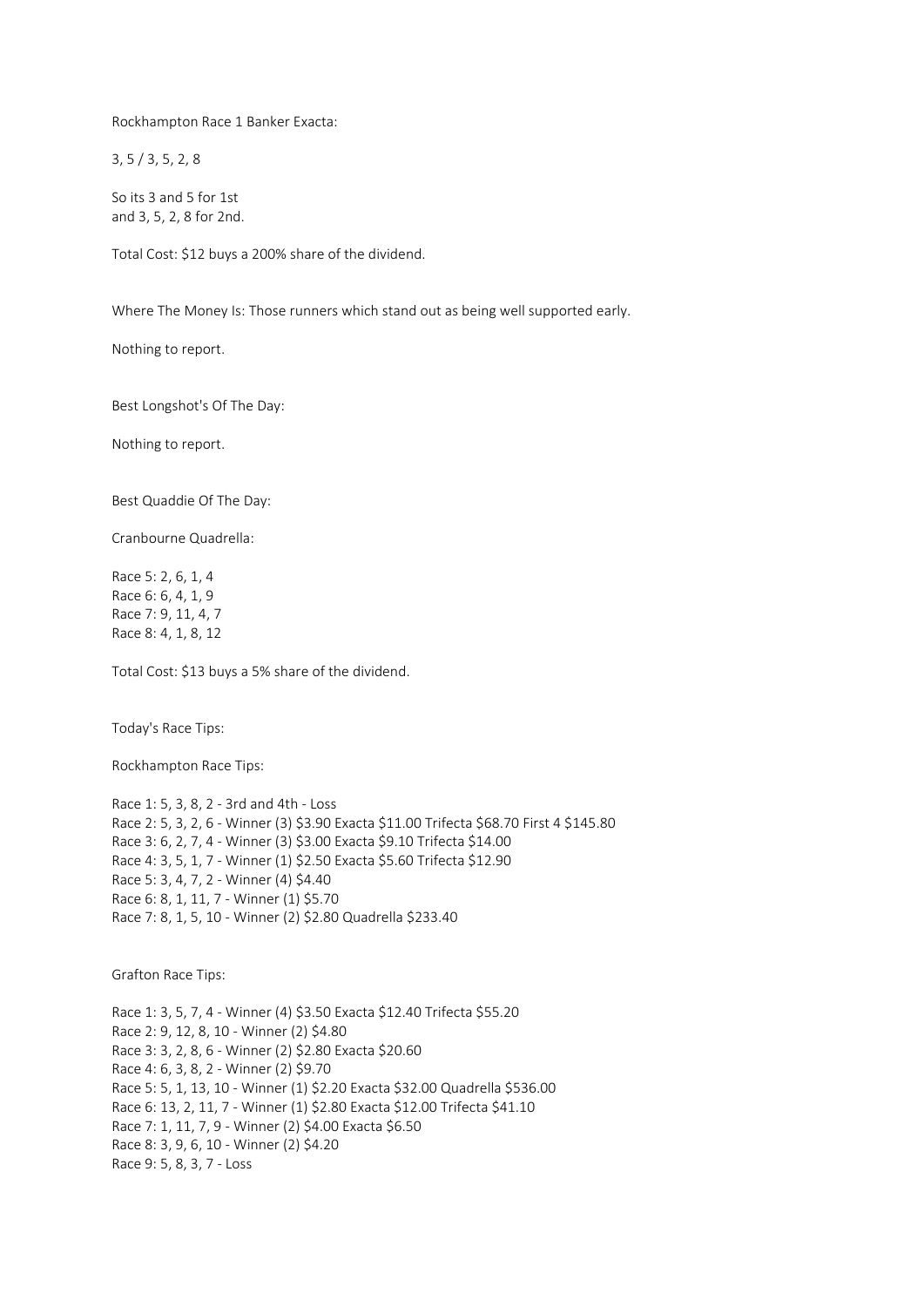Cranbourne Race Tips:

Race 1: 7, 5, 3, 8 - 2nd and 4th - Loss Race 2: 1, 4, 8, 10 - Winner (1) \$2.90 Race 3: 15, 14, 13, 6 - Loss Race 4: 7, 8, 1, 9 - 4th - Loss Race 5: 2, 6, 1, 4 - Winner (1) \$2.50 Exacta \$5.90 Trifecta \$57.50 First 4 \$145.60 Race 6: 6, 4, 1, 9 - Winner (1) \$1.90 Exacta \$8.50 Trifecta \$36.00 First 4 \$70.00 Race 7: 9, 11, 4, 7 - Winner (4) \$4.60 Exacta \$22.30 Race 8: 4, 1, 8, 12 - Winner (1) \$2.80 Quadrella \$85.90

Tuesdays October 18th 2016 Horse Racing Tips:

The results are in...

Tuesday The Final Statistics.

- 1. Top Selection strike rate at 38% out of 24 races.
- 2. Top 2 Selections strike rate at 54% out of 24 races.
- 3. Exacta strike rate at 50% out of 24 races.
- + Best Top Selection win dividend: \$4.50
- + Best tipped Exacta dividend: \$157.80
- + Best Trifecta dividend: \$192.90
- + Best First 4 dividend: \$70.80
- + Best Quadrella dividend: \$1528.60

So let's have a look at the numbers for this Tuesday with 24 races covered on the site. For the Exotics there were 12 Exacta's in total which is a strike rate of 50% of all races run with the best one paying out at \$157.80 with the best tipped Trifecta paying out at \$192.90 and the best tipped First 4 paid out at \$70.80. For Win Bets the best priced Top Selection winner was at \$4.50 with the strike rate for the Top Selection sitting at 38% with the strike rate for the Top 2 Selections sitting at 54% of all races run. With Quadrella's the best one today paid out at \$1528.60

#### Results:

Please note as of the 24th of May 2015 you will see a change in how the results are given on the website. After the winner result you will see a number for example Winner (1) \$5.30 the (1) represents the winner came from the first tip in the sequence. So (2) will represent tip 2, (3) tip 3 and (4) tip 4. This information is given to help people clearly see which horse in the tips sequence actually won and it is then followed by the exacta, trifecta, first 4 and quadrella results information if we have tipped it correctly within the selections given.

Note: All prices shown on the site are from the QLD TAB (Tattsbet) or Ubet as they are now known. If you like Exacta's or Quinella's overall they seem to pay a lot better than others do, but for other bet types eg. Trifecta, Quadrella etc you may be best off looking elsewhere. Either way give them a search and see if they are good and work for you.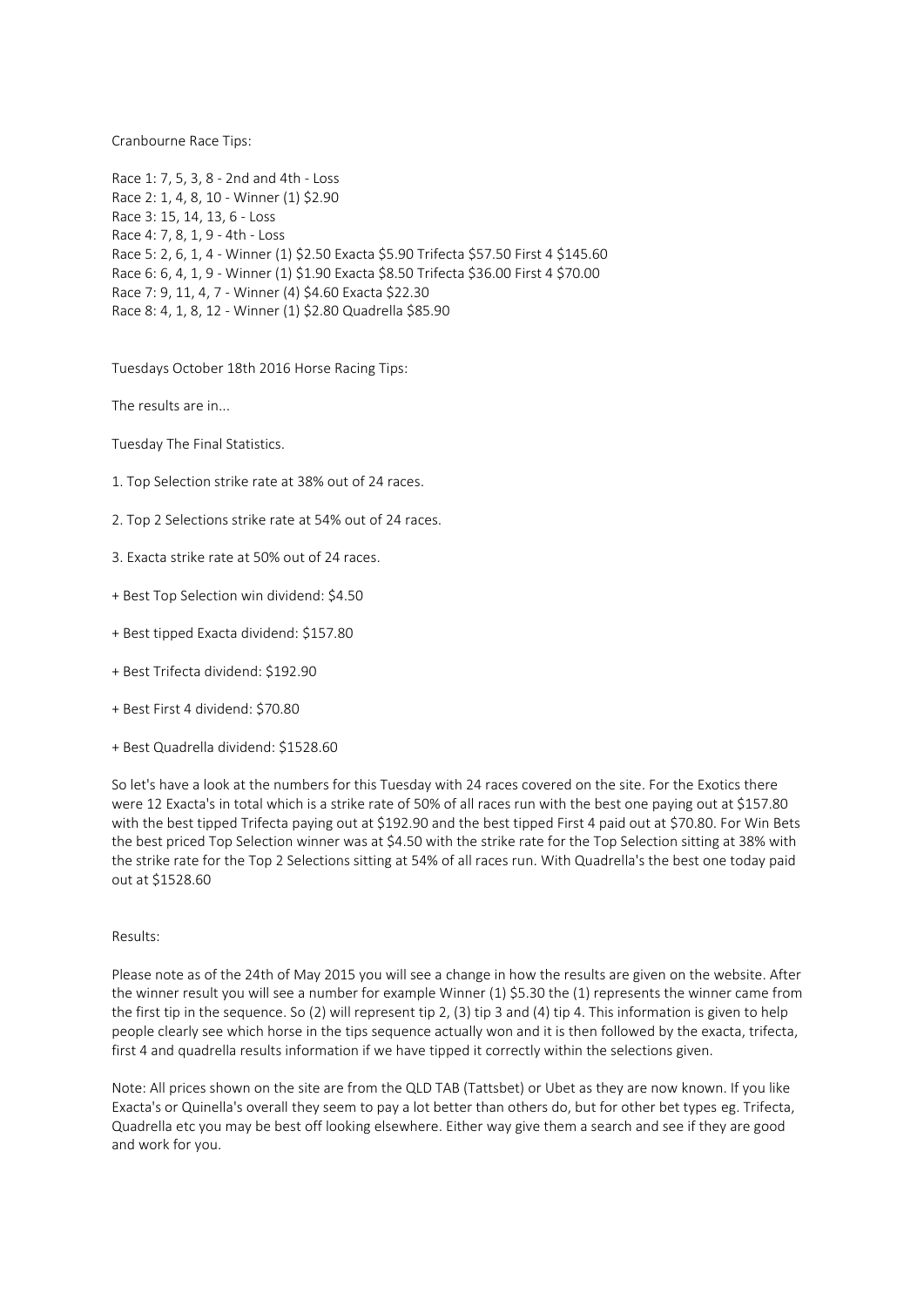Special Suggested Bet Of The Day:

Muswellbrook Race 3 Banker Exacta:

5, 8 / 5, 8, 3, 15

So its 5 and 8 for 1st and 5, 8, 3, 15 for 2nd.

Total Cost: \$13 buys a 200% share of the dividend.

Where The Money Is: Those runners which stand out as being well supported early.

- Muswellbrook Race 1 No 11 Luvee at \$15.00 Some good early support for this one at the reasonable odds.

Best Longshot's Of The Day:

Nothing to report.

Best Quaddie Of The Day:

Stawell Quadrella:

Race 6: 2, 3, 6, 9 Race 7: 9, 6, 2, 7 Race 8: 7, 6, 5, 2 Race 9: 7, 11, 2, 1

Total Cost: \$13 buys a 5% share of the dividend.

Today's Race Tips:

Muswellbrook Race Tips:

Race 1: 11, 14, 13, 7 - Winner (3) \$2.00 Race 2: 13, 4, 5, 6 - Winner (4) \$43.30 Exacta \$157.80 Race 3: 8, 5, 15, 3 - 2nd, 3rd and 4th - Loss Race 4: 3, 1, 6, 4 - Winner (1) \$2.10 Exacta \$6.40 Race 5: 10, 14, 8, 11 - Winner (1) \$3.10 Exacta \$68.90 Race 6: 6, 1, 3, 5 - Winner (3) \$7.20 Exacta \$23.30 Race 7: 5, 10, 6, 7 - Winner (1) \$4.50 Race 8: 8, 6, 10, 2 - Winner (3) \$11.60 Quadrella \$1528.60

Stawell Race Tips:

Race 1: 2, 6, 7, 3 - Winner (2) \$1.80 Exacta \$5.30 Trifecta \$6.80 First 4 \$19.30 Race 2: 3, 12, 6, 9 - Winner (2) \$1.80 Exacta \$22.80 Trifecta \$21.00 First 4 \$70.80 Race 3: 1, 14, 5, 10 - Winner (4) \$12.00 Race 4: 1, 8, 13, 10 - Winner (1) \$4.40 Exacta \$5.00 Race 5: 1, 4, 2, 7 - Winner (1) \$1.60 Exacta \$6.40 Quadrella \$223.70 Race 6: 2, 3, 6, 9 - Winner (1) \$2.00 Race 7: 9, 6, 2, 7 - Winner (1) \$4.00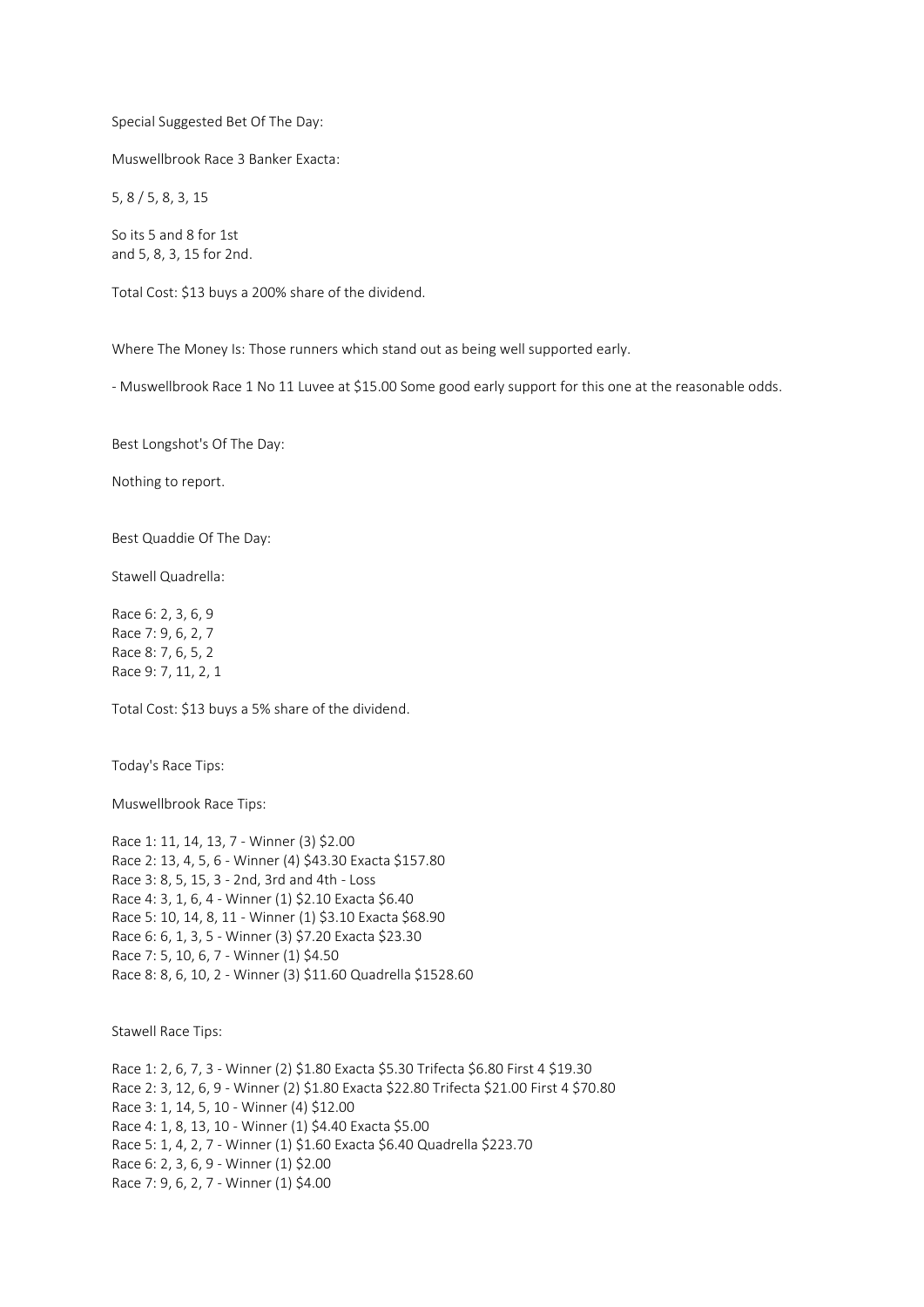Race 8: 7, 6, 5, 2 - Winner (2) \$4.20 Exacta \$12.90 Race 9: 7, 11, 2, 1 - 2nd, 3rd and 4th - Loss

Cowra Race Tips:

Race 1: 6, 2, 7, 8 - Winner (1) \$2.50 Exacta \$8.10 Trifecta \$23.20 First 4 \$66.40 Race 2: 5, 4, 2, 6 - Winner (2) \$4.90 Exacta \$29.60 Trifecta \$35.20 First 4 \$47.60 Race 3: 3, 5, 6, 4 - Winner (1) \$2.70 Race 4: 1, 3, 2, 4 - Winner (4) \$10.90 Exacta \$83.50 Trifecta \$192.90 Quadrella \$342.70 Race 5: 2, 4, 11, 1 - 2nd, 3rd and 4th - Loss Race 6: 9, 11, 7, 3 - Winner (4) \$9.00 Race 7: 4, 5, 7, 9 - 2nd, 3rd and 4th - Loss

Tuesdays October 11th 2016 Horse Racing Tips:

The results are in...

Tuesday The Final Statistics.

- 1. Top Selection strike rate at 27% out of 30 races.
- 2. Top 2 Selections strike rate at 57% out of 30 races.
- 3. Exacta strike rate at 37% out of 30 races.
- + Best Top Selection win dividend: \$5.40
- + Best tipped Exacta dividend: \$57.90
- + Best Trifecta dividend: \$157.40
- + Best First 4 dividend: \$354.00
- + Best Quadrella dividend: \$328.10

So let's have a look at the numbers for this Tuesday with 30 races covered on the site. For the Exotics there were 11 Exacta's in total which is a strike rate of 37% of all races run with the best one paying out at \$57.90 with the best tipped Trifecta paying out at \$157.40 and the best tipped First 4 paid out at \$354.00. For Win Bets the best priced Top Selection winner was at \$5.40 with the strike rate for the Top Selection sitting at 27% with the strike rate for the Top 2 Selections sitting at 57% of all races run. With Quadrella's the best one today paid out at \$328.10

#### Results:

Please note as of the 24th of May 2015 you will see a change in how the results are given on the website. After the winner result you will see a number for example Winner (1) \$5.30 the (1) represents the winner came from the first tip in the sequence. So (2) will represent tip 2, (3) tip 3 and (4) tip 4. This information is given to help people clearly see which horse in the tips sequence actually won.

Special Suggested Bet Of The Day:

Will be posted shortly...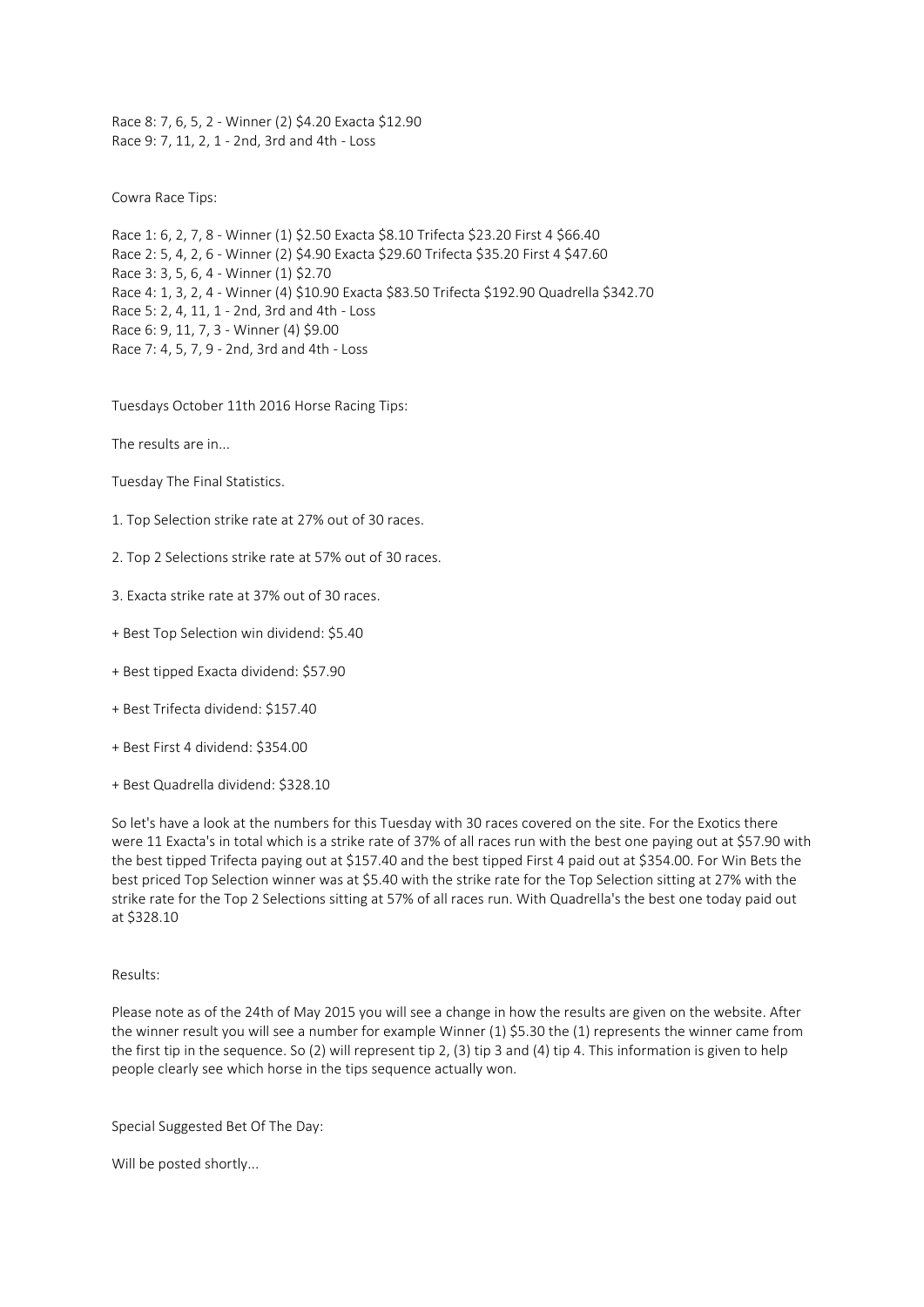Where The Money Is: Those runners which stand out as being well supported early.

.Nothing to report.

Best Longshot's Of The Day:

Nothing to report.

Best Quaddie Of The Day:

Wangaratta Quadrella:

Race 6: 3, 6, 1, 4 Race 7: 2, 8, 11, 6 Race 8: 5, 6, 11, 8 Race 9: 8, 6, 1, 4

Total Cost: \$13 buys a 5% share of the dividend.

Today's Race Tips:

Rockhampton Race Tips:

Race 1: 3, 1, 5, 2 - Winner (2) \$1.60 Exacta \$5.80 Trifecta \$14.70 Race 2: 1, 4, 2, 5 - Winner (2) \$3.00 Race 3: 3, 1, 7, 5 - Winner (2) \$3.60 Race 4: 4, 2, 6, 5 - Winner (1) \$5.40 Exacta \$21.10 Trifecta \$157.40 First 4 \$354.00 Race 5: 3, 6, 5, 2 - 2nd and 3rd - Loss Race 6: 6, 2, 3, 9 - Winner (4) \$12.50 Exacta \$57.90

Queanbeyan Race Tips:

Race 1: 1, 7, 5, 3 - Winner (1) \$1.60 Race 2: 4, 5, 8, 6 - Winner (4) \$6.90 Exacta \$31.90 Race 3: 6, 1, 4, 9 - Winner (2) \$5.70 Race 4: 4, 2, 10, 3 - Winner (2) \$4.90 Exacta \$21.70 Quadrella \$328.10 Race 5: 13, 12, 1, 9 - Winner (4) \$7.00 Exacta \$27.30 Race 6: 4, 1, 7, 9 - Winner (1) \$2.40 Race 7: 3, 11, 4, 5 - 2nd and 4th - Loss Race 8: 6, 8, 4, 14 - 2nd and 4th - Loss

Wangaratta Race Tips:

Race 1: 10, 12, 6, 7 - Winner (1) \$3.20 Exacta \$20.10 Race 2: 11, 2, 12, 10 - Winner (2) \$3.20 Race 3: 13, 3, 7, 15 - Winner (2) \$2.80 Exacta \$35.10 Race 4: 6, 3, 11, 5 - Loss Race 5: 3, 5, 9, 1 - 2nd, 3rd and 4th - Loss Race 6: 3, 6, 1, 4 - Winner (2) \$5.80 Race 7: 2, 8, 11, 6 - Winner (4) \$10.70 Race 8: 5, 6, 11, 8 - 3rd and 4th - Loss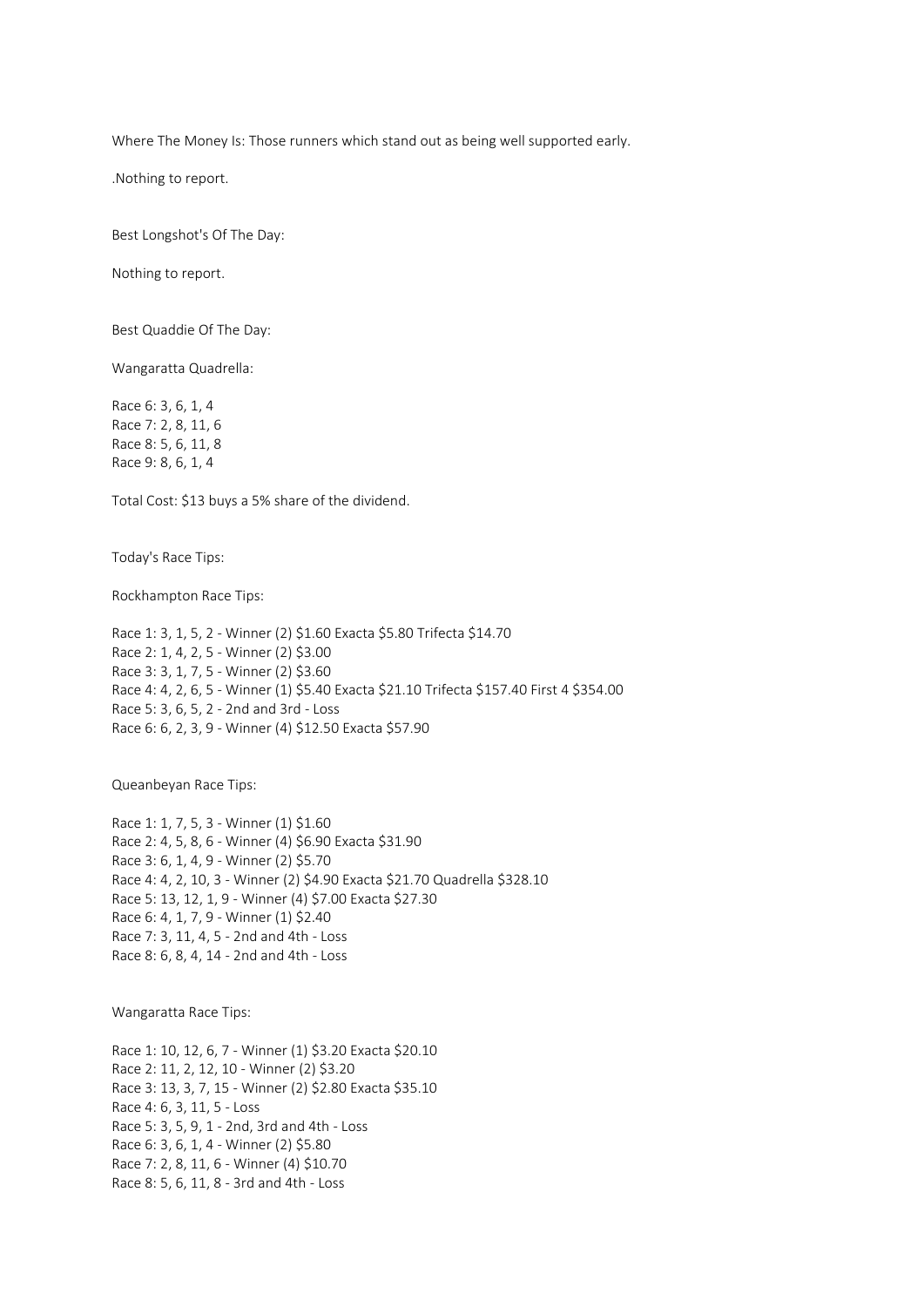Race 9: 8, 6, 1, 4 - Winner (1) \$3.40

Lismore Race Tips:

Race 1: 5, 3, 6, 4 - Winner (1) \$3.60 Exacta \$38.00 Trifecta \$44.60 First 4 \$79.40 Race 2: 5, 9, 7, 1 - 2nd - Loss Race 3: 17, 13, 3, 10 - Winner (1) \$3.00 Race 4: 1, 2, 8, 6 -Winner (2) \$3.60 Exacta \$8.60 Race 5: 3,. 10, 1, 6 - Winner (3) \$8.10 Race 6: 13, 4, 3, 11 - Loss Race 7: 3, 2, 11, 4 - Winner (1) \$1.50 Exacta \$5.40

Tuesdays October 4th 2016 Horse Racing Tips:

The results are in...

Tuesday The Final Statistics.

1. Top Selection strike rate at 11% out of 9 races.

2. Top 2 Selections strike rate at 22% out of 9 races.

3. Exacta strike rate at 11% out of 9 races.

+ Best Top Selection win dividend: \$4.20

+ Best tipped Exacta dividend: \$15.40

+ Best Trifecta dividend: n/a

+ Best First 4 dividend: n/a

+ Best Quadrella dividend: n/a

So let's have a look at the numbers for this Tuesday with 9 races covered on the site. For the Exotics there was 1 Exacta which is a strike rate of 11% with the best paying out at \$15.40 and there were no tippped Trifecta's or First 4's. For Win Bets the best priced Top Selection winner was at \$4.20 with the strike rate for the Top Selection sitting at 22% with the strike rate for the Top 2 Selections sitting at 33%.

#### Results:

Please note as of the 24th of May 2015 you will see a change in how the results are given on the website. After the winner result you will see a number for example Winner (1) \$5.30 the (1) represents the winner came from the first tip in the sequence. So (2) will represent tip 2, (3) tip 3 and (4) tip 4. This information is given to help people clearly see which horse in the tips sequence actually won.

Special Suggested Bet Of The Day:

Will be posted shortly...

Where The Money Is: Those runners which stand out as being well supported early.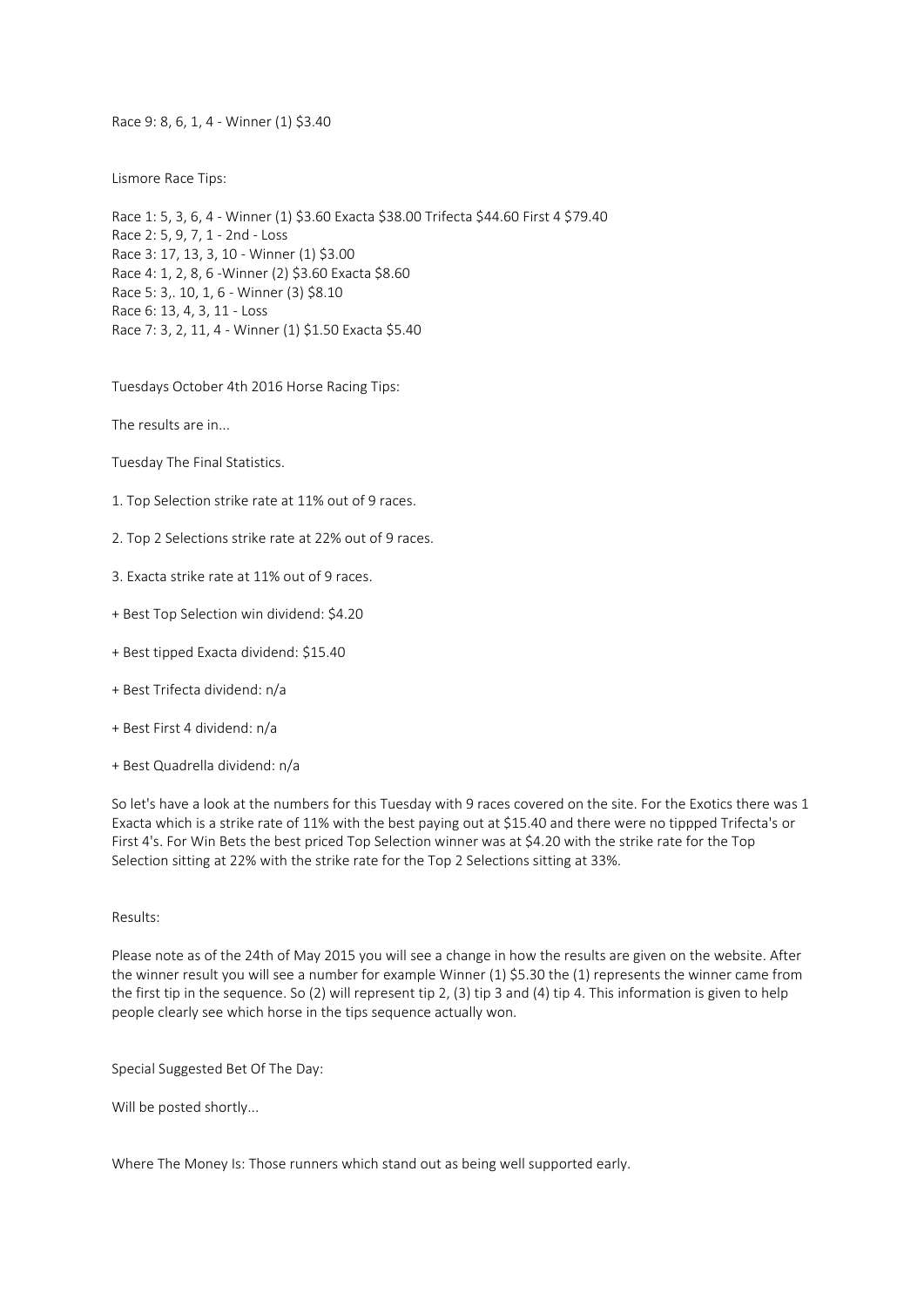Nothing to report.

Best Longshot's Of The Day:

Nothing to report.

Best Quaddie Of The Day:

Nowra Quadrella:

Race 6: 9, 8, 12, 2 Race 7: 6, 9, 5, 10 Race 8: 6, 2, 8, 12 Race 9: 3, 2, 8, 6

Total Cost: \$13 buys a 5% share of the dividend.

Today's Race Tips:

Nowra Race Tips:

Race 1: 1, 3, 14, 9 - 3rd and 4th - Loss Race 2: 12, 5, 3, 14 - Winner (3) \$4.20 Exacta \$15.40 Race 3: 2, 14, 12, 5 - 2nd - Loss Race 4: 5, 2, 10, 6 - Winner (3) \$4.60 Race 5: 6, 8, 2, 3 - 3rd and 4th - Loss Race 6: 9, 8, 12, 2 - Loss Race 7: 6, 9, 5, 10 - Winner (2) \$3.60 Race 8: 6, 2, 8, 12 - Winner (1) \$4.20 Race 9: 3, 2, 8, 6 - Winner (1) \$3.40

Tuesdays September 27th 2016 Horse Racing Tips:

The results are in...

Tuesday The Final Statistics.

- 1. Top Selection strike rate at 14% out of 29 races.
- 2. Top 2 Selections strike rate at 34% out of 29 races.
- 3. Exacta strike rate at 48% out of 29 races.
- + Best Top Selection win dividend: \$2.80
- + Best tipped Exacta dividend: \$79.20
- + Best Trifecta dividend: \$137.30
- + Best First 4 dividend: \$150.40
- + Best Quadrella dividend: \$1252.70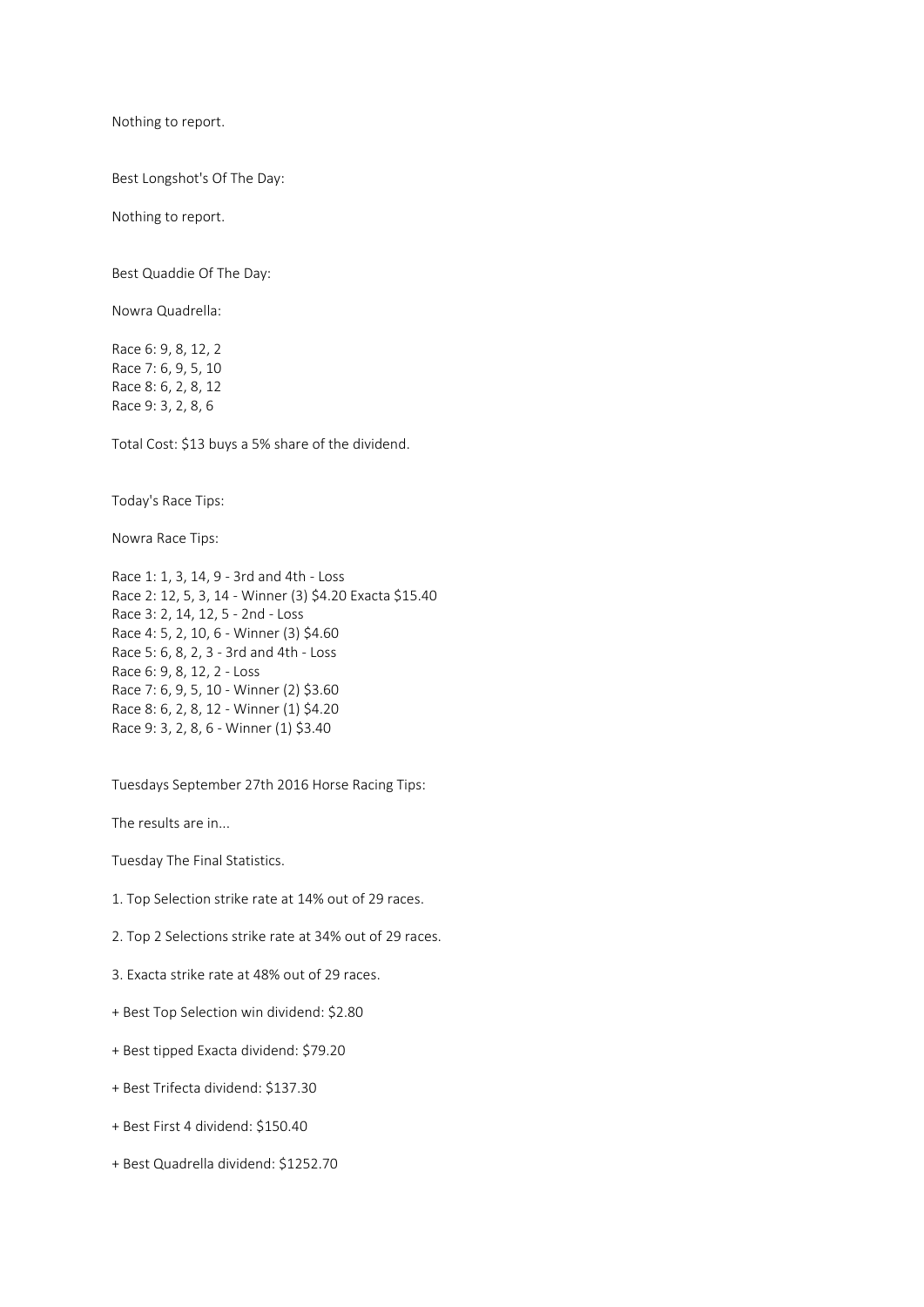So let's have a look at the numbers for this Tuesday with 29 races covered on the site. For the Exotics there were 14 Exacta's in total which is a strike rate of 48% of all races run with the best one paying out at \$79.20 with the best tipped Trifecta paying out at \$137.30 and the best tipped First 4 paid out at \$150.40. For Win Bets the best priced Top Selection winner was at \$2.80 with the strike rate for the Top Selection sitting at 14% with the strike rate for the Top 2 Selections sitting at 34%. With Quadrella's the best today paid out at \$1252.70

Results:

Please note as of the 24th of May 2015 you will see a change in how the results are given on the website. After the winner result you will see a number for example Winner (1) \$5.30 the (1) represents the winner came from the first tip in the sequence. So (2) will represent tip 2, (3) tip 3 and (4) tip 4. This information is given to help people clearly see which horse in the tips sequence actually won.

Special Suggested Bet Of The Day:

Will be posted shortly...

Where The Money Is: Those runners which stand out as being well supported early.

Nothing to report.

Best Longshot's Of The Day:

Nothing to report.

Best Quaddie Of The Day:

Wangaratta Quadrella:

Race 6: 9, 6, 5, 7 Race 7: 4, 8, 6, 10 Race 8: 11, 4, 15, 10 Race 9: 6, 3, 4, 10

Total Cost: \$13 buys a 5% share of the dividend.

Today's Race Tips:

Townsville Race Tips:

Race 1: 6, 5, 3, 7 - Winner (3) \$3.90 Exacta \$12.10 Race 2: 6, 5, 3, 4 - Winner (4) \$6.40 Exacta \$38.40 Trifecta \$137.30 Race 3: 1, 4, 3, 2 - Winner (3) \$7.80 Exacta \$31.00 Tri \$63.40 First 4 \$118.60 Race 4: 8, 5, 4, 2 - 2nd and 3rd - Loss Race 5: 9, 2, 6, 12 - Winner (2) \$2.80 Race 6: 6, 5, 1, 9 - Winner (3) \$3.00

Kembla Grange Race Tips:

Race 1: 4, 11, 6, 7 - Winner (2) \$5.40 Exacta \$6.90 Trifecta \$47.30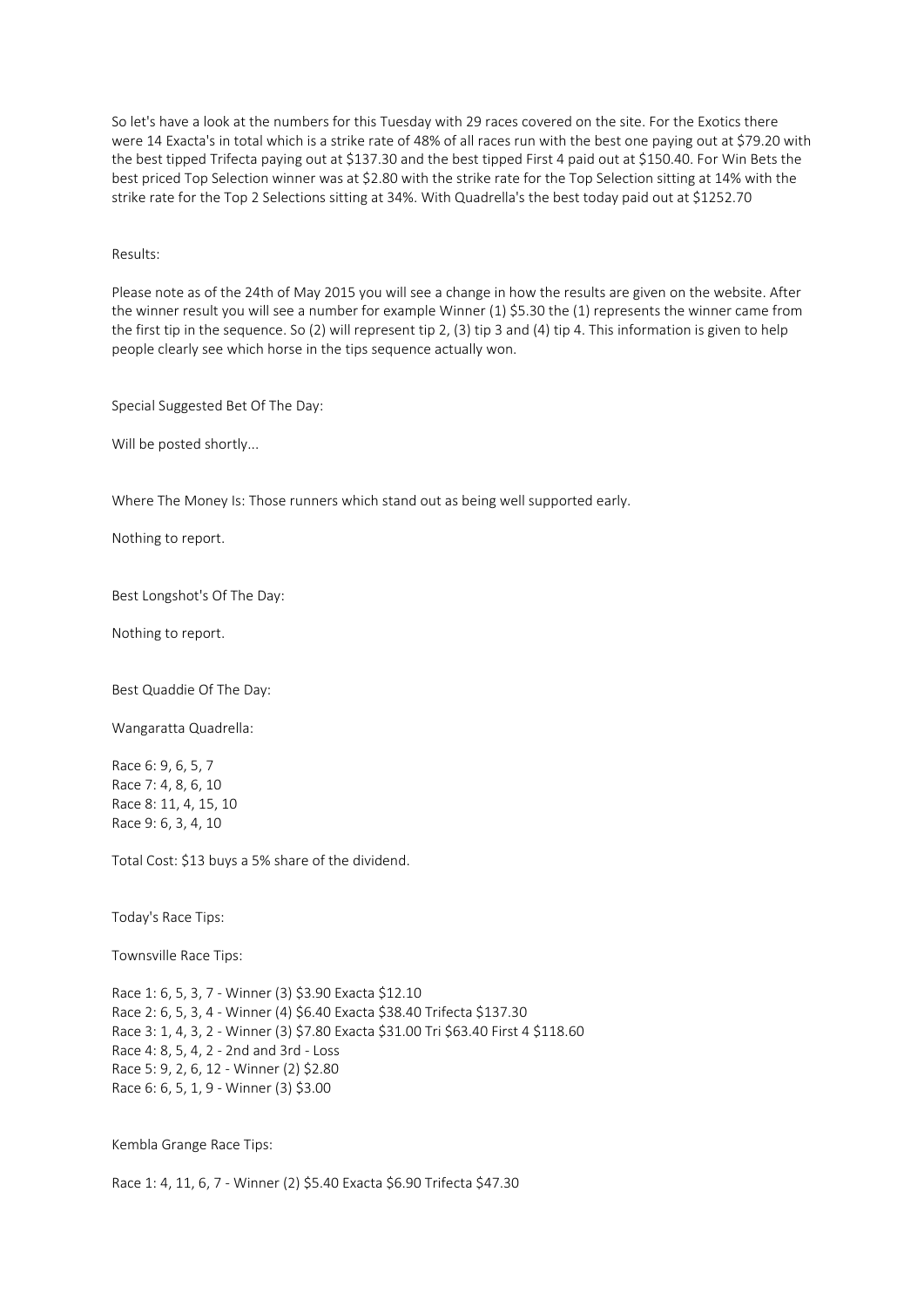Race 2: 7, 3, 2, 5 - Winner (2) \$3.30 Race 3: 5, 2, 3, 9 - Winner (4) \$15.70 Exacta \$79.20 Race 4: 6, 2, 5, 12 - Winner (1) \$1.50 Exacta \$3.60 Quadrella \$1252.70 Race 5: 5, 1, 3, 7 - Winner (2) \$2.80 Race 6: 6, 12, 5, 7 - Winner (3) \$6.10 Exacta \$19.30 Tri \$44.10 First 4 \$150.40 Race 7: 5, 2, 4, 9 - Winner (3) \$4.80 Exacta \$22.20 Tri \$105.20 Quad \$248.30

Wangaratta Race Tips:

Race 1: 4, 6, 12, 1 - Winner (3) \$6.80 Exacta \$16.60 Race 2: 8, 2, 12, 5 - Winner (4) \$5.60 Exacta \$12.70 Trifecta \$40.10 Race 3: 5, 9, 1, 11 - 3rd - Loss Race 4: 4, 1, 6, 8 - 2nd, 3rd and 4th - Loss Race 5: 3, 4, 10, 6 - Winner (4) \$3.00 Exacta \$17.50 Trifecta \$79.20 Race 6: 9, 6, 5, 7 - Winner (1) \$2.80 Exacta \$15.90 Race 7: 4, 8, 6, 10 - Winner (2) \$2.40 Exacta \$12.60 Trifecta \$16.70 Race 8: 11, 4, 15, 10 - Winner (3) \$5.90 Race 9: 6, 3, 4, 10 - 2nd and 3rd - Loss

Tamworth Race Tips:

Race 1: 5, 2, 1, 4 - Winner (1) \$1.50 Race 2: 7, 2, 10, 15 - Winner (1) \$1.90 Race 3: 4, 3, 2, 6 - Winner (2) \$2.40 Exacta \$17.00 Race 4: 5, 2, 4, 3 - 3rd and 4th - Loss Race 5: 6, 3, 5, 1 - Winner (3) \$8.90 Race 6: 1, 3, 9, 4 - Winner (3) \$10.90 Race 7: 3, 10, 1, 2 - Winner (3) \$3.80

Tuesdays September 20th 2016 Horse Racing Tips:

The results are in...

Tuesday The Final Statistics.

1. Top Selection strike rate at 29% out of 24 races.

2. Top 2 Selections strike rate at 46% out of 24 races.

3. Exacta strike rate at 33% out of 24 races.

+ Best Top Selection win dividend: \$3.80

+ Best tipped Exacta dividend: \$100.00

+ Best Trifecta dividend: \$87.40

+ Best First 4 dividend: \$192.60

+ Best Quadrella dividend: \$365.00

So let's have a look at the numbers for this Tuesday with 24 races covered on the site. For The Exotics there were 8 Exacta's in total which is a strike rate of 33% of all races run with the best one paying out at \$100.00 with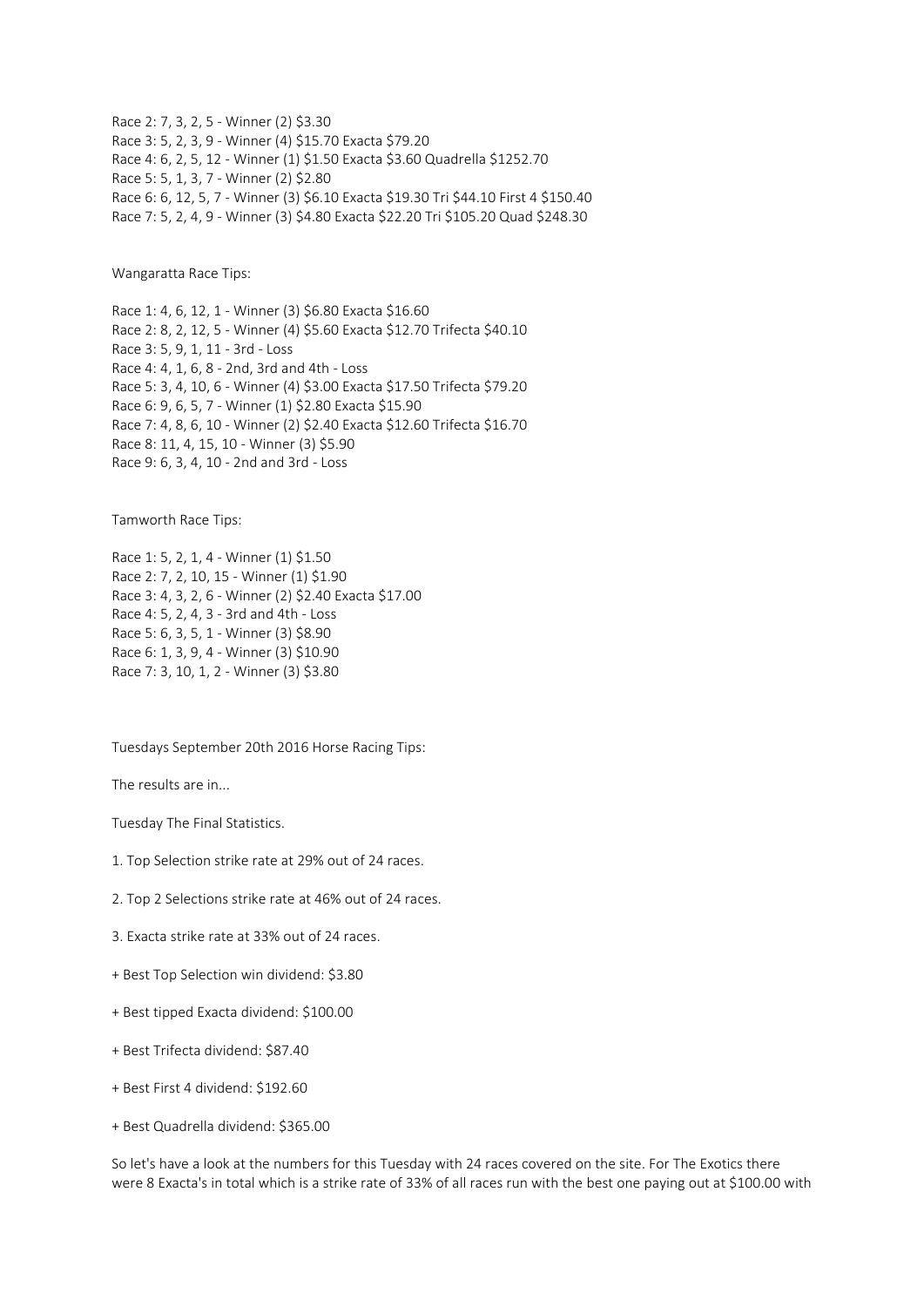the best tipped Trifecta paying out at \$87.40 and the best tipped First 4 paid out at \$192.60. For Win Bets the best priced Top Selection winner was at \$3.80 with the strike rate for the Top Selection sitting at 29% with the strike rate for the Top 2 Selections sitting at 46% of all races run. With Quadrella's the best today paid out at \$365.00

### Results:

Please note as of the 24th of May 2015 you will see a change in how the results are given on the website. After the winner result you will see a number for example Winner (1) \$5.30 the (1) represents the winner came from the first tip in the sequence. So (2) will represent tip 2, (3) tip 3 and (4) tip 4. This information is given to help people clearly see which horse in the tips sequence actually won.

Special Suggested Bet Of The Day:

Nothing to report.

Where The Money Is: Those runners which stand out as being well supported early.

Nothing to report.

Best Longshot's Of The Day:

Nothing to report.

Best Quaddie Of The Day:

Nothing to report.

Today's Race Tips:

Rockhampton Race Tips:

Race 1: 1, 2, 4, 5 - 3rd and 4th - Loss Race 2: 2, 1, 3, 4 - 2nd and 4th - Loss Race 3: 1, 8, 3, 13 - Winner (2) \$4.30 Race 4: 5, 2, 1, 8 - Winner (1) \$2.30 Exacta \$3.60 Trifecta \$9.90 Race 5: 4, 9, 3, 10 - Winner (2) \$4.40 Exacta \$21.40 Race 6: 5, 12, 11, 10 - Winner (2) \$7.30 Race 7: 10, 3, 9, 13 - 4th - Loss

Echuca Race Tips:

Race 1: 3, 12, 13, 7 - Winner (1) \$2.00 Race 2: 8, 12, 7, 15 - Winner (1) \$3.00 Race 3: 12, 4, 2, 8 - Winner (1) \$1.80 Exacta \$6.20 Race 4: 10, 7, 2, 5 - Winner (2) \$3.00 Exacta \$25.70 Tri \$87.40 First 4 \$192.60 Race 5: 1, 11, 9, 8 - 2nd and 3rd - Loss Race 6: 8, 1, 2, 4 - 2nd and 3rd - Loss Race 7: 1, 2, 8, 7 - 2nd, 3rd and 4th - Loss Race 8: 10, 14, 6, 9 - 3rd - Loss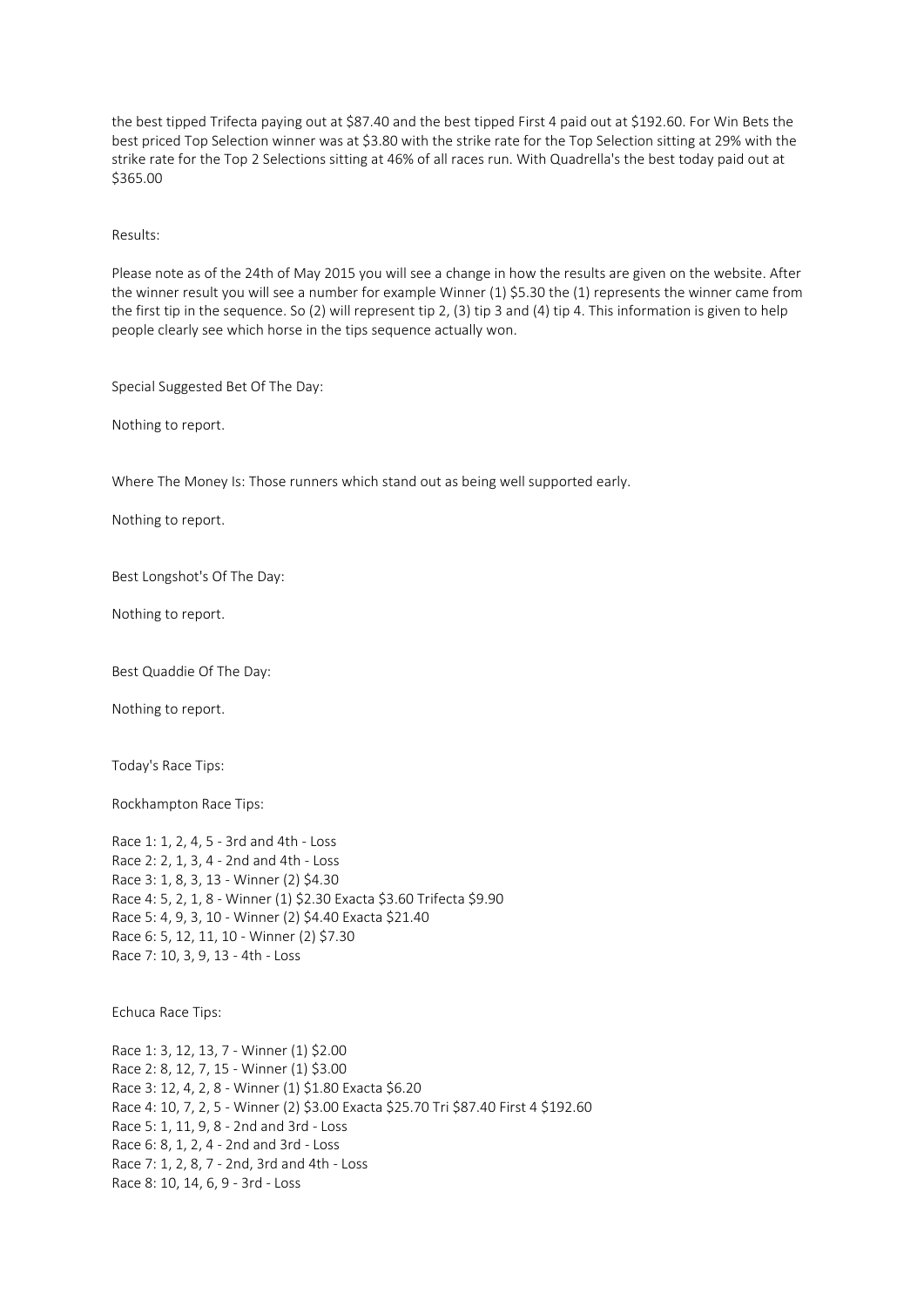Race 9: 1, 17, 4, 6 - 2nd, 3rd and 4th - Loss

Dubbo Race Tips:

Race 1: 8, 11, 15, 17 - Winner (1) \$1.70 Exacta \$8.70 Trifecta \$21.60 Race 2: 9, 12, 5, 11 - Winner (1) \$2.50 Race 3: 5, 1, 8, 18 - Winner (4) \$11.70 Exacta \$100.00 Race 4: 8, 4, 12, 13 - Winner (1) \$3.80 Exacta \$43.80 Quadrella \$365.00 Race 5: 6, 2, 5, 17 - 2nd and 4th - Loss Race 6: 3, 6, 9, 15 - 2nd and 4th - Loss Race 7: 3, 2, 5, 13 - 2nd and 4th - Loss Race 8: 5, 6, 7, 2 - Winner (4) \$4.30 Exacta \$15.90

Tuesdays September 13th 2016 Horse Racing Tips:

The results are in...

Tuesday The Final Statistics.

1. Top Selection strike rate at 30% out of 23 races.

2. Top 2 Selections strike rate at 70% out of 23 races.

3. Exacta strike rate at 70% out of 23 races.

+ Best Top Selection win dividend: \$4.20

+ Best tipped Exacta dividend: \$46.10

+ Best Trifecta dividend: \$49.50

+ Best First 4 dividend: n/a

+ Best Quadrella dividend: \$1140.70

So let's have a look at the number for this Tuesday with 23 races covered on the site. For the Exotics there were 16 Exacta's in total which is a strike rate of 70% of all races run with the best one paying out at \$46.10 with the best tipped Trifecta paying out at \$49.50 and there were no tipped First 4's today. For Win Bets the best priced Top Selection winner was at \$4.20 with the strike rate for the Top Selection sitting at 30% with the strike rate for the Top 2 Selections sitting at 70% of all races run. With Quadrella's there were 3 today with the best one paying out at \$1140.70

Results:

Please note as of the 24th of May 2015 you will see a change in how the results are given on the website. After the winner result you will see a number for example Winner (1) \$5.30 the (1) represents the winner came from the first tip in the sequence. So (2) will represent tip 2, (3) tip 3 and (4) tip 4. This information is given to help people clearly see which horse in the tips sequence actually won.

Special Suggested Bet Of The Day:

Wyong Race 4 Banker Exacta: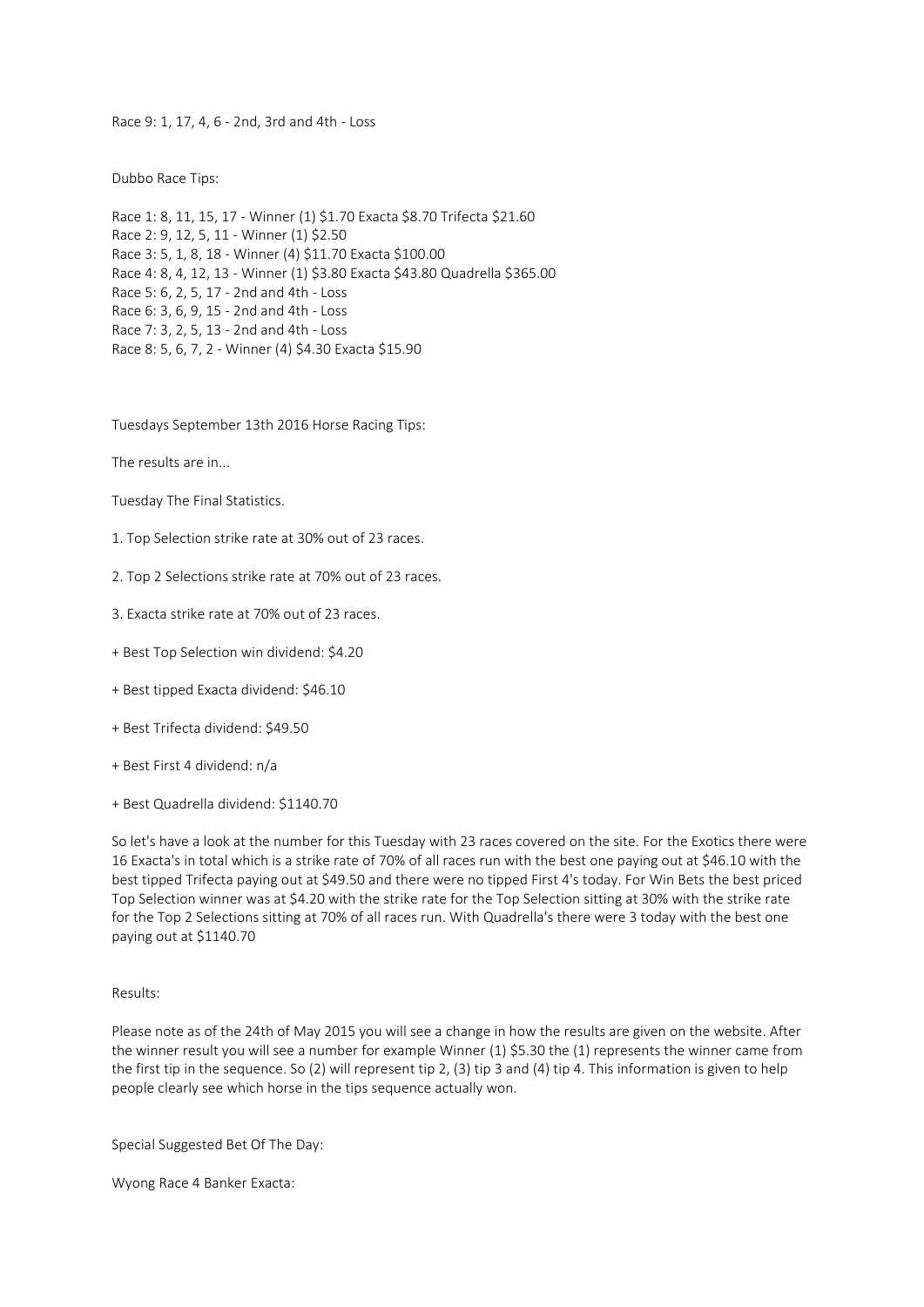9, 10 / 9, 10, 6, 11

So its 9 and 10 for 1st and 9, 10, 6, 11 for 2nd.

Total Cost: \$12 buys a 200% share of the dividend.

Where The Money Is: Those runners which stand out as being well supported early.

Nothing to report.

Best Longshot's Of The Day:

Nothing to report.

Best Quaddie Of The Day:

Swan Hill Quadrella:

Race 5: 1, 18, 2, 3 Race 6: 5, 8, 4, 2 Race 7: 6, 1, 14, 11 Race 8: 8, 10, 11, 6

Total Cost: \$13 buys a 5% share of the dividend.

Result - A win and paid out at \$1140.70 for 100%

Today's Race Tips:

Wyong Race Tips:

Race 1: 2, 3, 4, 6 - Winner (2) \$2.80 Exacta \$4.00 Trifecta \$17.00 Race 2: 11, 9, 1, 10 - Winner (1) \$2.50 Exacta \$8.00 Trifecta \$17.60 Race 3: 5, 3, 1, 2 - Winner (3) \$3.40 Exacta \$12.30 Trifecta \$24.80 Race 4: 10, 9, 6, 11 - 2nd, 3rd and 4th - Loss Race 5: 2, 1, 5, 3 - Winner (2) \$2.90 Exacta \$14.50 Trifecta \$26.90 Race 6: 2, 7, 3, 6 - Winner (3) \$4.90 Exacta \$14.30 Race 7: 10, 12, 6, 11 - Winner (2) \$5.30 Exacta \$11.10 Trifecta \$49.50 Race 8: 7, 13, 15, 2 - Winner (1) \$4.20 Exacta \$32.90 Quadrella \$292.30

Swan Hill Race Tips:

Race 1: 4, 7, 2, 6 - Winner (3) \$4.60 Exacta \$16.80 Race 2: 7, 4, 8, 1 - Winner (2) \$3.10 Exacta \$13.10 Race 3: 11, 7, 5, 3 - Winner (2) \$2.80 Race 4: 6, 7, 1, 11 - Winner (2) \$3.30 Quadrella \$190.70 Race 5: 1, 18, 2, 3 - Winner (2) \$3.70 Race 6: 5, 8, 4, 2 - Winner (4) \$9.20 Exacta \$46.10 Race 7: 6, 1, 14, 11 - Winner (2) \$2.20 Exacta \$12.20 Trifecta \$20.40 Race 8: 8, 10, 11, 6 - Winner (1) \$3.40 Exacta \$41.10 Quadrella \$1140.70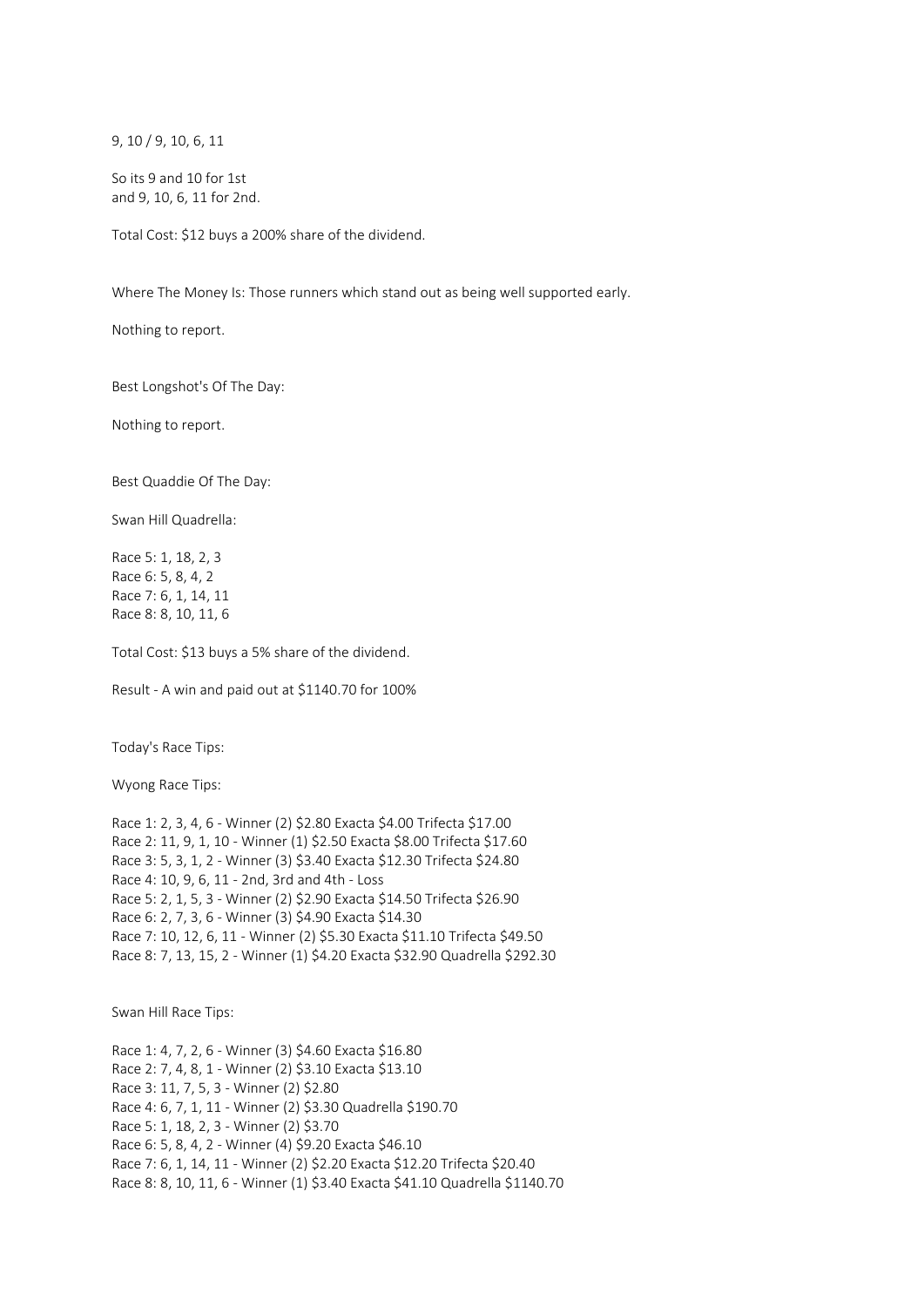### Bathurst Race Tips:

Race 1: 2, 9, 5, 6 - Winner (1) \$1.90 Exacta \$4.50 Trifecta \$15.40 Race 2: 14, 12, 3, 11 - 2nd - Loss Race 3: 5, 4, 12, 7 - Winner (1) \$1.80 Exacta \$4.00 Race 4: 6, 8, 5, 2 - Winner (2) \$4.40 Exacta \$17.70 Race 5: 8, 2, 1, 11 - Winner (1) \$3.40 Race 6: 3, 6, 11, 9 - 2nd, 3rd and 4th - Loss Race 7: 9, 5, 12, 10 - Winner (1) \$2.30 Exacta \$11.90

Tuesdays September 6th 2016 Horse Racing Tips:

The results are in...

Tuesday The Final Statistics.

- 1. Top Selection strike rate at 36% out of 25 races.
- 2. Top 2 Selections strike rate at 52% out of 25 races.
- 3. Exacta strike rate at 40% out of 25 races.
- + Best Top Selection win dividend: \$3.10
- + Best tipped Exacta dividend: \$57.60
- + Best Trifecta dividend: \$144.80
- + Best First 4 dividend: \$261.60
- + Best Quadrella dividend: \$233.00

So let's have a look at the numbers for this Tuesday with 25 races covered on the site. For the Exotics there were 10 Exacta's in total which is a strike rate of 40% of all races run with the best one paying out at \$57.60 with the best tipped Trifecta paying out at \$144.80 and the best tipped First 4 paid out at \$261.60. For Win Bets the best priced Top Selection winner was at \$3.10 with the strike rate for the Top Selection sitting at 36% with the strike rate for the Top 2 Selections sitting at 52% of all races run. With Quadrella's the best today paid out at \$233.00

#### Results:

Please note as of the 24th of May 2015 you will see a change in how the results are given on the website. After the winner result you will see a number for example Winner (1) \$5.30 the (1) represents the winner came from the first tip in the sequence. So (2) will represent tip 2, (3) tip 3 and (4) tip 4. This information is given to help people clearly see which horse in the tips sequence actually won.

#### Special Suggested Bet Of The Day:

Moe Race 4 Banker Exacta:

9 / 1, 4, 11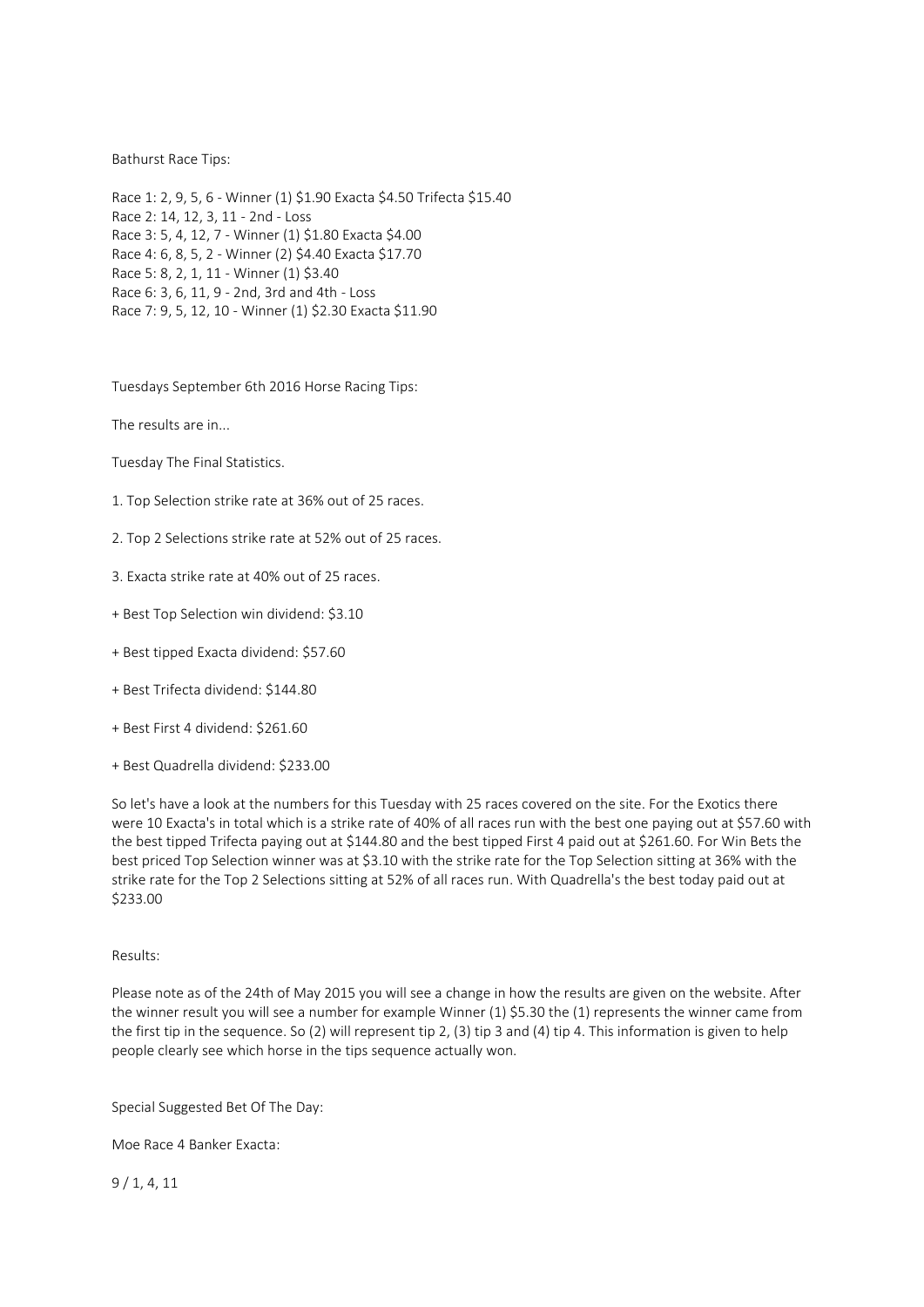'So its 9 for st and 1, 4, 11 for 2nd.

Total Cost: \$12 buys a 400% share of the dividend.

Where The Money Is: Those runners which stand out as being well supported early.

Nothing to report.

Best Longshot's Of The Day:

Nothing to report.

Best Quaddie Of The Day:

Moe Quadrella:

Race 7: 7, 5, 10, 12 Race 8: 5, 7, 9, 3 Race 9: 6, 2, 1, 12 Race 10: 4, 6, 14, 2

Total Cost: \$13 buys a 5% share of the dividend.

Today's Race Tips:

Gatton Race Tips:

Race 1: 10, 6, 5, 11 - Winner (3) \$5.20 Race 2: 10, 5, 1, 4 - Winner (4) \$12.10 Exacta \$57.60 Trifecta \$144.80 Race 3: 7, 11, 12, 4 - Loss Race 4: 4, 6, 1, 2 - Winner (1) \$1.80 Race 5: 5, 7, 9, 4 - Winner (3) \$3.60 Exacta \$10.30 Tri \$12.50 First 4 \$30.40 Race 6: 6, 7, 2, 5 - Winner (4) \$7.00 Race 7: 7, 3, 6, 11 - 3rd - Loss Race 8: 1, 6, 5, 4 - Winner (1) \$3.10 Exacta \$10.70 Trifecta \$31.50

Kembla Grange Race Tips:

Race 1: 1, 3, 7, 2 - Winner (1) \$2.00 Exacta \$6.30 Race 2: 2, 7, 1, 4 - Winner (1) \$2.70 Race 3: 12, 10, 6, 7 - Winner (2) \$4.60 Race 4: 1, 7, 10, 3 - Winner (4) \$4.60 Quadrella \$233.00 Race 5: 4, 1, 6, 8 - Winner (1) \$1.90 Race 6: 3, 12, 1, 7 - Winner (1) \$2.10 Race 7: 8, 11, 3, 6 - Winner (2) \$5.40 Exacta \$21.20 Quadrella \$194.50

Moe Race Tips:

Race 1: 7, 5, 8, 3 - Winner (1) \$2.20 Exacta \$31.30 Tri \$141.30 First 4 \$261.60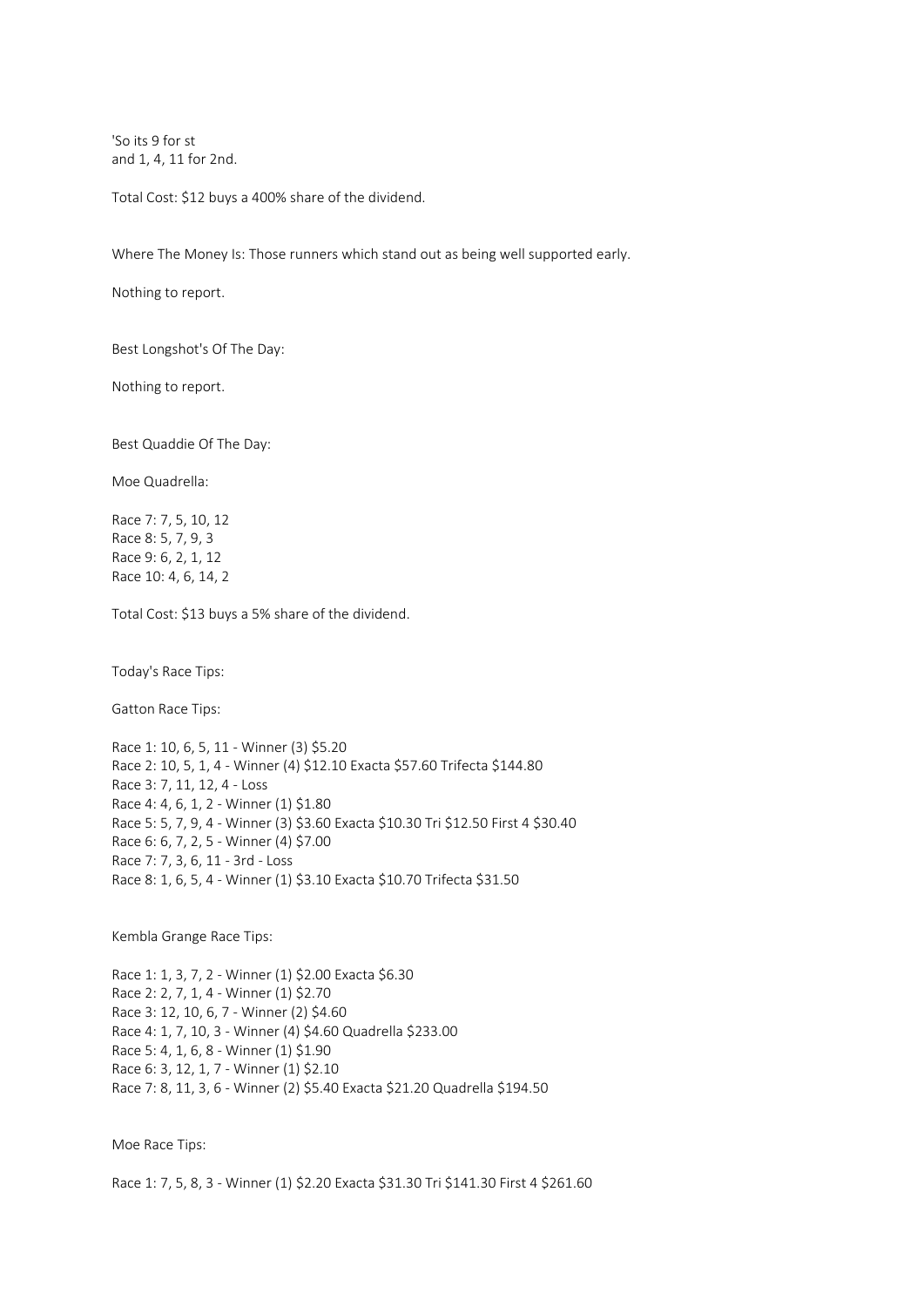Race 2: 4, 8, 3, 5 - Winner (2) \$4.60 Exacta \$25.50 Trifecta \$64.50 Race 3: 4, 2, 1, 9 - Winner (3) \$4.30 Race 4: 9, 1, 11, 4 - Winner (1) \$1.60 Race 5: 9, 8, 10, 6 - Winner (1) \$2.90 Exacta \$16.40 Tri \$18.70 First 4 \$64.00 Race 6: 1, 2, 5, 4 - Winner (2) \$4.70 Exacta \$26.00 Quadrella \$112.80 Race 7: 7, 5, 10, 12 - 2nd and 4th - Loss Race 8: 5, 7, 9, 3 - 2nd and 4th - Loss Race 9: 6, 2, 1, 12 - 2nd and 3rd - Loss Race 10: 4, 6, 14, 2 - Winner (3) \$2.70 Exacta \$15.50

Tuesdays August 30th 2016 Horse Racing Tips:

The results are in...

Tuesday The Final Statistics.

- 1. Top Selection strike rate at 30% out of 30 races.
- 2. Top 2 Selections strike rate at 50% out of 30 races.
- 3. Exacta strike rate at 40% out of 30 races.
- + Best Top Selection win dividend: \$7.70
- + Best tipped Exacta dividend: \$61.70
- + Best Trifecta dividend: \$134.50
- + Best First 4 dividend: \$65.60
- + Best Quadrella dividend: \$977.10

So let's have a look at the numbers for this Tuesday with 30 races covered on the site. For the Exotics there were 12 Exacta's in total which is a strike rate of 40% of all races run with the best one paying out at \$61.70 with the best tipped Trifecta paying out at \$134.50 and the best tipped First 4 paid out at \$65.60. For Win Bets the best priced Top Selection winner was at \$7.70 with the strike rate for the Top Selection sitting at 30% with the strike rate for the Top 2 Selections sitting at 50% of all races run. With Quadrella's the best today paid out at \$977.10

#### Results:

Please note as of the 24th of May 2015 you will see a change in how the results are given on the website. After the winner result you will see a number for example Winner (1) \$5.30 the (1) represents the winner came from the first tip in the sequence. So (2) will represent tip 2, (3) tip 3 and (4) tip 4. This information is given to help people clearly see which horse in the tips sequence actually won.

Special Suggested Bet Of The Day:

Nothing to report.

Where The Money Is: Those runners which stand out as being well supported early.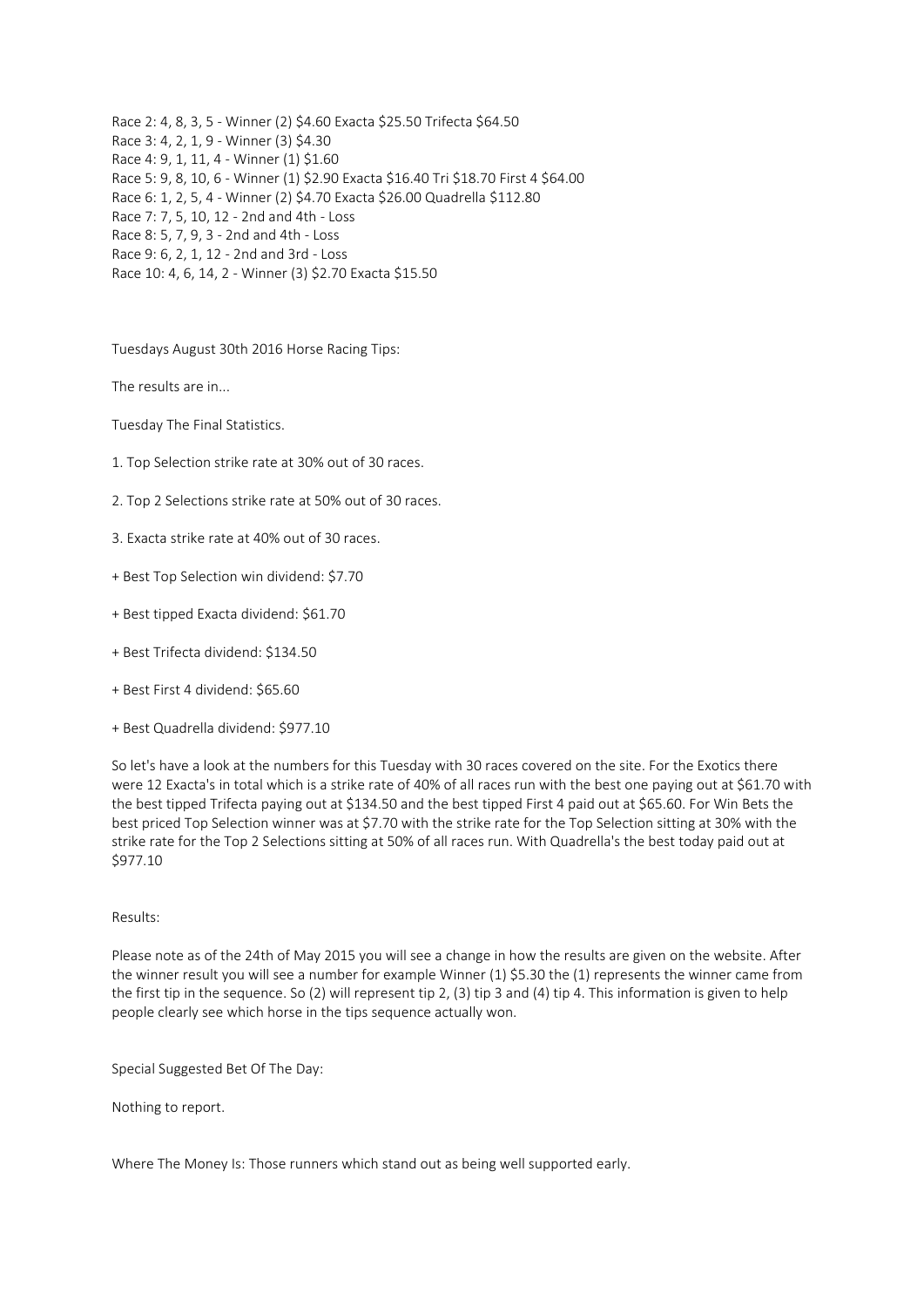Nothing to report.

Best Longshot's Of The Day:

Nothing to report.

Best Quaddie Of The Day:

Nothing to report.

Today's Race Tips:

Note: All prices shown on the site are from the QLD TAB (Tattsbet) or Ubet as they are now known. If you like Exacta's or Quinella's overall they seem to pay a lot better than others do, but for other bet types eg. Trifecta, Quadrella etc you may be best off looking elsewhere. Either way give them a search and see if they are good and work for you.

Townsville Race Tips:

Race 1: 1, 3, 4, 2 - Winner (1) \$1.80 Exacta \$12.10 Tri \$34.40 First 4 \$48.60 Race 2: 1, 14, 5, 11 - Winner (2) \$7.50 Race 3: 3, 4, 2, 7 - Winner (3) \$7.50 Exacta \$54.60 Race 4: 5, 11, 9, 4 - 3rd and 4th - Loss Race 5: 12, 10, 11, 13 - 2nd - Loss Race 6: 9, 7, 8, 1 - Winner (3) \$3.80 Race 7: 11, 1, 3, 7 - Winner (3) \$9.20 Exacta \$61.70

Tamworth Race Tips:

Race 1: 3, 2, 4, 6 - Winner (2) \$3.60 Exacta \$9.10 Trifecta \$43.20 Race 2: 8, 2, 4, 7 - Winner (3) \$6.10 Exacta \$18.30 Race 3: 8, 11, 9, 7 - Winner (2) \$5.50 Race 4: 2, 5, 3, 7 - Winner (1) \$2.90 Exacta \$9.60 Quadrella \$457.50 Race 5: 1, 4, 3, 8 - Winner (2) \$4.30 Exacta \$11.20 Race 6: 6, 7, 1, 2 - 2nd and 4th - Loss Race 7: 1, 4, 9, 2 - 3rd and 4th - Loss

Geelong Race Tips:

Race 1: 4, 7, 8, 1 - Winner (4) \$11.20 Exacta \$52.40 Trifecta \$134.50 Race 2: 8, 7, 10, 12 - 3rd and 4th - Loss Race 3: 11, 1, 12, 2 - Winner (3) \$3.90 Exacta \$15.80 Race 4: 7, 12, 1, 10 - Winner (1) \$2.10 Race 5: 1, 9, 3, 4 - Winner (1) \$3.60 Exacta \$12.40 Trifecta \$38.30 Race 6: 4, 9, 7, 5 - Winner (3) \$8.80 Race 7: 9, 6, 8, 4 - 2nd - Loss Race 8: 6, 2, 3, 1 - Winner (1) \$7.70 Race 9: 12, 8, 6, 5 - Winer (1) \$2.80

Wagga Race Tips: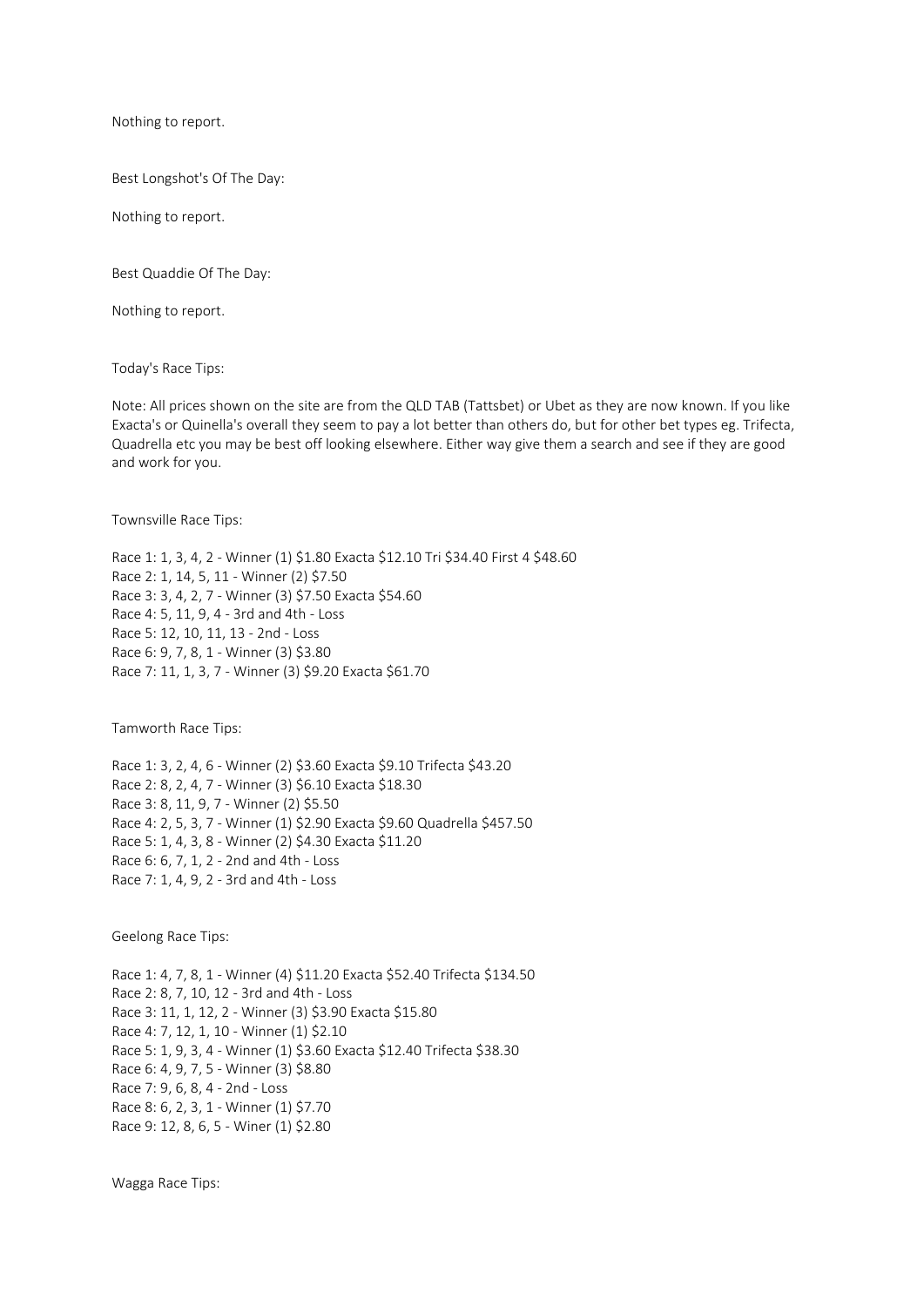Race 1: 4, 3, 5, 9 - Winner (1) \$1.90 Exacta \$5.10 Tri \$20.10 First 4 \$65.60 Race 2: 7, 8, 14, 11 - Winner (1) \$3.10 Race 3: 3, 2, 5, 1 - Winner (2) \$9.90 Race 4: 6, 5, 3, 9 - Winner (2) \$9.10 Exacta \$47.20 Quadrella \$977.10 Race 5: 11, 6, 1, 7 - 2nd and 3rd - Loss Race 6: 1, 2, 8, 4 - 2nd and 3rd - Loss Race 7: 4, 10, 1, 8 - Winner (1) \$4.30

Tuesdays August 23rd 2016 Horse Racing Tips:

The results are in...

Tuesday The Final Statistics.

- 1. Top Selection strike rate at 42% out of 31 races.
- 2. Top 2 Selections strike rate at 55% out of 31 races.
- 3. Exacta strike rate at 48% out of 31 races.
- + Best Top Selection win dividend: \$5.80
- + Best tipped Exacta dividend: \$41.00
- + Best Trifecta dividend: \$108.20
- + Best First 4 dividend: \$11.80
- + Best Quadrella dividend: n/a

So let's have a look at the numbers for this Tuesday with 31 races covered on the site. For the Exotics there were 15 Exacta's in total which is a strike rate of 48% of all races run with the best one paying out at \$41.00 with the best tipped Trifecta paying out at \$108.20 and the best tipped First 4 paid out at \$11.80. For Win Bets the best priced Top Selection winner was at \$5.80 with the strike rate for the Top Selection sitting at 42% of all races run with the strike rate for the Top 2 Selections sitting at 55% of all races run. With Quadrella's none were recorded today.

## Results:

Please note as of the 24th of May 2015 you will see a change in how the results are given on the website. After the winner result you will see a number for example Winner (1) \$5.30 the (1) represents the winner came from the first tip in the sequence. So (2) will represent tip 2, (3) tip 3 and (4) tip 4. This information is given to help people clearly see which horse in the tips sequence actually won.

Special Suggested Bet Of The Day:

Pakenham Race 1 Banker Exacta:

3, 4 / 3, 4, 12, 13

So its 3 and 4 for 1st and 3, 4, 12, 13 for 2nd.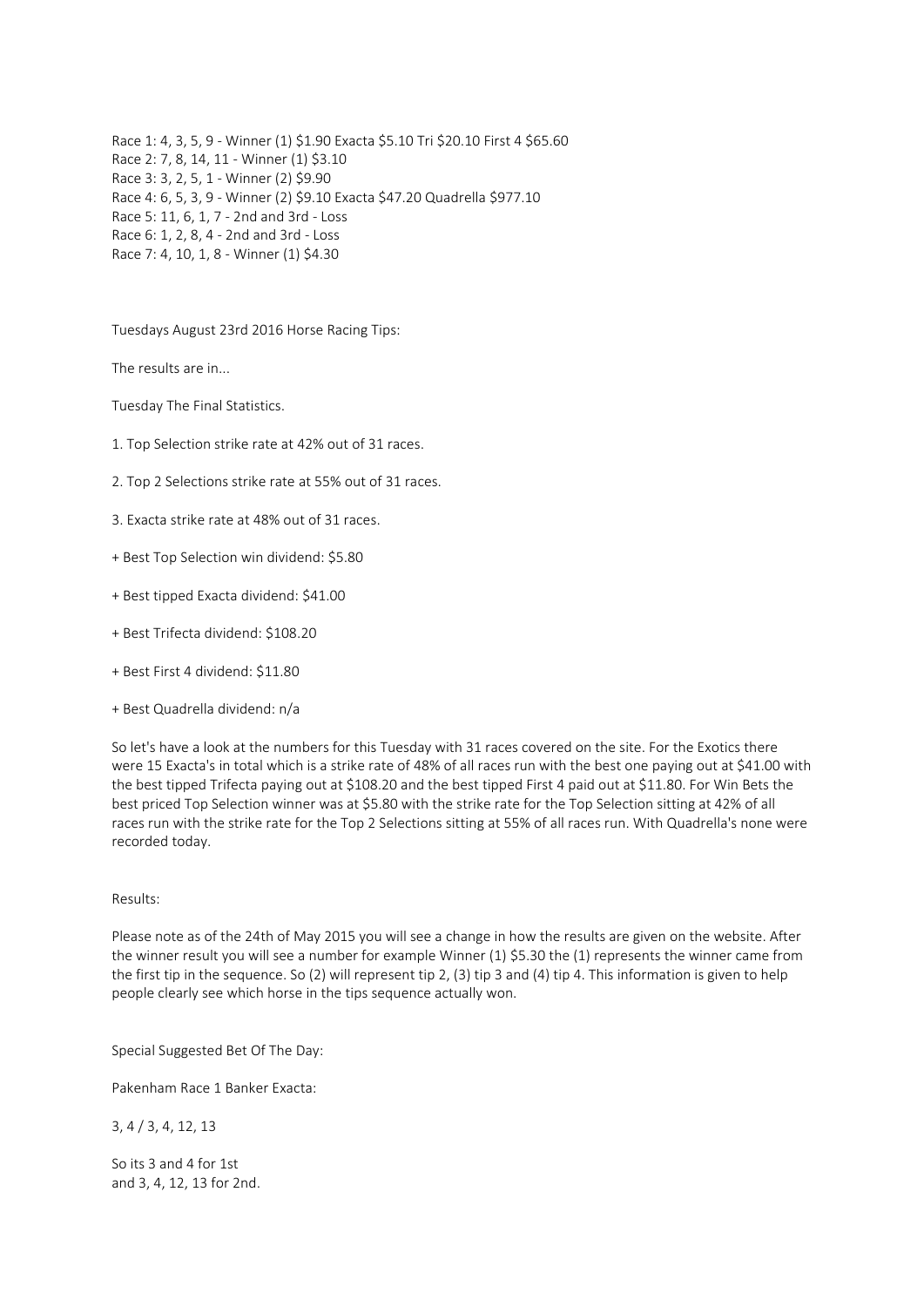Total Cost: \$12 buys a 200% share of the dividend.

Result - A Win and paid out at \$33.20 for 200%

Where The Money Is: Those runners which stand out as being well supported early.

Nothing to report.

Best Longshot's Of The Day:

Nothing to report.

Best Quaddie Of The Day:

Pakenham Quadrella:

Race 5: 8, 7, 1, 11 Race 6: 1, 9, 6, 4 Race 7: 10, 1, 9, 4 Race 8: 9, 10, 1, 3

Total Cost: \$13 buys a 5% share of the dividend.

Today's Race Tips:

Note: All prices shown on the site are from the QLD TAB (Tattsbet) or Ubet as they are now known. If you like Exacta's or Quinella's overall they seem to pay a lot better than others do, but for other bet types eg. Trifecta, Quadrella etc you may be best off looking elsewhere. Either way give them a search and see if they are good and work for you.

Beaudesert Race Tips:

Race 1: 2, 1, 3, 4 - Winner (3) \$8.80 Exacta \$41.00 Race 2: 6, 4, 11, 3 - Winner (1) \$2.50 Exacta \$5.60 Race 3: 5, 10, 8, 13 - 2nd and 3rd - Loss Race 4: 6, 9, 2, 5 - Winner (3) \$4.70 Exacta \$17.00 Trifecta \$64.10 Race 5: 4, 5, 8, 7 - Winner (1) \$2.70 Race 6: 2, 1, 10, 7 - 2nd and 3rd - Loss Race 7: 9, 2, 11, 1 - Winner (1) \$3.10

Gosford Race Tips:

Race 1: 3, 6, 2, 4 - Winner (3) \$7.60 Exacta \$18.60 Race 2: 6, 8, 7, 5 - Winner (1) \$3.60 Exacta \$13.60 Trifecta \$24.20 Race 3: 9, 8, 7, 3 - 2nd - Loss Race 4: 5, 8, 4, 7 - Winner (1) \$2.60 Race 5: 9, 8, 7, 3 - Winner (1) \$2.00 Exacta \$5.20 Race 6: 5, 3, 11, 8 - Winner (1) \$2.20 Exacta \$5.70 Trifecta \$13.00 Race 7: 4, 1, 7, 9 - Winner (1) \$2.70 Exacta \$25.80 Race 8: 8, 3, 1, 5 - 2nd, 3rd and 4th - Loss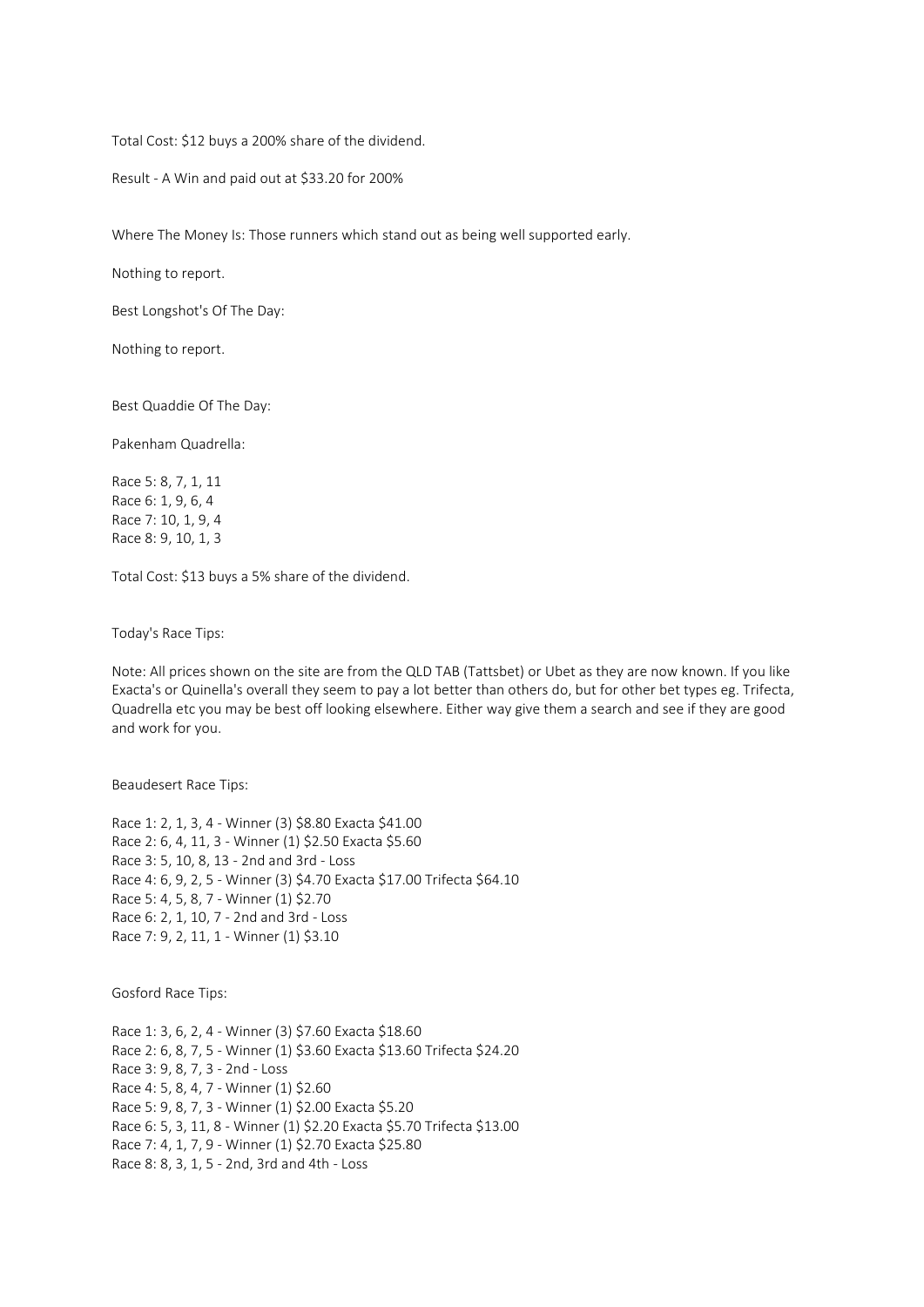Pakenham Race Tips:

Race 1: 4, 3, 12, 13 - Winner (2) \$3.50 Exacta \$16.60 Race 2: 8, 12, 5, 6 - Winner (1) \$1.60 Race 3: 3, 10, 4, 5 - 3rd and 4th - Loss Race 4: 11, 4, 5, 8 - Winner (2) \$3.20 Race 5: 8, 7, 1, 11 - Winner (1) \$5.80 Exacta \$23.50 Trifecta \$73.70 Race 6: 1, 9, 6, 4 - Winner (4) \$3.50 Exacta \$15.90 Race 7: 10, 1, 9, 4 - Loss Race 8: 9, 10, 1, 3 - 2nd, 3rd and 4th - Loss

Dubbo Race Tips:

Race 1: 12, 1, 6, 4 - Winner (2) \$2.40 Race 2: 11, 9, 13, 1 - Winner (1) \$3.00 Exacta \$7.20 Trifecta \$17.80 Race 3: 4, 8, 13, 5 - 2nd and 4th - Loss Race 4: 2, 6, 1, 8 - Winner (2) \$1.80 Exacta \$2.90 Trifecta \$6.40 First 4 \$11.80 Race 5: 8, 12, 9, 10 - 3rd and 4th - Loss Race 6: 7, 12, 6, 1 - Winner (1) \$3.60 Exacta \$22.10 Trifecta \$108.20 Race 7: 3, 11, 4, 2 - Winner (1) \$2.80 Race 8: 10, 1, 4, 7 - Winner (3) \$5.90 Exacta \$32.50

Tuesdays August 16th 2016 Horse Racing Tips:

The results are in...

Tuesday The Final Statistics.

1. Top Selection strike rate at 30% out of 30 races.

2. Top 2 Selections strike rate at 53% out of 30 races.

3. Exacta strike rate at 47% out of 30 races.

+ Best Top Selection win dividend: \$7.30

+ Best tipped Exacta dividend: \$67.50

+ Best Trifecta dividend: \$309.50

+ Best First 4 dividend: \$566.40

+ Best Quadrella dividend: \$1405.70

So let's have a look at the numbers for this Tuesday with 30 races covered on the site. For the Exotics there were 14 Exacta's in total which is a strike rate of 47% of all races run with the best one paying out at \$67.50 with the best tipped Trifecta paying out at \$309.50 and the best tipped First 4 paid out at \$566.40. For Win Bets the best priced Top Selection winner was at \$7.30 with the strike rate for the Top Selection sitting at 30% with the strike rate for the Top 2 Selections sitting at 53% of all races run. With Quadrella's the best one today paid out at \$1405.70

Results: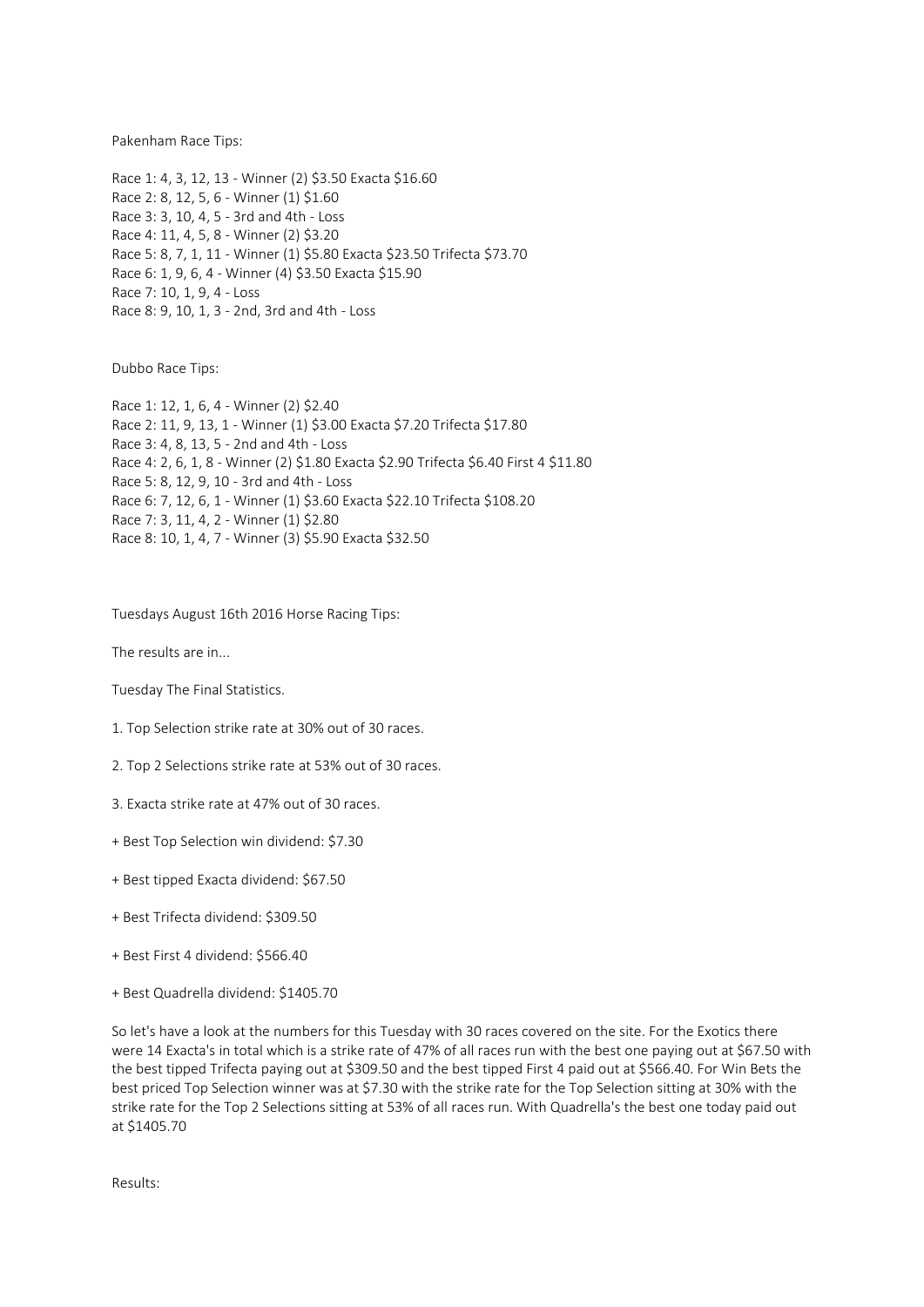Please note as of the 24th of May 2015 you will see a change in how the results are given on the website. After the winner result you will see a number for example Winner (1) \$5.30 the (1) represents the winner came from the first tip in the sequence. So (2) will represent tip 2, (3) tip 3 and (4) tip 4. This information is given to help people clearly see which horse in the tips sequence actually won.

Special Suggested Bet Of The Day:

Pakenham Race 2 Banker Trifecta:

5, 9 / 5, 9, 11, 12 / Field

So its 5 and 9 for 1st and 5, 9, 11, 12 for 2nd and the field for 3rd.

Total Cost: \$12 buys a 20% share of the dividend.

Where The Money Is: Those runners which stand out as being well supported early.

Nothing to report.

Best Longshot's Of The Day:

Nothing to report.

Best Quaddie Of The Day:

Pakenham Quadrella:

Race 6: 2, 5, 3, 6 Race 7: 8, 4, 12, 1 Race 8: 8, 5, 9, 3 Race 9: 8, 5, 3, 1

Total Cost: \$13 buys a 5% share of the dividend.

Result - A win and paid out at \$1405.70 for 100%

Today's Race Tips:

Note: All prices shown on the site are from the QLD TAB (Tattsbet) or Ubet as they are now known. If you like Exacta's or Quinella's overall they seem to pay a lot better than others do, but for other bet types eg. Trifecta, Quadrella etc you may be best off looking elsewhere. Either way give them a search and see if they are good and work for you.

Mackay Race Tips:

Race 1: 4, 2, 7, 1 - Winner (2) \$2.10 Exacta \$9.80 Trifecta \$19.60 Race 2: 1, 8, 5, 9 - 2nd, 3rd and 4th - Loss Race 3: 2, 4, 5, 3 - Winner (1) \$1.50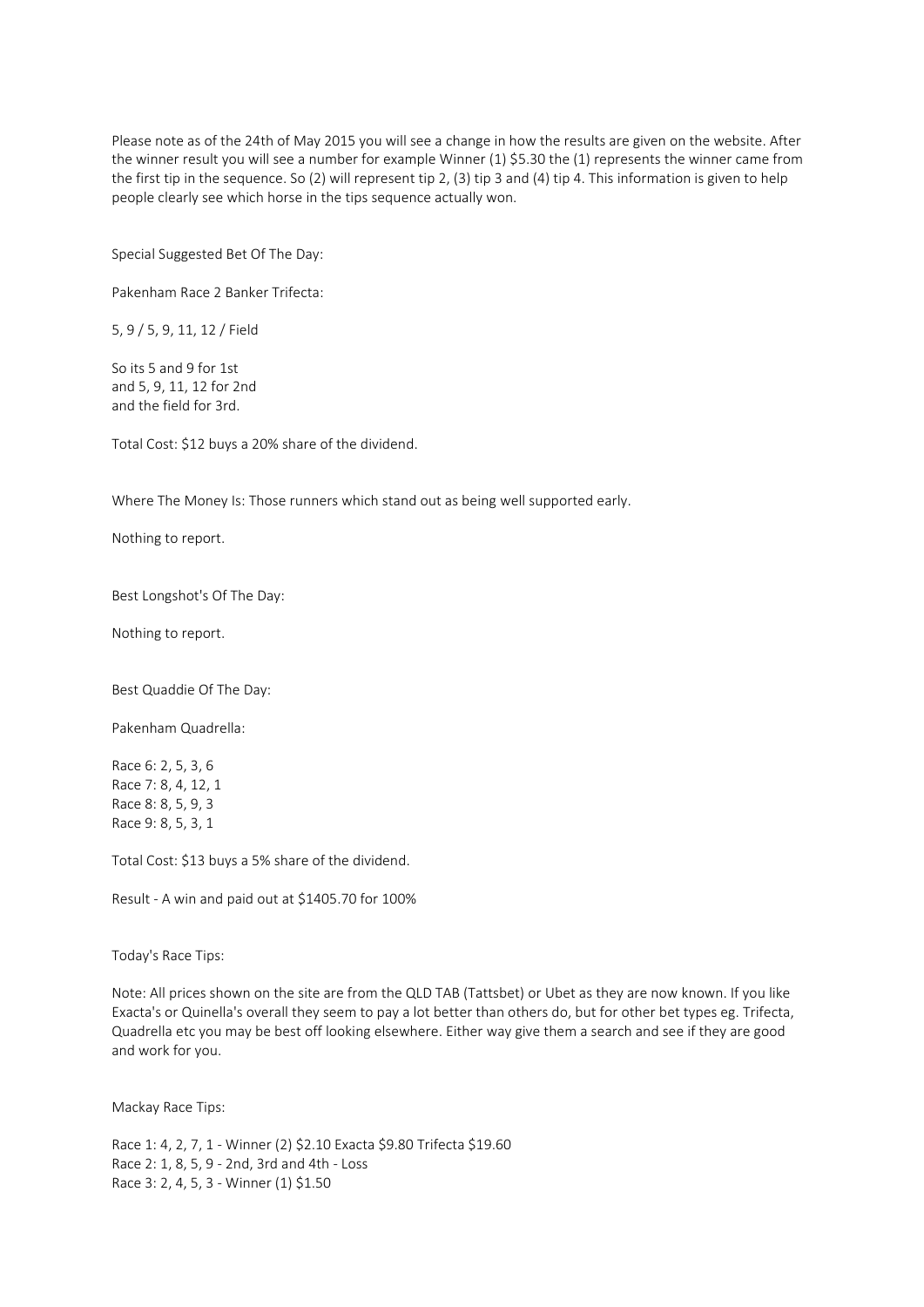Race 4: 3, 1, 6, 8 - Winner (2) \$4.30 Race 5: 8, 7, 2, 9 - Winner (2) \$4.10 Race 6: 2, 6, 1, 3 - Winner (2) \$4.40 Exacta \$16.10 Trifecta \$65.30 Race 7: 4, 3, 6, 8 - 3rd - Loss

Newcastle Race Tips:

Race 1: 5, 1, 6, 3 - Winner (3) \$7.00 Exacta \$14.20 Trifecta \$51.60 Race 2: 2, 3, 5, 6 - 4th - Loss Race 3: 13, 2, 9, 11 - 2nd, 3rd and 4th - Loss Race 4: 8, 2, 3, 10 - 2nd and 4th - Loss Race 5: 4, 5, 9, 2 - Winner (2) \$4.50 Race 6: 3, 7, 1, 5 - Winner (4) \$3.40 Exacta \$20.00 Tirfecta \$75.80 Race 7: 1, 10, 7, 9 - Winner (4) \$3.40 Exacta \$14.40

Pakenham Race Tips:

Race 1: 12, 1, 10, 7 - Winner (2) \$3.30 Exacta \$16.90 Race 2: 5, 9, 11, 12 - Winner (3) \$18.50 Race 3: 10, 11, 3, 1 - Winner (1) \$1.60 Exacta \$4.70 Race 4: 4, 6, 8, 9 - Winner (1) \$4.40 Race 5: 6, 2, 7, 5 - Winner (1) \$2.90 Exacta \$20.70 Tri \$175.70 Quad \$732.90 Race 6: 2, 5, 3, 6 - Winner (2) \$4.50 Ex \$54.00 Tri \$309.50 First 4 \$566.40 Race 7: 8, 4, 12, 1 - Winner (1) \$6.10 Exacta \$67.50 Race 8: 8, 5, 9, 3 - Winner (1) \$3.90 Exacta \$20.80 Race 9: 8, 5, 3, 1 - Winner (1) \$7.30 Exacta \$43.10 Quadrella \$1405.70

Murwillumbah Race Tips:

Race 1: 13, 7, 9, 3 - Winner (4) \$2.80 Race 2: 8, 5, 7, 1 - Winner (1) \$2.20 Exacta \$4.90 Race 3: 10, 7, 11, 4 - Winner (1) \$3.60 Exacta \$19.00 Race 4: 2, 8, 10, 4 - 3rd - Loss Race 5: 2, 8, 10, 9 - 2nd - Loss Race 6: 4, 3, 9, 12 - Loss Race 7: 2, 7, 4, 11 - Winner (3) \$4.30

Tuesdays August 9th 2016 Horse Racing Tips:

The results are in...

Tuesday The Final Statistics.

1. Top Selection strike rate at 26% out of 38 races.

2. Top 2 Selections strike rate at 58% out of 38 races.

3. Exacta strike rate at 39% out of 38 races.

+ Best Top Selection win dividend: \$7.00

+ Best tipped Exacta dividend: \$96.30

+ Best Trifecta dividend: \$111.40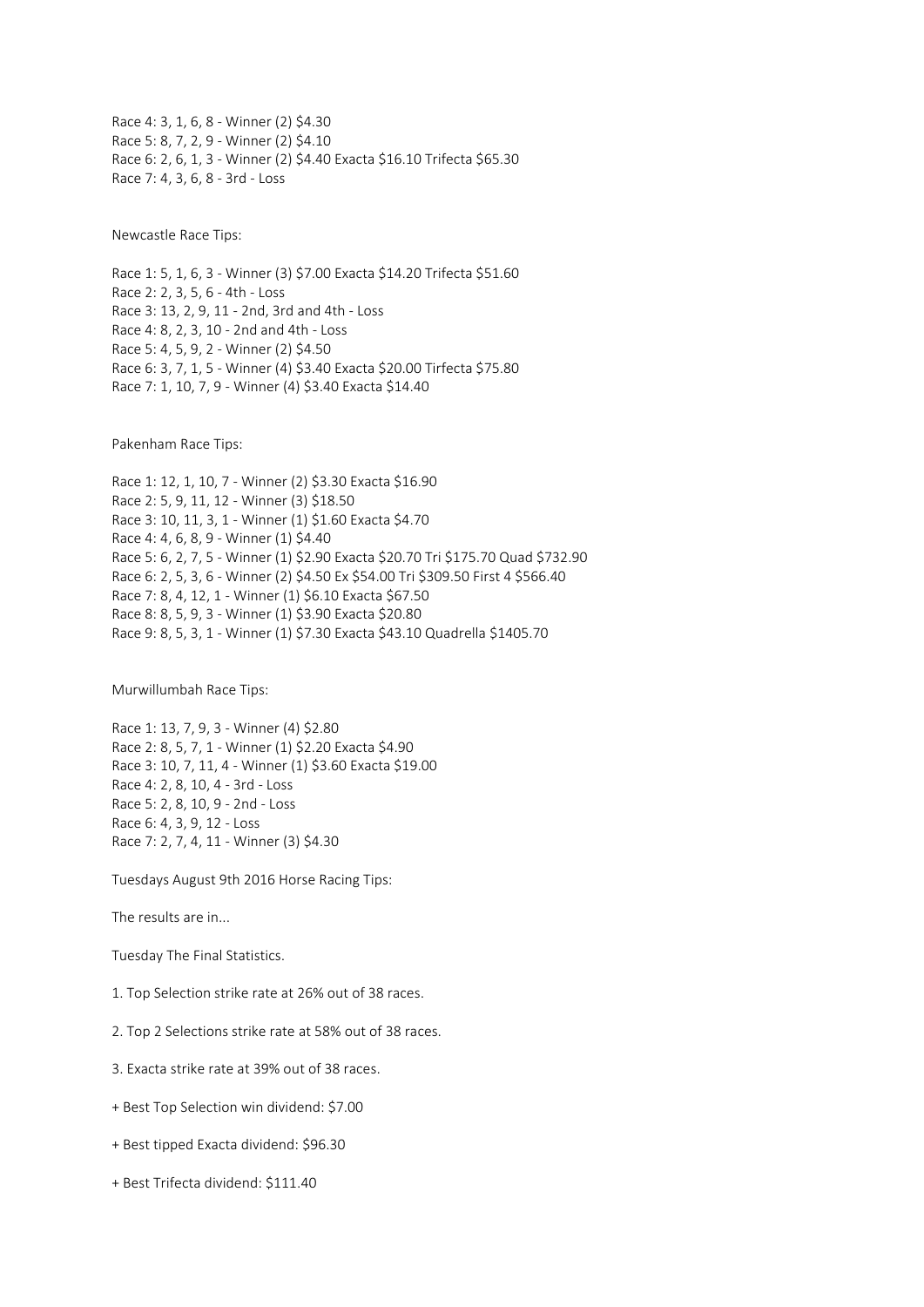## + Best First 4 dividend: \$316.00

+ Best Quadrella dividend: \$1978.30

So let's have a look at the numbers for this Tuesday with 38 races covered on the site. For the Exotics there were 15 Exacta's in total which is a strike rate of 39% of all races run with the best one paying out at \$96.30 with the best tipped Trifecta paying out at \$111.40 and the best tipped First 4 paid out at \$316.00. For Win Bets the best priced Top Selection winner was at \$7.00 with the strike rate for the Top Selection sitting at 26% with the strike rate for the Top 2 Selections sitting at 58% of all races run. With Quadrella's the best one today paid out at \$1978.30

# Results:

Please note as of the 24th of May 2015 you will see a change in how the results are given on the website. After the winner result you will see a number for example Winner (1) \$5.30 the (1) represents the winner came from the first tip in the sequence. So (2) will represent tip 2, (3) tip 3 and (4) tip 4. This information is given to help people clearly see which horse in the tips sequence actually won.

Special Suggested Bet Of The Day:

Will be posted shortly...

Where The Money Is: Those runners which stand out as being well supported early.

Nothing to report.

Best Longshot's Of The Day:

Nothing to report.

Best Quaddie Of The Day:

Geelong Quadrella:

Race 7: 4, 10, 1, 2 Race 8: 6, 7, 4, 2 Race 9: 1, 9, 2, 5 Race 10: 6, 10, 8, 12

Total Cost: \$13 buys a 5% share of the dividend.

Result - A win and paid out at \$1076.80 for 100%

Today's Race Tips:

Note: All prices shown on the site are from the QLD TAB (Tattsbet) or Ubet as they are now known. If you like Exacta's or Quinella's overall they seem to pay a lot better than others do, but for other bet types eg. Trifecta, Quadrella etc you may be best off looking elsewhere. Either way give them a search and see if they are good and work for you.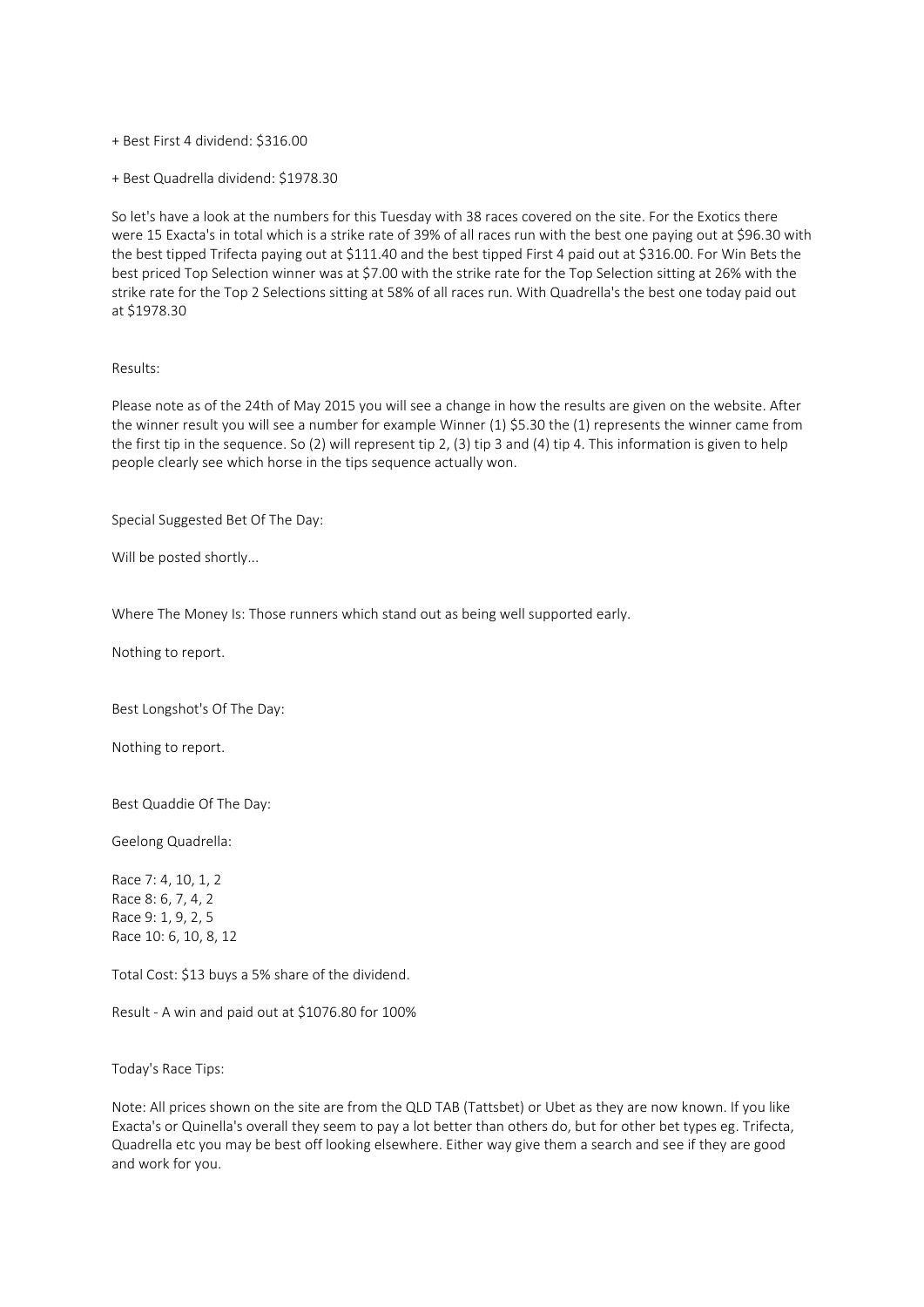Townsville Race Tips:

Race 1: 2, 10, 5, 8 - Winner (3) \$5.90 Exacta \$12.90 Trifecta \$60.70 Race 2: 3, 1, 2, 5 - Winner (1) \$4.40 Exacta \$10.40 Tri \$39.30 First 4 \$86.40 Race 3: 3, 6, 1, 4 - Winner (2) \$2.30 Exacta \$10.60 Tri \$25.00 First 4 \$62.00 Race 4: 3, 4, 6, 9 - Winner (2) \$2.70 Exacta \$10.00 Race 5: 7, 2, 1, 6 - Winner (3) \$2.80 Exacta \$7.30 Race 6: 2, 5, 4, 1 - 2nd - Loss

Taree Race Tips:

Race 1: 3, 4, 8, 6 - Winner (1) \$1.30 Race 2: 4, 1, 7, 13 - 2nd and 4th - Loss Race 3: 1, 10, 6, 5 - Winner (2) \$3.30 Race 4: 4, 8, 9, 3 - Winner (2) \$4.60 Race 5: 1, 6, 9, 8 - Winner (2) \$4.00 Race 6: 3, 2, 6, 10 - 3rd and 4th - Loss Race 7: 7, 6, 12, 3 - Winner (1) \$4.00 Race 8: 6, 9, 3, 12 - Winner (1) \$7.00

Geelong Race Tips:

Race 1: 12, 7, 6, 1 - Winner (1) \$1.40 Exacta \$3.90 Race 2: 14, 11, 3, 13 - 4th - Loss Race 3: 13, 1, 8, 9 - Winner (2) \$4.40 Race 4: 4, 1, 3, 5 - Winner (2) \$2.40 Exacta \$5.20 Tri \$15.80 First 4 \$48.00 Race 5: 2, 8, 3, 5 - 3rd and 4th - Loss Race 6: 6, 2, 5, 8 - Winner (2) \$2.40 Exacta \$12.80 Race 7: 4, 10, 1, 2 - Winner (2) \$7.30 Race 8: 6, 7, 4, 2 - Winner (1) \$2.80 Race 9: 1, 9, 2, 5 - Winner (4) \$6.60 Exacta \$96.30 Race 10: 6, 10, 8, 12 - Winner (2) \$5.40 Quadrella \$1076.80

Corowa Race Tips:

Race 1: 5, 10, 4, 2 - Winner (2) \$2.50 Exacta \$11.20 Trifecta \$41.20 Race 2: 11, 13, 2, 5 - 2nd and 3rd - Loss Race 3: 6, 7, 3, 2 - Winner (1) \$3.10 Race 4: 3, 8, 11, 9 - Winner (3) \$8.30 Exacta \$38.30 Tri \$111.40 First 4 \$316.00 Race 5: 6, 2, 4, 3 - Winner (2) \$3.30 Exacta \$10.40 Race 6: 4, 9, 1, 10 - Winner (3) \$4.50 Race 7: 12, 2, 8, 14 - Winner (3) \$6.70 Quadrella \$1978.30

Broome Race Tips:

Race 1: 2, 1, 7, 3 - Winner (1) \$1.90 Exacta \$6.70 Trifecta \$14.70 Race 2: 1, 2, 4, 3 - Winner (1) \$1.70 Race 3: 7, 4, 1, 5 - Winner (3) \$4.70 Exacta \$30.00 Tri \$73.60 First 4 \$127.40 Race 4: 4, 5, 1, 9 - 4th - Loss Race 5: 2, 7, 1, 6 - Winner (1) \$2.30 Exacta \$11.40 Race 6: 1, 10, 4, 11 - Loss Race 7: 2, 10, 8, 12 - 4th - Loss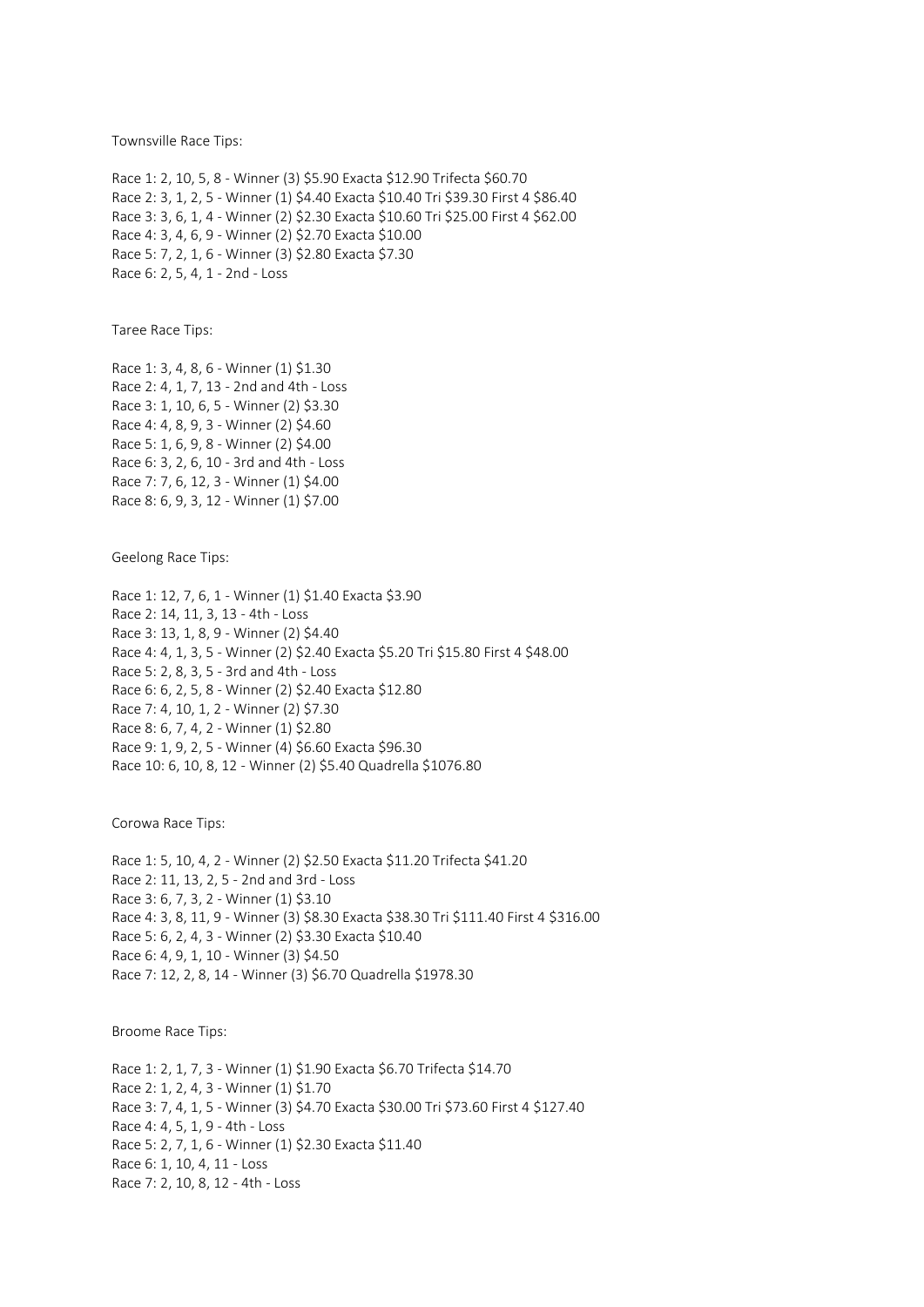Tuesdays August 2nd 2016 Horse Racing Tips:

The results are in...

Tuesday The Final Statistics.

- 1. Top Selection strike rate at 42% out of 31 races.
- 2. Top 2 Selections strike rate at 52% out of 31 races.
- 3. Exacta strike rate at 42% out of 31 races.
- + Best Top Selection win dividend: \$9.70
- + Best tipped Exacta dividend: \$54.70
- + Best Trifecta dividend: \$78.90
- + Best First 4 dividend: n/a
- + Best Quadrella dividend: \$1395.10

So let's have a look at the numbers for this Tuesday with 31 races covered. For the Exotics there were 13 Exacta's in total which is a strike rate of 42% of all races run with the best one paying out at \$54.70 with the best tipped Trifecta paying out at \$78.90 and there were no tipped First 4's today. With Win Bets the best priced Top Selection winner was at \$9.70 with the strike rate for the Top Selection sitting at 42% of all races run with the strike rate for the Top 2 Selections sitting at 52% of all races run. With Quadrella's the best one today paid out at \$1395.10

## Results:

Please note as of the 24th of May 2015 you will see a change in how the live results are given on the website. After the winner result you will see a number for example Winner (1) \$5.30 the (1) represents the winner came from the first tip in the sequence. So (2) will represent tip 2, (3) tip 3 and (4) tip 4. This information is given to help people clearly see which horse in the tips sequence actually won and it is also very helpful in tracking winning betting patterns.

The Live Results on the website are very important as you can constantly see at a quick glance how things are going. For example if Exotics are doing well at a certain venue then you may like to play the Exotics there. For example at a certain venue if only Win Bets are doing well then you may like to try that approach, if the Top Selections are doing well at a certain venue then you may like to back the next Top Selection. If the 3rd and 4th selections are only doing well at a certain venue then you may like to even try that approach. And also if a certain venue is not doing well at all results wise it may be wise to avoid betting at that venue altogether. Just use your logic when it comes to this information as PATTERNS are very IMPORTANT!

Special Suggested Bet Of The Day:

Mackay Race 2 Banker Exacta:

1, 2 / 1, 2, 3, 9

So its 1 and 2 for 1st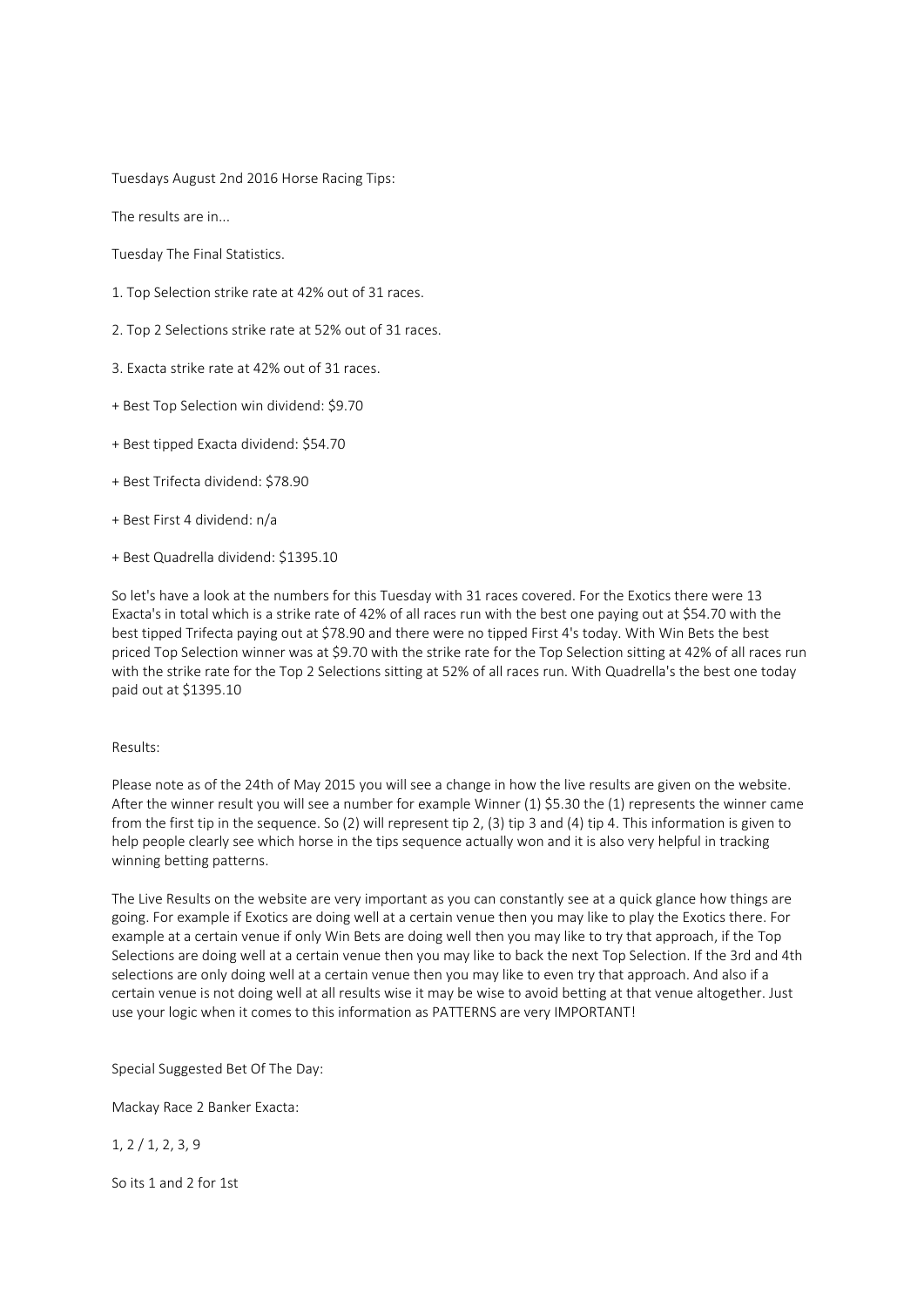and 1, 2, 3, 9 for 2nd.

Total Cost: \$12 buys a 200% share of the dividend.

Where The Money Is: Those runners which stand out as being well supported early.

Nothing to report.

Best Longshot's Of The Day:

Nothing to report.

Best Quaddie Of The Day:

Warracknabeal Quadrella:

Race 7: 3, 11, 4, 5 Race 8: 14, 8, 5, 1 Race 9: 5, 4, 1, 10 Race 10: 12, 7, 15, 3

Total Cost: \$13 buys a 5% share of the dividend.

Todays Race Tips:

Note: All prices shown on the site are from the QLD TAB (Tattsbet) or Ubet as they are now known. If you like Exacta's or Quinella's overall they seem to pay a lot better than others do, but for other bet types eg. Trifecta, Quadrella etc you may be best off looking elsewhere. Either way give them a search and see if they are good and work for you.

Mackay Race Tips:

Race 1: 6, 3, 1, 2 - Winner (4) \$4.90 Race 2: 1, 2, 3, 9 - Winner (1) \$2.70 Exacta \$8.40 Race 3: 3, 6, 4, 7 - Winner (1) \$3.10 Race 4: 1, 11, 12, 9 - Winner (3) \$4.60 Race 5: 7, 1, 8, 3 - Winner (1) \$3.80 Exacta \$19.00 Race 6: 2, 4, 5, 8 - 3rd - Loss Race 7: 3, 5, 7, 2 - Winner (1) \$5.00 Exacta \$17.60

Goulburn Race Tips:

Race 1: 1, 6, 4, 2 - Winner (1) \$1.80 Exacta \$4.40 Trifecta \$9.80 Race 2: 5, 4, 7, 3 - Winner (1) \$7.00 Race 3: 7, 3, 4, 10 - Winner (1) \$2.10 Exacta \$13.50 Race 4: 8, 3, 5, 10 - 2nd and 3rd - Loss Race 5: 3, 4, 9, 7 - 3rd and 4th - Loss Race 6: 1, 6, 4, 8 - Winner (3) \$3.40 Exacta \$10.00 Trifecta \$62.20 Race 7: 2, 7, 9, 5 - 2nd and 4th - Loss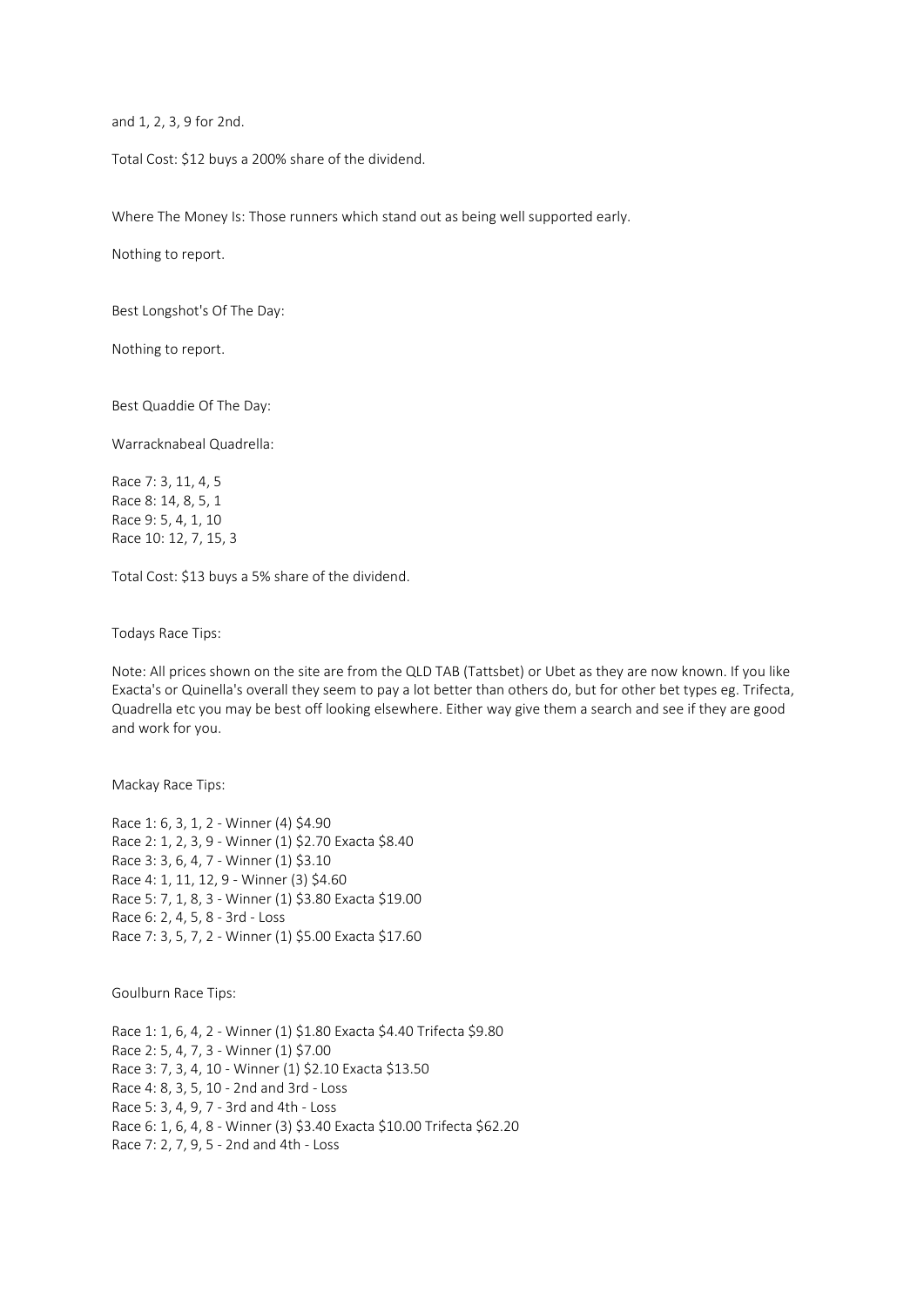Warracknabeal Race Tips:

Race 1: 9, 1, 2, 3 - Winner (3) \$5.50 Exacta \$15.80 Trifecta \$78.90 Race 2: 10, 5, 9, 8 - Winner (1) \$1.90 Exacta \$8.10 Trifecta \$28.30 Race 3: 6, 2, 10, 8 - Winner (2) \$3.90 Race 4: 1, 11, 10, 4 - Winner (1) \$9.70 Race 5: 4, 1, 9, 10 - Winner (1) \$6.70 Exacta \$54.70 Race 6: 9, 2, 6, 1 - Winner (4) \$6.70 Exacta \$31.80 Quadrella \$1395.10 Race 7: 3, 11, 4, 5 - 2nd and 4th - Loss Race 8: 14, 8, 5, 1 - Winner (4) \$4.90 Exacta \$14.10 Race 9: 5, 4, 1, 10 - Winner (1) \$3.80 Race 10: 12, 7, 15, 3 - Winner (1) \$8.00

Cessnock Race Tips:

Race 1: 6, 10, 7, 3 - Winner (1) \$2.40 Exacta \$12.70 Race 2: 3, 2, 6, 4 - Winner (2) \$3.40 Race 3: 8, 2, 4, 7 - Winner (4) \$6.00 Race 4 : 2, 7, 5, 3 - Winner (2) \$5.00 Exacta \$8.00 Quadrella \$336.10 Race 5: 9, 7, 3, 11 - 2nd - Loss Race 6: 1, 14, 3, 13 - 2nd - Loss Race 7: 12, 8, 11, 3 - 4th - Loss

Tuesdays July 26th 2016 Horse Racing Tips:

The results are in...

Tuesday The Final Statistics.

- 1. Top Selection strike rate at 34% out of 32 races.
- 2. Top 2 Selections strike rate at 50% out of 32 races.
- 3. Exacta strike rate at 31% out of 32 races.
- + Best Top Selection win dividend: \$6.30
- + Best tipped Exacta dividend: \$30.90
- + Best Trifecta dividend: \$53.20
- + Best First 4 dividend: n/a
- + Best Quadrella dividend: n/a

So let's have a look at the numbers for this Tuesday with 32 races covered. For the Exotics there were 10 Exacta's in total which is a strike rate of 31% of all races run with the best one paying out at \$30.90 with the best tipped Trifecta paying out at \$53.20 and there were no tipped First 4's today. For Win Bets the best priced Top Selection winner was at \$6.30 with the strike rate for the Top Selection sitting at 34% with the strike rate for the Top 2 Selections sitting at 50% of all races run. With Quadrella's there were none recorded today.

Results: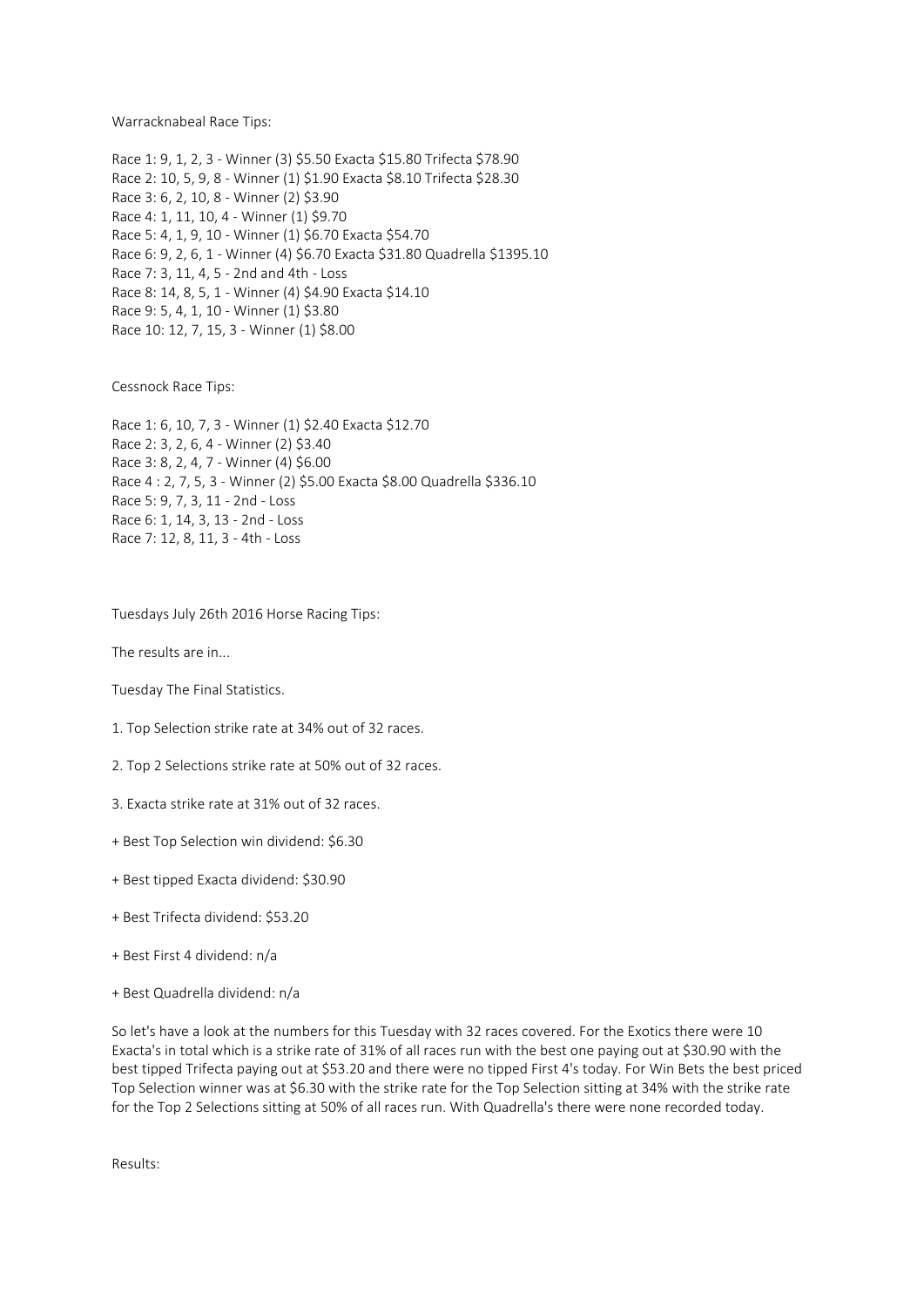Please note as of the 24th of May 2015 you will see a change in how the live results are given on the website. After the winner result you will see a number for example Winner (1) \$5.30 the (1) represents the winner came from the first tip in the sequence. So (2) will represent tip 2, (3) tip 3 and (4) tip 4. This information is given to help people clearly see which horse in the tips sequence actually won and it is also very helpful in tracking winning betting patterns.

The Live Results on the website are very important as you can constantly see at a quick glance how things are going. For example if Exotics are doing well at a certain venue then you may like to play the Exotics there. For example at a certain venue if only Win Bets are doing well then you may like to try that approach, if the Top Selections are doing well at a certain venue then you may like to back the next Top Selection. If the 3rd and 4th selections are only doing well at a certain venue then you may like to even try that approach. And also if a certain venue is not doing well at all results wise it may be wise to avoid betting at that venue altogether. Just use your logic when it comes to this information as PATTERNS are very IMPORTANT!

Special Suggested Bet Of The Day:

Pakenham Race 1 Banker Exacta:

7, 8 / 7, 8, 9, 11

So its 7 and 8 for 1st and 7, 8, 9, 11 for 2nd.

Total Cost: \$12 buys a 200% of the dividend.

Result - A win and paid out at \$33.40 for 200%

Where The Money Is: Those runners which stand out as being well supported early.

Nothing to report.

Best Longshot's Of The Day:

Nothing to report.

Best Quaddie Of The Day:

Pakenham Quadrella:

Race 6: 8, 2, 6, 9 Race 7: 2, 13, 4, 1 Race 8: 5, 10, 7, 3 Race 9: 1, 6, 13, 12

Total Cost: \$13 buys a 5% share of the dividend.

Todays Race Tips:

Note: All prices shown on the site are from the QLD TAB (Tattsbet) or Ubet as they are now known. If you like Exacta's or Quinella's overall they seem to pay a lot better than others do, but for other bet types eg. Trifecta, Quadrella etc you may be best off looking elsewhere. Either way give them a search and see if they are good and work for you.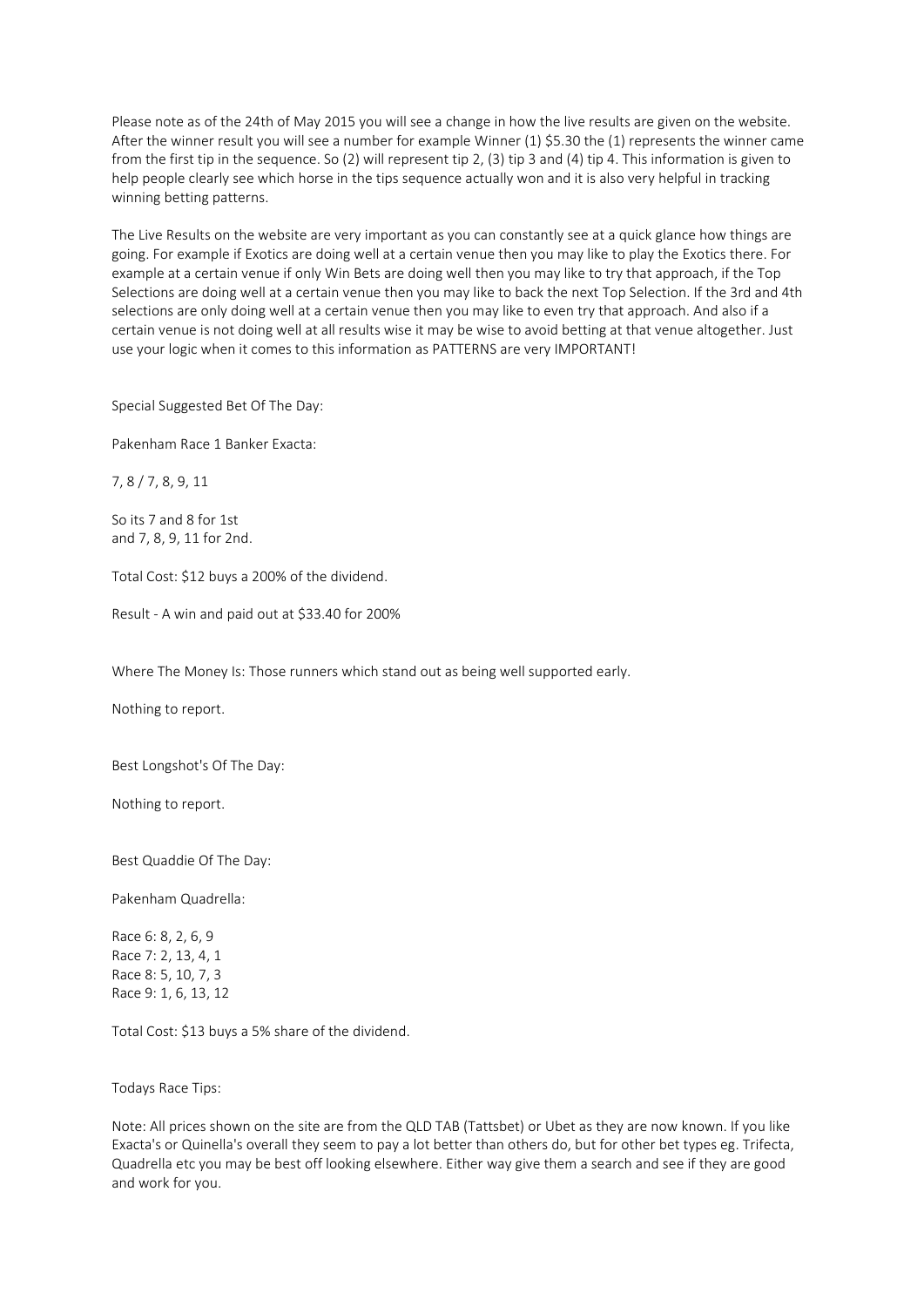Beaudesert Race Tips:

Race 1: 2, 5, 3, 4 - Winner (2) \$2.90 Exacta \$5.30 Race 2: 1, 2, 6, 3 - 2nd, 3rd and 4th - Loss Race 3: 3, 5, 6, 8 - Winner (1) \$2.70 Exacta \$14.20 Trifecta \$25.70 Race 4: 4, 7, 6, 2 - Winner (2) \$4.20 Race 5: 7, 4, 3, 5 - Winner (1) \$6.30 Race 6: 1, 2, 9, 7 - Winner (1) \$5.40 Race 7: 7, 1, 5, 4 - 2nd and 4th - Loss

Wyong Race Tips:

Race 1: 4, 6, 9, 2 - Winner (2) \$4.20 Race 2: 12, 2, 7, 17 - 2nd - Loss Race 3: 10, 8, 7, 11 - Winner (1) \$1.90 Exacta \$22.60 Race 4: 10, 2, 8, 11 - 2nd and 3rd - Loss Race 5: 5, 1, 7, 2 - Winner (1) \$2.20 Race 6: 7, 2, 6, 5 - Winner (1) \$2.40 Race 7: 2, 8, 7, 3 - 2nd and 4th - Loss Race 8: 7, 8, 1, 2 - Winner (3) \$5.60 Exacta \$30.90

Pakenham Race Tips:

Race 1: 8, 7, 11, 9 - Winner (1) \$3.00 Exacta \$16.70 Race 2: 11, 9, 3, 10 - 4th - Loss Race 3: 2, 8, 4, 13 - Winner (1) \$2.10 Race 4: 12, 3, 11, 7 - 3rd and 4th - Loss Race 5: 4, 5, 1, 9 - Winner (1) \$3.70 Exacta \$23.50 Race 6: 8, 2, 6, 9 - 3rd - Loss Race 7: 2, 13, 4, 1 - Winner (4) \$4.10 Exacta \$25.50 Race 8: 5, 10, 7, 3 - Winner (1) \$2.10 Exacta \$8.90 Trifecta \$38.50 Race 9: 1, 6, 13, 12 - 3rd and 4th - Loss

Gilgandra Race Tips:

Race 1: 2, 12, 1, 7 - Winner (2) \$2.40 Race 2: 7, 4, 5, 2 - 2nd, 3rd and 4th - Loss Race 3: 6, 2, 3, 1 - Winner (2) \$4.40 Exacta \$25.30 Trifecta \$53.20 Race 4: 1, 4, 2, 7 - 2nd and 4th - Loss Race 5: 6, 2, 12, 3 - Winner (4) \$6.90 Race 6: 4, 9, 11, 12 - Winner (1) \$2.20 Exacta \$11.60 Trifecta \$33.30 Race 7: 3, 8, 7, 11 - 2nd, 3rd and 4th - Loss Race 8: 5, 6, 8, 4 - 3rd and 4th - Loss

Tuesdays July 19th 2016 Horse Racing Tips:

The results are in...

Tuesday The Final Statistics.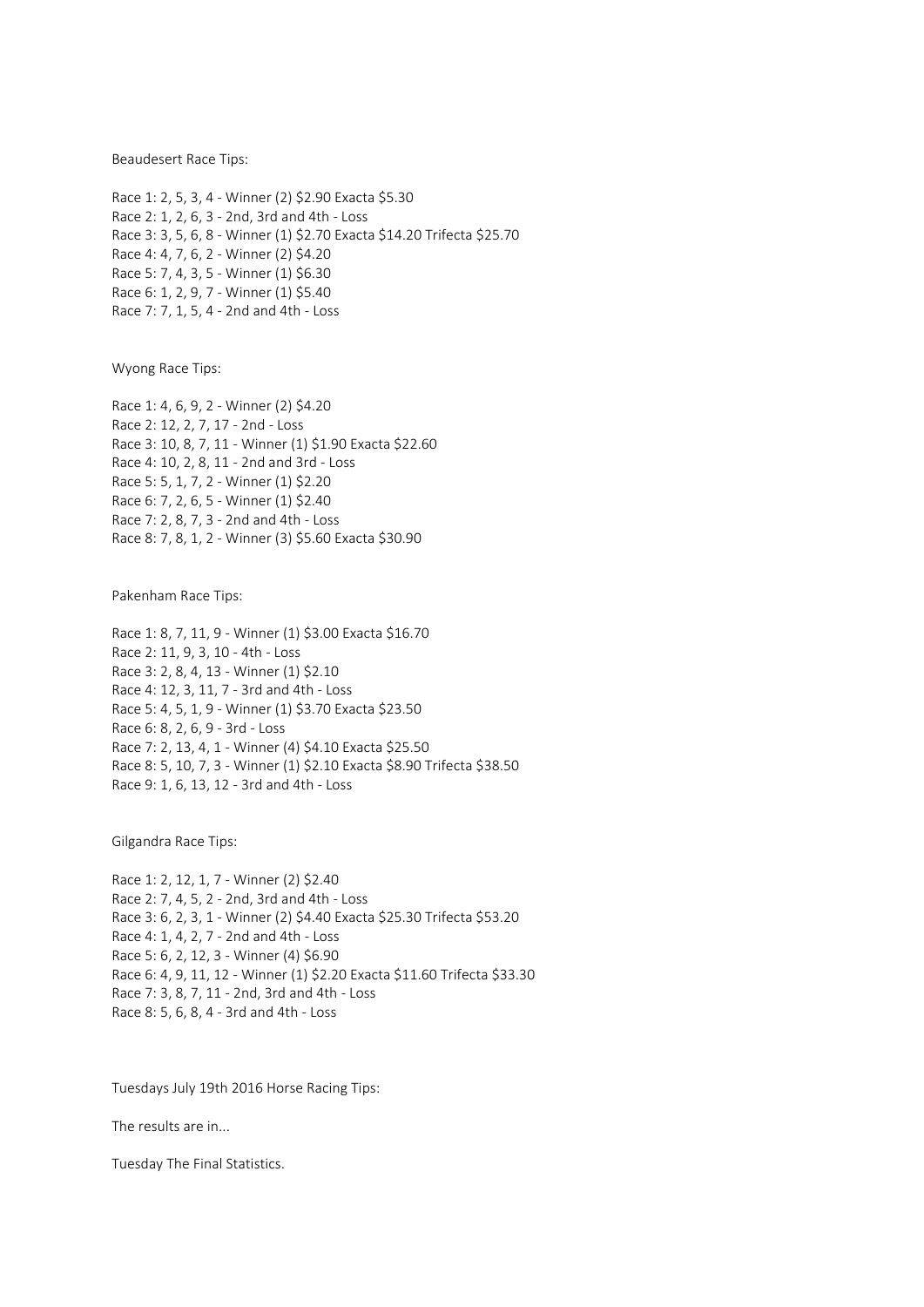- 1. Top Selection strike rate at 37% out of 27 races.
- 2. Top 2 Selections strike rate at 56% out of 27 races.
- 3. Exacta strike rate at 41% out of 27 races.
- + Best Top Selection win dividend: \$5.20
- + Best tipped Exacta dividend: \$52.80
- + Best Trifecta dividend: \$168.00
- + Best First 4 dividend: \$75.00
- + Best Quadrella dividend: \$455.40

So let's have a look at the numbers for this Tuesday with 27 races covered. For the Exotics there were 11 Exacta's in total which is a strike rate of 41% of all races run with the best one p[aying out at \$52.80 with the best tipped Trifecta paying out at \$168.00 and the best tipped First 4 paid out at \$75.00. For Win Bets the best priced Top Selection winner was at \$5.20 with the strike rate for the Top Selection sitting at 37% of all races run with the strike rate for the Top 2 Selections sitting at 56% of all races run. With Quadrella's the best today paid out at \$455.40

## Results:

Please note as of the 24th of May 2015 you will see a change in how the live results are given on the website. After the winner result you will see a number for example Winner (1) \$5.30 the (1) represents the winner came from the first tip in the sequence. So (2) will represent tip 2, (3) tip 3 and (4) tip 4. This information is given to help people clearly see which horse in the tips sequence actually won and it is also very helpful in tracking winning betting patterns.

The Live Results on the website are very important as you can constantly see at a quick glance how things are going. For example if Exotics are doing well at a certain venue then you may like to play the Exotics there. For example at a certain venue if only Win Bets are doing well then you may like to try that approach, if the Top Selections are doing well at a certain venue then you may like to back the next Top Selection. If the 3rd and 4th selections are only doing well at a certain venue then you may like to even try that approach. And also if a certain venue is not doing well at all results wise it may be wise to avoid betting at that venue altogether. Just use your logic when it comes to this information as PATTERNS are very IMPORTANT!

Special Suggested Bet Of The Day:

No selections are available today.

Where The Money Is: Those runners which stand out as being well supported early.

Nothing to report.

Best Longshot's Of The Day:

Nothing to report.

Best Quaddie Of The Day: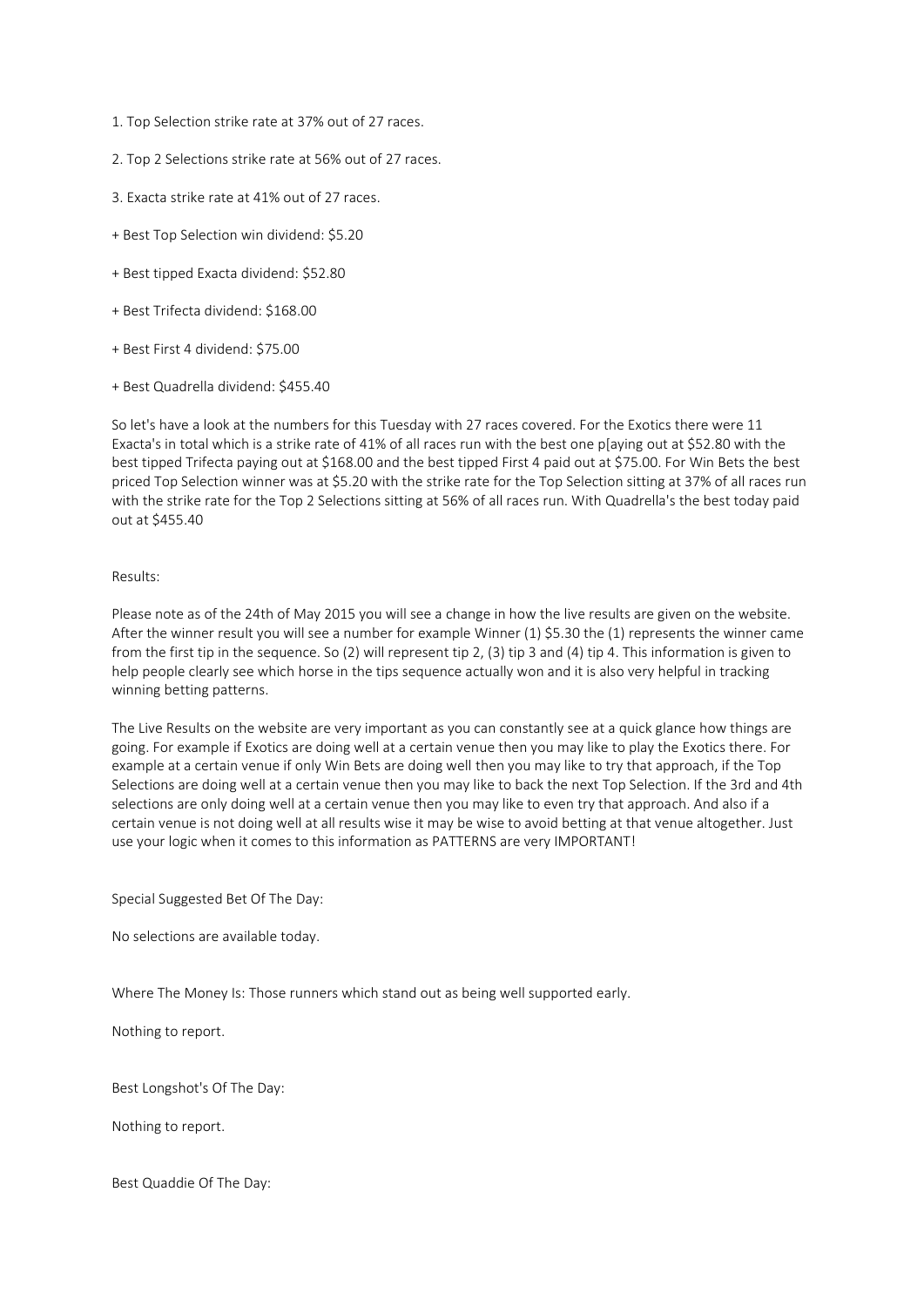Pakenham Quadrella:

Race 7: 6, 10, 3, 2 Race 8: 6, 8, 7, 5 Race 9: 2, 5, 3, 7 Race 10: 5, 13, 6, 4

Total Cost: \$13 buys a 5% share of the dividend.

Todays Race Tips:

Note: All prices shown on the site are from the QLD TAB (Tattsbet) or Ubet as they are now known. If you like Exacta's or Quinella's overall they seem to pay a lot better than others do, but for other bet types eg. Trifecta, Quadrella etc you may be best off looking elsewhere. Either way give them a search and see if they are good and work for you.

Dalby Race Tips:

Race 1: 3, 2, 4, 5 - Winner (1) \$3.60 Exacta \$12.00 Tri \$34.10 First 4 \$75.00 Race 2: 13, 7, 14, 15 - 2nd and 3rd - Loss Race 3: 6, 1, 2, 8 - Winner (1) \$3.40 Exacta \$12.60 Race 4: 1, 8, 2, 6 - Winner (1) \$2.10 Race 5: 2, 5, 10, 4 - Winner (1) \$2.10 Race 6: 2, 13, 3, 7 - 3rd - Loss Race 7: 7, 5, 9, 1 - Winner (4) \$3.50 Exacta \$12.70

Cessnock Race Tips:

Race 1: 5, 1, 2, 7 - Winner (1) \$1.70 Exacta \$5.20 Trifecta \$12.20 First 4 \$54.80 Race 2: 8, 7, 5, 9 - Winner (1) \$2.70 Exacta \$7.70 Race 3: 9, 7, 1, 4 - Winner (1) \$1.50 Race 4: 10, 7, 1, 9 - Winner (2) \$2.50 Race 5: 9, 6, 7, 11 - Winner (4) \$9.20 Exacta \$48.00 Trifecta \$155.90 Race 6: 2, 3, 4, 6 - Winner (3) \$9.60 Exacta \$52.80 Tri \$168.00 Quad \$455.40 Race 7: 2, 5, 8, 7 - 3rd - Loss Race 8: 7, 3, 8, 4 - Winner (2) \$8.30 Race 9: 6, 5, 7, 10 - Loss Race 10: 3, 1, 12, 7 - 2nd - Loss

Pakenham Race Tips:

Race 1: 5, 6, 1, 12 - Winner (1) \$2.90 Exacta \$18.40 Race 2: 3, 9, 4, 10 - Winner (1) \$5.20 Exacta \$27.30 Race 3: 5, 10, 12, 9 - 2nd, 3rd and 4th - Loss Race 4: 10, 3, 12, 7 - Winner (2) \$5.50 Exacta \$17.20 Race 5: 4, 11, 12, 7 - Winner (1) \$2.70 Exacta \$36.40 Race 6: 8, 6, 1, 7 - 2nd and 3rd - Loss Race 7: 6, 10, 3, 2 - Winner (2) \$3.60 Race 8: 6, 8, 7, 5 - Winner (2) \$9.10 Race 9: 2, 5, 3, 7 - 2nd - Loss Race 10: 5, 13, 6, 4 - 2nd, 3rd and 4th - Loss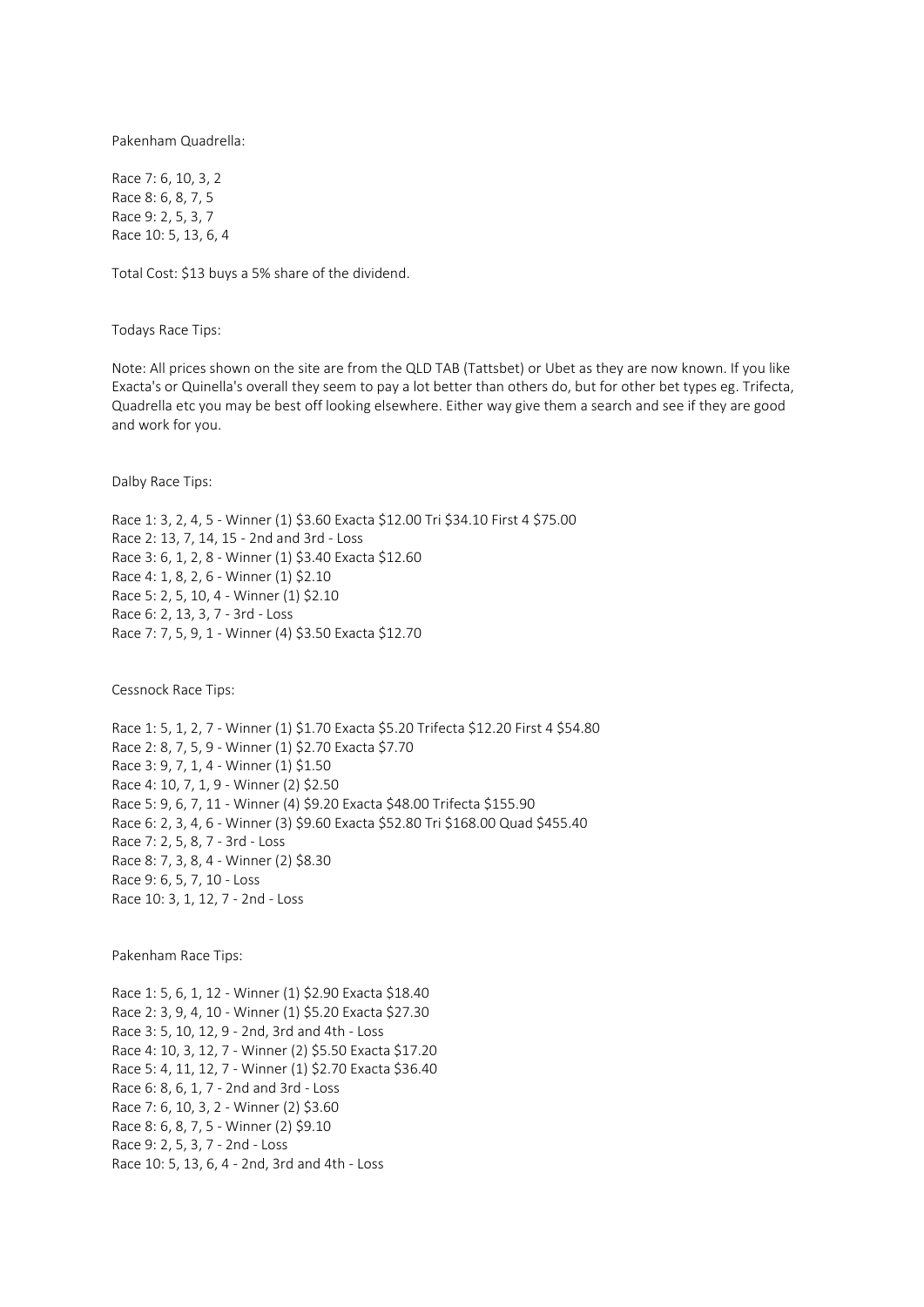Tuesdays July 12th 2016 Horse Racing Tips:

The results are in...

Tuesday The Final Statistics.

- 1. Top Selection strike rate at 31% out of 26 races.
- 2. Top 2 Selections strike rate at 42% out of 26 races.
- 3. Exacta strike rate at 31% out of 26 races.
- + Best Top Selection win dividend: \$5.10
- + Best tipped Exacta dividend: \$50.60
- + Best Trifecta dividend: \$133.30
- + Best First 4 dividend: \$23.20
- + Best Quadrella dividend: \$120.40

So let's have a look at the numbers for this Wednesday with 26 races covered. For the Exotics there were 8 Exacta's which is a strike rate of 31% with the best one paying out at \$50.60 with the best tipped Trifecta paying out at \$133.30 and the best tipped First 4 paid out at \$23.20. For Win Bets the best priced Top Selection winner was at \$5.10 with the strike rate for the Top Selection sitting at 31% with the strike rate for the Top 2 Selections sitting at 42%.

### Results:

Please note as of the 24th of May 2015 you will see a change in how the live results are given on the website. After the winner result you will see a number for example Winner (1) \$5.30 the (1) represents the winner came from the first tip in the sequence. So (2) will represent tip 2, (3) tip 3 and (4) tip 4. This information is given to help people clearly see which horse in the tips sequence actually won and it is also very helpful in tracking winning betting patterns.

The Live Results on the website are very important as you can constantly see at a quick glance how things are going. For example if Exotics are doing well at a certain venue then you may like to play the Exotics there. For example at a certain venue if only Win Bets are doing well then you may like to try that approach, if the Top Selections are doing well at a certain venue then you may like to back the next Top Selection. If the 3rd and 4th selections are only doing well at a certain venue then you may like to even try that approach. And also if a certain venue is not doing well at all results wise it may be wise to avoid betting at that venue altogether. Just use your logic when it comes to this information as PATTERNS are very IMPORTANT!

Special Suggested Bet Of The Day:

Nothing today.

Where The Money Is: Those runners which stand out as being well supported early.

Nothing to report.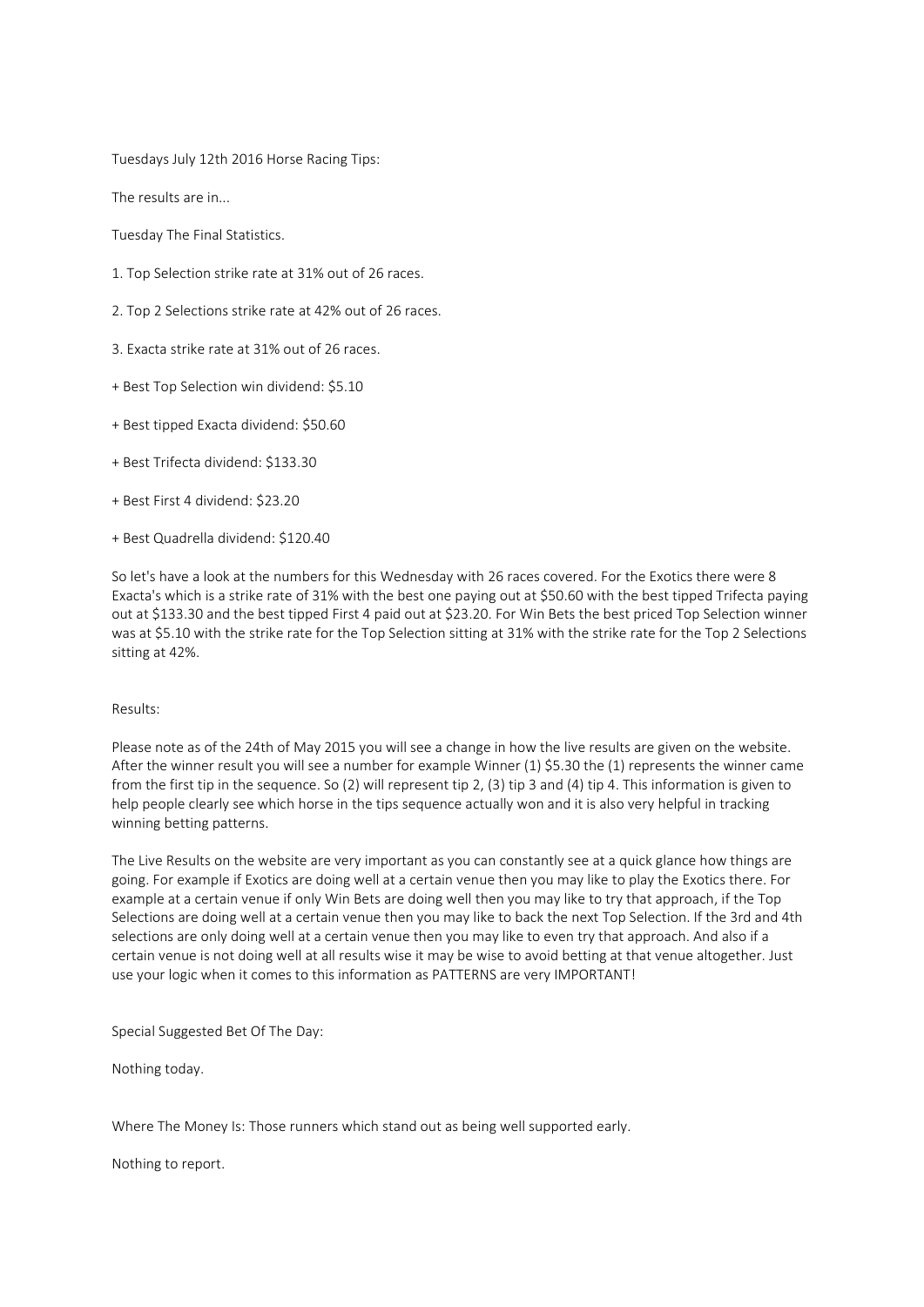Best Longshot's Of The Day:

Nothing to report.

Best Quaddie Of The Day:

Murtoa Quadrella:

Race 7: 6, 3, 13, 4 Race 8: 12, 10, 9, 1 Race 9: 7, 13, 11, 1 Race 10: 10, 2, 12, 5

Total Cost: \$13 buys a 5% share of the dividend.

Todays Race Tips:

Cairns Race Tips:

Race 1: 1, 4, 8, 5 - Winner (1) \$2.80 Exacta \$11.30 Race 2: 1, 7, 9, 3 - 3rd and 4th - Loss Race 3: 5, 1, 6, 4 - Winner (2) \$3.90 Exacta \$14.50 Race 4: 6, 2, 5, 13 - Winner (1) \$2.40 Race 5: 3, 13, 11, 15 - Winner (1) \$4.20 Race 6: 7, 3, 2, 13 - 2nd - Loss Race 7: 9, 7, 4, 6 - 3rd - Loss Race 8: 10, 2, 5, 3 - Winner (3) \$5.90

Wyong Race Tips:

Race 1: 6, 1, 8, 2 - Winner (1) \$3.20 Exacta \$16.30 Race 2: 1, 7, 5, 9 - 2nd, 3rd and 4th - Loss Race 3: 2, 1, 3, 6 - Winner (2) \$4.90 Exacta \$50.60 Trifecta \$133.30 Race 4: 4, 9, 6, 5 - Winner (3) \$8.90 Exacta \$21.30 Trifecta \$83.80 Race 5: 3, 2, 1, 4 - Winner (3) \$3.10 Exacta \$5.00 Trifecta \$11.40 First 4 \$23.20 Race 6: 10, 9, 3, 2 - Winner (1) \$4.60 Race 7: 3, 12, 1, 7 - Winner (1) \$4.60 Race 8: 5, 1, 6, 9 - Winner (2) \$2.50 Exacta \$12.60 Tri \$75.50 Quad \$120.40

Murtoa Race Tips:

Race 1: 2, 14, 12, 11 - Winner (1) \$5.10 Race 2: 6, 4, 8, 9 - 3rd - Loss Race 3: 3, 5, 12, 4 - Loss Race 4: 5, 10, 9, 16 - 2nd and 3rd - Loss Race 5: 10, 12, 9, 6 - 2nd and 3rd - Loss Race 6: 1, 2, 10, 5 - 2nd - Loss Race 7: 6, 3, 13, 4 - 2nd, 3rd and 4th - Loss Race 8: 12, 10, 9, 1 - 2nd and 4th - Loss Race 9: 7, 13, 11, 1 - Winner (1) \$2.70 Exacta \$7.80 Race 10: 10, 2, 12, 5 - 2nd and 4th - Loss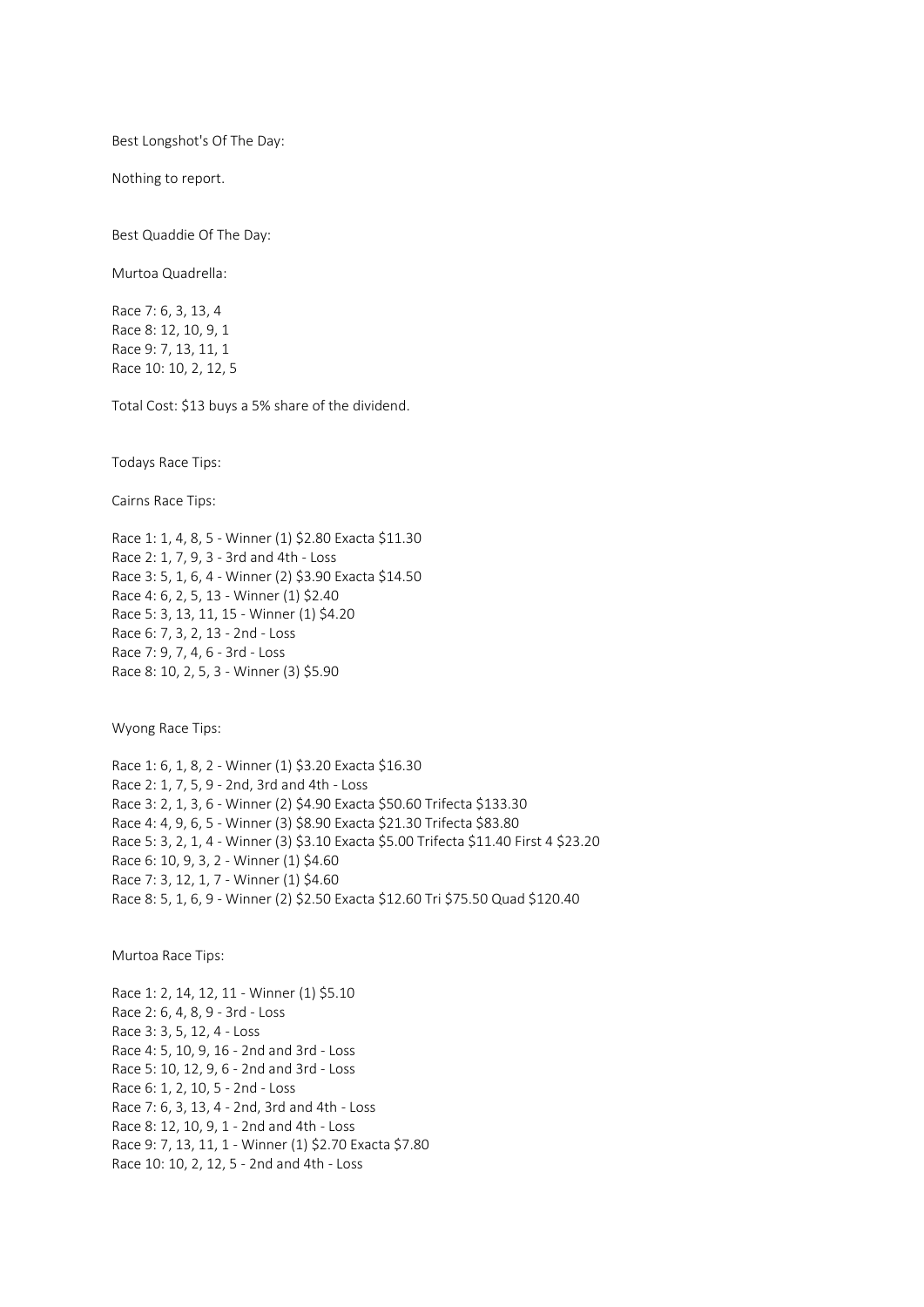Tuesdays July 5th 2016 Horse Racing Tips:

The results are in...

Tuesday The Final Statistics.

- 1. Top Selection strike rate at 23% out of 26 races.
- 2. Top 2 Selections strike rate at 31% out of 26 races.
- 3. Exacta strike rate at 42% out of 26 races.
- + Best Top Selection win dividend: \$7.90
- + Best tipped Exacta dividend: \$87.90
- + Best Trifecta dividend: \$481.40
- + Best First 4 dividend: \$734.00
- + Best Quadrella dividend: \$2251.20

So let's have a look the numbers for this Tuesday with 26 races covered. For the Exotics there were 11 Exacta's in total which is a strike rate of 42% of all races run with the best one paying out at \$87.90 with the best tipped Trifecta paying out at \$481.40 and the best tipped First 4 paid out at \$734.00. For Win Bets the best priced Top Selection winner was at \$7.90 with the strike rate for the Top Selection sitting at 23% with the strike rate for the Top 2 Selections sitting at 31%. With Quadrella's the best today paid out at \$2251.20

### Results:

Please note as of the 24th of May 2015 you will see a change in how the live results are given on the website. After the winner result you will see a number for example Winner (1) \$5.30 the (1) represents the winner came from the first tip in the sequence. So (2) will represent tip 2, (3) tip 3 and (4) tip 4. This information is given to help people clearly see which horse in the tips sequence actually won and it is also very helpful in tracking winning betting patterns.

The Live Results on the website are very important as you can constantly see at a quick glance how things are going. For example if Exotics are doing well at a certain venue then you may like to play the Exotics there. For example at a certain venue if only Win Bets are doing well then you may like to try that approach, if the Top Selections are doing well at a certain venue then you may like to back the next Top Selection. If the 3rd and 4th selections are only doing well at a certain venue then you may like to even try that approach. And also if a certain venue is not doing well at all results wise it may be wise to avoid betting at that venue altogether. Just use your logic when it comes to this information as PATTERNS are very IMPORTANT!

Special Suggested Bet Of The Day:

Geelong Race 1 Banker Exacta:

 $6/2, 7, 8$ 

So its 6 for 1st and 2, 7, 8 for 2nd.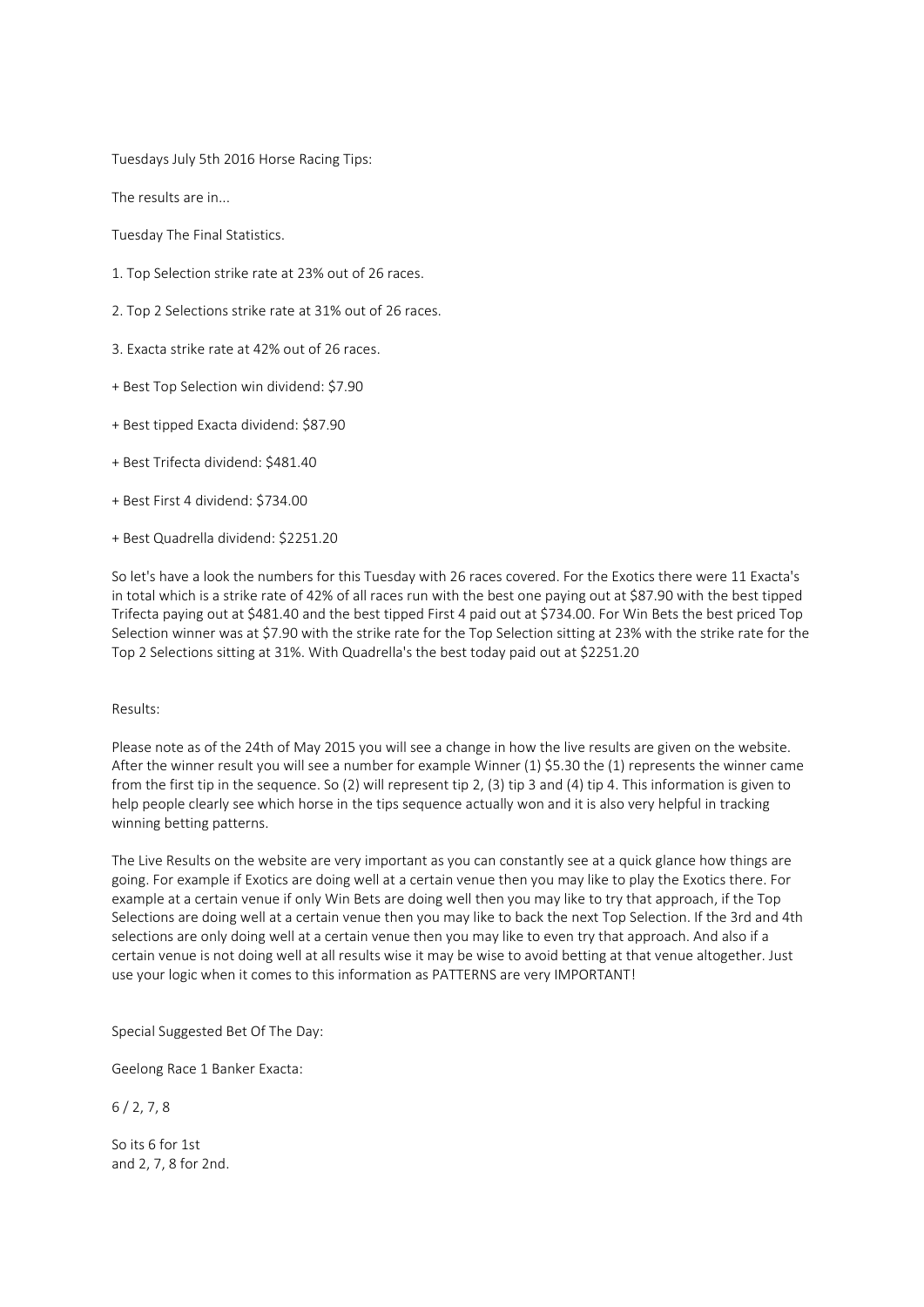Total Cost: \$12 buys a 400% share of the dividend.

Result - A Loss

Where The Money Is: Those runners which stand out as being well supported early.

- Geelong Race 8 No 5 Rouen at \$13.00 nice early support for this one.

Result - Finished 1st

Best Longshot's Of The Day:

Nothing to report.

Best Quaddie Of The Day:

Geelong Quadrella:

Race 7: 6, 8, 1, 11 Race 8: 5, 6, 8, 10 Race 9: 5, 4, 1, 9 Race 10: 2, 9, 4, 13

Total Cost: \$13 buys a 5% share of the dividend.

Result - A winner and paid out at \$2251.20

Todays Race Tips:

Geelong Race Tips:

Race 1: 6, 2, 8, 7 - Winner (1) \$1.10 Race 2: 5, 12, 10, 6 - 2nd and 3rd - Loss Race 3: 13, 8, 11, 6 - Winner (2) \$3.90 Race 4: 11, 2, 5, 9 - Winner (1) \$1.50 Race 5: 3, 2, 1, 4 - Winner (2) \$2.70 Exacta \$7.80 Trifecta \$27.20 Race 6: 5, 3, 12, 9 - 2nd and 3rd - Loss Race 7: 6, 8, 1, 11 - Winner (3) \$3.60 Exacta \$8.80 Race 8: 5, 6, 8, 10 - Winner (1) \$7.90 Race 9: 5, 4, 1, 9 - Winner (1) \$3.20 Exacta \$14.20 Trifecta \$97.90 Race 10: 2, 9, 4, 13 - Wiiner (4) \$12.70 Exacta \$87.90 Quadrella \$2251.20

Cessnock Race Tips:

Race 1: 1, 4, 5, 13 - Winner (1) \$1.30 Race 2: 12, 5, 9, 6 - Winner (4) \$10.60 Ex \$74.10 Tri \$247.60 First 4 \$734.00 Race 3: 1, 5, 7, 4 - 2nd, 3rd and 4th - Loss Race 4: 4, 7, 5, 6 - Winner (4) \$5.00 Exacta \$24.50 Race 5: 9, 5, 10, 8 - 2nd, 3rd and 4th - Loss Race 6: 6, 7, 9, 4 - Winner (3) \$8.00 Exacta \$43,60 Trifecta \$481.40 Race 7: 4, 2, 3, 5 - Winner (4) \$8.80 Exacta \$30.00 Race 8: 8, 13, 4, 5 - Winner (1) \$3.80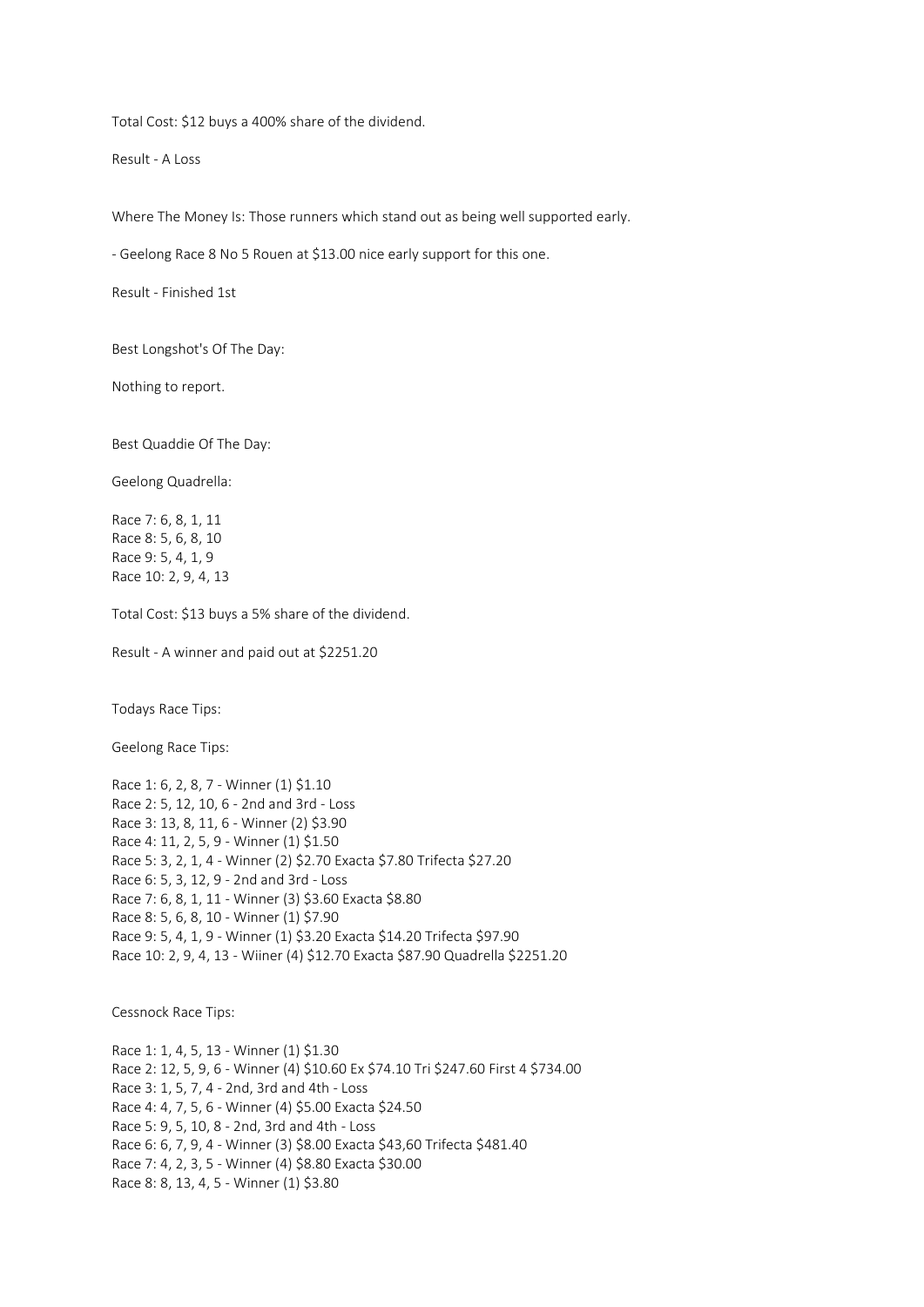## Corowa Race Tips:

Race 1: 11, 14, 3, 8 - Winner (4) \$3.00 Exacta \$9.70 Tri \$30.40 First 4 \$122.80 Race 2: 1, 10, 5, 12 - 3rd and 4th - Loss Race 3: 11, 13, 8, 17 - 2nd and 3rd - Loss Race 4: 8, 15, 13, 2 - Winner (3) \$10.20 Exacta \$59.40 Race 5: 7, 13, 5, 1 - Winner (3) \$11.70 Race 6: 7, 8, 1, 5 - 2nd and 4th - Loss Race 7: 5, 1, 10, 7 - 2nd and 3rd - Loss Race 8: 3, 8, 7, 5 - Winner (3) \$5.60 Exacta \$64.10

Tuesdays June 28th 2016 Horse Racing Tips:

The results are in...

- Tuesday The Final Statistics.
- 1. Top Selection strike rate at 23% out of 22 races.
- 2. Top 2 Selections strike rate at 41% out of 22 races.
- 3. Exacta strike rate at 45% out of 22 races.
- + Best Top Selection win dividend: \$4.10
- + Best tipped Exacta dividend: \$50.20
- + Best Trifecta dividend: \$115.30
- + Best First 4 dividend: n/a
- + Best Quadrella dividend: \$1129.50

So let's have a look at the numbers for this Tuesday with 22 races covered. For the Exotics there were 10 Exacta's in total which is a strike rate of 45% of all races run with the best one paying out at \$50.20 with the best tipped Trifecta paying out at \$115.30 and there were no tipped First 4's today. For Win Bets the best priced Top Selection winner was at \$4.10 with the strike rate for the Top Selection sitting at 23% with the strike rate for the Top 2 Selections sitting at 41% of all races run. With Quadrella's the best one today paid out at \$1129.50

### Results:

Please note as of the 24th of May 2015 you will see a change in how the live results are given on the website. After the winner result you will see a number for example Winner (1) \$5.30 the (1) represents the winner came from the first tip in the sequence. So (2) will represent tip 2, (3) tip 3 and (4) tip 4. This information is given to help people clearly see which horse in the tips sequence actually won and it is also very helpful in tracking winning betting patterns.

The Live Results on the website are very important as you can constantly see at a quick glance how things are going. For example if Exotics are doing well at a certain venue then you may like to play the Exotics there. For example at a certain venue if only Win Bets are doing well then you may like to try that approach, if the Top Selections are doing well at a certain venue then you may like to back the next Top Selection. If the 3rd and 4th selections are only doing well at a certain venue then you may like to even try that approach. And also if a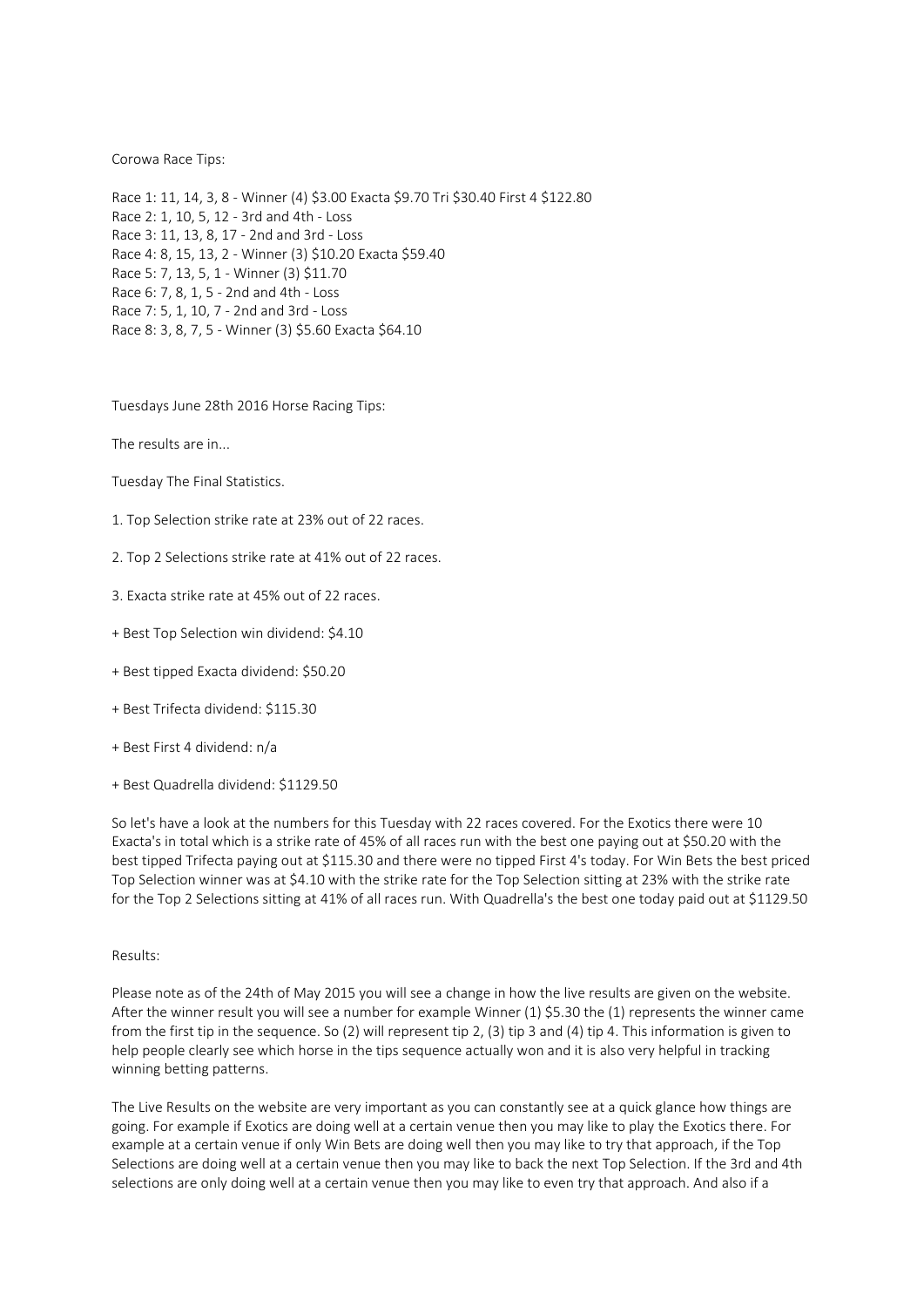certain venue is not doing well at all results wise it may be wise to avoid betting at that venue altogether. Just use your logic when it comes to this information as PATTERNS are very IMPORTANT!

Special Suggested Bet Of The Day:

Geelong Race 4 Banker Exacta:

3 / 2, 4, 6

So its 3 for 1st and 2, 4, 6 for 2nd.

Total Cost: \$12 buys a 400% share of the dividend.

Where The Money Is: Those runners which stand out as being well supported early.

Nothing to report.

Best Longshot's Of The Day:

Nothing to report.

Best Quaddie Of The Day:

Geelong Quadrella:

Race 5: 1, 6, 7, 2 Race 6: 7, 1, 2, 4 Race 7: 7, 1, 9, 3 Race 8: 9, 13, 5, 4

Total Cost: \$13 buys a 5% share of the dividend.

Todays Race Tips:

Geelong Race Tips:

Race 1: 7, 3, 8, 1 - Winner (1) \$1.80 Exacta \$2.70 Trifecta \$7.90 Race 2: 8, 9, 6, 7 - Winner (4) \$13.10 Exacta \$24.30 Trifecta \$102.30 Race 3: 10, 8, 3, 6 - Winner (1) \$1.80 Exacta \$3.90 Race 4: 3, 6, 4, 2 - Winner (1) \$2.90 Quadrella \$157.00 Race 5: 1, 6, 7, 2 - Winner (4) \$3.50 Race 6: 7, 1, 2, 4 - Winner (1) \$4.10 Exacta \$15.90 Trifecta \$100.40 Race 7: 7, 1, 9, 3 - Winner (4) \$3.50 Exacta \$24.20 Race 8: 9, 13, 5, 4 - 2nd and 3rd - Loss

Nowra Race Tips:

Race 1: 2, 5, 8, 7 - Winner (2) \$4.60 Exacta \$14.90 Race 2: 2, 6, 5, 1 - Winner (3) \$3.70 Exacta \$12.60 Trifecta \$39.30 Race 3: 8, 10, 1, 5 - Winner (1) \$1.80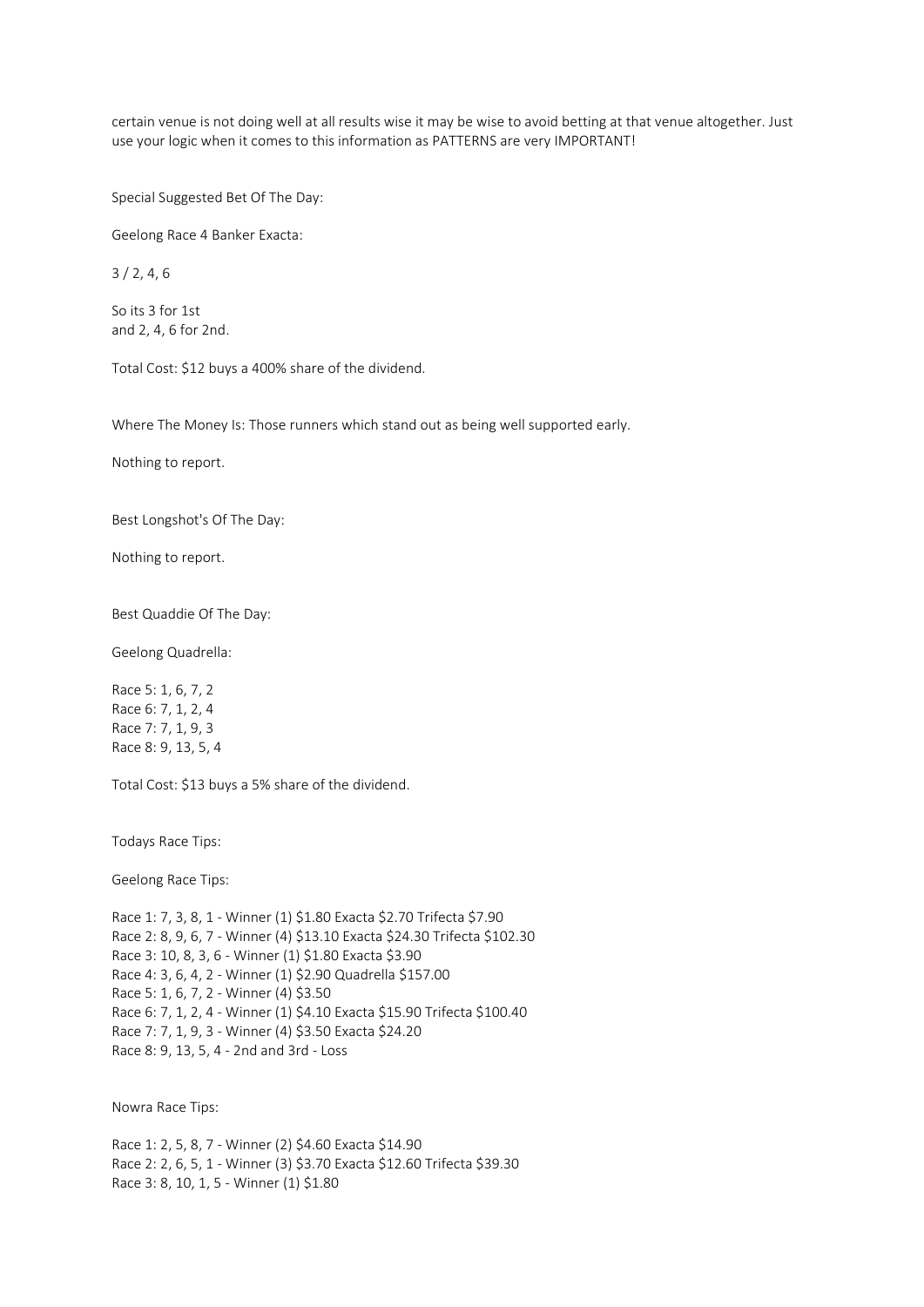Race 4: 5, 9, 1, 3 - Winner (2) \$9.60 Exacta \$50.20 Tri \$115.30 Quad \$1129.50 Race 5: 12, 5, 4, 9 - 2nd - Loss Race 6: 9, 2, 3, 1 - 3rd - Loss Race 7: 13, 16, 4, 9 - Winner (4) \$16.10

Kempsey Race Tips:

Race 1: 1, 6, 2, 4 - Winner (4) \$12.00 Exacta \$37.70 Trifecta \$58.70 Race 2: 1, 2, 7, 4 - Winner (2) \$2.30 Exacta \$25.20 Trifecta \$28.50 Race 3: 2, 4, 13, 7 - 2nd and 3rd - Loss Race 4: 1, 9, 2, 11 - 2nd and 3rd - Loss Race 5: 4, 6, 2, 7 - 3rd and 4th - Loss Race 6: 8, 1, 6, 11 - Winner (2) \$4.10 Race 7: 5, 1, 7, 8 - 4th - Loss

Tuesdays June 21st 2016 Horse Racing Tips:

The results are in...

Tuesday The Final Statistics.

- 1. Top Selection strike rate at 10% out of 10 races.
- 2. Top 2 Selections strike rate at 30% out of 10 races.
- 3. Exacta strike rate at 40% out of 10 races.
- + Best Top Selection win dividend: \$3.30
- + Best tipped Exacta dividend: \$30.40
- + Best Trifecta dividend: \$42.30
- + Best First 4 dividend: n/a
- + Best Quadrella dividend: n/a

So let's have a look at the numbers for this Tuesday with 10 races covered. For the Exotics there were 4 Exacta's which is a strike rate of 40% with the best one paying out at \$30.40 with the best tipped Trifecta paying out at \$42.30 and the were no tipped First 4's. For Win Bets the best priced Top Selection winner was at \$3.30 with the strike rate for the Top Selection sitting at 10% with the strike rate for the Top 2 Selection sitting at 30%.

## Results:

Please note as of the 24th of May 2015 you will see a change in how the live results are given on the website. After the winner result you will see a number for example Winner (1) \$5.30 the (1) represents the winner came from the first tip in the sequence. So (2) will represent tip 2, (3) tip 3 and (4) tip 4. This information is given to help people clearly see which horse in the tips sequence actually won and it is also very helpful in tracking winning betting patterns.

The Live Results on the website are very important as you can constantly see at a quick glance how things are going. For example if Exotics are doing well at a certain venue then you may like to play the Exotics there. For example at a certain venue if only Win Bets are doing well then you may like to try that approach, if the Top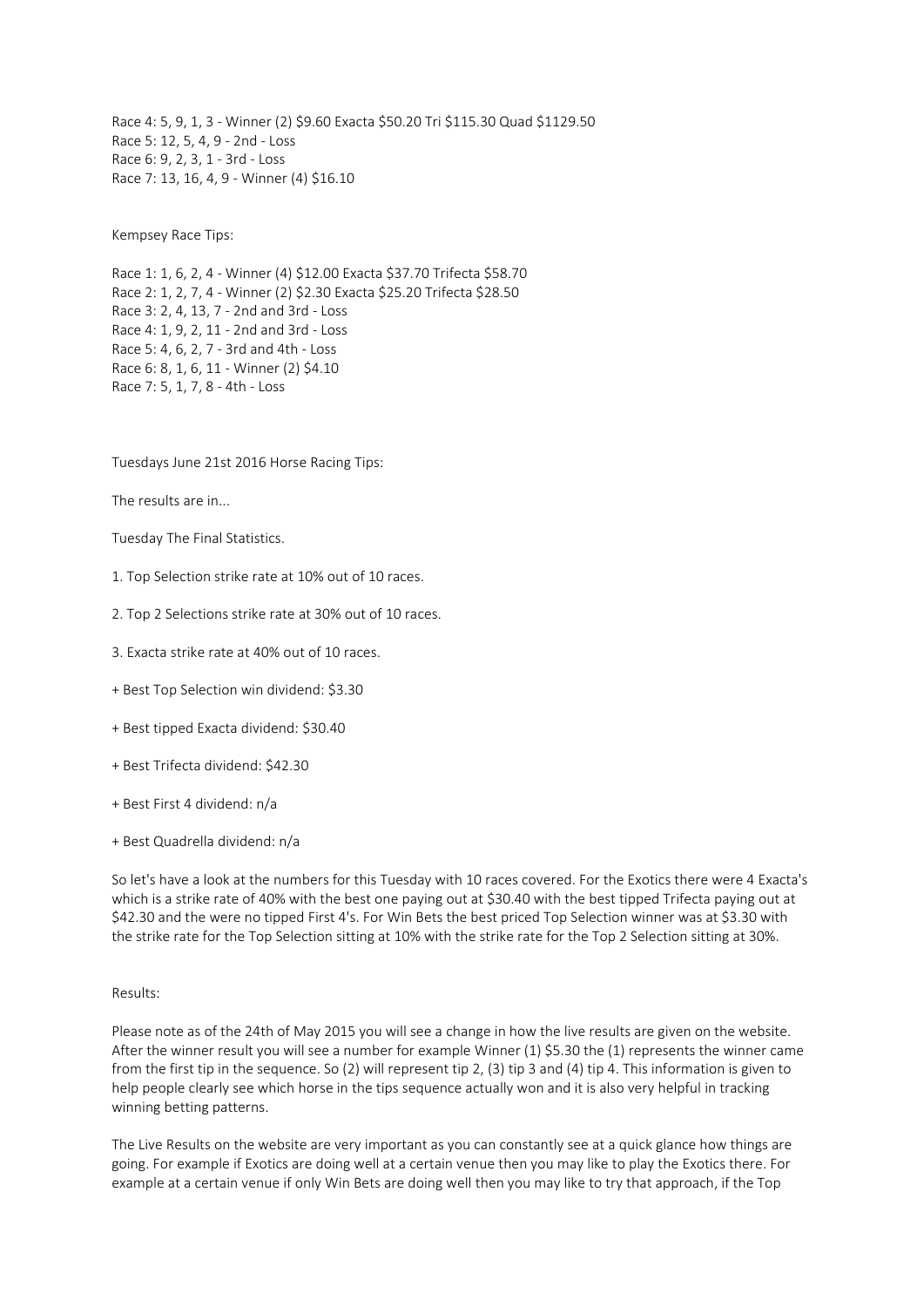Selections are doing well at a certain venue then you may like to back the next Top Selection. If the 3rd and 4th selections are only doing well at a certain venue then you may like to even try that approach. And also if a certain venue is not doing well at all results wise it may be wise to avoid betting at that venue altogether. Just use your logic when it comes to this information as PATTERNS are very IMPORTANT!

Special Suggested Bet Of The Day:

Pakenham Race 2 Boxed Exacta:

5, 10, 7, 9 - Boxed

Total Cost: \$12 buys a 100% share of the dividend.

Where The Money Is: Those runners which stand out as being well supported early.

Nothing to report.

Best Longshot's Of The Day:

Nothing to report today.

Best Quaddie Of The Day:

Pakenham Quadrella:

Race 7: 10, 4, 3, 2 Race 8: 10, 5, 8, 6 Race 9: 6, 8, 4, 3 Race 10: 7, 12, 6, 2

Total Cost: \$13 buys a 5% share of the dividend.

Todays Race Tips:

Pakenham Race Tips:

Race 1: 12, 9, 10, 7 - Winner (2) \$4.60 Race 2: 5, 10, 7, 9 - 3rd and 4th - Loss Race 3: 10, 1, 4, 11 - Winner (3) \$2.20 Exacta \$8.80 Trifecta \$42.30 Race 4: 3, 6, 10, 5 - Winner (2) \$4.10 Exacta \$13.70 Trifecta \$38.20 Race 5: 9, 4, 2, 1 - 2nd, 3rd and 4th - Loss Race 6: 4, 1, 6, 11 - Winner (1) \$3.30 Exacta \$30.40 Race 7: 10, 4, 3, 2 - 2nd - Loss Race 8: 10, 5, 8, 6 - Winner (3) \$3.40 Exacta \$12.90 Race 9: 6, 8, 4, 3 - 2nd and 3rd - Loss Race 10: 7, 12, 6, 2 - 2nd and 3rd - Loss

Tuesdays June 14th 2016 Horse Racing Tips:

The results are in...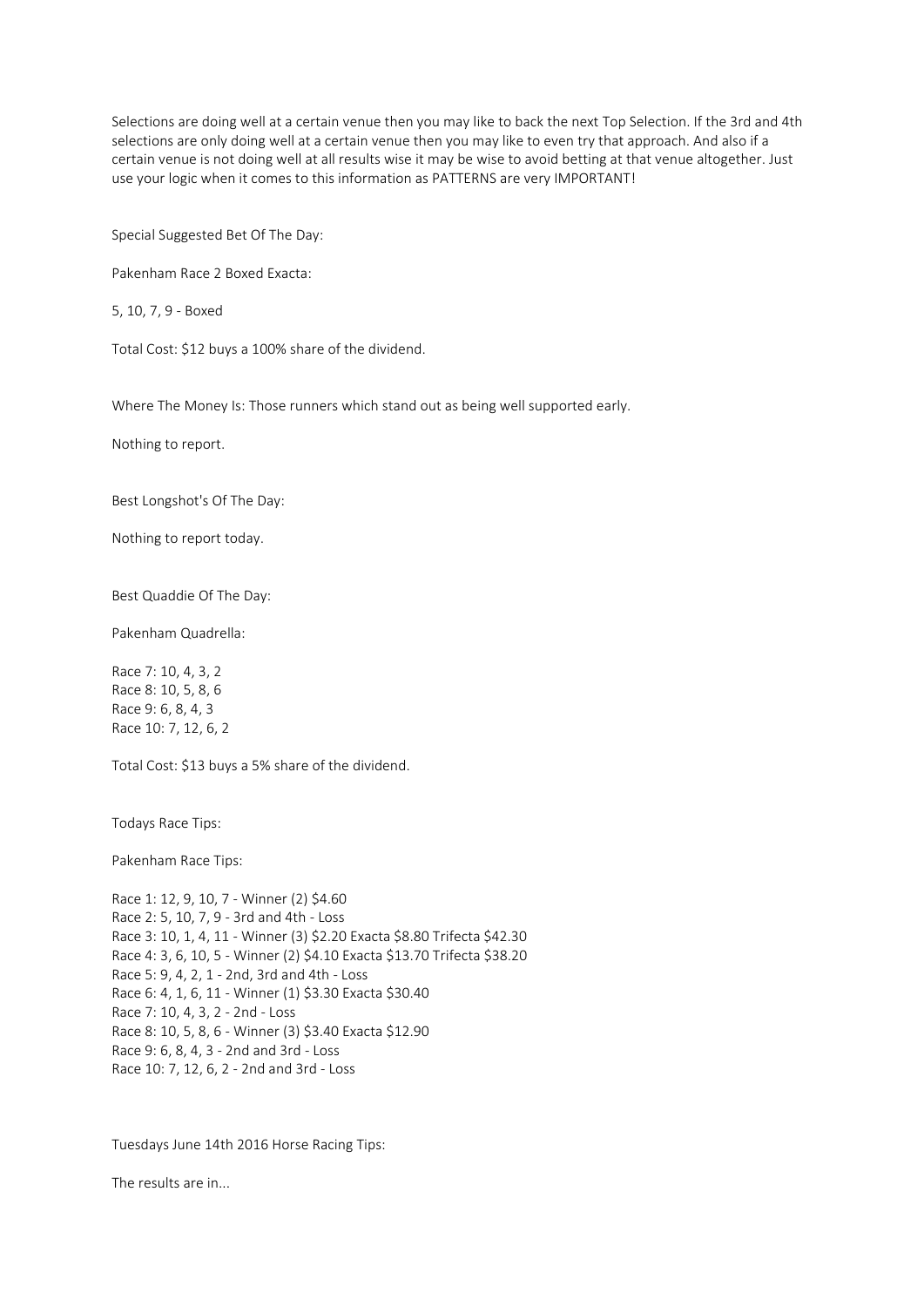Tuesday The Final Statistics.

- 1. Top Selection strike rate at 31% out of 32 races.
- 2. Top 2 Selections strike rate at 44% out of 32 races.
- 3. Exacta strike rate at 59% out of 32 races.
- + Best Top Selection win dividend: \$5.20
- + Best tipped Exacta dividend: \$33.80
- + Best Trifecta dividend: \$347.20
- + Best First 4 dividend: \$1658.30
- + Best Quadrella dividend: \$738.30

So let's have a look the numbers for this Tuesday with 32 races covered. For the Extotics there were 19 Exacta's in total which is a strike rate of 59% of all races run with the best one paying out at \$33.80 with the best tipped Trifecta paying out at \$347.20 and the best tipped First 4 paid out at \$1658.30. For Win Bets the best priced Top Selection winner was at \$5.20 with the strike rate for the Top Selection sitting at 31% of all races run with the strike rate for the Top 2 Selections sitting at 44% of all races run. With Quadrella's the best one today paid out at \$738.30

### Results:

Please note as of the 24th of May 2015 you will see a change in how the live results are given on the website. After the winner result you will see a number for example Winner (1) \$5.30 the (1) represents the winner came from the first tip in the sequence. So (2) will represent tip 2, (3) tip 3 and (4) tip 4. This information is given to help people clearly see which horse in the tips sequence actually won and it is also very helpful in tracking winning betting patterns.

The Live Results on the website are very important as you can constantly see at a quick glance how things are going. For example if Exotics are doing well at a certain venue then you may like to play the Exotics there. For example at a certain venue if only Win Bets are doing well then you may like to try that approach, if the Top Selections are doing well at a certain venue then you may like to back the next Top Selection. If the 3rd and 4th selections are only doing well at a certain venue then you may like to even try that approach. And also if a certain venue is not doing well at all results wise it may be wise to avoid betting at that venue altogether. Just use your logic when it comes to this information as PATTERNS are very IMPORTANT!

Special Suggested Bet Of The Day:

Geelong Race 1 Banker Exacta:

1, 8 / 1, 8, 3, 7

So its 1 and 8 for 1st and 1, 8, 3, 7 for 2nd.

Total Cost: \$12 buys a 200% share of the dividend.

Where The Money Is: Those runners which stand out as being well supported early.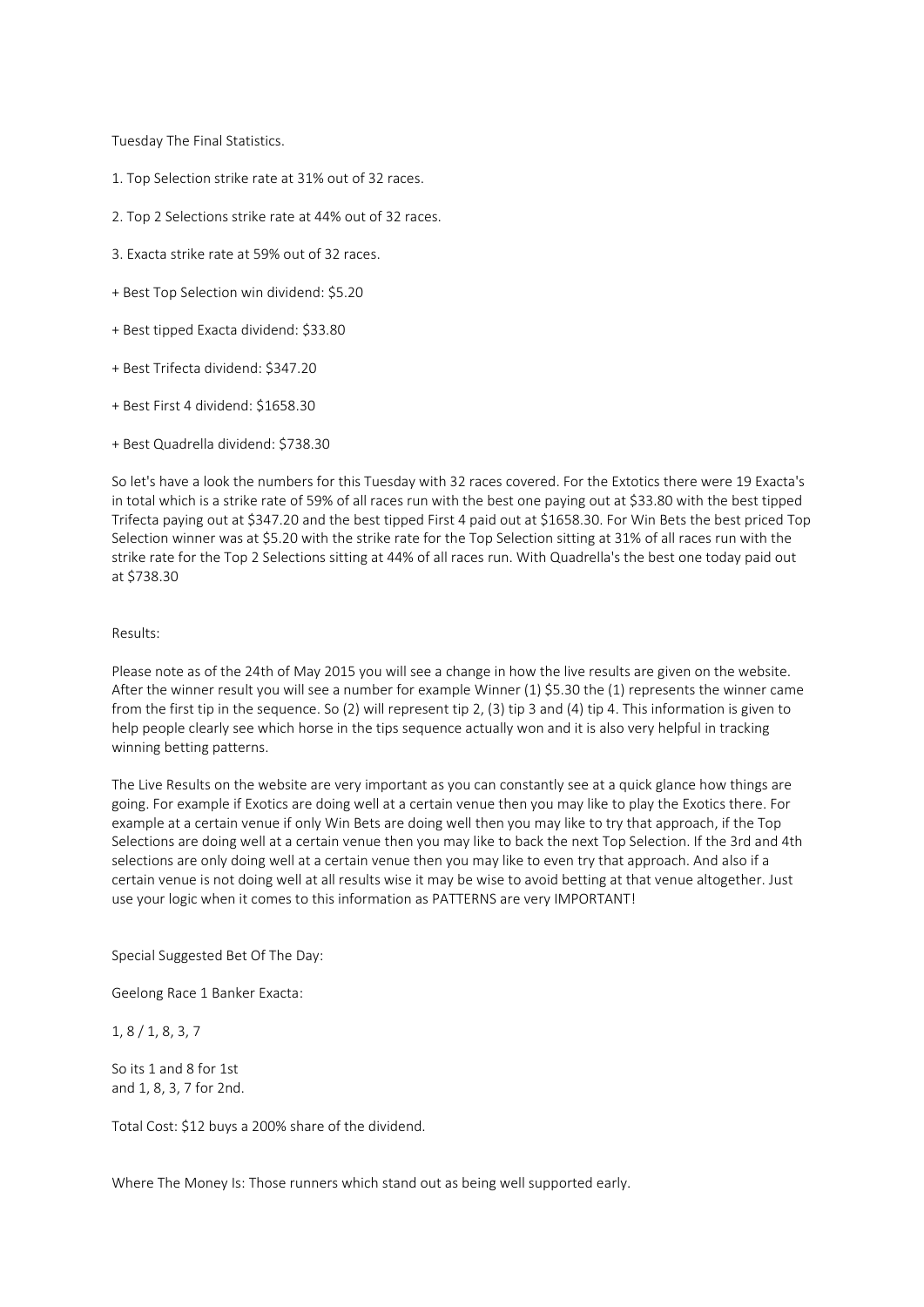Nothing to report.

Best Longshot's Of The Day:

Nothing to report.

Best Quaddie Of The Day:

Geelong Quadrella:

Race 6: 4, 6, 9, 13 Race 7: 4, 6, 3, 8 Race 8: 11, 2, 6, 3 Race 9: 13, 5, 4, 11

Total Cost: \$13 buys a 5% share of the dividend.

Todays Race Tips:

Kembla Grange Race Tips:

Race 1: 4, 5, 6, 2 - Winner (4) \$8.40 Exacta \$19.80 Trifecta \$23.60 Race 2: 8, 11, 2, 3 - Winner (2) \$4.10 Exacta \$17.90 Tri \$53.70 First 4 \$112.80 Race 3: 3, 2, 1, 6 - Winner (1) \$2.10 Exacta \$12.40 Race 4: 10, 12, 1, 8 - Winner (4) \$4.60 Exacta \$25.90 Tri \$110.20 Quad \$738.30 Race 5: 9, 6, 4, 10 - Winner (3) \$4.20 Exacta \$17.00 Trifecta \$69.30 Race 6: 5, 10, 4, 13 - Winner (2) \$5.10 Exacta \$19.80 Trifecta \$64.50 Race 7: 4, 9, 5, 7 - Winner (1) \$2.60 Exacta \$10.70 Race 8: 2, 3, 4, 1 - 4th - Loss

Geelong Race Tips:

Race 1: 8, 1, 3, 7 - Winner (3) \$4.20 Exacta \$27.30 Tri \$187.90 First 4 \$746.00 Race 2: 3, 9, 10, 7 - Winner (2) \$4.10 Race 3: 2, 5, 11, 3 - Winner (1) \$1.40 Exacta \$6.30 Trifecta \$13.40 Race 4: 5, 12, 8, 11 - 2nd, 3rd and 4th - Loss Race 5: 9, 2, 4, 5 - Winner (4) \$4.00 Race 6: 4, 6, 9, 13 - Winner (1) \$4.10 Exacta \$23.80 Trifecta \$102.20 Race 7: 4, 6, 3, 8 - Winner (3) \$5.20 Race 8: 11, 2, 6, 3 - 2nd and 4th - Loss Race 9: 13, 5, 4, 11 - Winner (3) \$5.50

Cessnock Race Tips:

Race 1: 5, 2, 6, 4 - Winner (1) \$4.50 Exacta \$13.00 Tri \$36.20 First 4 \$72.80 Race 2: 1, 10, 9, 2 - Winner (1) \$5.20 Exacta \$10.00 Trifecta \$59.90 Race 3: 3, 11, 12, 8 - Winner (3) \$3.30 Race 4: 6, 1, 10, 4 - Winner (4) \$4.20 Ex \$16.60 Tri \$30.20 F4 \$103.00 Quad \$304.50 Race 5: 3, 2, 10, 1 - Winner (4) \$4.60 Exacta \$13.60 Race 6: 4, 6, 8, 1 - 2nd and 3rd - Loss Race 7: 2, 7, 1, 6 - 2nd and 4th - Loss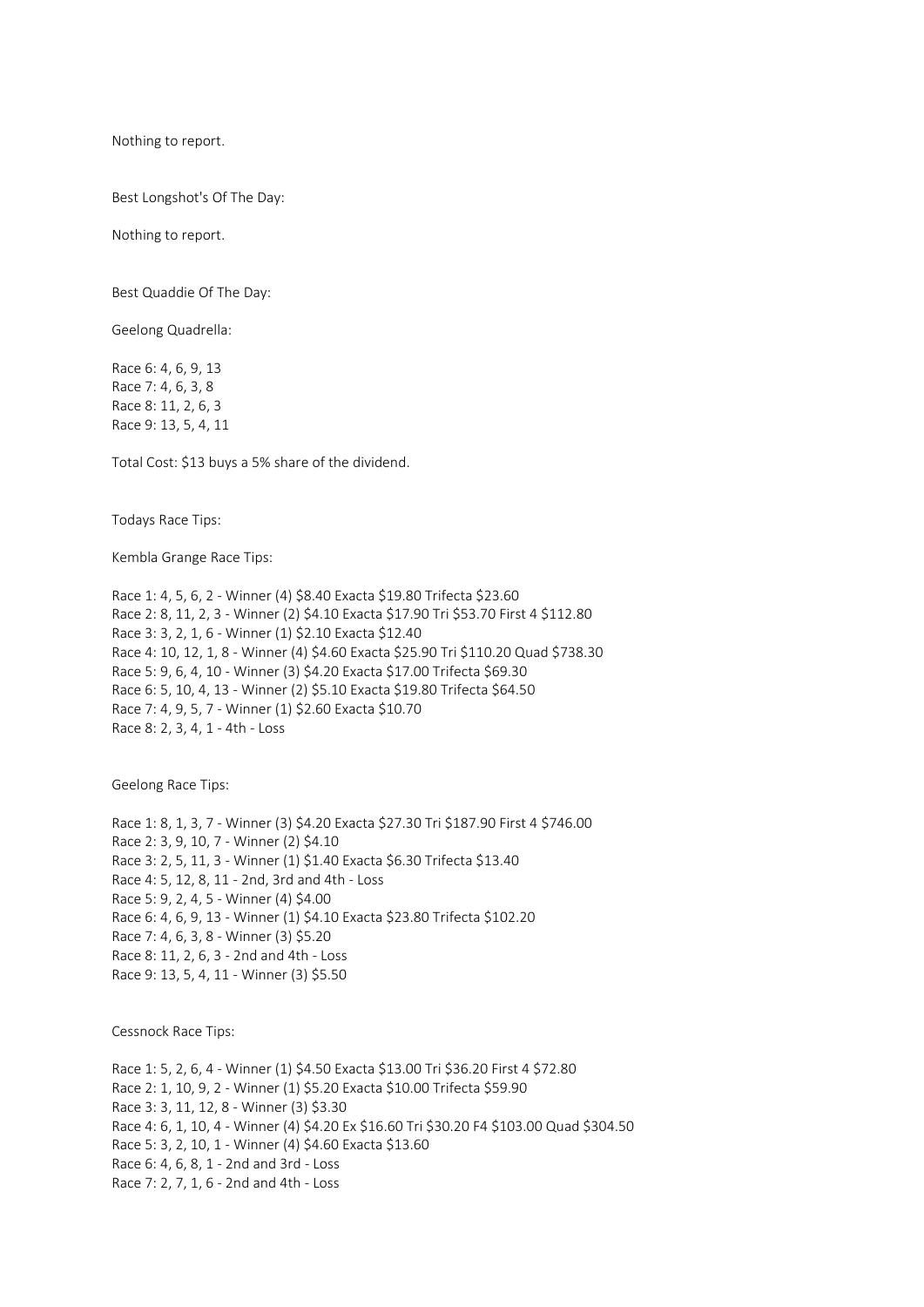## Wondonga Race Tips:

Race 1: 4, 7, 8, 14 - Winner (1) \$2.00 Exacta \$7.20 Race 2: 12, 10, 6, 9 - Winner (1) \$2.00 Race 3: 8, 10, 6, 2 - 3rd and 4th - Loss Race 4: 7, 13, 11, 5 - Winner (1) \$3.20 Exacta \$9.70 Trifecta \$27.00 Race 5: 3, 2, 9, 8 - 2nd - Loss Race 6: 1, 5, 2, 6 - Winner (2) \$6.80 Exacta \$33.80 Trifecta \$347.20 Race 7: 7, 5, 9, 4 - DH - Winner (2) \$2.50 & (4) \$2.50 Exacta \$29.30 Race 8: 4, 8, 12, 9 - Winner (1) \$3.00 Ex \$23.20 Tri \$228.40 First 4 \$1658.30

Tuesdays June 7th 2016 Horse Racing Tips:

The results are in...

- Tuesday The Final Statistics.
- 1. Top Selection strike rate at 33% out of 24 races.
- 2. Top 2 Selections strike rate at 54% out of 24 races.
- 3. Exacta strike rate at 46% out of 24 races.
- + Best Top Selection win dividend: \$3.90
- + Best tipped Exacta dividend: \$43.20
- + Best Trifecta dividend: \$298.90
- + Best First 4 dividend: \$934.20
- + Best Quadrella dividend: n/a

So let's have a look at the numbers for this Tuesday with 24 races covered. For the Exotics there were 11 Exacta's in total which is a strike rate of 46% of all races run with the best pne paying out at \$43.20 with the best tipped Trifecta paying out at \$298.90 with the best tipped First 4 paying out at \$934.20. For Win Bets the best priced Top Selection winner was at \$3.90 with the strike rate for the Top Selection sitting at 33% of all races run and the strike rate for the Top 2 Selections was sitting at 54% of all races run. With Quadrella's none were recorded today.

### Results:

Please note as of the 24th of May 2015 you will see a change in how the live results are given on the website. After the winner result you will see a number for example Winner (1) \$5.30 the (1) represents the winner came from the first tip in the sequence. So (2) will represent tip 2, (3) tip 3 and (4) tip 4. This information is given to help people clearly see which horse in the tips sequence actually won and it is also very helpful in tracking winning betting patterns.

The Live Results on the website are very important as you can constantly see at a quick glance how things are going. For example if Exotics are doing well at a certain venue then you may like to play the Exotics there. For example at a certain venue if only Win Bets are doing well then you may like to try that approach, if the Top Selections are doing well at a certain venue then you may like to back the next Top Selection. If the 3rd and 4th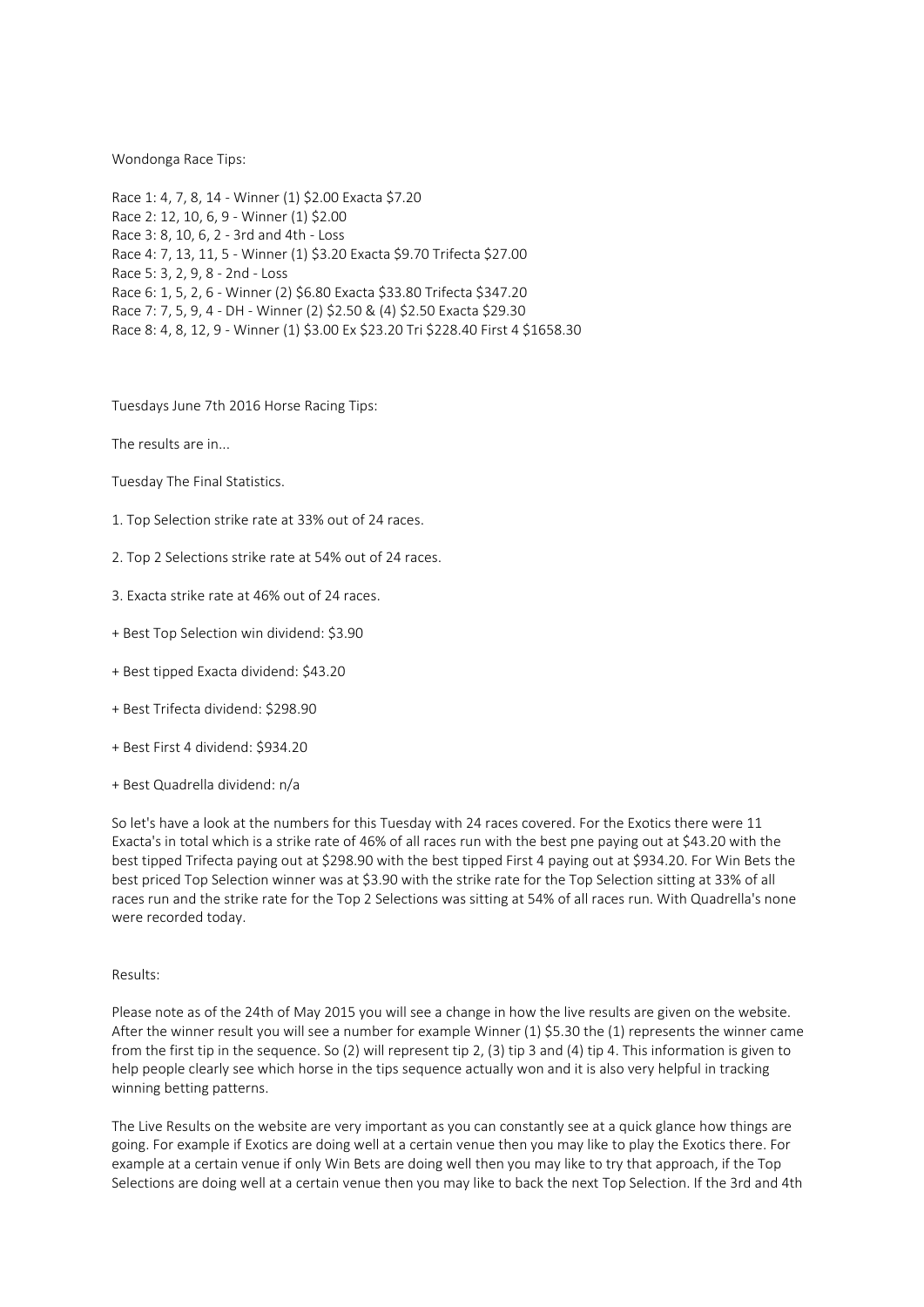selections are only doing well at a certain venue then you may like to even try that approach. And also if a certain venue is not doing well at all results wise it may be wise to avoid betting at that venue altogether. Just use your logic when it comes to this information as PATTERNS are very IMPORTANT!

Special Suggested Bet Of The Day:

Geelong Race 2 Banker Exacta:

10 / 1, 12, 13

So its 10 for 1st and 1, 12, 13 for 2nd.

Total Cost: \$12 buys a 400% share of the dividend.

Where The Money Is: Those runners which stand out as being well supported early.

- Geelong Race 2 No 10 Perfectly Safe at \$2.60 absolutely smashed early and where there's smoke there fire. Watch.

- Geelong Race 10 No 7 Galilieo's Pearl at \$10.00 a nice push for this one early.

Best Longshot's Of The Day:

Nothing to report.

Best Quaddie Of The Day:

Geelong Quadrella:

Race 7: 4, 5, 9, 10 Race 8: 3, 6, 8, 1 Race 9: 5, 2, 7, 4 Race 10: 7, 3, 14, 1

Total Cost: \$13 buys a 5% share of the dividend.

Todays Race Tips:

Geelong Race Tips:

Race 1: 9, 6, 3, 2 - Winner (2) \$4.90 Race 2: 10, 12, 13, 1 - Winner (2) \$3.80 Exacta \$26.20 Trifecta \$87.70 Race 3: 5, 7, 8, 11 - 2nd and 3rd - Loss Race 4: 10, 7, 3, 12 - Winner (3) \$10.20 Race 5: 1, 4, 5, 9 - Winner (1) \$2.10 Race 6: 6, 1, 10, 7 - Winner (1) \$3.90 Exacta \$12.00 Race 7: 4, 5, 9, 10 - Winner (1) \$1.80 Exacta \$6.40 Tri \$36.40 First 4 \$174.20 Race 8: 3, 6, 8, 1 - 2nd and 3rd - Loss Race 9: 5, 2, 7, 4 - Winner (4) \$2.70 Exacta \$11.30 Race 10: 7, 3, 14, 1 - Winner (4) \$7.20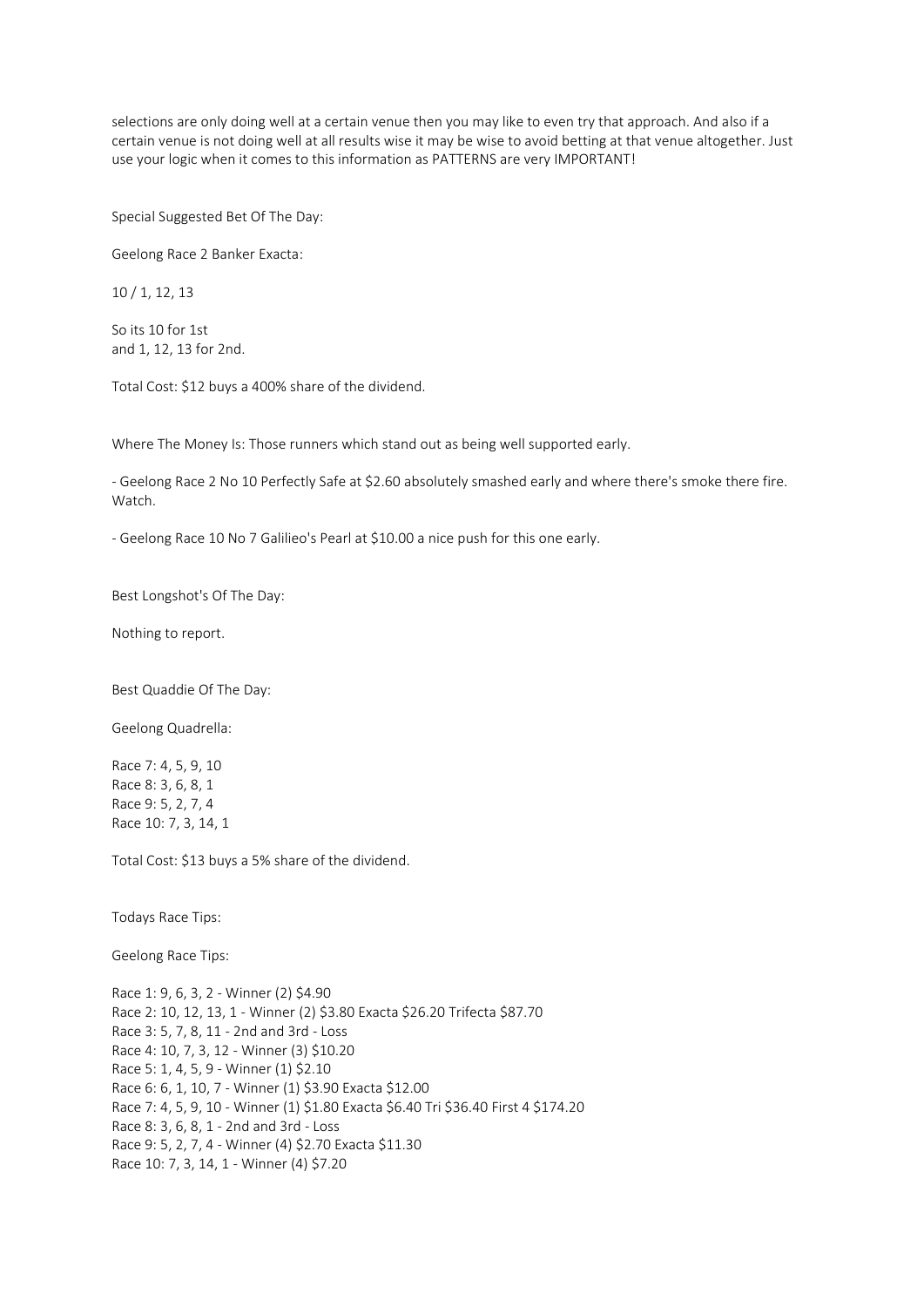Quirindi Race Tips:

Race 1: 2, 3, 4, 1 - Winner (2) \$2.50 Exacta \$11.20 Race 2: 6, 1, 9, 4 - Winner (1) \$1.20 Exacta \$2.40 Race 3: 2, 6, 1, 7 - 2nd and 4th - Loss Race 4: 10, 9, 16, 5 - Winner (1) \$2.90 Race 5: 1, 3, 7, 9 - Winner (1) \$3.40 Race 6: 8, 10, 3, 1 - Winner (2) \$3.40 Exacta \$15.50 Trifecta \$34.20 Race 7: 4, 16, 9, 2 - 2nd, 3rd and 4th - Loss

Wagga Race Tips:

Race 1: 4, 14, 5, 10 - 2nd and 3rd - Loss Race 2: 2, 6, 4, 5 - Winner (3) \$5.40 Exacta \$10.20 Race 3: 7, 3, 13, 4 - 2nd and 3rd - Loss Race 4: 3, 6, 2, 5 - Winner (2) \$6.30 Exacta \$43.20 Tri \$298.90 First 4 \$934.20 Race 5: 9, 8, 3, 13 - Winner (1) \$2.00 Exacta \$13.00 Race 6: 12, 3, 4, 2 - 2nd and 4th - Loss Race 7: 4, 7, 11, 8 - Winner (1) \$1.70 Exacta \$12.00

Tuesdays May 31st 2016 Horse Racing Tips:

The results are in...

Tuesday The Final Statistics.

- 1. Top Selection strike rate at 50% out of 16 races.
- 2. Top 2 Selections strike rate at 69% out of 16 races.
- 3. Exacta strike rate at 69% out of 16 races.
- + Best Top Selection win dividend: \$4.50
- + Best tipped Exacta dividend: \$75.00
- + Best Trifecta dividend: \$332.10
- + Best First 4 dividend: \$1223.00
- + Best Quadrella dividend: \$377.10

So let's have a look at the numbers for this Tuesday with 16 races covered. For the Exotics there were 11 Exacta's in total which is a strike rate of 69% of all races run with the best one paying out at \$75.00 with the best tipped Trifecta paying out at \$332.10 and the best tipped First 4 paid out at \$1223.00. For Win Bets the best priced Top Selection winner was at \$4.50 with the strike rate for the Top Selection sitting at 50% of all races run and the strike rate for the Top 2 Selection was sitting at 69% of all races run. With Quadrella's there were 3 today and the best one paid out at \$377.10

Results: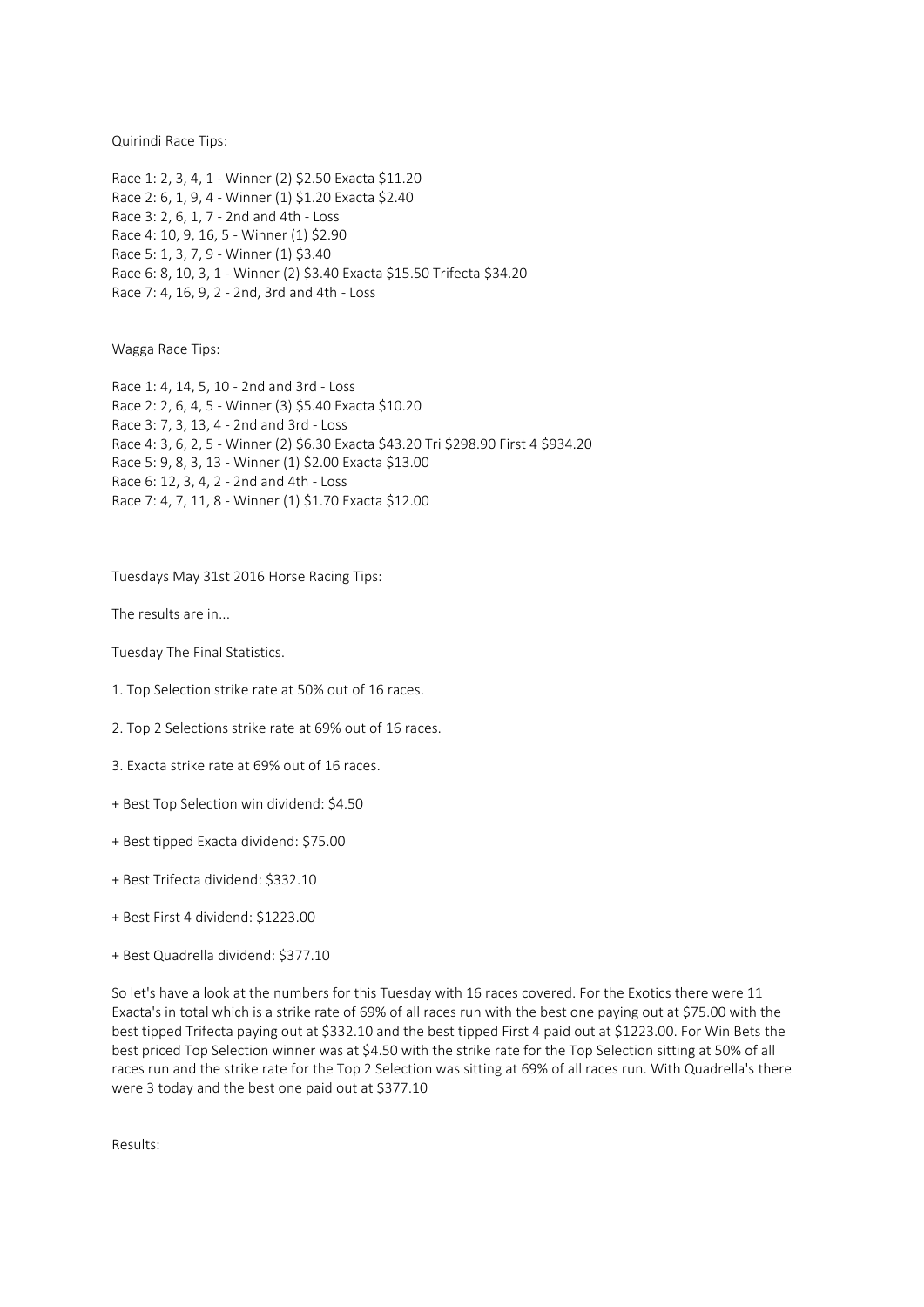Please note as of the 24th of May 2015 you will see a change in how the live results are given on the website. After the winner result you will see a number for example Winner (1) \$5.30 the (1) represents the winner came from the first tip in the sequence. So (2) will represent tip 2, (3) tip 3 and (4) tip 4. This information is given to help people clearly see which horse in the tips sequence actually won and it is also very helpful in tracking winning betting patterns.

The Live Results on the website are very important as you can constantly see at a quick glance how things are going. For example if Exotics are doing well at a certain venue then you may like to play the Exotics there. For example at a certain venue if only Win Bets are doing well then you may like to try that approach, if the Top Selections are doing well at a certain venue then you may like to back the next Top Selection. If the 3rd and 4th selections are only doing well at a certain venue then you may like to even try that approach. And also if a certain venue is not doing well at all results wise it may be wise to avoid betting at that venue altogether. Just use your logic when it comes to this information as PATTERNS are very IMPORTANT!

Special Suggested Bet Of The Day:

Geelong Race 1 Banker Exacta:

There looks to be a bit of sneaky value here.

1, 5 / 1, 5, 3, 4

So its 1 and 5 for 1st and 1, 5, 3, 4 for 2nd.

Total Cost: \$12 buys a 200% share of the dividend.

Where The Money Is: Those runners which stand out as being well supported early.

Nothing to report.

Best Longshot's Of The Day:

Nothing to report today.

Best Quaddie Of The Day:

Geelong Quadrella:

Looks promising so here's hoping for some great luck.

Race 5: 1, 2, 8, 11 Race 6: 4, 9, 6, 5 Race 7: 4, 2, 6, 1 Race 8: 15, 11, 4, 6

Total Cost: \$13 buys a 5% share of the dividend.

Todays Race Tips:

Hawkesbury Race Tips: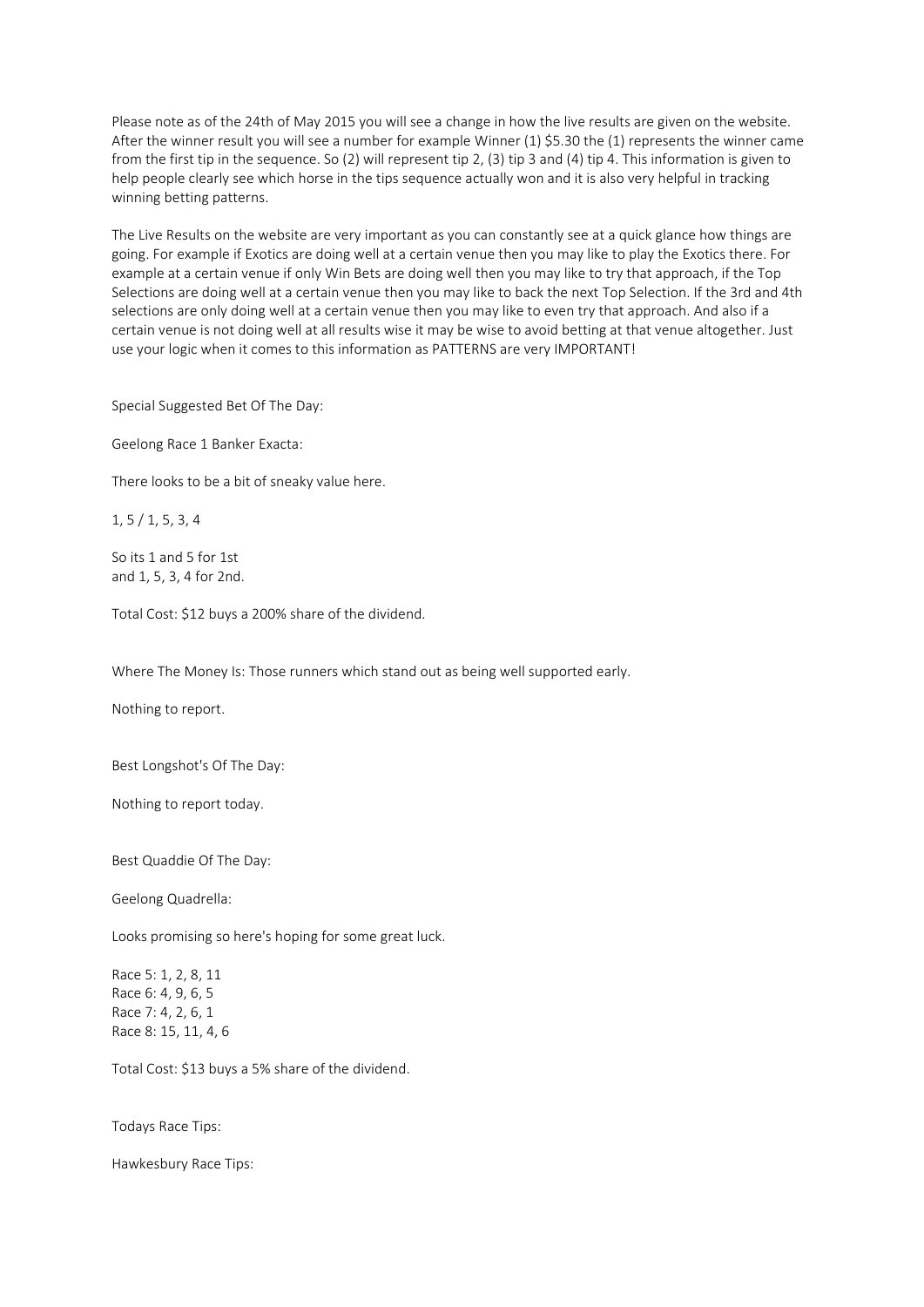Race 1: 4, 3, 6, 2 - Winner (2) \$2.00 Exacta \$7.70 Trifecta \$6.20 First 4 \$5.20 Race 2: 7, 10, 3, 5 - Winner (1) \$1.60 Exacta \$4.00 Race 3: 6, 8, 4, 1 - Winner (4) \$7.90 Exacta \$11.00 Tri \$75.60 First 4 \$125.00 Race 4: 5, 6, 8, 7 - Winner (4) \$3.50 Ex \$12.80 Tri \$47.70 F4 \$71.80 Quad \$377.10 Race 5: 7, 1, 4, 5 - Winner (1) \$4.50 Exacta \$14.50 Race 6: 10, 2, 3, 8 - Winner (3) \$2.40 Exacta \$7.50 Trifecta \$18.20 Race 7: 1, 9, 5, 4 - Winner (2) \$4.80 Race 8: 3, 9, 11, 8 - Winner (1) \$2.70 Quadrella \$194.40

Geelong Race Tips:

Race 1: 5, 1, 3, 4 - Winner (1) \$1.80 Race 2: 3, 4, 1, 7 - Winner (2) \$2.90 Exacta \$14.60 Tri \$50.20 First 4 \$108.60 Race 3: 10, 9, 5, 7 - Winner (1) \$1.50 Exacta \$5.50 Race 4: 11, 9, 5, 2 - Winner (1) \$2.60 Exacta \$28.00 Quadrella \$24.60 Race 5: 1, 2, 8, 11 - Winner (4) \$5.20 Exacta \$75.00 Race 6: 4, 9, 6, 5 - 2nd and 3rd - Loss Race 7: 4, 2, 6, 1 - Winner (1) \$4.10 Race 8: 15, 11, 4, 6 - Winner (1) \$3.80 Ex \$32.00 Tri \$332.10 First 4 \$1223.00

Tuesdays May 24th 2016 Horse Racing Tips:

The results are in...

Tuesday The Final Statistics.

- 1. Top Selection strike rate at 33% out of 24 races.
- 2. Top 2 Selections strike rate at 63% out of 24 races.
- 3. Exacta strike rate at 50% out of 24 races.
- + Best Top Selection win dividend: \$4.30
- + Best tipped Exacta dividend: \$38.80
- + Best Trifecta dividend: \$167.60
- + Best First 4 dividend: \$47.20
- + Best Quadrella dividend: \$174.00

So let's have a look at the numbers for this Tuesday with 24 races covered. For the Exotics there were 12 Exacta's in total which is a strike rate of 50% of all races run with the best one paying out at \$38.80 with the best tipped Trifecta paying out at \$167.60 and the best tipped First 4 paid out at \$47.20. For Win Bets the best priced Top Selection winner was at \$4.30 with the strike rate for the Top Selection sitting at 33% with the strike rate for the Top 2 Selections sitting at 63% of all races run. With Quadrella's the best today paid out at \$174.00

## Results:

Please note as of the 24th of May 2015 you will see a change in how the live results are given on the website. After the winner result you will see a number for example Winner (1) \$5.30 the (1) represents the winner came from the first tip in the sequence. So (2) will represent tip 2, (3) tip 3 and (4) tip 4. This information is given to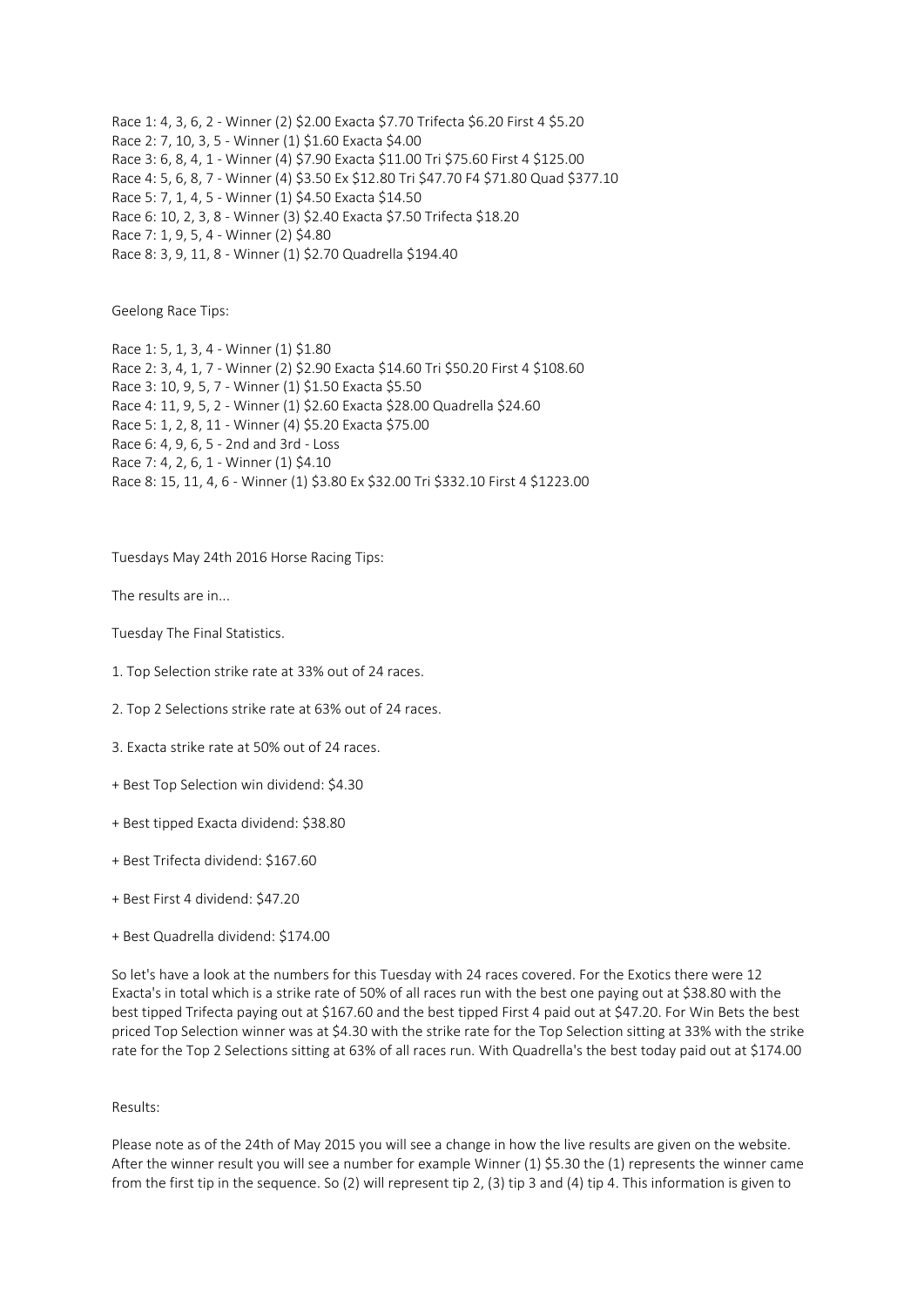help people clearly see which horse in the tips sequence actually won and it is also very helpful in tracking winning betting patterns.

The Live Results on the website are very important as you can constantly see at a quick glance how things are going. For example if Exotics are doing well at a certain venue then you may like to play the Exotics there. For example at a certain venue if only Win Bets are doing well then you may like to try that approach, if the Top Selections are doing well at a certain venue then you may like to back the next Top Selection. If the 3rd and 4th selections are only doing well at a certain venue then you may like to even try that approach. And also if a certain venue is not doing well at all results wise it may be wise to avoid betting at that venue altogether. Just use your logic when it comes to this information as PATTERNS are very IMPORTANT!

### Special Suggested Bet Of The Day:

Gosford Race 2 Banker Exacta:

2, 6 / 2, 6, 1, 3

So its 2 and 6 for 1st and 2, 6, 1, 3 for 2nd.

Total Cost: \$12 buys a 200% share of the dividend.

Where The Money Is: Those runners which stand out as being well supported early.

Nothing to report.

Best Longshot's Of The Day:

- Armidale Race 8 No 4 Our Danny Boy at \$18.00 enough early money support to warrant some respect.

Best Quaddie Of The Day:

Pakenham Quadrella:

Race 5: 2, 4, 5, 1 Race 6: 3, 4, 2, 5 Race 7: 3, 9, 6, 5 Race 8: 3, 4, 8, 9

Total Cost: \$13 buys a 5% share of the dividend.

Todays Race Tips:

Pakenham Race Tips:

Race 1: 5, 3, 4, 1 - Winner (2) \$4.80 Exacta \$20.90 Trifecta \$46.20 Race 2: 3, 2, 5, 8 - Winner (3) \$2.40 Exacta \$6.80 Trifecta \$25.30 Race 3: 7, 8, 5, 2 - Winner (2) \$2.90 Exacta \$11.40 Trifecta \$23.50 Race 4: 1, 2, 8, 7 - Winner (1) \$1.50 Ex \$5.10 Tri \$20.10 F4 \$47.20 Quad \$174.00 Race 5: 2, 4, 5, 1 - Winner (2) \$2.90 Exacta \$4.90 Trifecta \$23.80 - L/S No 2 Race 6: 3, 4, 2, 5 - 2nd, 3rd and 4th - Loss Race 7: 3, 9, 6, 5 - Winner (1) \$4.10 Exacta \$25.50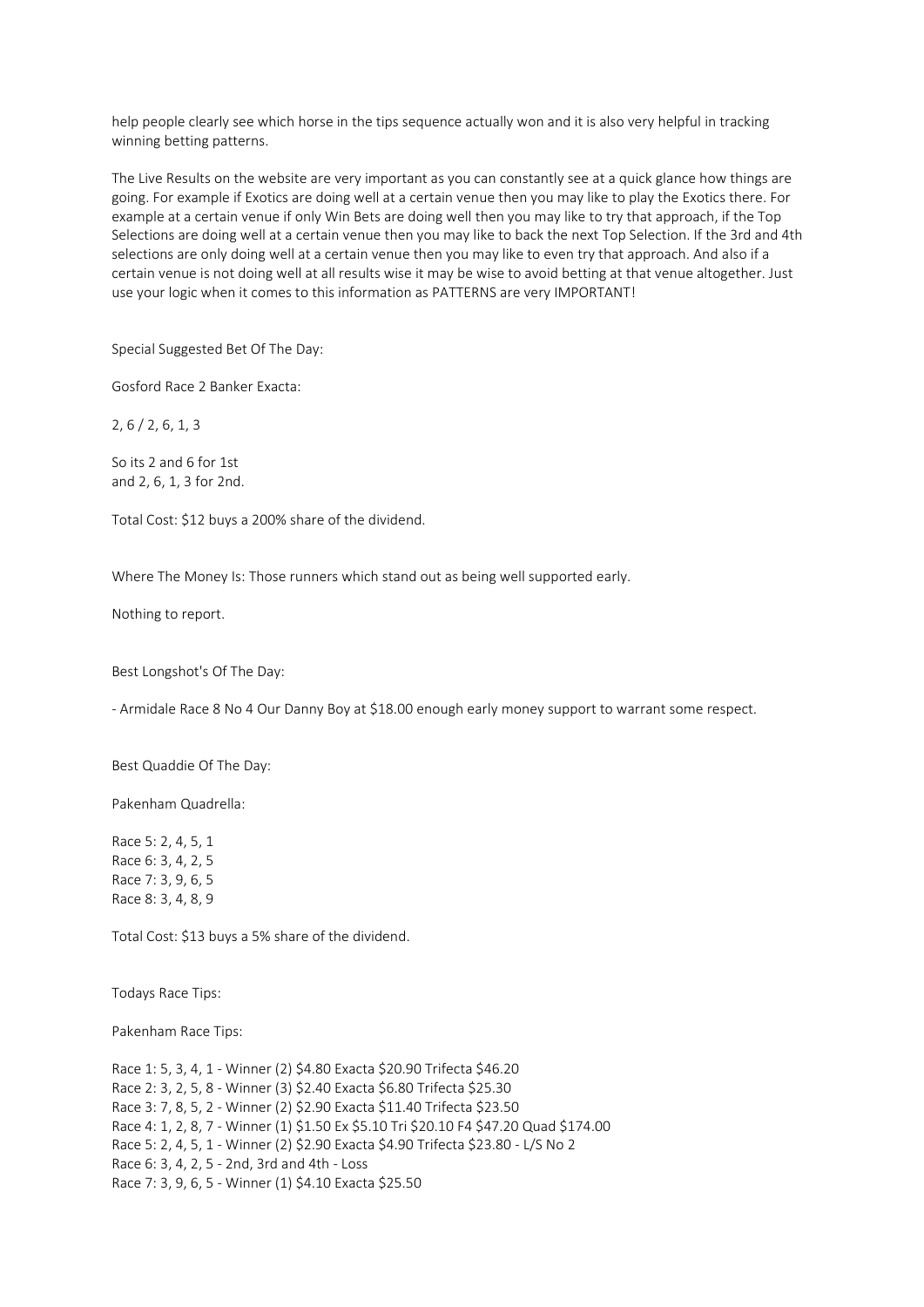Race 8: 3, 4, 8, 9 - Winner (1) \$2.00 Exacta \$3.10 Tri \$10.80 First 4 \$26.40

Gosford Race Tips:

Race 1: 7, 8, 3, 6 - Winner (1) \$1.60 Race 2: 2, 6, 1, 3 - Winner (2) \$2.00 Exacta \$4.70 Trifecta \$21.40 Race 3: 4, 1, 7, 5 - 2nd and 3rd - Loss Race 4: 6, 2, 8, 5 - Winner (1) \$1.40 Exacta \$2.20 Race 5: 7, 5, 2, 3 - Winner (2) \$8.30 Exacta \$38.80 Trifecta \$167.60 Race 6: 1, 4, 3, 2 - 2nd and 4th - Loss Race 7: 8, 5, 9, 6 - Winner (2) \$3.10 Race 8: 4, 8, 7, 1 - 3rd and 4th - Loss

Armidale Race Tips:

Race 1: 12, 13, 7, 8 - 2nd and 3rd - Loss Race 2: 9, 14, 11, 4 - Winner (1) \$4.30 Exacta \$29.10 Race 3: 8, 9, 12, 4 - Winner (2) \$8.30 Race 4: 1, 5, 7, 4 - Winner (1) \$3.30 Race 5: 5, 9, 10, 11 - 2nd and 3rd - Loss Race 6: 9, 12, 8, 2 - 2nd and 4th - Loss Race 7: 3, 2, 5, 6 - Winner (1) \$3.70 Exacta \$11.40 Race 8: 4, 9, 14, 12 - Loss

Tuesdays May 17th 2016 Horse Racing Tips:

The results are in...

Tuesday The Final Statistics.

1. Top Selection strike rate at 21% out of 24 races.

- 2. Top 2 Selections strike rate at 33% out of 24 races.
- 3. Exacta strike rate at 38% out of 24 races.
- + Best Top Selection win dividend: \$1.80
- + Best tipped Exacta dividend: \$73.60
- + Best Trifecta dividend: \$216.10
- + Best First 4 dividend: \$172.80
- + Best Quadrella dividend: n/a

So let's have a look the numbers for this Tuesday with 24 races covered. For the Exotics there were 9 Exacta's which is a strike rate of 38% with the best paying out at \$73.60 with the best tipped Trifecta paying out at \$216.10 and the best tipped First 4 paid out at \$172.80. For Win Bets the best priced Top Selection winner was at \$1.80 with the strike rate for the Top Selection sitting at 21% with the strike rate for the Top 2 Selections sitting at 33%. And there were no Quadrella's tipped today.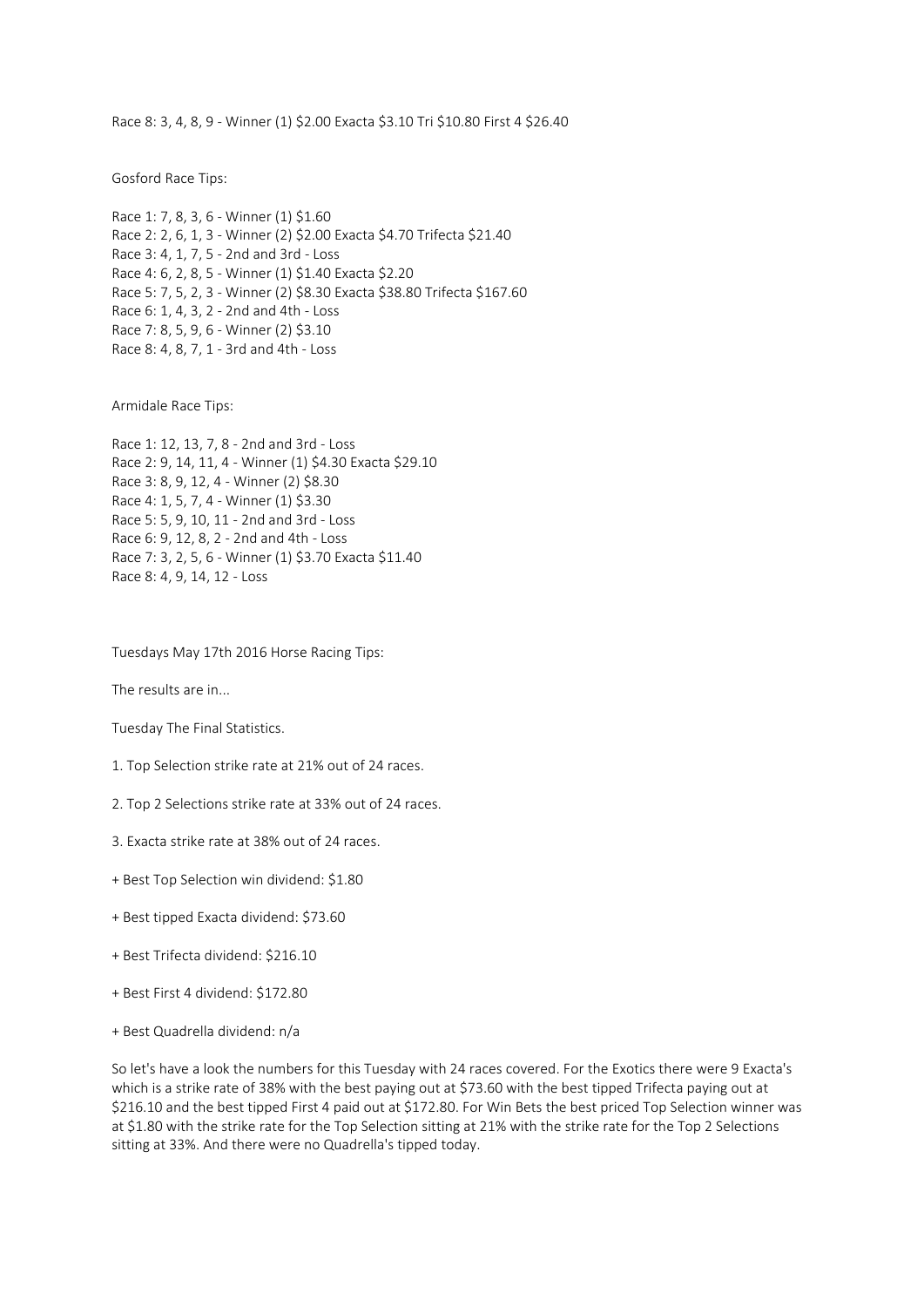### Results:

Please note as of the 24th of May 2015 you will see a change in how the live results are given on the website. After the winner result you will see a number for example Winner (1) \$5.30 the (1) represents the winner came from the first tip in the sequence. So (2) will represent tip 2, (3) tip 3 and (4) tip 4. This information is given to help people clearly see which horse in the tips sequence actually won and it is also very helpful in tracking winning betting patterns.

The Live Results on the website are very important as you can constantly see at a quick glance how things are going. For example if Exotics are doing well at a certain venue then you may like to play the Exotics there. For example at a certain venue if only Win Bets are doing well then you may like to try that approach, if the Top Selections are doing well at a certain venue then you may like to back the next Top Selection. If the 3rd and 4th selections are only doing well at a certain venue then you may like to even try that approach. And also if a certain venue is not doing well at all results wise it may be wise to avoid betting at that venue altogether. Just use your logic when it comes to this information as PATTERNS are very IMPORTANT!

Special Suggested Bet Of The Day:

Wyong Race 3 Banker Exacta:

1, 12 / 1, 12, 11, 9

So its 1 and 12 for 1st and 1, 12, 11, 9 for 2nd.

Total Cost: \$12 buys a 200% share of the dividend.

Where The Money Is: Those runners which stand out as being well supported early.

Nothing to report.

Best Longshot's Of The Day:

Nothing to report.

Best Quaddie Of The Day:

Geelong Quadrella:

Race 5: 1, 5, 7, 2 Race 6: 7, 5, 6, 4 Race 7: 3, 6, 7, 4 Race 8: 3, 2, 4, 9

Total Cost: \$13 buys a 5% share of the dividend.

Todays Race Tips:

Wyong Race Tips:

Race 1: 4, 6, 9, 5 - Winner (2) \$6.20 Exacta \$30.60 Race 2: 1, 2, 4, 5 - Winner (4) \$9.80 Exacta \$73.60 Trifecta \$216.10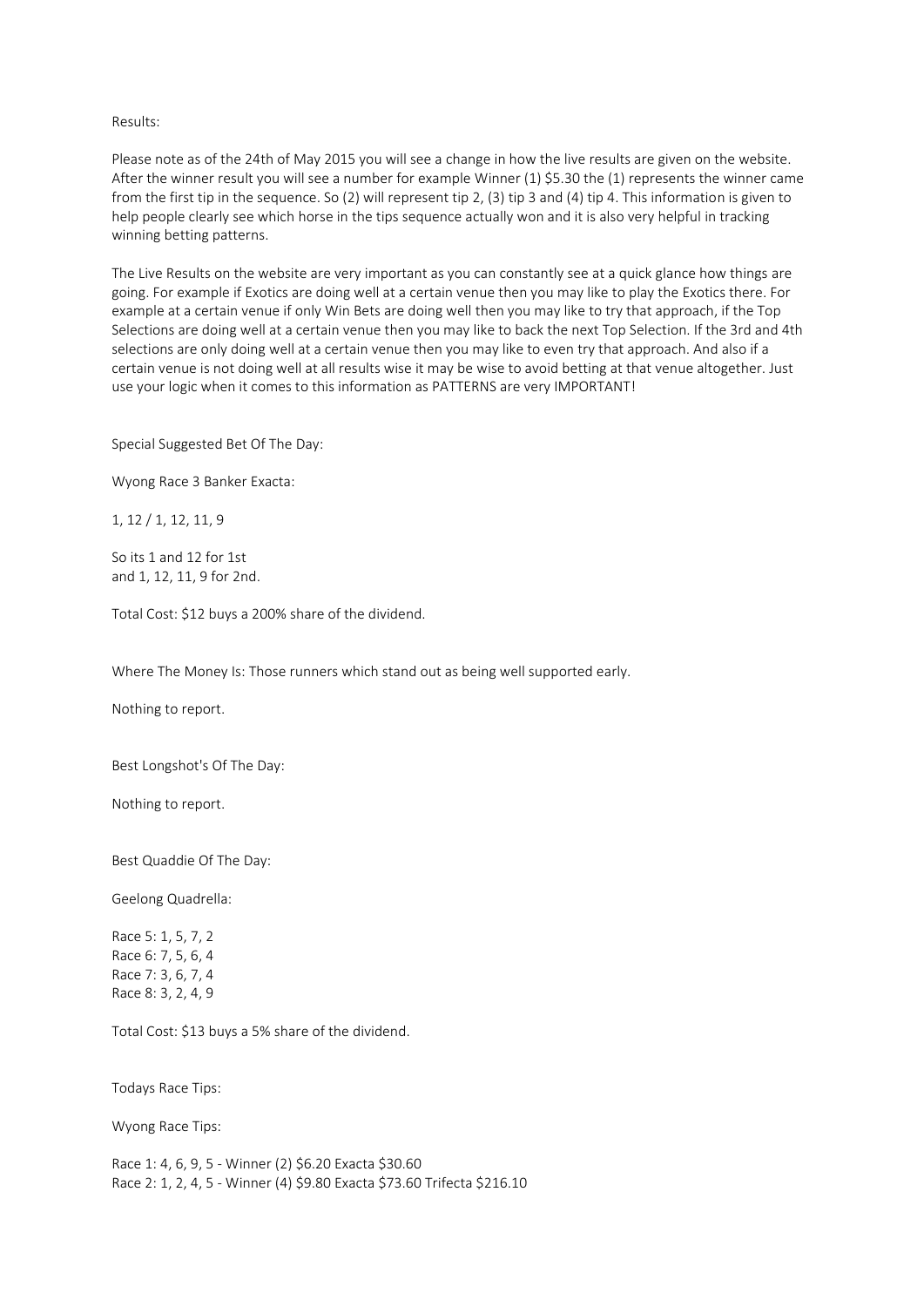Race 3: 1, 12, 11, 9 - 2nd and 3rd - Loss Race 4: 1, 4, 3, 5 - Winner (1) \$1.60 Exacta \$8.90 Trifecta \$23.20 First 4 \$52.40 Race 5: 8, 2, 6, 3 - Winner (3) \$4.30 Exacta \$15.70 Race 6: 1, 2, 3, 6 - 2nd, 3rd and 4th - Loss Race 7: 6, 5, 7, 4 - Winner (4) \$4.00 Race 8: 3, 6, 10, 5 - Winner (3) \$11.30 Race 9: 9, 6, 2, 7 - Winner (3) \$3.60

Geelong Race Tips:

Race 1: 2, 6, 5, 1 - 2nd and 3rd - Loss Race 2: 7, 1, 5, 3 - 2nd, 3rd and 4th - Loss Race 3: 2, 8, 5, 7 - Winner (2) \$2.80 Exacta \$11.10 Tri \$43.20 First 4 \$143.20 Race 4: 6, 9, 3, 11 - Winner (1) \$1.40 Exacta \$5.00 Trifecta \$11.30 Race 5: 1, 5, 7, 2 - Winner (2) \$3.00 Exacta \$11.70 Tri \$46.40 First 4 \$172.80 Race 6: 7, 5, 6, 4 - 2nd, 3rd and 4th - Loss Race 7: 3, 6, 7, 4 - Winner (4) \$3.90 Race 8: 3, 2, 4, 9 - Winner (1) \$1.70

Bathurst Race Tips:

Race 1: 3, 4, 2, 5 - Winner (4) \$2.30 Exacta \$15.40 Trifecta \$26.80 Race 2: 8, 7, 1, 5 - Winner (1) \$1.80 Race 3: 14, 7, 6, 5 - Winner (1) \$1.80 Exacta \$7.40 Race 4: 4, 10, 2, 6 - 2nd - Loss Race 5: 3, 7, 1, 8 - 2nd and 4th - Loss Race 6: 4, 10, 11, 5 - 4th - Loss Race 7: 4, 7, 1, 6 - Winner (3) \$3.60

Tuesdays May 10th 2016 Horse Racing Tips:

The results are in...

Tuesday The Final Statistics.

1. Top Selection strike rate at 41% out of 29 races.

2. Top 2 Selections strike rate at 66% out of 29 races.

3. Exacta strike rate at 45% out of 29 races.

+ Best Top Selection win dividend: \$5.00

+ Best tipped Exacta dividend: \$44.90

+ Best Trifecta dividend: \$158.50

+ Best First 4 dividend: \$699.00

+ Best Quadrella dividend: \$670.10

So let's have a look at the numbers for this Tuesday with 29 races covered on the site. For the Exotics there were 13 Exacta's in total which is a strike rate of 45% of all races run with the best paying out at \$44.90 with the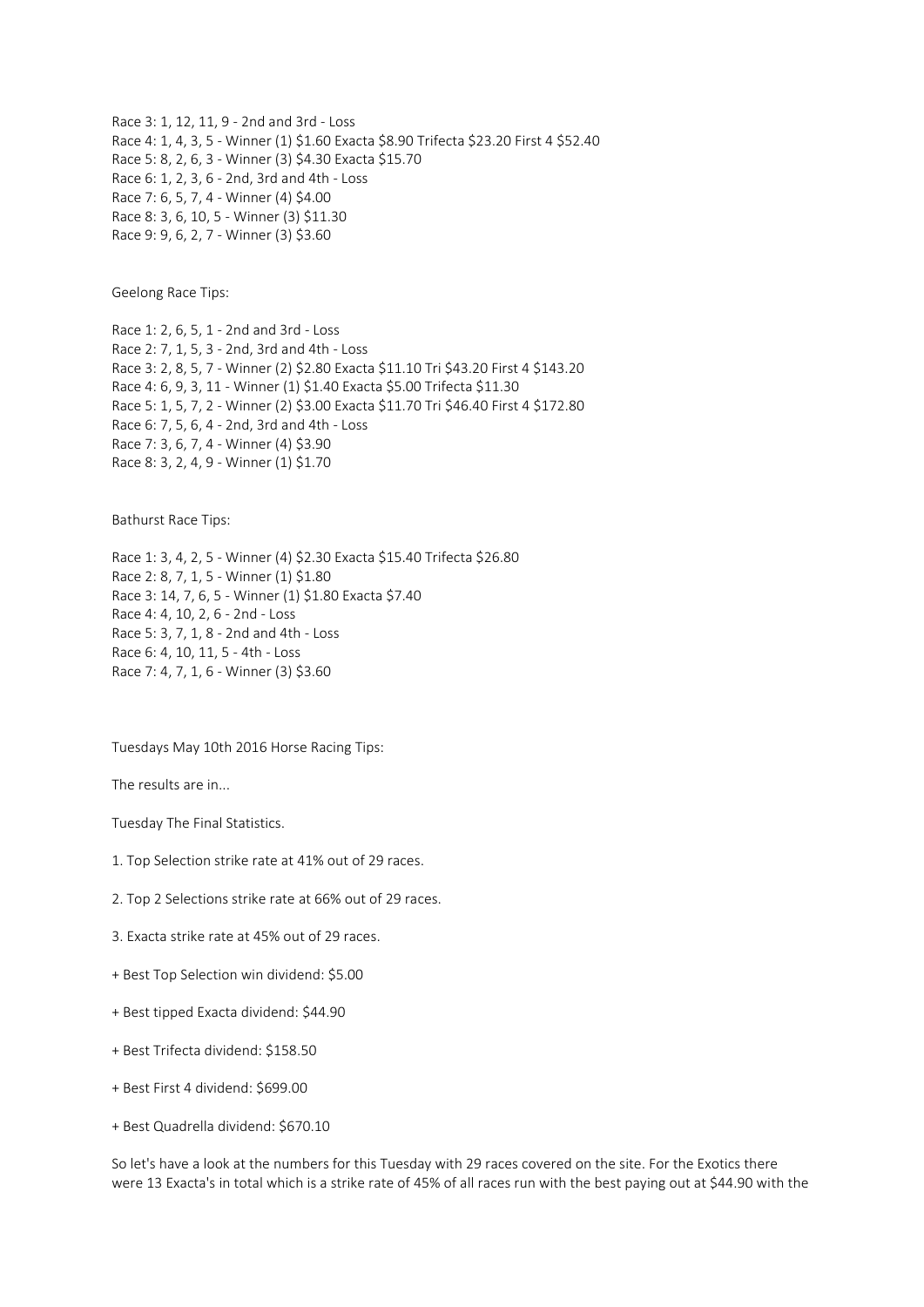best tipped Trifecta paying out at \$158.50 and the best tipped First 4 paid out at \$699.00. For Win Bets the best priced Top Selection winner was at \$5.00 with the strike rate for the Top Selection sitting at 41% with the strike rate for the Top 2 Selections sitting at 66% of all races run. With Quadrella's there were 3 today with the best paying out at \$670.10

## Results:

Please note as of the 24th of May 2015 you will see a change in how the live results are given on the website. After the winner result you will see a number for example Winner (1) \$5.30 the (1) represents the winner came from the first tip in the sequence. So (2) will represent tip 2, (3) tip 3 and (4) tip 4. This information is given to help people clearly see which horse in the tips sequence actually won and it is also very helpful in tracking winning betting patterns.

The Live Results on the website are very important as you can constantly see at a quick glance how things are going. For example if Exotics are doing well at a certain venue then you may like to play the Exotics there. For example at a certain venue if only Win Bets are doing well then you may like to try that approach, if the Top Selections are doing well at a certain venue then you may like to back the next Top Selection. If the 3rd and 4th selections are only doing well at a certain venue then you may like to even try that approach. And also if a certain venue is not doing well at all results wise it may be wise to avoid betting at that venue altogether. Just use your logic when it comes to this information as PATTERNS are very IMPORTANT!

Special Suggested Bet Of The Day:

Townsville Race 5 Boxed Exacta.

3, 5, 1, 7 - Boxed.

Total Cost: \$12 buys a 100% share of the dividend.

Where The Money Is: Those runners which stand out as being well supported early.

Nothing to report today.

Best Longshot's Of The Day:

- Townsville Race 5 No 7 Rose Of Clare at \$35.00 good money around for this one early & not without a chance at the odds.

Best Quaddie Of The Day:

Geelong Quadrella:

Race 5: 4, 2, 7, 6 Race 6: 1, 4, 8, 3 Race 7: 10, 6, 5, 4 Race 8: 5, 8, 4, 11

Total Cost: \$13 buys a 5% share of the dividend.

Todays Race Tips: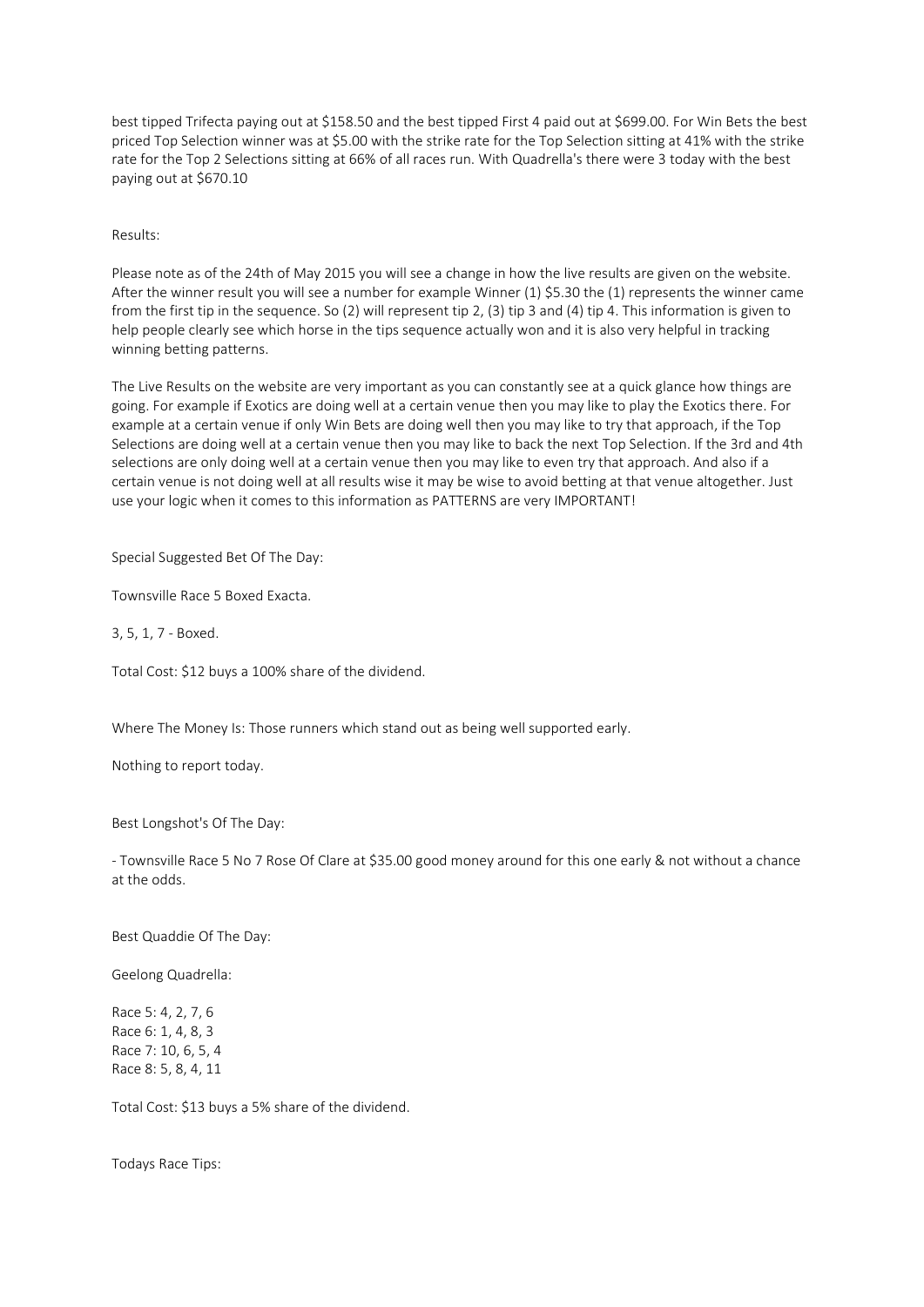Geelong Race Tips:

Race 1: 9, 10, 4, 3 - Winner (2) \$2.90 Race 2: 10, 1, 4, 7 - Winner (1) \$2.60 Exacta \$5.70 Race 3: 10, 9, 2, 4 - Winner (1) \$1.60 Exacta \$5.50 Trifecta \$12.70 Race 4: 8, 9, 2, 6 - 2nd, 3rd and 4th - Loss Race 5: 4, 2, 7, 6 - Winner (1) \$5.00 Exacta \$44.90 Tri \$142.60 First 4 \$699.00 Race 6: 1, 4, 8, 3 - Winner (3) \$3.30 Exacta \$14.40 Race 7: 10, 6, 5, 4 - Winner (2) \$4.20 Race 8: 5, 8, 4, 11 - Winner (3) \$7.40 Exacta \$40.60 Tri \$158.50 Quad \$670.10

Townsville Race Tips:

Race 1: 1, 2, 3, 4 - Winner (1) \$2.70 Exacta \$16.10 Race 2: 1, 3, 4, 6 - Winner (2) \$2.90 Race 3: 5, 2, 6, 4 - Winner (4) \$3.50 Race 4: 2, 4, 1, 6 - 2nd, 3rd and 4th - Loss Race 5: 3, 5, 1, 7 - 3rd - Loss Race 6: 5, 7, 4, 1 - Winner (1) \$1.50 Exacta \$6.90 Trifecta \$28.90 Race 7: 7, 5, 9, 4 - 2nd, 3rd and 4th - Loss

Hawkesbury Race Tips:

Race 1: 3, 1, 4, 2 - Winner (2) \$2.40 Exacta \$6.50 Trifecta \$9.80 First 4 \$10.00 Race 2: 3, 9, 10, 2 - Winner (2) \$4.20 Exacta \$9.60 Tri \$37.20 First 4 \$73.00 Race 3: 1, 6, 10, 9 - 2nd, 3rd and 4th - Loss Race 4: 1, 8, 3, 2 - Winner (1) \$1.20 Race 5: 3, 7, 9, 2 - Winner (1) \$2.00 Exacta \$18.30 Race 6: 4, 2, 10, 8 - Winner (1) \$2,50 Exacta \$6.90 Trifecta \$37.00 Race 7: 5, 7, 10, 6 - Winner (1) \$4.60 Quadrella \$45.10

Grafton Race Tips:

Race 1: 2, 5, 8, 1 - Winner (3) \$7.90 Race 2: 4, 2, 3, 6 - Winner (1) \$1.90 Exacta \$3.10 Trifecta \$18.60 Race 3: 10, 4, 12, 7 - Winner (2) \$3.40 Race 4: 4, 12, 8, 7 - Winner (1) \$1.80 Quadrella \$214.60 Race 5: 1, 9, 6, 5 - Winner (1) \$2.10 Race 6: 4, 5, 8, 9 - Winner (2) \$4.00 Exacta \$25.10 Trifecta \$152.90 Race 7: 5, 9, 4, 11 - Loss

Tuesdays May 3rd 2016 Horse Racing Tips:

The results are in...

Tuesday The Final Statistics.

1. Top Selection strike rate at 28% out of 25 races.

2. Top 2 Selections strike rate at 52% out of 25 races.

3. Exacta strike rate at 40% out of 25 races.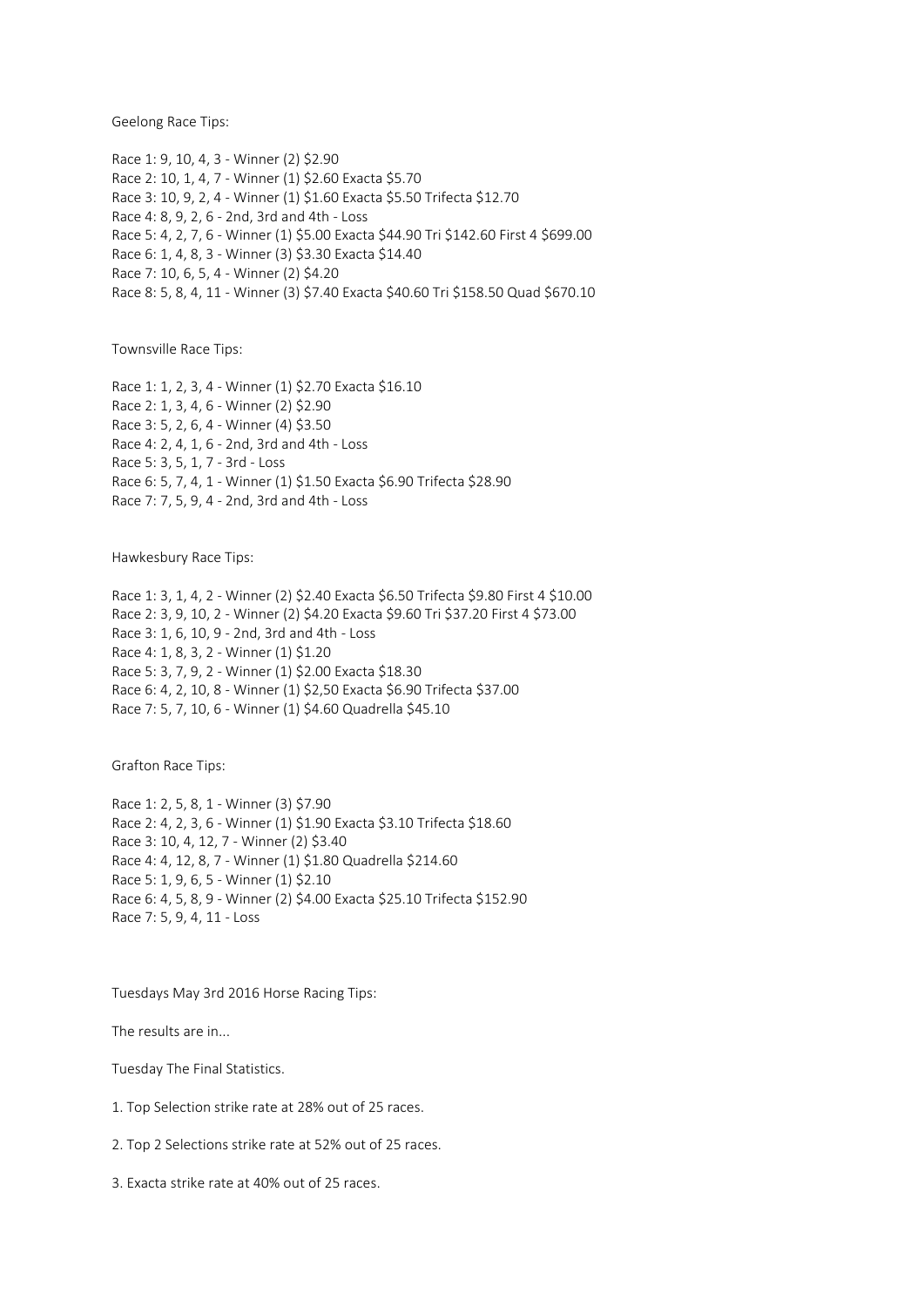- + Best Top Selection win dividend: \$3.60
- + Best tipped Exacta dividend: \$21.80
- + Best Trifecta dividend: \$87.10
- + Best First 4 dividend: \$53.00
- + Best Quadrella dividend: n/a

So let's have a look at the numbers for this Tuesday with 25 races covered. For the Exotics there were 10 Exacta's in total which is a strike rate of 40% of all arces run with the best paying out at \$21.80 with the best tipped Trifecta paying out at \$87.10 and the best tipped First 4 paid out at \$53.00. For Win Bets the best priced Top Selection winner was at \$3.60 with the strike rate for the Top Selection sitting at 28% with the strike rate for the Top 2 Selections sitting at 52% of all races run. With Quadrella's there were none tipped today.

## Results:

Please note as of the 24th of May 2015 you will see a change in how the live results are given on the website. After the winner result you will see a number for example Winner (1) \$5.30 the (1) represents the winner came from the first tip in the sequence. So (2) will represent tip 2, (3) tip 3 and (4) tip 4. This information is given to help people clearly see which horse in the tips sequence actually won and it is also very helpful in tracking winning betting patterns.

The Live Results on the website are very important as you can constantly see at a quick glance how things are going. For example if Exotics are doing well at a certain venue then you may like to play the Exotics there. For example at a certain venue if only Win Bets are doing well then you may like to try that approach, if the Top Selections are doing well at a certain venue then you may like to back the next Top Selection. If the 3rd and 4th selections are only doing well at a certain venue then you may like to even try that approach. And also if a certain venue is not doing well at all results wise it may be wise to avoid betting at that venue altogether. Just use your logic when it comes to this information as PATTERNS are very IMPORTANT!

Special Suggested Bet Of The Day:

Warrnambool Race 3 Boxed Exacta:

4, 7, 1, 11 - Boxed

Total Cost: \$12 buys a 100% share of the dividend.

Where The Money Is: Those runners which stand out as being well supported early.

Nothing to report.

Best Longshot's Of The Day:

Nothing to report.

Best Quaddie Of The Day:

Warrnambool Quadrella: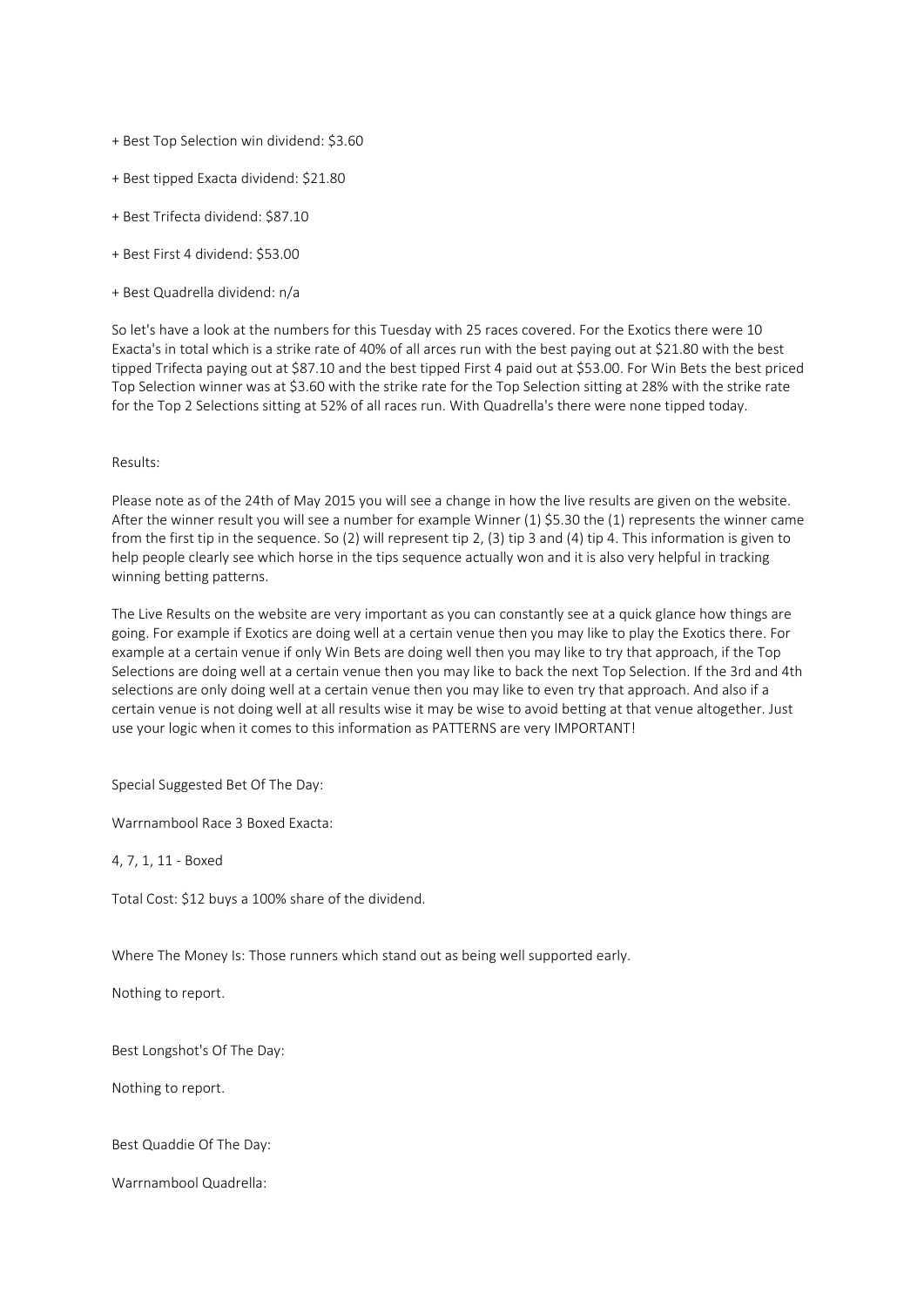Race 7: 7, 4, 10, 6 Race 8: 11, 3, 7, 5 Race 9: 8, 11, 2, 1 Race 10: 13, 10, 8, 19

Total Cost: \$13 buys a 5% share of the dividend.

Todays Race Tips:

Warrnambool Race Tips:

Race 1: 2, 5, 10, 4 - Winner (1) \$2.00 Exacta \$7.30 Trifecta \$17.40 Race 2: 3, 10, 5, 6 - Winner (4) \$4.90 Exacta \$13.10 Trifecta \$48.10 Race 3: 4, 7, 1, 11 - 2nd and 3rd - Loss Race 4: 11, 9, 16, 7 - 2nd - Loss Race 5: 3, 9, 4, 8 - Winner (1) \$3.60 Race 6: 5, 1, 7, 9 - Winner (1) \$3.20 Race 7: 7, 4, 10, 6 - Winner (2) \$4.60 Race 8: 11, 3, 7, 5 - Winner (2) \$12.90 - L/S No 3 Race 9: 8, 11, 2, 1 - 2nd and 3rd - Loss Race 10: 13, 10, 8, 19 - 4th - Loss

Kembla Grange Race Tips:

Race 1: 5, 3, 8, 4 - Winner (2) \$5.60 Exacta \$21.80 Race 2: 1, 3, 4, 7 - Winner (1) \$1.60 Exacta \$3.90 Trifecta \$9.70 Race 3: 8, 5, 3, 6 - Winner (3) \$5.30 Exacta \$19.20 Trifecta \$87.10 Race 4: 1, 4, 9, 5 - 2nd and 3rd - Loss Race 5: 8, 2, 10, 12 - Winner (2) \$6.90 Race 6: 3, 8, 10, 12 - 2nd and 3rd - Loss Race 7: 2, 1, 3, 6 - Winner (1) \$2.00 Exacta \$5.00 Trifecta \$13.30 First 4 \$43.80 Race 8: 6, 5, 2, 9 - Winner (1) \$3.00 Exacta \$7.30

Murwillumbah Race Tips:

Race 1: 2, 1, 7, 8 - Winner (2) \$2.60 Exacta \$3.80 Trifecta \$8.90 Race 2: 1, 3, 5, 2 - 2nd, 3rd and 4th - Loss Race 3: 5, 11, 8, 9 - Winner (1) \$3.00 Exacta \$5.80 Tri \$26.80 First 4 \$53.00 Race 4: 3, 9, 7, 12 - 2nd - Loss Race 5: 12, 1, 11, 2 - Winner (3) \$3.40 Race 6: 3, 6, 1, 11 - Winner (2) \$2.40 Exacta \$14.70 Race 7: 12, 5, 13, 9 - 4th - Loss

Tuesdays April 26th Horse Racing Tips:

The results are in...

Tuesday The Final Statistics.

1. Top Selection strike rate at 27% out of 22 races.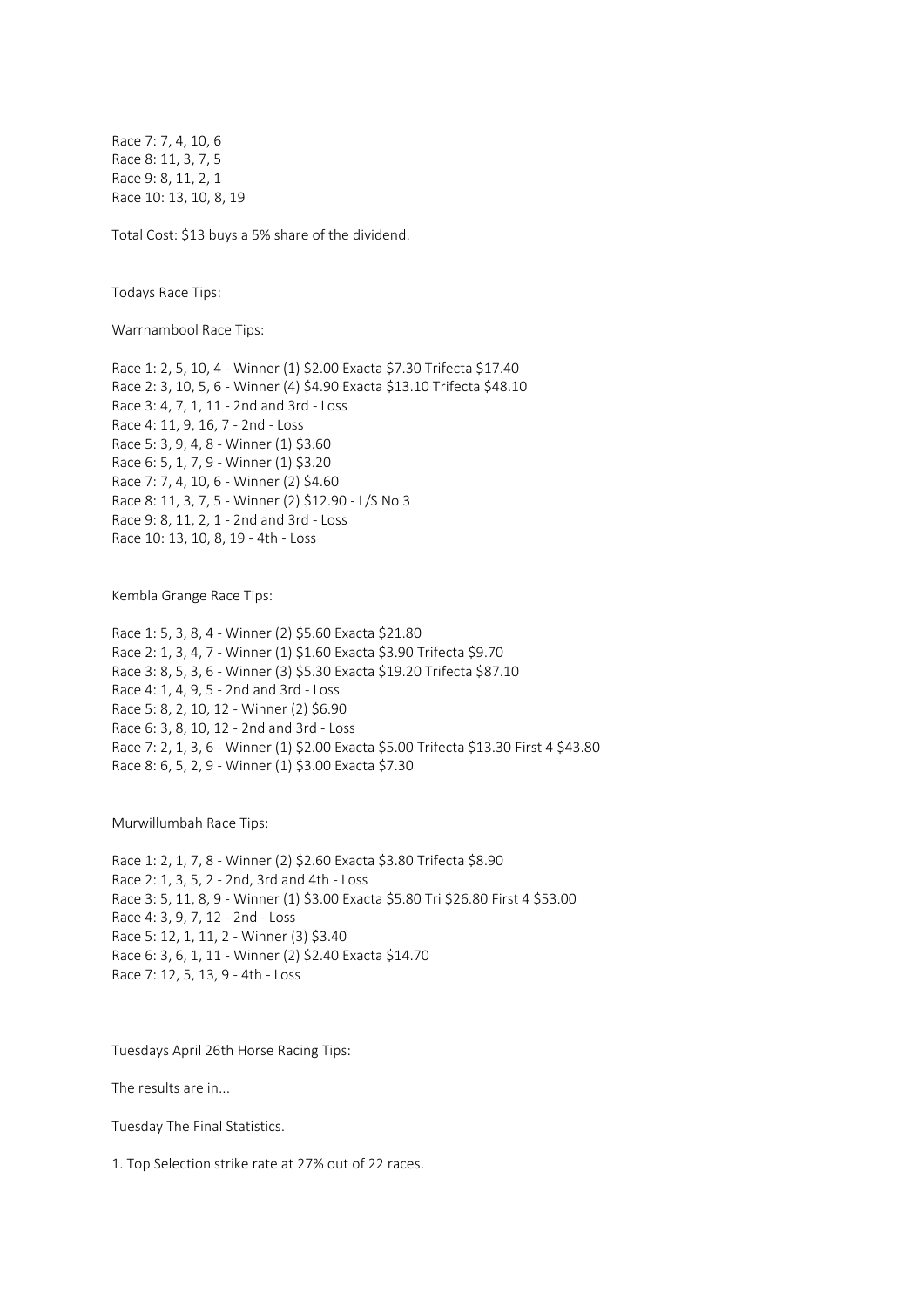- 2. Top 2 Selections strike rate at 36% out of 22 races.
- 3. Exacta strike rate at 27% out of 22 races.
- + Best Top Selection win dividend: \$4.60
- + Best tipped Exacta dividend: \$27.20
- + Best Trifecta dividend: \$63.50
- + Best First 4 dividend: \$48.40
- + Best Quadrella dividend: n/a

So let's have a look at the numbers for this Tuesday with 22 races covered. For the Exotics the Exacta strike rate was sitting at 27% with the best paying out at \$27.20 with the best tipped Trifecta paying out at \$63.50 and the best tipped First 4 paid out at \$48.40. For Win Bets the best priced Top Selection winner was at \$4.60 with the strike rate for the Top Selection sitting at 27% with the strike rate for the Top 2 Selection sitting at 36% of all races and there were no Quadrella's tipped today and that was the story whole of the day.

## Results:

Please note as of the 24th of May 2015 you will see a change in how the live results are given on the website. After the winner result you will see a number for example Winner (1) \$5.30 the (1) represents the winner came from the first tip in the sequence. So (2) will represent tip 2, (3) tip 3 and (4) tip 4. This information is given to help people clearly see which horse in the tips sequence actually won and it is also very helpful in tracking winning betting patterns.

The Live Results on the website are very important as you can constantly see at a quick glance how things are going. For example if Exotics are doing well at a certain venue then you may like to play the Exotics there. For example at a certain venue if only Win Bets are doing well then you may like to try that approach, if the Top Selections are doing well at a certain venue then you may like to back the next Top Selection. If the 3rd and 4th selections are only doing well at a certain venue then you may like to even try that approach. And also if a certain venue is not doing well at all results wise it may be wise to avoid betting at that venue altogether. Just use your logic when it comes to this information as PATTERNS are very IMPORTANT!

Special Suggested Bet Of The Day:

Wagga Race 1 Banker Exacta:

2, 8 / 2, 8, 9, 11

So its 2 and 8 for 1st and 2, 8, 9, 11 for 2nd.

Total Cost: \$12 buys a 200% share of the dividend.

Where The Money Is: Those runners which stand out as being well supported early.

Nothing to report.

Best Longshot's Of The Day: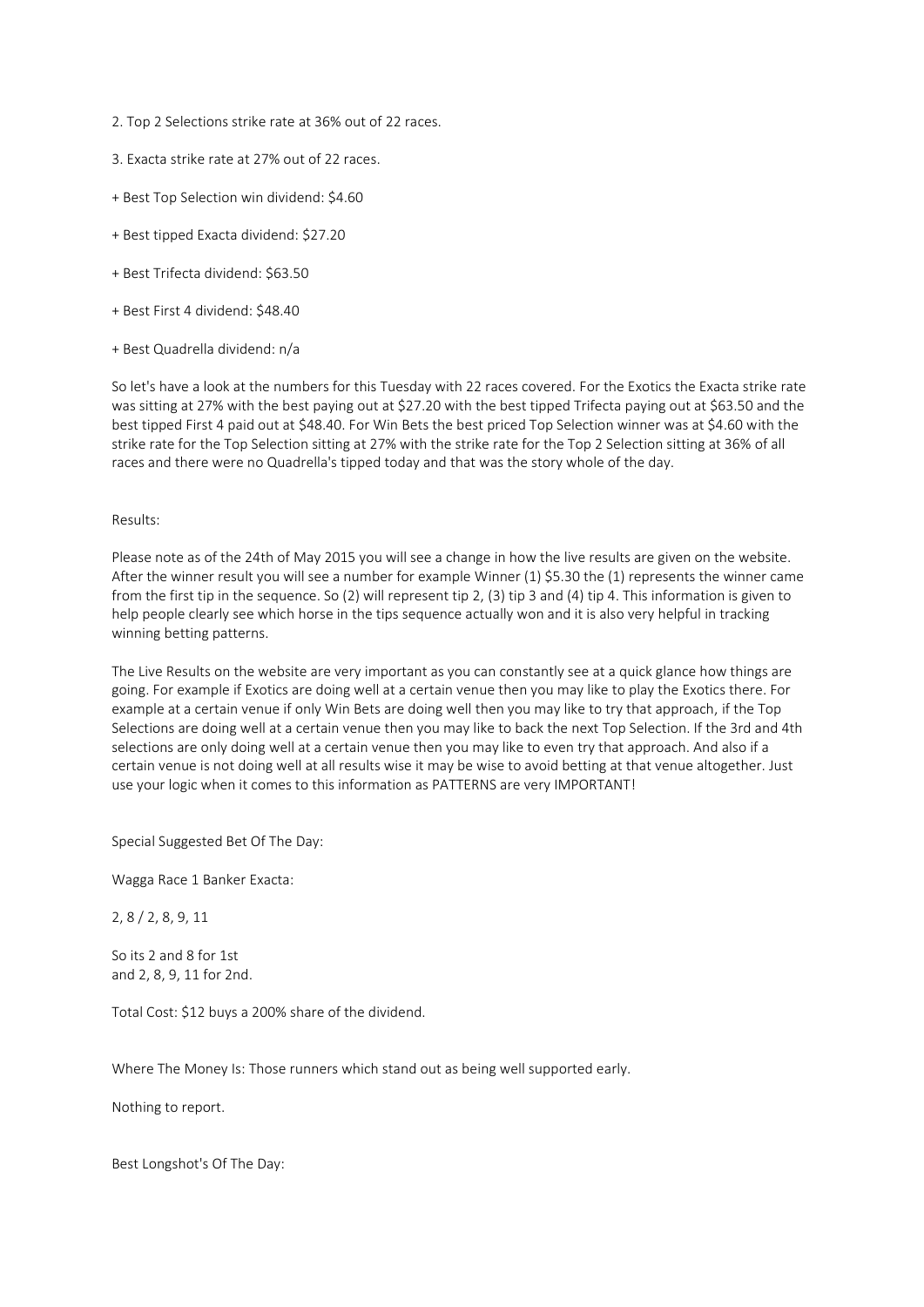- Taree Race 3 No 12 Star Of Zizou at \$19.00 a strong early money betting push for this one and its form is not completely aweful watch.

Best Quaddie Of The Day:

Ballarat Quadrella:

Race 5: 2, 11, 1, 10 Race 6: 12, 6, 5, 11 Race 7: 1, 9, 7, 10 Race 8: 10, 7, 15, 16

Total Cost: \$13 buys a 5% share of the dividend.

Todays Race Tips:

Ballarat Race Tips:

Race 1: 15, 13, 12, 11 - Winner (2) \$5.40 Race 2: 3, 8, 10, 7 - 3rd and 4th - Loss Race 3: 7, 1, 4, 3 - Winner (1) \$2.10 Exacta \$27.20 Race 4: 9, 6, 3, 5 - Winner (1) \$1.80 Exacta \$6.40 Trifecta \$21.40 Race 5: 2, 11, 1, 10 - Winner (1) \$3.30 Exacta \$25.20 Trifecta \$63.50 Race 6: 12, 6, 5, 11 - 4th - Loss Race 7: 1, 9, 7, 10 - Winner (4) \$5.00 Exacta \$21.80 Race 8: 10, 7, 15, 16 - Winner (4) \$7.60

Taree Race Tips:

Race 1: 6, 5, 4, 2 - 2nd and 4th - Loss Race 2: 6, 10, 5, 1 - Winner (3) \$4.40 Exacta \$7.90 Race 3: 12, 11, 2, 8 - 2nd, 3rd and 4th - Loss Race 4: 1, 11, 10, 6 - Winner (2) \$3.70 Race 5: 1, 8, 7, 3 - 2nd - Loss Race 6: 9, 2, 7, 4 - Winner (1) \$2.90 Race 7: 2, 5, 11, 10 - Winner (1) \$4.60

Wagga Race Tips:

Race 1: 2, 8, 11, 9 - 3rd - Loss Race 2: 3, 6, 5, 2 - Winner (4) \$1.60 Exacta \$3.60 Tri \$26.90 First 4 \$48.40 Race 3: 2, 3, 1, 5 - Winner (3) \$3.90 Race 4: 4, 1, 5, 10 - 3rd - Loss Race 5: 1, 8, 7, 4 - Winner (1) \$2.70 Race 6: 6, 4, 7, 9 - Winner (4) \$5.70 Race 7: 4, 7, 9, 6 - Winner (4) \$4.20

Tuesdays April 19th 2016 Horse Racing Tips:

The results are in...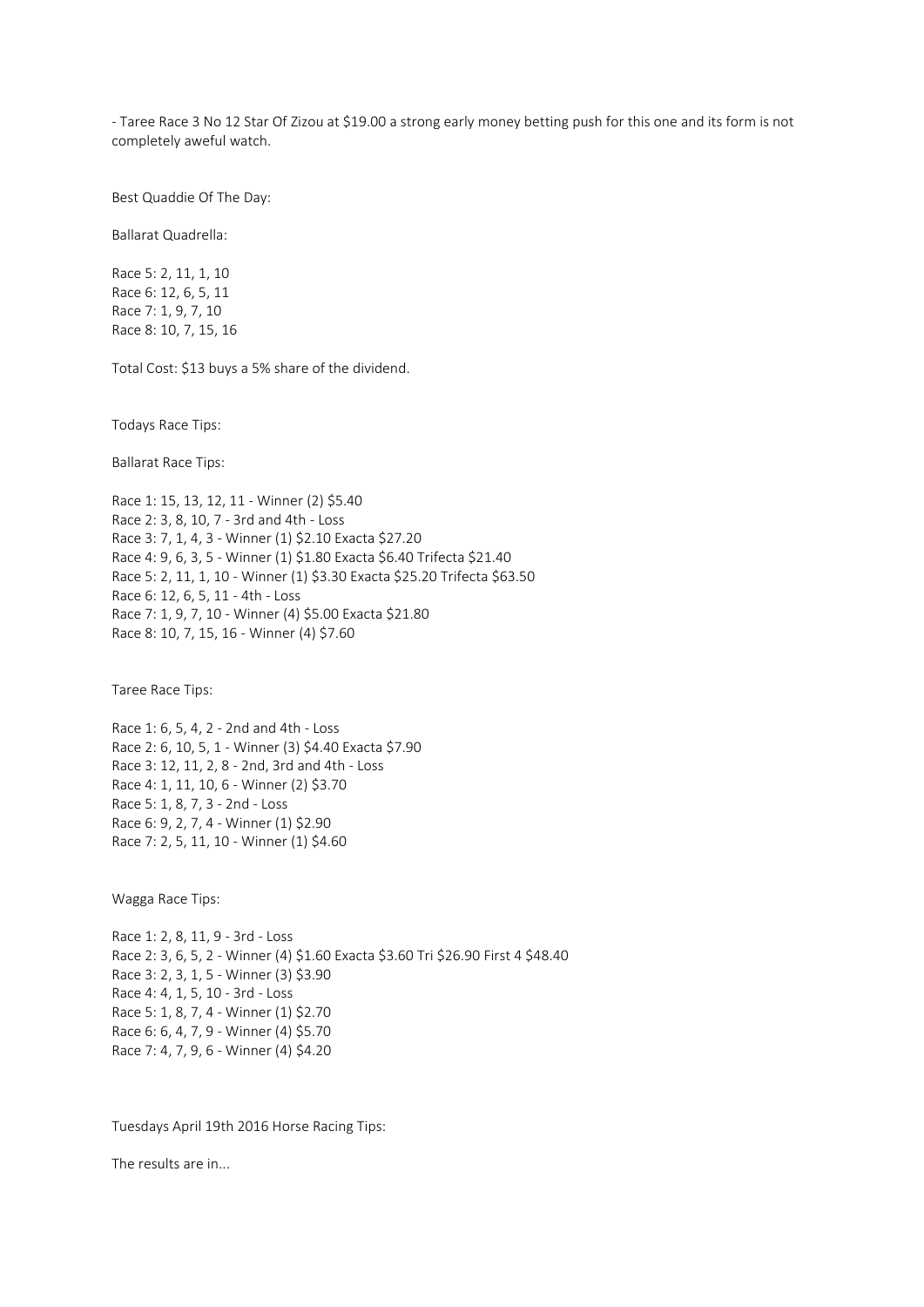Tuesday The Final Statistics.

- 1. Top Selection strike rate at 43% out of 30 races.
- 2. Top 2 Selections strike rate at 53% out of 30 races.
- 3. Exacta strike rate at 53% out of 30 races.
- + Best Top Selection win dividend: \$9.20
- + Best tipped Exacta dividend: \$74.80
- + Best Trifecta dividend: \$156.50
- + Best First 4 dividend: \$311.00
- + Best Quadrella dividend: \$333.40

So let's have a look at the numbers for this Tuesday with 30 races covered. For the Exotics there were 16 Exacta's in total which is a strike rate of 53% of all races run with the best paying out at \$74.80 with the best tipped Trifecta paying out at \$156.50 and the best tipped First 4 paid out at \$311.00. For Win Bets the best priced Top Selection winner was at \$9.20 with the strike rate for the Top Selection sitting at 43% with the strike rate for the Top 2 Selections sitting at 53% of all races run. With Quadrella's the best today paid out at \$333.40

#### Results:

Please note as of the 24th of May 2015 you will see a change in how the live results are given on the website. After the winner result you will see a number for example Winner (1) \$5.30 the (1) represents the winner came from the first tip in the sequence. So (2) will represent tip 2, (3) tip 3 and (4) tip 4. This information is given to help people clearly see which horse in the tips sequence actually won and it is also very helpful in tracking winning betting patterns.

The Live Results on the website are very important as you can constantly see at a quick glance how things are going. For example if Exotics are doing well at a certain venue then you may like to play the Exotics there. For example at a certain venue if only Win Bets are doing well then you may like to try that approach, if the Top Selections are doing well at a certain venue then you may like to back the next Top Selection. If the 3rd and 4th selections are only doing well at a certain venue then you may like to even try that approach. And also if a certain venue is not doing well at all results wise it may be wise to avoid betting at that venue altogether. Just use your logic when it comes to this information as PATTERNS are very IMPORTANT!

Special Suggested Bet Of The Day:

Coffs Harbour Race 1 Banker Exacta:

4 / 2, 8, 9

So its 1 for 1st and 2, 8 and 9 for 2nd.

Total Cost: \$12 buys 400% of the dividend.

Where The Money Is: Those runners which stand out as being well supported early.

- Coffs Harbour Race 5 No 4 Explosive Scene at \$14.00 someone likes this one early in betting.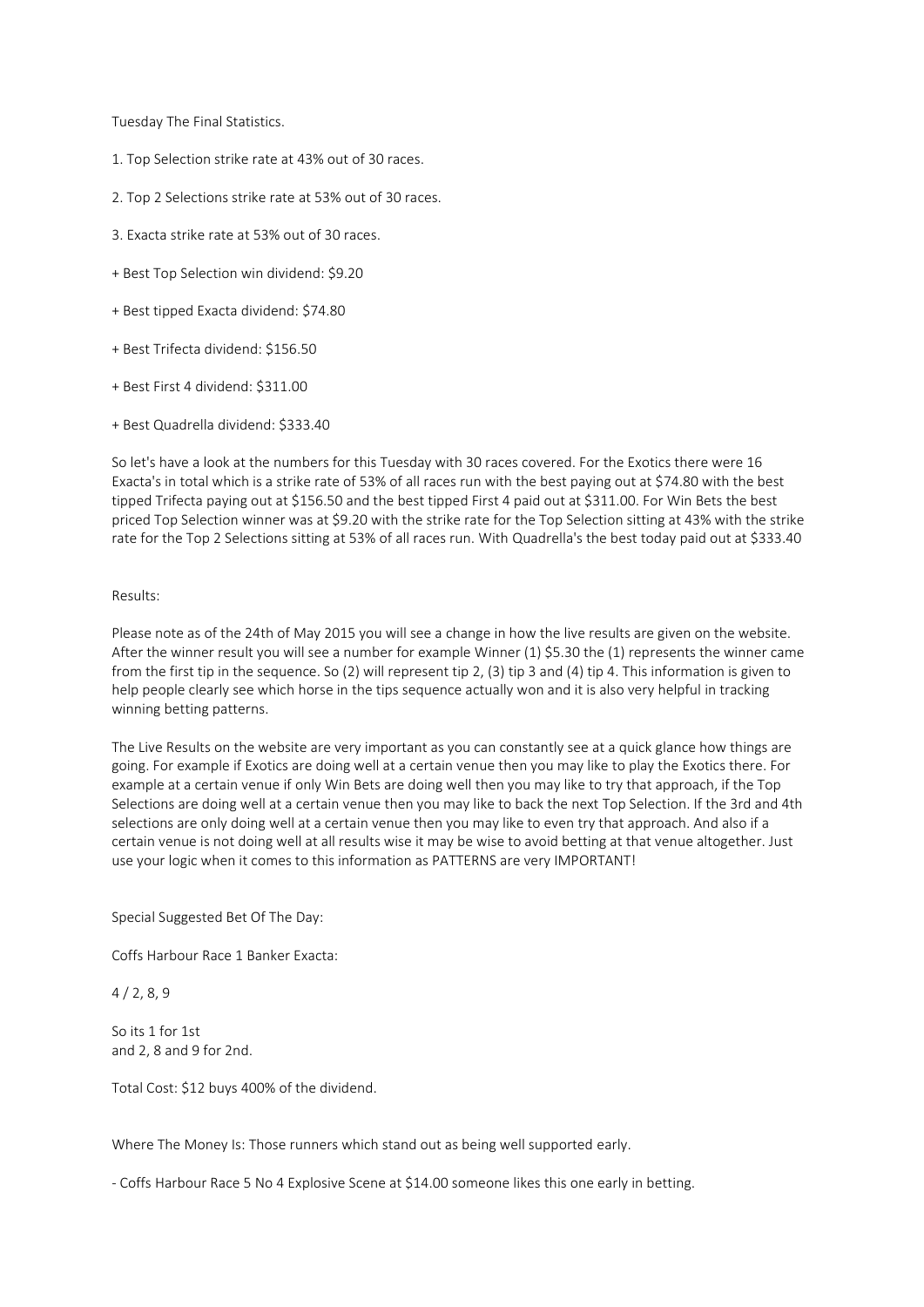Best Longshot's Of The Day:

- Wondonga Race 3 No 14 Madam Zabeel at \$21.00 first up from a spell today and there is early money around.

- Wondonga Race 8 No 13 Joranda Falls at \$18.00 money around early for this one as well which is interesting.

Best Quaddie Of The Day:

Sale Quadrella:

Race 5: 3, 5, 1, 6 Race 6: 3, 4, 11, 9 Race 7: 6, 5, 13, 9 Race 8: 5, 11, 4, 12

Total Cost: \$13 buys a 5% share of the dividend.

Todays Race Tips:

Orange Race Tips:

Race 1: 1, 4, 5, 2 - Winner (4) \$4.30 Exacta \$21.40 Tri \$37.10 First 4 \$60.60 Race 2: 2, 7, 10, 5 - Winner (4) \$5.70 Exacta \$20.90 Trifecta \$79.90 Race 3: 1, 7, 10, 6 - Winner (3) \$5.00 Exacta \$49.10 Race 4: 4, 5, 7, 6 - Winner (1) \$2.30 Exacta \$65.70 Quadrella \$333.40 Race 5: 1, 7, 6, 3 - Winner (1) \$1.70 Exacta \$4.70 Trifecta \$12.80 Race 6: 7, 6, 2, 9 - Winner (1) \$3.00 Exacta \$15.50 Tri \$52.30 First 4 \$172.80 Race 7: 4, 7, 2, 6 - Winner (1) \$4.70 Exacta \$16.70 Quadrella \$75.30

Sale Race Tips:

Race 1: 11, 2, 6, 3 - Winner (4) \$3.60 Race 2: 7, 2, 6, 4 - Winner (2) \$2.90 Race 3: 4, 3, 5, 8 - Winner (1) \$2.50 Exacta \$8.30 Trifecta \$11.30 Race 4: 6, 10, 9, 8 - Winner (2) \$5.00 Exacta \$74.80 Tri \$156.60 Quad \$194.10 Race 5: 3, 5, 1, 6 - Winner (1) \$1.40 Race 6: 3, 4, 11, 9 - Winner (2) \$3.50 Exacta \$7.00 Tri \$49.00 First 4 \$200.00 Race 7: 6, 5, 13, 9 - Winner (1) \$3.50 Race 8: 5, 11, 4, 12 - Winner (3) \$2.90 Ex \$21.40 Tri \$67.00 F4 \$119.20 Quad \$87.50

Coffs Harbour Race Tips:

Race 1: 4, 2, 8, 9 - 4th - Loss Race 2: 12, 1, 5, 2 - Winner (1) \$1.60 Exacta \$10.00 Race 3: 4, 14, 5, 1 - Winner (1) \$4.00 Exacta \$23.90 Tri \$105.20 First 4 \$311.00 Race 4: 10, 3, 1, 7 - 2nd and 4th - Loss Race 5: 4, 8, 7, 3 - Winner (1) \$9.20 Race 6: 4, 11, 8, 12 - Winner (1) \$3.90 Race 7: 2, 8, 11, 14 - 2nd and 4th - Loss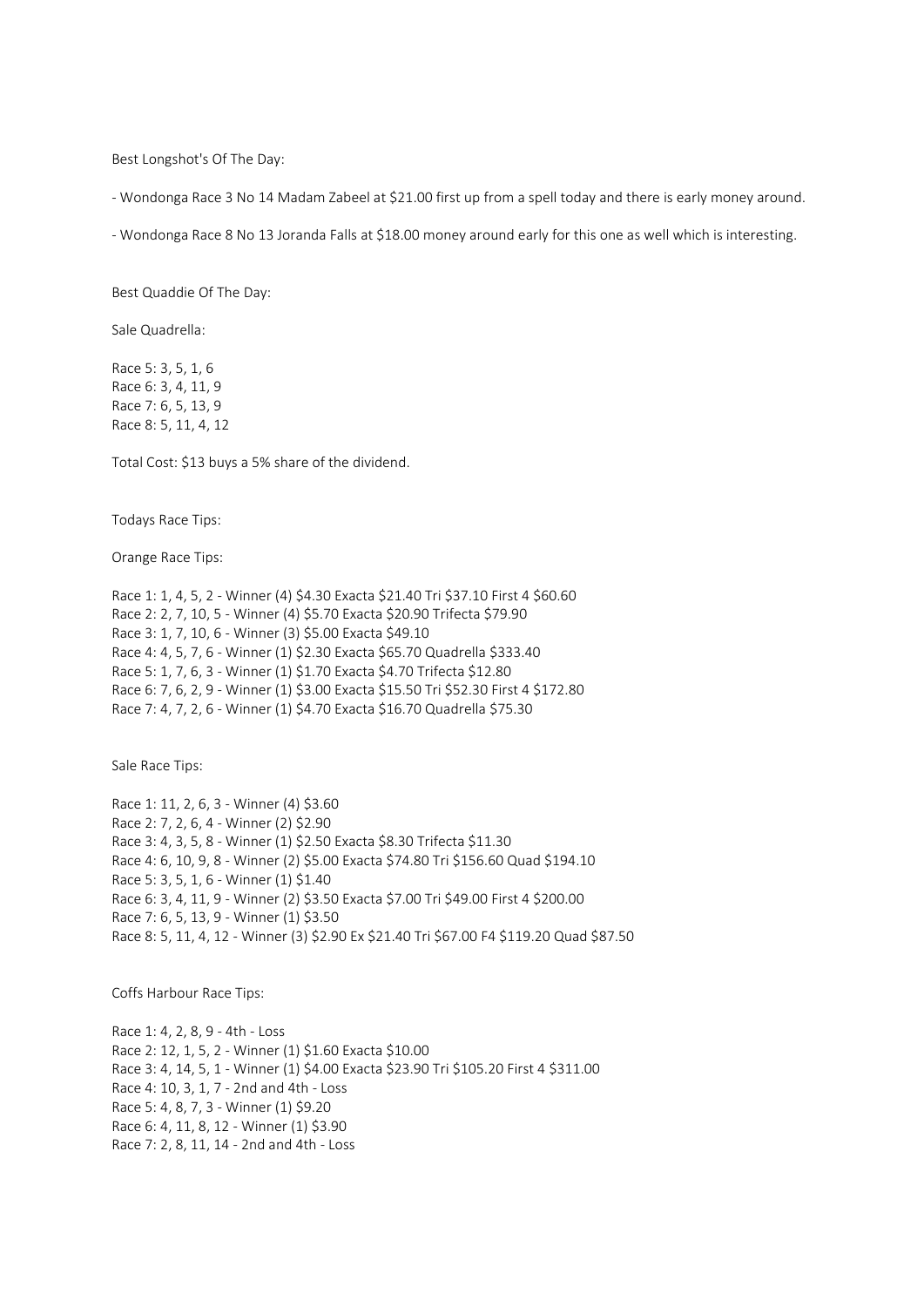Wodonga Race Tips:

Race 1: 9, 10, 4, 6 - 2nd and 3rd - Loss Race 2: 5, 6, 2, 1 - 2nd and 3rd - Loss Race 3: 8, 3, 14, 12 - 2nd and 3rd - Loss Race 4: 4, 6, 5, 7 - 3rd - Loss Race 5: 3, 7, 6, 2 - Winner (3) \$2.50 Exacta \$14.20 Race 6: 11, 8, 2, 7 - 4th - Loss Race 7: 6, 3, 4, 1 - Winner (1) \$3.90 Exacta \$20.50 Trifecta \$69.70 Race 8: 7, 4, 13, 3 - Winner (1) \$4.20 Exacta \$14.60

Tuesdays April 12th 2016 Horse Racing Tips:

The results are in...

Tuesday The Final Statistics.

So let's have a look at the numbers for this Tuesday with 23 races covered. For the Exotics there were 12 Exacta's in total which is a strke rate of 52% of all races run with the best paying out at \$59.80 with the best tipped Trifecta paying out at \$175.90 and the best tipped First 4 paid out at \$263.80. For Win Bets the best priced Top Selection winner was at \$4.20 with the strike rate for the Top Selection sitting at 39% with the strike rate for the Top 2 Selections sitting at 61% of all races run. With Quadrella's the best today paid out at \$642.30

#### Results:

Please note as of the 24th of May 2015 you will see a change in how the live results are given on the website. After the winner result you will see a number for example Winner (1) \$5.30 the (1) represents the winner came from the first tip in the sequence. So (2) will represent tip 2, (3) tip 3 and (4) tip 4. This information is given to help people clearly see which horse in the tips sequence actually won and it is also very helpful in tracking winning betting patterns.

The Live Results on the website are very important as you can constantly see at a quick glance how things are going. For example if Exotics are doing well at a certain venue then you may like to play the Exotics there. For example at a certain venue if only Win Bets are doing well then you may like to try that approach, if the Top Selections are doing well at a certain venue then you may like to back the next Top Selection. If the 3rd and 4th selections are only doing well at a certain venue then you may like to even try that approach. And also if a certain venue is not doing well at all results wise it may be wise to avoid betting at that venue altogether. Just use your logic when it comes to this information as PATTERNS are very IMPORTANT!

Special Suggested Bet Of The Day:

Geelong Race 3 Banker Exacta:

5, 10 / 5, 10, 2, 7

So its 5 and 10 for 1st and 5, 10, 2, 7 for 2nd.

Total Cost: \$12 buys a 200% share of the dividend.

Where The Money Is: Those runners which stand out as being well supported early.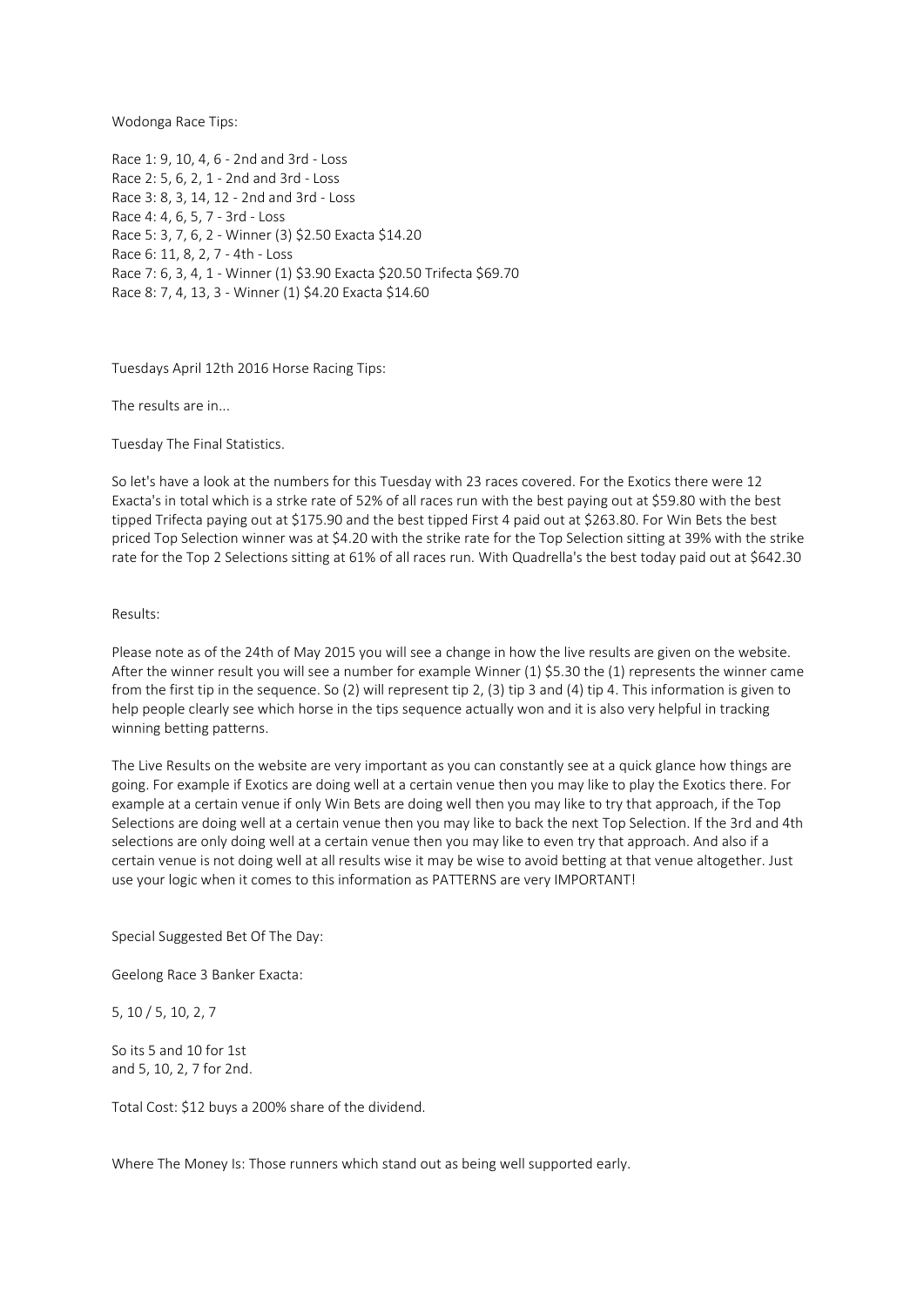- Geeelong Race 8 No 7 Ashlee Marie at \$12.00 enough early money support to warrant consideration.

Best Longshot's Of The Day:

Nothing to report.

Best Quaddie Of The Day:

Geelong Quadrella:

Race 5: 5, 2, 4, 3 Race 6: 9, 11, 2, 6 Race 7: 4, 10, 7, 11 Race 8: 2, 7, 11, 3

Total Cost: \$13 buys a 5% share of the dividend.

Todays Race Tips:

Gosford Race Tips:

Race 1: 2, 3, 1, 8 - Winner (2) \$4.60 Exacta \$5.70 Race 2: 3, 1, 5, 4 - Winner (1) \$1.80 Exacta \$7.10 Race 3: 6, 4, 2, 8 - Winner (1) \$3.10 Exacta \$10.50 Race 4: 1, 8, 3, 4 - Winner (3) \$2.70 Quadrella \$81.00 Race 5: 3, 1, 6, 8 - Winner (2) \$2.80 Race 6: 1, 7, 3, 4 - Winner (2) \$4.30 Exacta \$13.80 Trifecta \$51.70 Race 7: 8, 4, 6, 5 - 2nd and 4th - Loss Race 8: 4, 7, 1, 6 - Winner (4) \$11.80

Geelong Race Tips:

Race 1: 10, 3, 9, 4 - Winner (1) \$1.80 Exacta \$3.80 Tri \$10.50 First 4 \$58.40 Race 2: 7, 8, 4, 10 - Winner (1) \$1.50 Exacta \$3.30 Trifecta \$7.70 Race 3: 10, 5, 7, 2 - 2nd and 3rd - Loss Race 4: 11, 1, 2, 3 - Winner (1) \$2.30 Exacta \$5.60 Trifecta \$25.80 Race 5: 5, 2, 4, 3 - Winner (1) \$4.20 Exacta \$17.90 Race 6: 9, 11, 2, 6 - 3rd - Loss Race 7: 4, 10, 7, 11 - Winner (4) \$13.50 Exacta \$49.60 Race 8: 2, 7, 11, 3 - Winner (1) \$2.20

Murwillumbah Race Tips:

Race 1: 2, 6, 4, 9 - 2nd and 3rd - Loss Race 2: 11, 7, 2, 13 - 3rd - Loss Race 3: 2, 4, 3, 8 - Winner (1) \$2.00 Race 4: 7, 1, 9, 3 - Winner (2) \$4.90 Excata \$31.00 Race 5: 5, 9, 2, 12 - Winner (2) \$2.20 Exacta \$32.60 Tri \$175.90 First 4 \$263.80 Race 6: 4, 8, 10, 1 - Winner (1) \$2.00 Race 7: 6, 5, 7, 1 - Winner (3) \$7.50 Exacta \$59.80 Quadrella \$642.30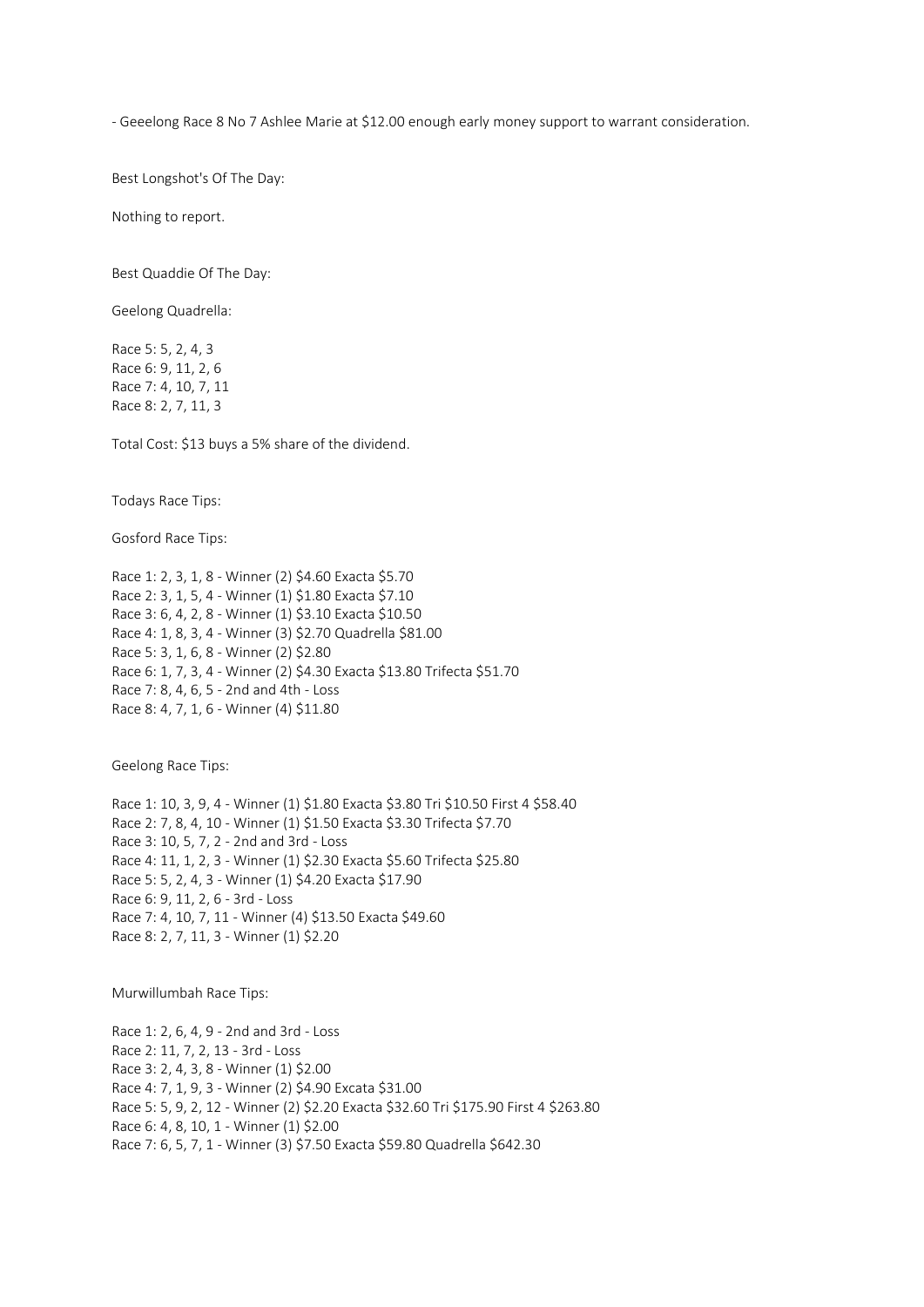Tuesdays April 5th 2016 Horse Racing Tips:

The results are in...

Tuesday The Final Statistics.

So let's have a look at the numbers for this Tuesday with 16 races covered. For the Exotics there were 7 Exacta's in total which is a strike rate of 44% with the best paying out at \$123.10 with the best tipped Trifecta paying out at \$25.30 and the best tipped First 4 paid out at \$68.50. For Win Bets the best priced Top Selection winner was at \$3.50 with the strike rate for the Top Selection sitting at 38% with the strike rate for the Top 2 Selection sitting at 50% of all races run.

#### Results:

Please note as of the 24th of May 2015 you will see a change in how the live results are given on the website. After the winner result you will see a number for example Winner (1) \$5.30 the (1) represents the winner came from the first tip in the sequence. So (2) will represent tip 2, (3) tip 3 and (4) tip 4. This information is given to help people clearly see which horse in the tips sequence actually won and it is also very helpful in tracking winning betting patterns.

The Live Results on the website are very important as you can constantly see at a quick glance how things are going. For example if Exotics are doing well at a certain venue then you may like to play the Exotics there. For example at a certain venue if only Win Bets are doing well then you may like to try that approach, if the Top Selections are doing well at a certain venue then you may like to back the next Top Selection. If the 3rd and 4th selections are only doing well at a certain venue then you may like to even try that approach. And also if a certain venue is not doing well at all results wise it may be wise to avoid betting at that venue altogether. Just use your logic when it comes to this information as PATTERNS are very IMPORTANT!

Special Suggested Bet Of The Day:

Ballina Race 3 Banker Exacta:

4, 8 / 4, 8, 3, 5

So its 4 and 8 for 1st and 4, 8, 3, 5 for 2nd.

Total Cost: \$12 buys a 200% share of the dividend.

Where The Money Is: Those runners which stand out as being well supported early.

- Ballina Race 6 No 9 Would Be A Bonus at \$19.00 excellent money for this one early which is a positive sign.

Best Longshot's Of The Day:

- Geelong Race 8 No 11 Duke Of Borneo at \$17.00 some money around for this one early at the odds.

Best Quaddie Of The Day:

Geelong Quadrella: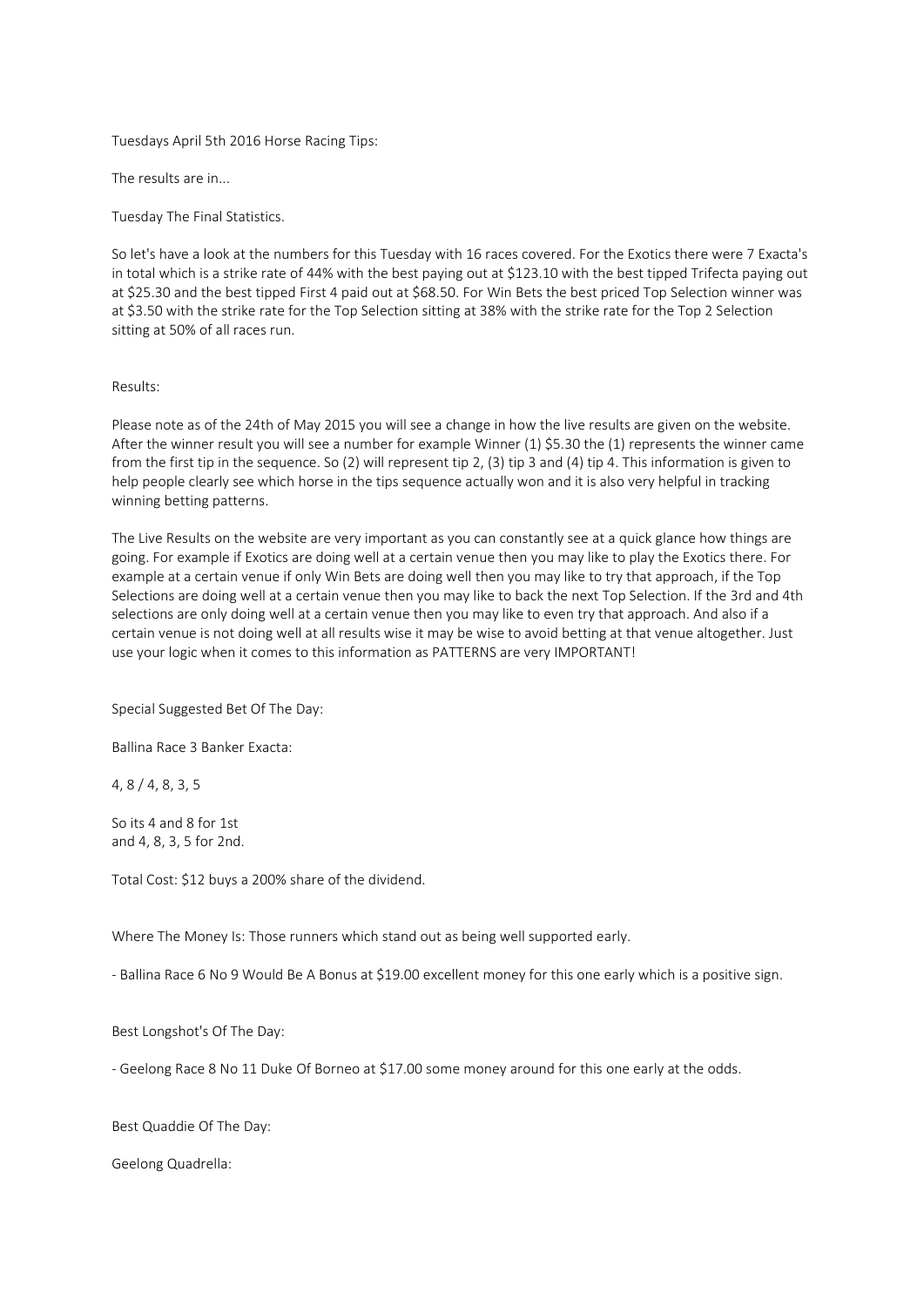Race 5: 5, 2, 3, 8 Race 6: 1, 3, 8, 9 Race 7: 1, 13, 10, 5 Race 8: 3, 8, 11, 9

Total Cost: \$13 buys a 5% share of the dividend.

Todays Race Tips:

Geelong Race Tips:

Race 1: 1, 8, 5, 7 - Winner (2) \$7.80 Exacta \$6.20 Trifecta \$25.30 Race 2: 13, 10, 1, 5 - 2nd and 3rd - Loss Race 3: 7, 10, 8, 11 - Winner (3) \$4.60 Exacta \$18.60 Tri \$25.10 First 4 \$68.50 Race 4: 6, 13, 10, 3 - Winner (1) \$1.70 Exacta \$4.50 Trifecta \$11.10 Race 5: 5, 2, 3, 8 - Winner (1) \$3.50 Race 6: 1, 3, 8, 9 - 2nd and 3rd - Loss Race 7: 1, 13, 10, 5 - Winner (2) \$7.50 Exacta \$83.30 Race 8: 3, 8, 11, 9 - Winner (3) \$13.00 Exacta \$123.10

Ballina Race Tips:

Race 1: 5, 3, 6, 9 - Winner (1) \$2.10 Race 2: 12, 9, 5, 13 - 2nd and 4th - Loss Race 3: 4, 8, 5, 3 - Winner (1) \$2.20 Race 4: 8, 4, 2, 7 - Winner (1) \$1.30 Exacta \$3.50 Trifecta \$23.60 Race 5: 4, 8, 3, 11 - Winner (4) \$12.30 Exacta \$40.30 Race 6: 7, 2, 5, 9 - 2nd - Loss Race 7: 1, 2, 8, 7 - Winner (1) \$1.90 Race 8: 5, 9, 3, 2 - 2nd - Loss

Tuesdays March 29th 2016 Horse Racing Tips:

The results are in...

Tuesday The Final Statistics.

So let's have a look at the numbers for this Tuesday with 16 races covered. For the Exotics the Exacta strike rate was at 31% with the best paying out at \$79.70 with the best tipped Trifecta paying out at \$257.40 and the best tipped First 4 paid out at \$425.30. For Win Bets the best priced Top Selection winner was at \$4.60 with the strike rate for the Top Selection sitting at 25% and the strike rate for the Top 2 Selections was sitting at 44% of all races run. With Quadrella's there was just the 1 today and it paid out at \$451.30

Results:

Please note as of the 24th of May 2015 you will see a change in how the live results are given on the website. After the winner result you will see a number for example Winner (1) \$5.30 the (1) represents the winner came from the first tip in the sequence. So (2) will represent tip 2, (3) tip 3 and (4) tip 4. This information is given to help people clearly see which horse in the tips sequence actually won and it is also very helpful in tracking winning betting patterns.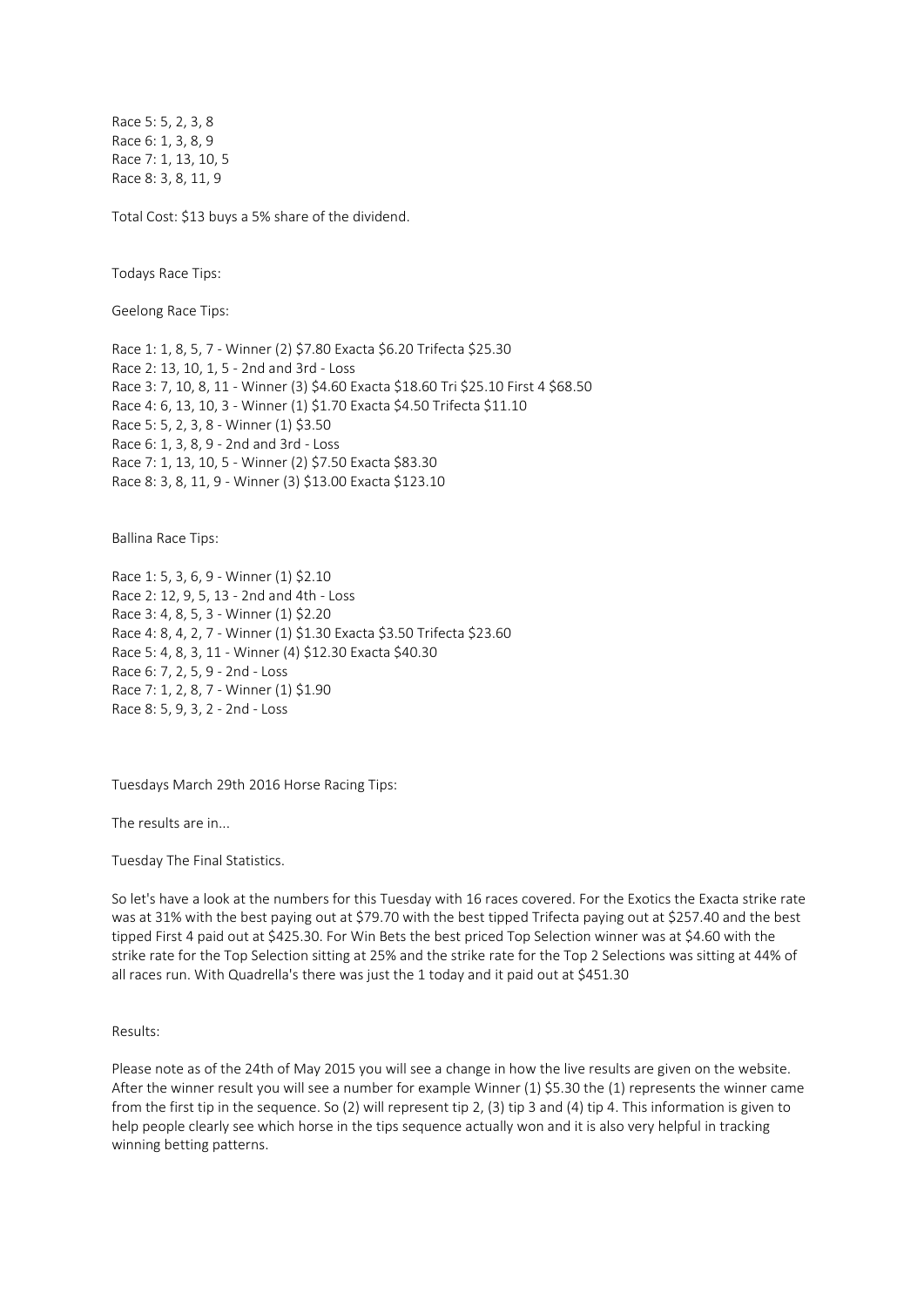The Live Results on the website are very important as you can constantly see at a quick glance how things are going. For example if Exotics are doing well at a certain venue then you may like to play the Exotics there. For example at a certain venue if only Win Bets are doing well then you may like to try that approach, if the Top Selections are doing well at a certain venue then you may like to back the next Top Selection. If the 3rd and 4th selections are only doing well at a certain venue then you may like to even try that approach. And also if a certain venue is not doing well at all results wise it may be wise to avoid betting at that venue altogether. Just use your logic when it comes to this information as PATTERNS are very IMPORTANT!

Special Suggested Bet Of The Day:

Stony Creek Race 3 Boxed Exacta:

Boxed - 5, 6, 11, 7

Total Cost: \$12 buys a 100% share of the dividend.

Where The Money Is: Those runners which stand out as being well supported early.

Nothing to report.

Best Longshot's Of The Day:

Nothing to report.

Best Quaddie Of The Day:

Stony Creek Quadrella:

Looks promising so here's hoping for a great start to the week fingers crossed.

Race 5: 10, 5, 4, 2 Race 6: 6, 1, 8, 2 Race 7: 11, 7, 3, 2 Race 8: 17, 12, 11, 6

Total Cost: \$13 buys a 5% share of the dividend.

Todays Race Tips:

Stony Creek Race Tips:

Race 1: 12, 9, 8, 14 - Winner (3) \$10.10 Ex \$79.70 Tri \$257.40 First 4 \$388.80 Race 2: 13, 9, 1, 5 - Winner (2) \$2.10 Race 3: 5, 6, 11, 7 - Winner (1) \$3.00 Exacta \$13.30 Tri \$99.40 First 4 \$425.30 Race 4: 11, 4, 6, 7 - Winner (3) \$5.80 Exacta \$32.60 Early Quadrella \$451.30 Race 5: 10, 5, 4, 2 - 4th - Loss Race 6: 6, 1, 8, 2 - Winner (4) \$7.50 Race 7: 11, 7, 3, 2 - Winner (1) \$4.10 Race 8: 17, 12, 11, 6 - Winner (3) \$12.70

Grafton Race Tips: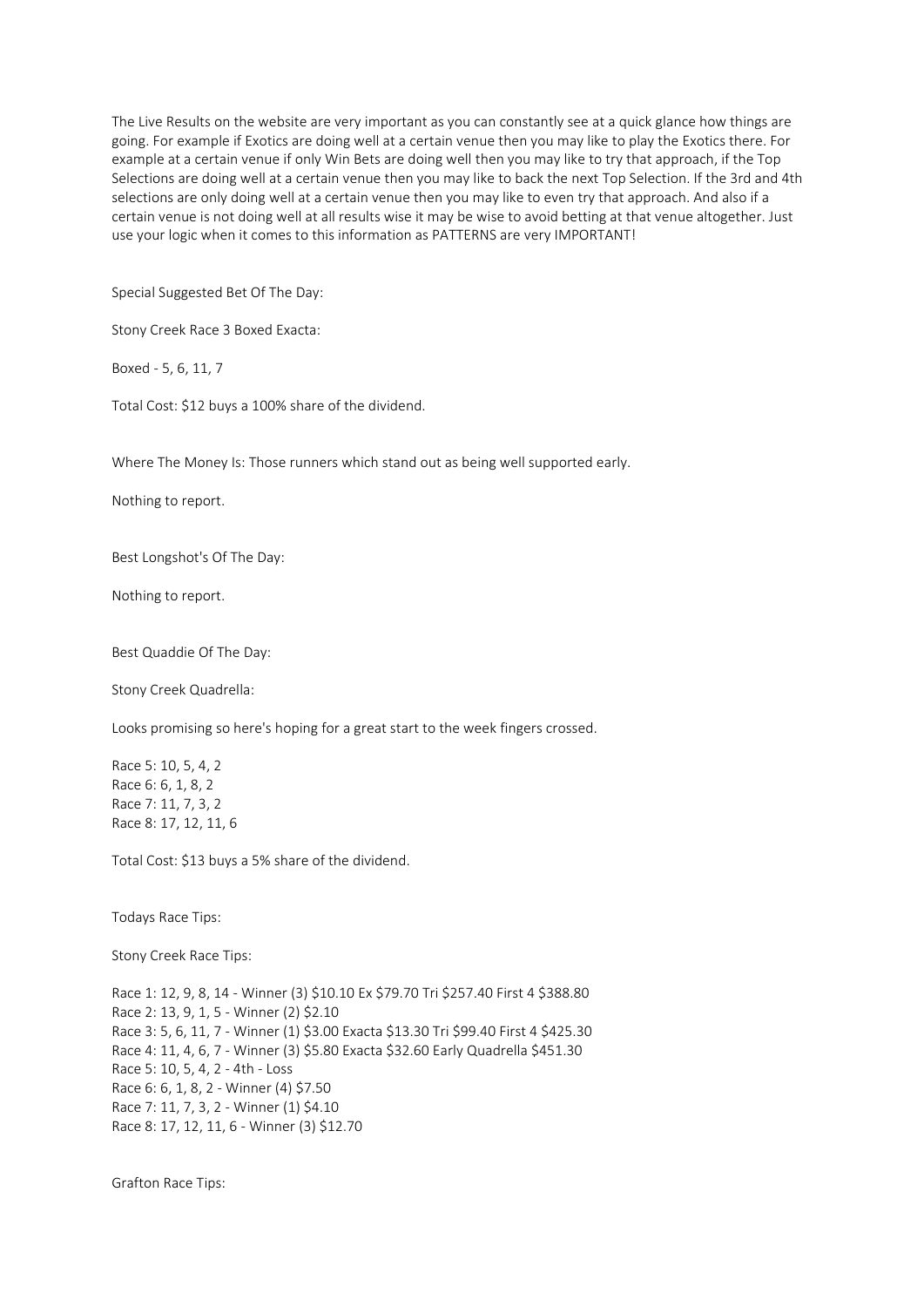Race 1: 4, 7, 6, 8 - 2nd, 3rd and 4th - Loss Race 2: 5, 2, 4, 7 - Winner (2) \$3.00 Exacta \$12.90 Trifecta \$47.80 Race 3: 5, 3, 7, 9 - 2nd - Loss Race 4: 3, 4, 7, 11 - Winner (2) \$8.30 Race 5: 3, 8, 7, 9 - 2nd, 3rd and 4th - Loss Race 6: 2, 6, 1, 5 - Winner (1) \$1.80 Race 7: 4, 6, 2, 5 - Winner (4) \$7.90 Race 8: 6, 4, 3, 7 - Winner (1) \$4.60 Exacta \$18.70

Tuesdays March 22nd 2016 Horse Racing Tips:

The results are in...

So let's have a look at the numbers for this Tuesday with 16 races covered. For the Exotics there were 8 Exacta's in total which is a strike rate of 50% with the best paying out at \$65.20 with the best tipped Trifecta paying out at \$199.60 and the best straight First 4 paid out at \$347.00. For Win bets the best priced Top Selection winner was at \$5.30 with the strike rate for the Top Selection sitting at 38% with the strike rate for the Top 2 Selections sititng at 44%

Results:

Please note as of the 24th of May 2015 you will see a change in how the live results are given on the website. After the winner result you will see a number for example Winner (1) \$5.30 the (1) represents the winner came from the first tip in the sequence. So (2) will represent tip 2, (3) tip 3 and (4) tip 4. This information is given to help people clearly see which horse in the tips sequence actually won and it is also very helpful in tracking winning betting patterns.

The Live Results on the website are very important as you can constantly see at a quick glance how things are going. For example if Exotics are doing well at a certain venue then you may like to play the Exotics there. For example at a certain venue if only Win Bets are doing well then you may like to try that approach, if the Top Selections are doing well at a certain venue then you may like to back the next Top Selection. If the 3rd and 4th selections are only doing well at a certain venue then you may like to even try that approach. And also if a certain venue is not doing well at all results wise it may be wise to avoid betting at that venue altogether. Just use your logic when it comes to this information as PATTERNS are very IMPORTANT!

Special Suggested Bet Of The Day:

Ballarat Race 4 Boxed Exacta:

Boxed - 1, 10, 6, 8

Total Cost: \$12 buys a 5% share of the dividend.

Where The Money Is: Those runners which stand out as being well supported early.

Nothing to report.

Best Longshot's Of The Day:

Nothing to report.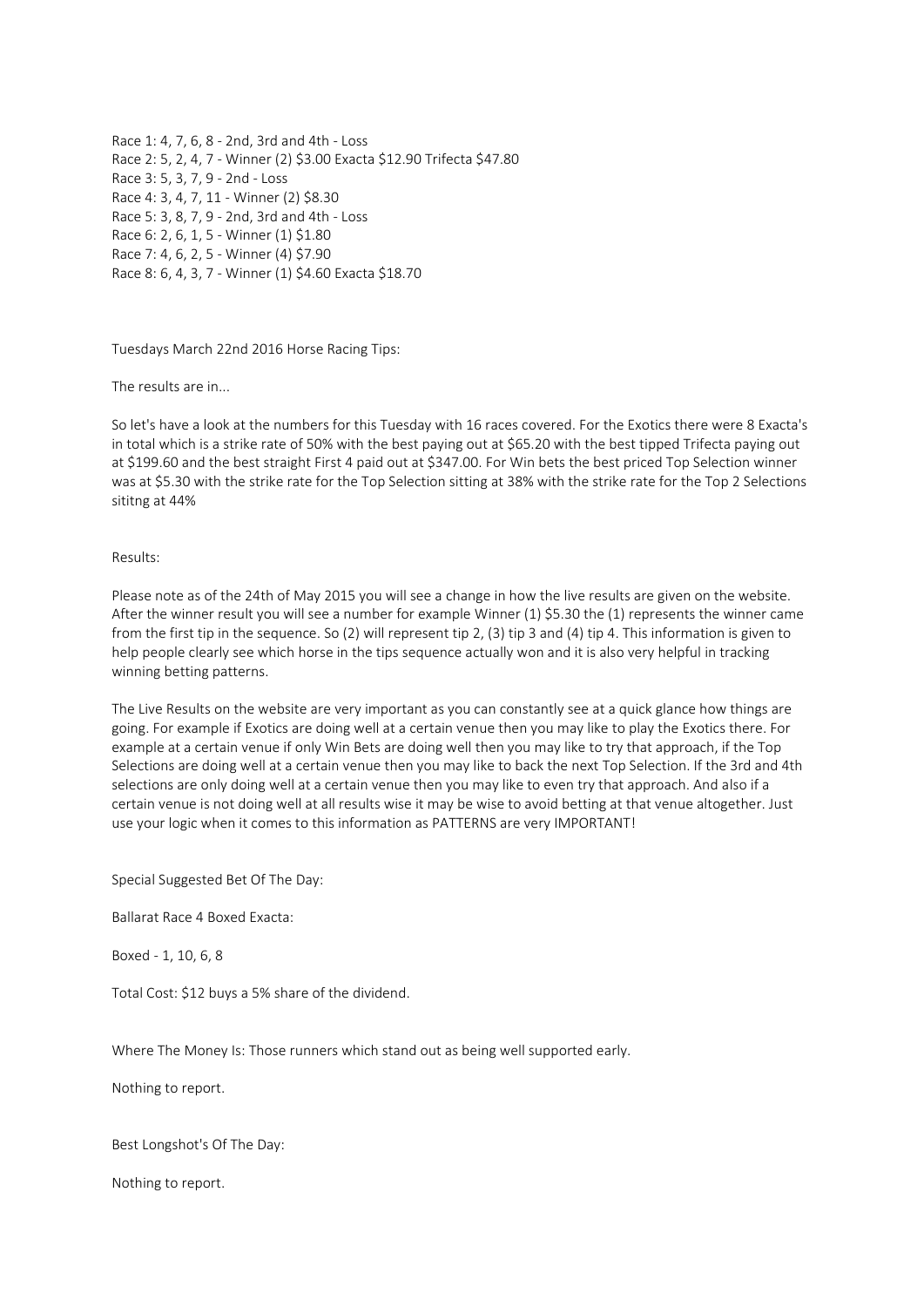Best Quaddie Of The Day:

Ballarat Quadrella:

Race 5: 2, 3, 4, 5 Race 6: 3, 6, 2, 10 Race 7: 11, 1, 7, 2 Race 8: 7, 13, 6, 10

Total Cost: \$13 buys a 5% share of the dividend.

Todays Race Tips:

Scone Race Tips:

Race 1: 1, 6, 13, 10 - Winner (1) \$2.70 Exacta \$65.20 Race 2: 4, 7, 13, 3 - Winner (3) \$6.10 Exacta \$13.30 Trifecta \$64.40 Race 3: 10, 11, 5, 13 - Winner (3) \$2.20 Race 4: 5, 7, 10, 8 - Winner (1) \$3.10 Early Quadrella \$289.00 Race 5: 6, 5, 2, 8 - Winner (3) \$2.60 Race 6: 11, 10, 5, 4 - Winner (1) \$2.90 Exacta \$21.10 Tri \$114.30 First 4 \$347.00 Race 7: 3, 2, 7, 8 - Winner (3) \$10.20 Exacta \$44.50 Trifecta \$188.80 Race 8: 1, 2, 7, 8 - Winner (1) \$2.10 Exacta \$5.70 Quadrella \$337.00

Ballarat Race Tips:

Race 1: 9, 12, 7, 18 - Winner (1) \$5.30 Race 2: 4, 7, 11, 16 - Winner (4) \$9.30 Exacta \$31.50 Trifecta \$132.00 Race 3: 3, 8, 9, 5 - Winner (1) \$3.40 Race 4: 1, 10, 6, 8 - 2nd, 3rd and 4th - Loss Race 5: 2, 3, 4, 5 - Winner (4) \$4.30 Exacta \$40.60 Trifecta \$199.60 Race 6: 3, 6, 2, 10 - Winner (2) \$6.20 Race 7: 11, 1, 7, 2 - Winner (4) \$4.30 Exacta \$17.40 Race 8: 7, 13, 6, 10 - 2nd and 4th - Loss

Tuesdays March 15th 2016 Horse Racing Tips:

The results are in...

So let's have a look at the stats for the day with 23 races covered in total. For the Exotics there were 10 Exacta's in total which is a strike rate of 44% of all races run with the best paying out at \$54.70 with the best tipped Trifecta paying out at \$224.00 and the best tipped First 4 paid out at \$199.00. For Win Bets the strike rate for the Top Selection was sitting at 26% with the stike rate for the Top 2 Selections sitting at 44% of all races run.

# Results:

Please note as of the 24th of May 2015 you will see a change in how the live results are given on the website. After the winner result you will see a number for example Winner (1) \$5.30 the (1) represents the winner came from the first tip in the sequence. So (2) will represent tip 2, (3) tip 3 and (4) tip 4. This information is given to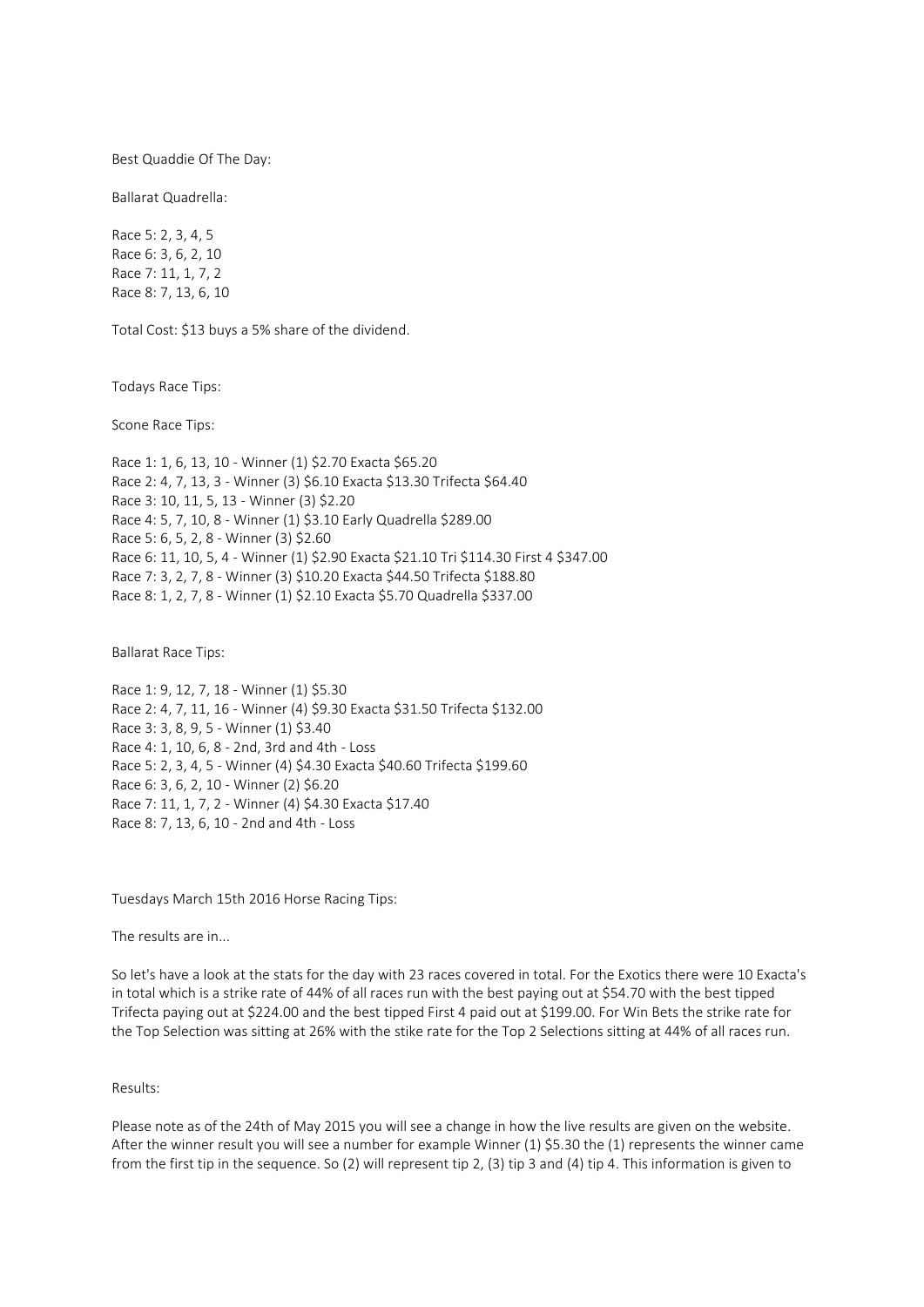help people clearly see which horse in the tips sequence actually won and it is also very helpful in tracking winning betting patterns.

The Live Results on the website are very important as you can constantly see at a quick glance how things are going. For example if Exotics are doing well at a certain venue then you may like to play the Exotics there. For example at a certain venue if only Win Bets are doing well then you may like to try that approach, if the Top Selections are doing well at a certain venue then you may like to back the next Top Selection. If the 3rd and 4th selections are only doing well at a certain venue then you may like to even try that approach. And also if a certain venue is not doing well at all results wise it may be wise to avoid betting at that venue altogether. Just use your logic when it comes to this information as PATTERNS are very IMPORTANT!

Special Suggested Bet Of The Day:

None available today.

Where The Money Is: Those runners which stand out as being well supported early.

Nothing to report.

Best Longshot's Of The Day:

None available today.

Best Quaddie Of The Day:

Ballarat Quadrella:

Race 5: 7, 6, 4, 9 Race 6: 5, 4, 12, 6 Race 7: 6, 7, 5, 14 Race 8: 10, 4, 12, 9

Total Cost: \$13 buys a 5% share of the dividend.

Todays Race Tips:

Ballarat Race Tips:

Race 1: 2, 7, 5, 3 - Winner (1) \$2.20 Exacta \$9.70 Race 2: 7, 2, 11, 4 - 2nd and 4th - Loss Race 3: 16, 5, 11, 12 - Winner (3) \$4.40 Exacta \$11.80 Trifecta \$32.00 Race 4: 4, 7, 3, 1 - Winner (4) \$7.90 Exacta \$32.80 Tri \$117.20 First 4 \$199.00 Race 5: 7, 6, 4, 9 - Winner (1) \$3.60 Exacta \$7.10 Trifecta \$52.20 Race 6: 5, 4, 12, 6 - Winner (1) \$2.10 Exacta \$9.80 Tri \$27.20 First 4 \$45.20 Race 7: 6, 7, 5, 14 - 2nd and 3rd - Loss Race 8: 10, 4, 12, 9 - Winner (4) \$15.50 Exacta \$54.70 Trifecta \$224.00

Taree Race Tips:

Race 1: 6, 9, 2, 4 - Winner (2) \$9.60 Exacta \$46.00 Race 2: 11, 13, 3, 6 - Winner (2) \$4.50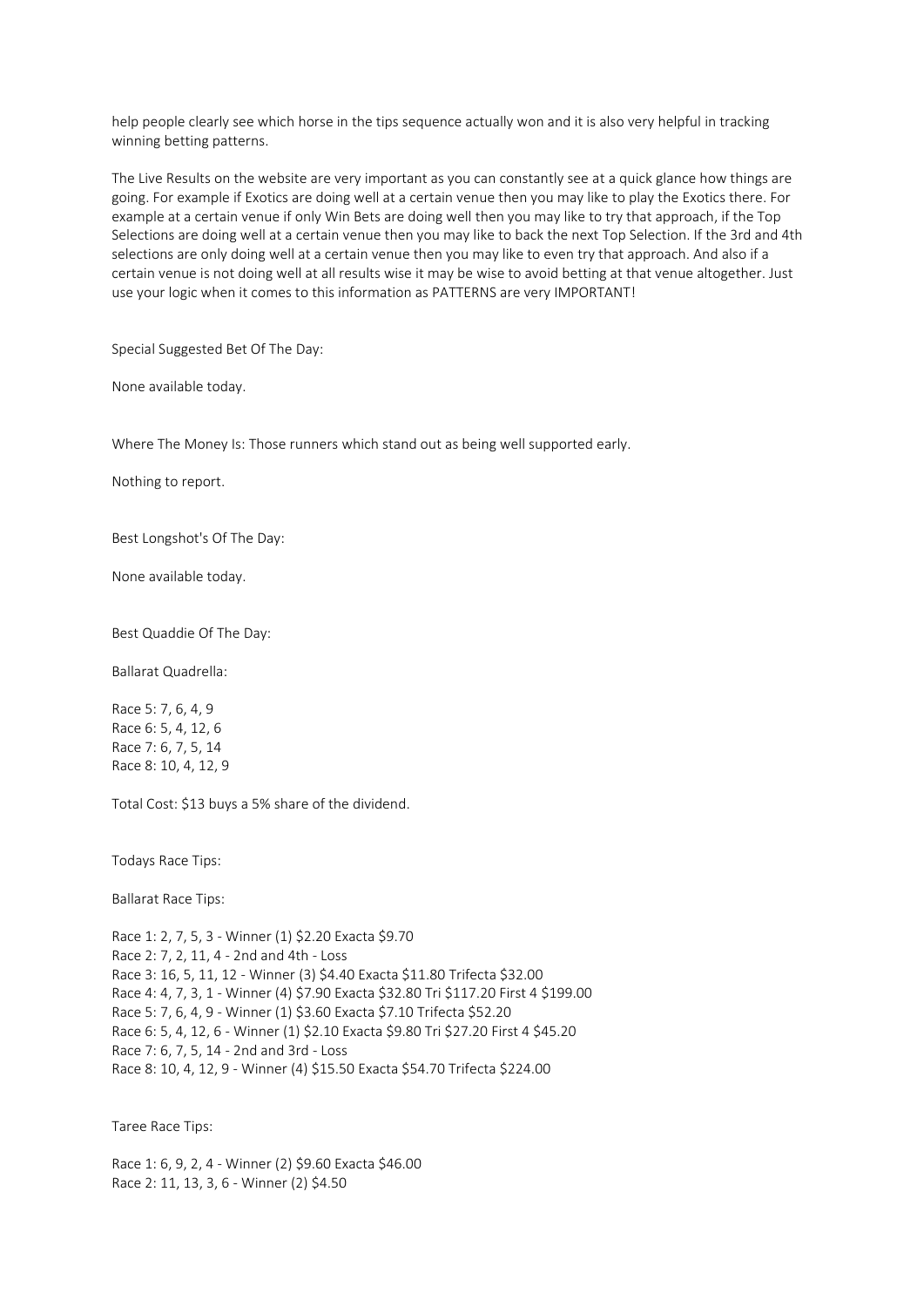Race 3: 14, 11, 13, 6 - Winner (1) \$2.10 Exacta \$14.50 Race 4: 3, 12, 5, 10 - 2nd and 3rd - Loss Race 5: 10, 9, 6, 11 - Winner (2) \$5.40 Race 6: 5, 13, 15, 8 - 2nd - Loss Race 7: 13, 5, 16, 7 - Winner (2) \$6.80 Race 8: 15, 3, 5, 7 - 2nd and 4th - Loss

Mackay Race Tips:

Race 1: 5, 6, 2, 1 - Winner (3) \$3.10 Exacta \$7.20 Trifecta \$22.80 Race 2: 2, 4, 8, 7 - Winner (4) \$11.60 Race 3: 1, 5, 8, 7 - Winner (1) \$1.30 Race 4: 7, 3, 9, 6 - 2nd and 4th - Loss Race 5: 1, 2, 4, 5 - Winner (1) \$1.80 Exacta \$10.70 Trifecta \$21.80 Race 6: 1, 7, 3, 8 - 3rd and 4th - Loss Race 7: 2, 6, 3, 1 - 3rd and 4th - Loss

Tuesdays March 8th 2016 Horse Racing Tips:

The results are in...

So let's have a look at the numbers for the day with 22 races covered. For the Exotics there were 11 Exacta's in total which is a strike rate of 50% with the best paying out at \$38.50 with the best straight Trifecta paying out at \$98.50 and the best straight First 4 paid out at \$107.60. For Win Bets the strike rate for the Top Selection was sitting at 23% with the strike rate for the Top 2 Selections sitting at 50% of all races run. With Quadrella's the best today on site paid out at \$1774.30

#### Results:

Please note as of the 24th of May 2015 you will see a change in how the live results are given on the website. After the winner result you will see a number for example Winner (1) \$5.30 the (1) represents the winner came from the first tip in the sequence. So (2) will represent tip 2, (3) tip 3 and (4) tip 4. This information is given to help people clearly see which horse in the tips sequence actually won and it is also very helpful in tracking winning betting patterns.

The Live Results on the website are very important as you can constantly see at a quick glance how things are going. For example if Exotics are doing well at a certain venue then you may like to play the Exotics there. For example at a certain venue if only Win Bets are doing well then you may like to try that approach, if the Top Selections are doing well at a certain venue then you may like to back the next Top Selection. If the 3rd and 4th selections are only doing well at a certain venue then you may like to even try that approach. And also if a certain venue is not doing well at all results wise it may be wise to avoid betting at that venue altogether. Just use your logic when it comes to this information as PATTERNS are very IMPORTANT!

Special Suggested Bet Of The Day:

Murwillumbah Race 7 Boxed Exacta:

A race where there does look to be value and it will pay well if it salutes.

Boxed - 3, 9, 7, 8

Total Cost: \$12 buys a 100% share of the dividend.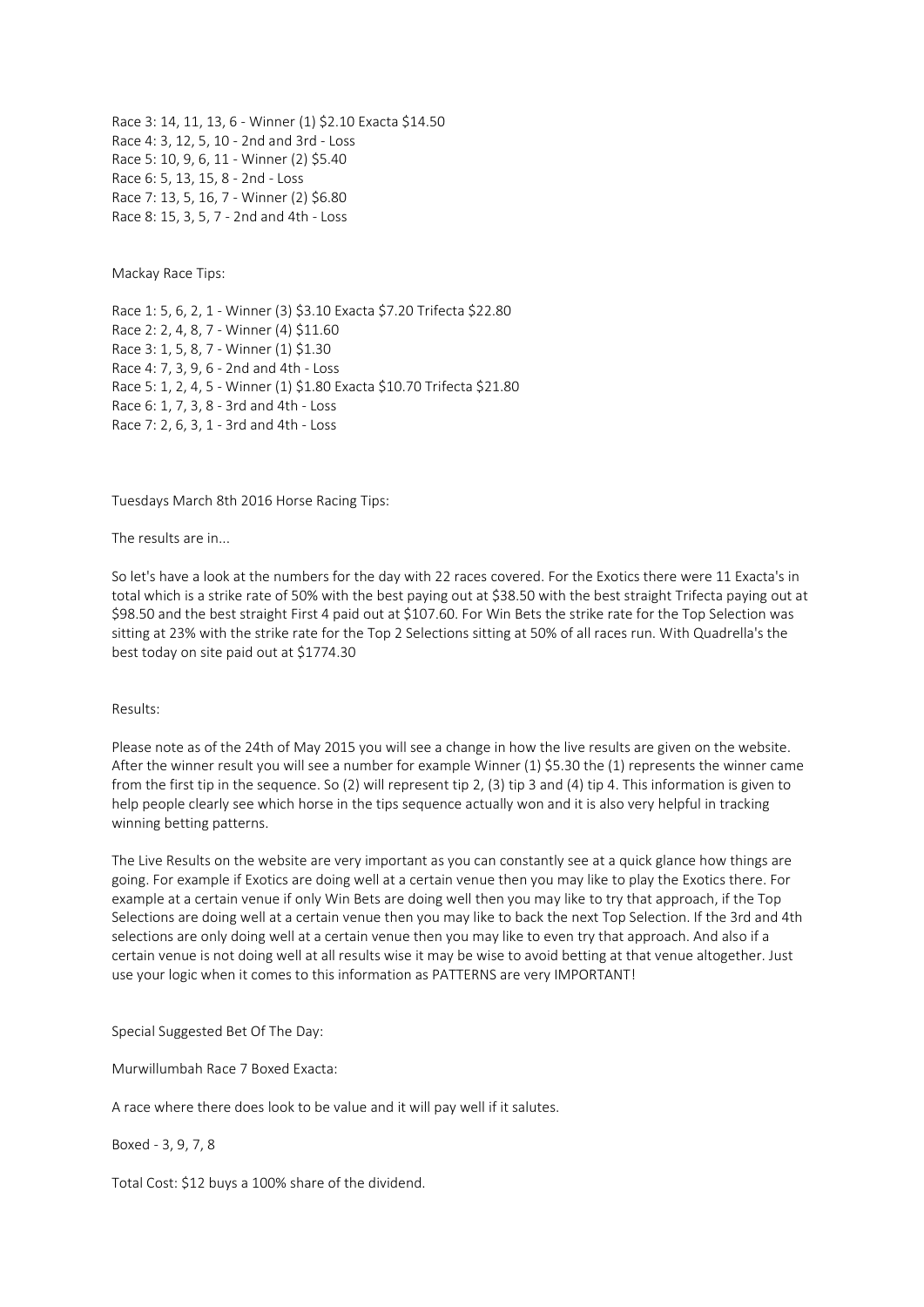Where The Money Is: Those runners which stand out as being well supported early.

Honestly no real action to report.

Best Longshot's Of The Day:

Again nothing to report today.

Best Quaddie Of The Day:

Warrnambool Quadrella:

Its looks to have potential but we will have to see how it all pans out.

Race 5: 3, 2, 6, 4 Race 6: 7, 6, 4, 3 Race 7: 10, 4, 2, 1 Race 8: 5, 2, 6, 11

Total Cost: \$13 buys a 5% share of the dividend.

Todays Race Tips:

Hawkesbury Race Tips:

Race 1: 4, 6, 1, 13 - Winner (1) \$2.40 Exacta \$7.30 Trifecta \$13.80 Race 2: 4, 2, 6, 5 - 2nd and 3rd - Loss Race 3: 2, 5, 9, 3 - Winner (3) \$4.90 Exacta \$32.00 Trifecta \$98.50 Race 4: 1, 4, 6, 10 - Winner (2) \$4.90 Exacta \$19.60 Race 5: 1, 3, 4, 5 - Winner (2) \$5.80 Race 6: 4, 11, 9, 2 - 4th - Loss Race 7: 4, 1, 8, 5 - Winner (4) \$4.00 Exacta \$11.50 Tri \$29.30 First 4 \$107.60

Warrnambool Race Tips:

Race 1: 8, 10, 5, 7 - Winner (3) \$2.90 Race 2: 1, 5, 3, 4 - Winner (3) \$3.40 Exacta \$10.10 Tri \$12.40 First 4 \$26.60 Race 3: 6, 5, 1, 4 - Winner (1) \$1.80 Exacta \$6.30 Trifecta \$15.00 Race 4: 6, 8, 3, 7 - 3rd and 4th - Loss Race 5: 3, 2, 6, 4 - Winner (3) \$6.60 Exacta \$37.30 Race 6: 7, 6, 4, 3 - 2nd, 3rd and 4th - Loss Race 7: 10, 4, 2, 1 - Winner (1) \$1.80 - L/S No 10 Race 8: 5, 2, 6, 11 - Winner (1) \$2.60 Exacta \$28.80 Trifecta \$78.90

Murwillumbah Race Tips:

Race 1: 9, 7, 10, 2 - Winner (2) \$6.60 Race 2: 1, 8, 3, 9 - Winner (3) \$3.30 Exacta \$8.30 Race 3: 1, 6, 7, 12 - Winner (4) \$6.40 Race 4: 2, 1, 5, 4 - Winner (1) \$2.30 Ex \$6.80 Tri \$32.80 Early Quad \$1774.30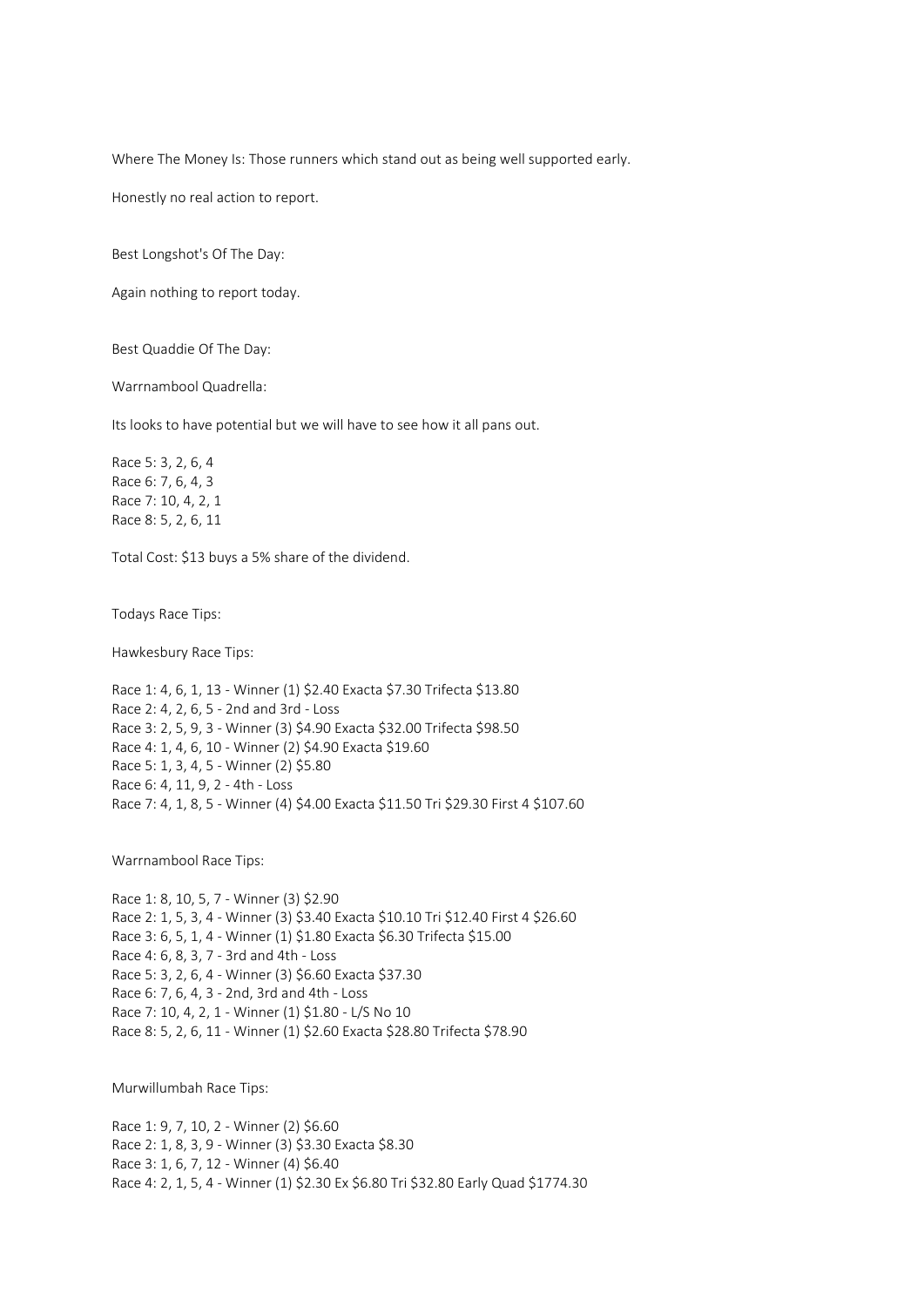Race 5: 6, 7, 12, 8 - Winner (2) \$7.80 Exacta \$38.50 Trifecta \$76.00 Race 6: 4, 11, 6, 2 - Winner (2) \$2.50 Race 7: 3, 9, 7, 8 - Winner (2) \$4.50 Quadrella \$265.20

Tuesdays March 1st 2016 Horse Racing Tips:

The results are in...

So lets have a look at the numbers with just the 15 races covered today. For the Exotics the Exacta strike rate was at 33% with the best paying out at \$36.30 with the best straight Trifecta paying out at \$57.20 and the best straight First 4 paid out at \$136.60. For Win Bets the strike rate for the Top Selection was sitting at 27% with the strike rate for the Top 2 Selections sitting at 40%. For the Quadrella's there was just the 1 today and it was our best quaddie of the day and it paid out at \$1160.70

Results:

Please note as of the 24th of May 2015 you will see a change in how the live results are given on the website. After the winner result you will see a number for example Winner (1) \$5.30 the (1) represents the winner came from the first tip in the sequence. So (2) will represent tip 2, (3) tip 3 and (4) tip 4. This information is given to help people clearly see which horse in the tips sequence actually won and it is also very helpful in tracking winning betting patterns.

The Live Results on the website are very important as you can constantly see at a quick glance how things are going. For example if Exotics are doing well at a certain venue then you may like to play the Exotics there. For example at a certain venue if only Win Bets are doing well then you may like to try that approach, if the Top Selections are doing well at a certain venue then you may like to back the next Top Selection. If the 3rd and 4th selections are only doing well at a certain venue then you may like to even try that approach. And also if a certain venue is not doing well at all results wise it may be wise to avoid betting at that venue altogether. Just use your logic when it comes to this information as PATTERNS are very IMPORTANT!

Special Suggested Bet Of The Day:

Newcastle Race 2 Boxed Exacta:

There looks to be value here and should pay well if it salutes.

Boxed - 3, 10, 11, 4

Total Cost: \$12 buys a 100% share of the dividend.

Where The Money Is: Those runners which stand out as being well supported early.

Nothing to report today.

Best Longshot's Of The Day:

- Bendigo Race 8 No 10 Sistine Star at \$19.00 was rated as 5th selection in the ratings so is not included below but there is money around for this one early which gives it some interest at the odds.

Result: Finished in 3rd and paid \$6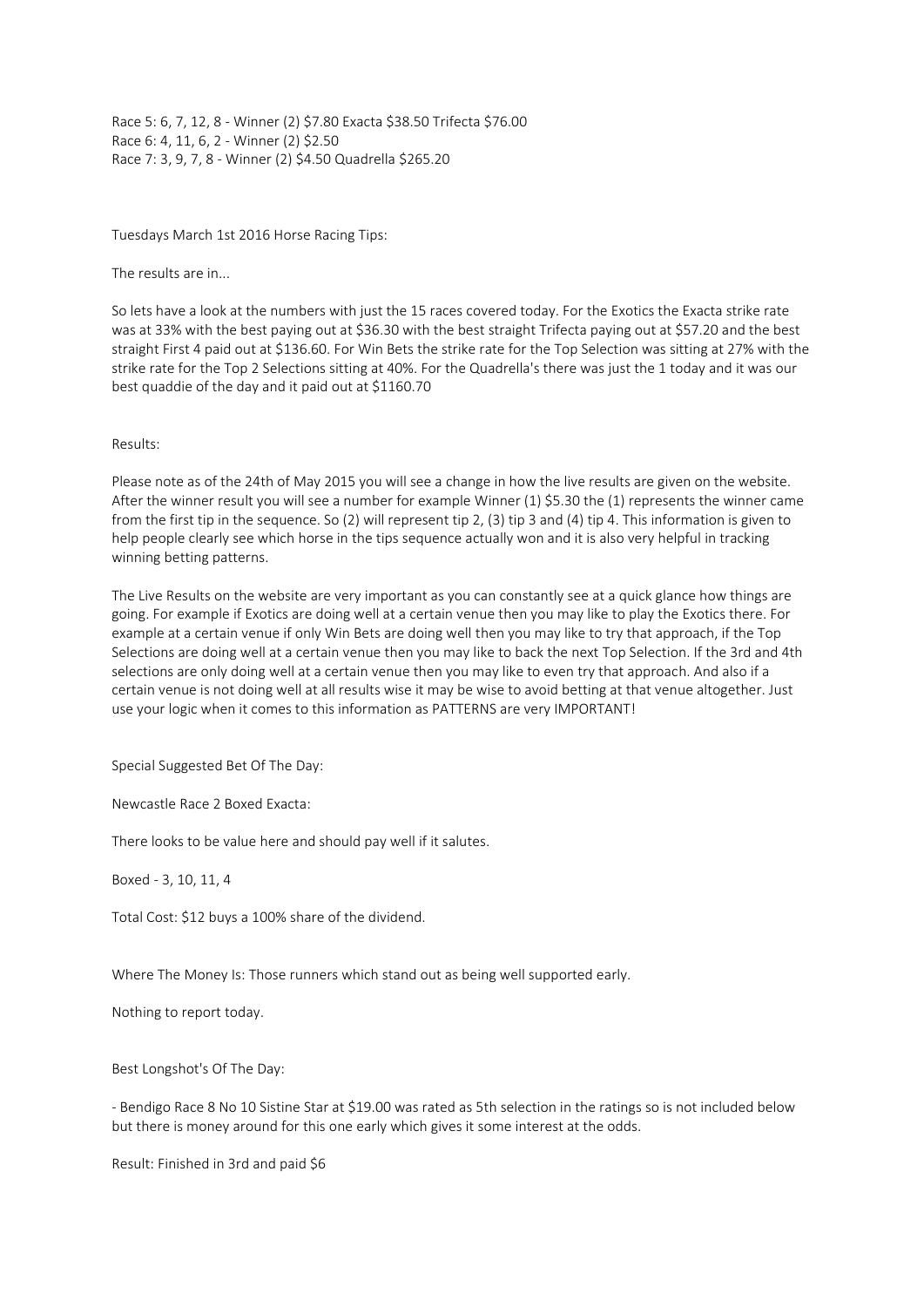Best Quaddie Of The Day:

Bendigo Quadrella:

Has the potential to pay pretty well today so here's hoping for the best of luck.

Race 5: 8, 6, 3, 7 Race 6: 2, 5, 3, 8 Race 7: 4, 8, 5, 1 Race 8: 4, 8, 6, 1

Total Cost: \$13 buys a 5% share of the dividend.

Result: A winner and paid out at \$1160.70

Todays Race Tips:

Bendigo Race Tips:

Race 1: 6, 5, 7, 4 - 2nd, 3rd and 4th - Loss Race 2: 11, 7, 8, 1 - Winner (1) \$3.20 Exacta \$16.20 Tri \$57.20 First 4 \$136.60 Race 3: 5, 1, 6, 7 - 2nd, 3rd and 4th - Loss Race 4: 4, 10, 6, 1 - Winner (1) \$1.40 Race 5: 8, 6, 3, 7 - Winner (1) \$3.50 Race 6: 2, 5, 3, 8 - Winner (4) \$9.80 Race 7: 4, 8, 5, 1 - Winner (2) \$3.60 Exacta \$14.30 Trifecta \$56.10 Race 8: 4, 8, 6, 1 - Winner (3) \$5.50 Exacta \$36.30 Quadrella \$1160.70

Newcastle Race Tips:

Race 1: 4, 6, 8, 10 - Winner (1) \$1.50 Exacta \$4.90 Race 2: 3, 10, 11, 4 - Winner (4) \$9.50 Race 3: 4, 7, 5, 3 - Winner (2) \$5.30 Exacta \$19.30 Race 4: 8, 2, 3, 9 - 2nd - Loss Race 5: 6, 9, 8, 5 - 2nd, 3rd and 4th - Loss Race 6: 3, 10, 2, 4 - Winner (4) \$11.20 Race 7: 10, 6, 5, 8 - Winner (4) \$3.90

Tuesdays February 24th 2016 Horse Racing Tips:

The results are in...

So lets have a look at the numbers with 16 races covered. For Win Bets the best priced winner was at \$7.90 with the strike rate for the Top Selection sitting at 13% with the strike rate for the Top 2 Selections sitting at 31%. For the Exotics the Exacta strike rate was at 25% with the best paying out at \$18.40 with the best straight Trifecta paying out at \$59.60 and the best straight First 4 paid out at \$221.40

Results:

Please note as of the 24th of May 2015 you will see a change in how the live results are given on the website. After the winner result you will see a number for example Winner (1) \$5.30 the (1) represents the winner came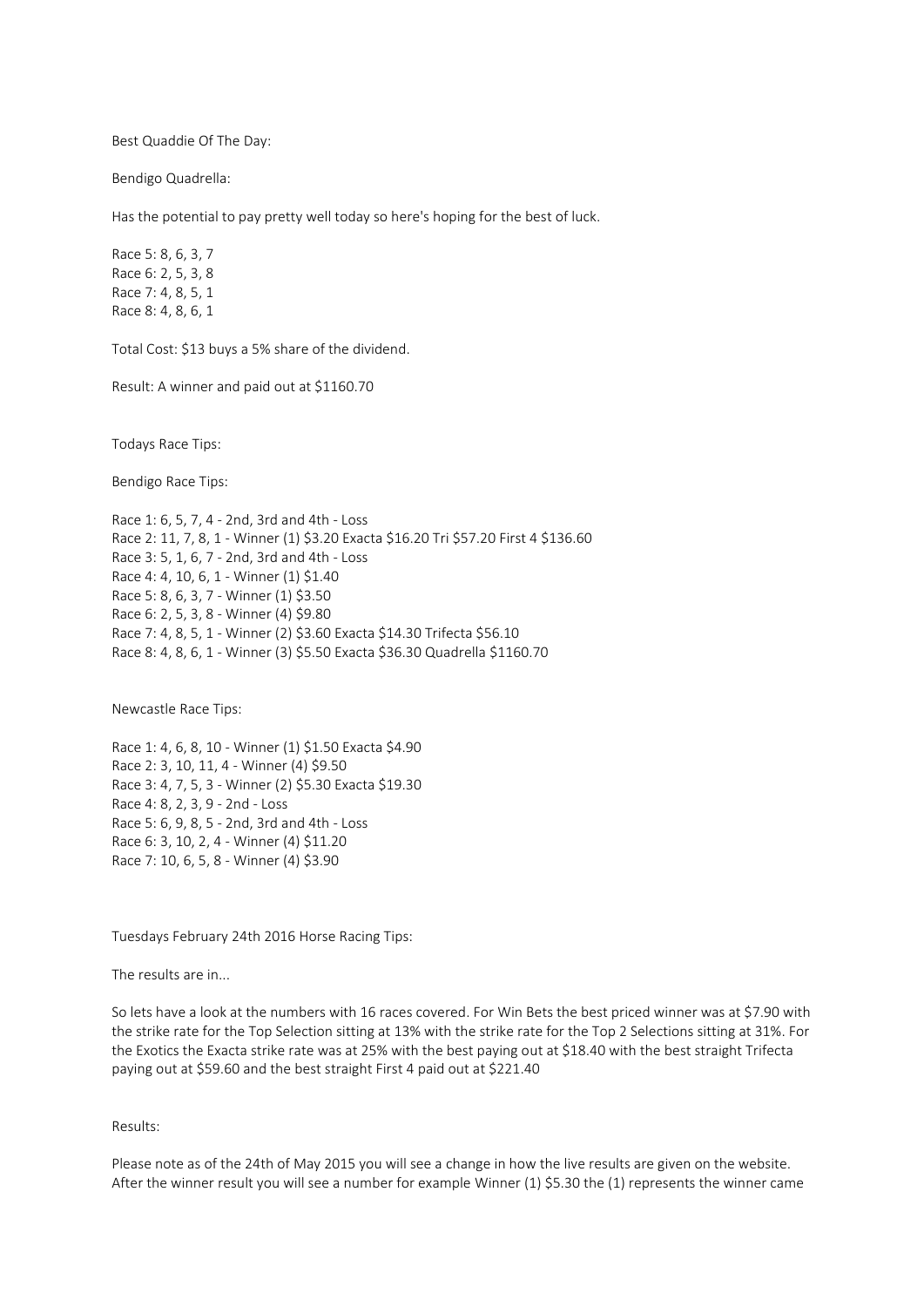from the first tip in the sequence. So (2) will represent tip 2, (3) tip 3 and (4) tip 4. This information is given to help people clearly see which horse in the tips sequence actually won and it is also very helpful in tracking winning betting patterns.

The Live Results on the website are very important as you can constantly see at a quick glance how things are going. For example if Exotics are doing well at a certain venue then you may like to play the Exotics there. For example at a certain venue if only Win Bets are doing well then you may like to try that approach, if the Top Selections are doing well at a certain venue then you may like to back the next Top Selection. If the 3rd and 4th selections are only doing well at a certain venue then you may like to even try that approach. And also if a certain venue is not doing well at all results wise it may be wise to avoid betting at that venue altogether. Just use your logic when it comes to this information as PATTERNS are very IMPORTANT!

Special Suggested Bet Of The Day:

None available today.

Where The Money Is: Those runners which stand out as being well supported early.

Nothing to report.

Best Longshot's Of The Day:

Nothing to report.

Best Quaddie Of The Day:

Bendigo Quadrella:

Race 6: 5, 8, 10, 2 Race 7: 14, 2, 4, 10 Race 8: 5, 6, 9, 7 Race 9: 2, 13, 1, 6

Total Cost: \$13 buys a 5% share of the dividend.

Todays Race Tips:

Bendigo Race Tips:

Race 1: 11, 6, 9, 7 - 2nd - Loss Race 2: 11, 4, 10, 5 - Winner (3) \$3.30 Race 3: 4, 13, 12, 7 - 2nd, 3rd and 4th - Loss Race 4: 9, 4, 11, 16 - Winner (3) \$6.10 Exacta \$18.40 Tri \$27.50 First 4 \$70.60 Race 5: 6, 3, 8, 2 - Winner (2) \$3.90 Race 6: 5, 8, 10, 2 - Winner (1) \$2.40 Exacta \$14.00 Trifecta \$22.10 Race 7: 14, 2, 4, 10 - Winner (2) \$6.80 Race 8: 5, 6, 9, 7 - Winner (3) \$7.90 Race 9: 2, 13, 1, 6 - 2nd and 4th - Loss

Newcastle Race Tips: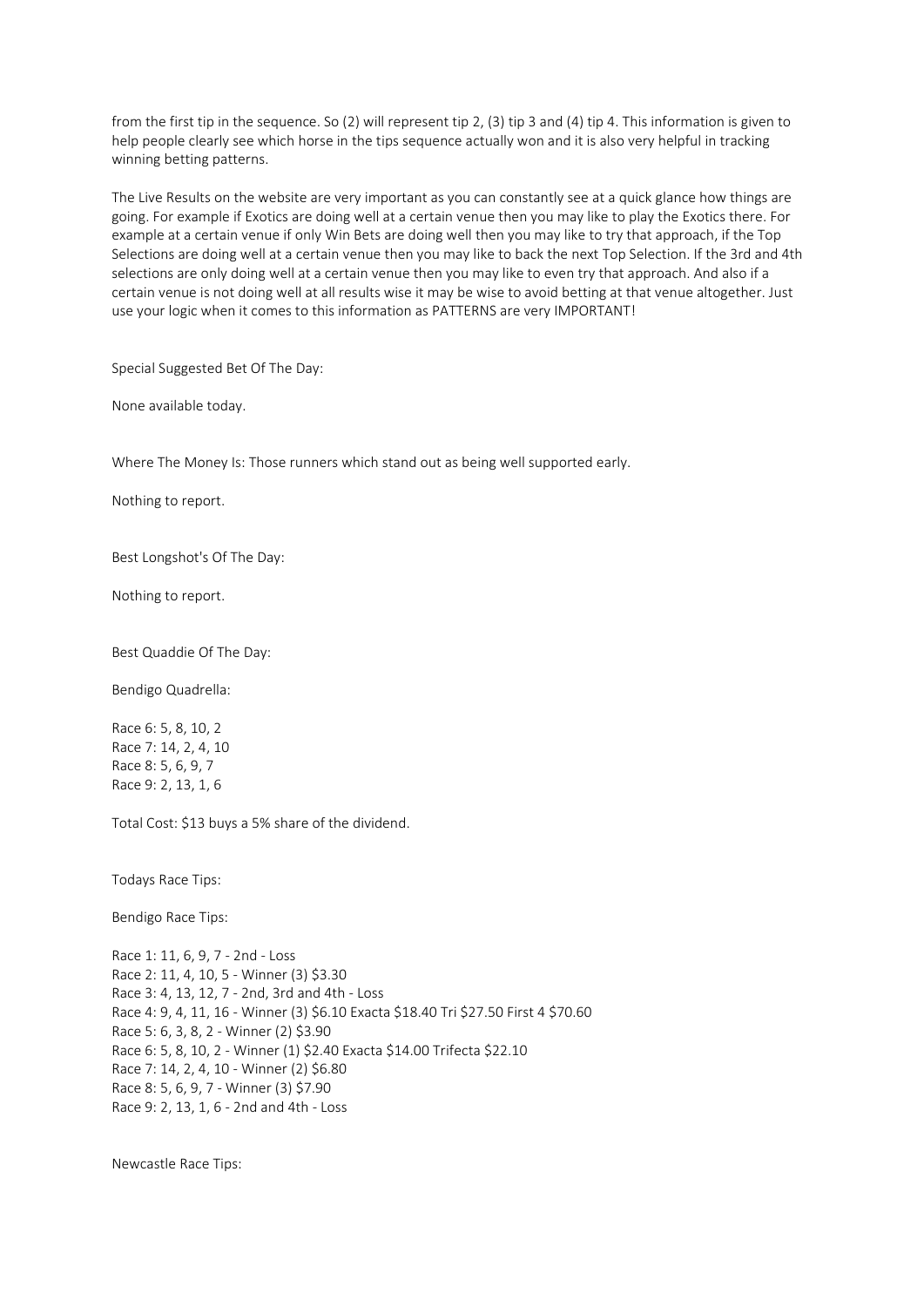Race 1: 1, 7, 6, 3 - Winner (1) \$2.20 Exacta \$8.20 Trifecta \$20.90 Race 2: 5, 4, 8, 7 - Winner (2) \$3.10 Race 3: 1, 7, 2, 5 - Winner (3) \$2.80 Exacta \$16.00 Tri \$59.60 First 4 \$221.40 Race 4: 3, 7, 5, 6 - Winner (3) \$3.70 Early Quadrella \$228.10 Race 5: 1, 3, 9, 2 - 2nd and 3rd - Loss Race 6: 6, 5, 4, 9 - 2nd and 4th - Loss Race 7: 12, 2, 7, 3 - 2nd and 3rd - Loss

Tuesdays February 16th 2016 Horse Racing Tips:

The results are in...

So let's have a look at the numbers for this Tuesday with 16 races covered. For the Exotics the Exacta strike rate was at 31% with the best paying out at \$49.80 with the best straight Trifecta paying out at \$164.80 and the best straight First 4 paid out at \$289.40. For Win Bets the best priced winner was at \$11.60 with the strike rate for the Top Selection sitting at 25% with the strike rate for the Top 2 Selections sitting at 31%. Overall a quite Tuesday with not much action to report.

### Results:

Please note as of the 24th of May 2015 you will see a change in how the live results are given on the website. After the winner result you will see a number for example Winner (1) \$5.30 the (1) represents the winner came from the first tip in the sequence. So (2) will represent tip 2, (3) tip 3 and (4) tip 4. This information is given to help people clearly see which horse in the tips sequence actually won and it is also very helpful in tracking winning betting patterns.

The Live Results on the website are very important as you can constantly see at a quick glance how things are going. For example if Exotics are doing well at a certain venue then you may like to play the Exotics there. For example at a certain venue if only Win Bets are doing well then you may like to try that approach, if the Top Selections are doing well at a certain venue then you may like to back the next Top Selection. If the 3rd and 4th selections are only doing well at a certain venue then you may like to even try that approach. And also if a certain venue is not doing well at all results wise it may be wise to avoid betting at that venue altogether. Just use your logic when it comes to this information as PATTERNS are very IMPORTANT!

Special Suggested Bet Of The Day:

Taree Race 1 Banker Exacta:

1, 8 / 1, 8, 5, 6

So its 1 and 8 for 1st and 1, 8, 5, 6 for 2nd.

Total Cost: \$12 buys a 200% share of the dividend.

Where The Money Is: Those runners which stand out as being well supported early.

Nothing to report.

Best Longshot's Of The Day: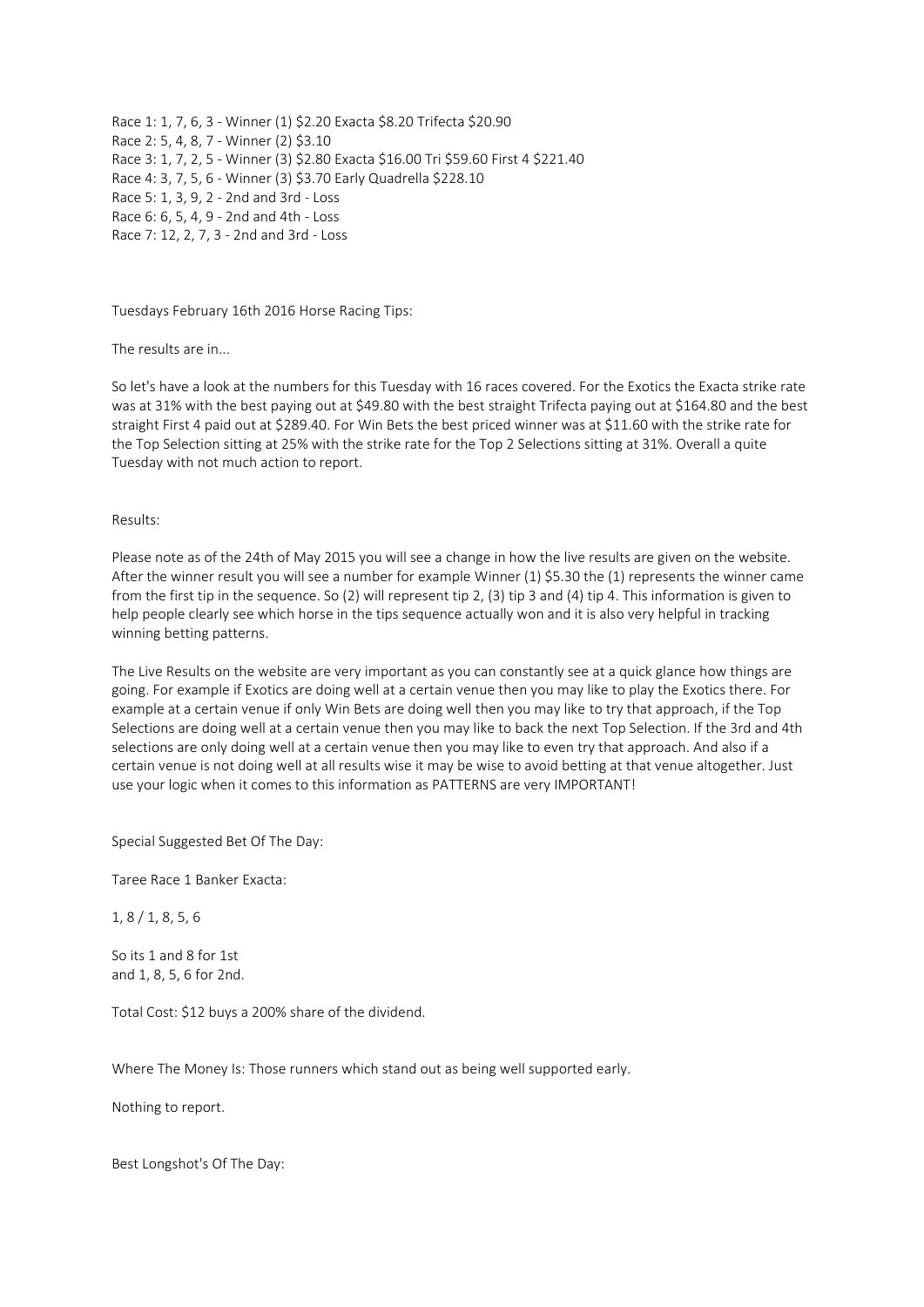- Sale Race 6 No 3 Lord Of The Song at \$41.00 keep an eye on this one money for early and it first up from a spell today. A place does not look out of the cards at odds.

Best Quaddie Of The Day:

May not pay a huge amount today but I have been wrong predicting that before.

Sale Quadrella:

Race 5: 4, 7, 1, 8 Race 6: 6, 2, 1, 3 Race 7: 5, 6, 3, 8 Race 8: 6, 5, 2, 4

Total Cost: \$13 buys a 5% share of the dividend.

Todays Race Tips:

Sale Race Tips:

Race 1: 5, 4, 10, 8 - Winner (2) \$2.90 Race 2: 4, 9, 5, 7 - Winner (1) \$2.40 Race 3: 5, 8, 7, 1 - Winner (4) \$10.70 Exacta \$49.80 Tri\$164.80 First 4 \$289.40 Race 4: 11, 6, 7, 8 - Winner (3) \$3.90 Early Quadrella \$244.90 Race 5: 4, 7, 1, 8 - Winner (4) \$11.60 Exacta \$40.00 Tri \$57.80 First 4 \$95.60 Race 6: 6, 2, 1, 3 - 3rd and 4th - Loss Race 7: 5, 6, 3, 8 - Winner (1) \$2.00 Exacta \$11.10 Race 8: 6, 5, 2, 4 - 2nd, 3rd and 4th - Loss

Taree Race Tips:

Race 1: 1, 8, 6, 5 - 2nd and 3rd - Loss Race 2: 8, 12, 5, 1 - 2nd, 3rd and 4th - Loss Race 3: 3, 5, 8, 7 - Winner (3) \$7.70 Race 4: 1, 2, 8, 10 - Winner (3) \$4.00 Exacta \$30.50 Race 5: 2, 6, 5, 3 - Winner (1) \$2.40 Exacta \$4.20 Trifecta \$16.80 Race 6: 6, 9, 11, 12 - 2nd - Loss Race 7: 11, 6, 12, 9 - 2nd, 3rd and 4th - Loss Race 8: 3, 4, 6, 9 - Winner (1) \$2.30

Tuesdays February 9th 2016 Horse Racing Tips:

The results are in...

So let's have a quick look at the numbers with 17 races covered this Tuesday. For Win Bets the best priced winner was at \$9.40 with the strike rate for the Top Selection sitting at 47% with the strike rate for the Top 2 Selections sitting at 71%. For the Exotics the Exacta strike rate was sitting at 42% today with the best paying out at \$41.90 with the best straight Trifecta paying out at \$111.50 and the best straight First 4 paid out at \$311.00

Results: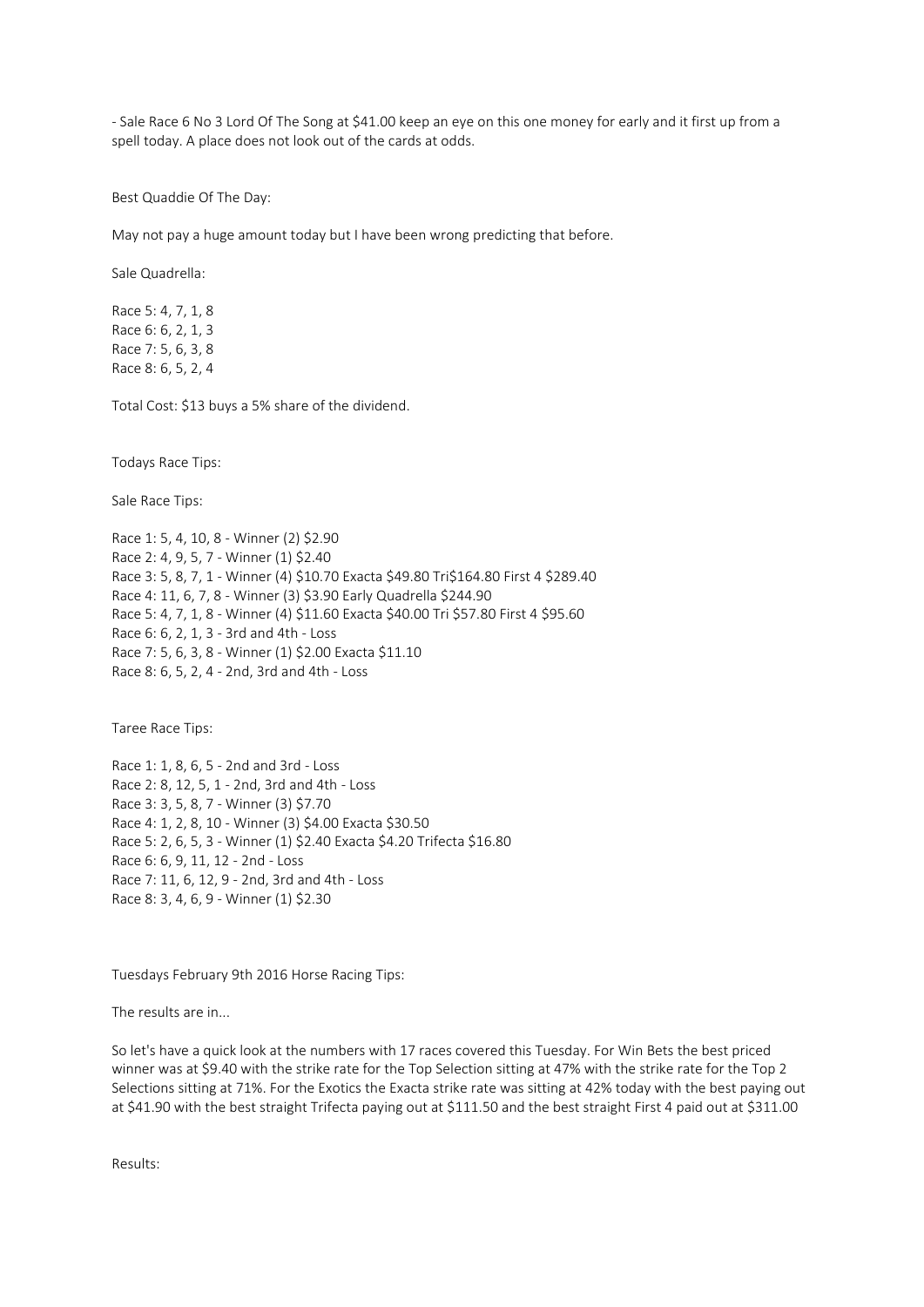Please note as of the 24th of May 2015 you will see a change in how the live results are given on the website. After the winner result you will see a number for example Winner (1) \$5.30 the (1) represents the winner came from the first tip in the sequence. So (2) will represent tip 2, (3) tip 3 and (4) tip 4. This information is given to help people clearly see which horse in the tips sequence actually won and it is also very helpful in tracking winning betting patterns.

The Live Results on the website are very important as you can constantly see at a quick glance how things are going. For example if Exotics are doing well at a certain venue then you may like to play the Exotics there. For example at a certain venue if only Win Bets are doing well then you may like to try that approach, if the Top Selections are doing well at a certain venue then you may like to back the next Top Selection. If the 3rd and 4th selections are only doing well at a certain venue then you may like to even try that approach. And also if a certain venue is not doing well at all results wise it may be wise to avoid betting at that venue altogether. Just use your logic when it comes to this information as PATTERNS are very IMPORTANT!

Special Suggested Bet Of The Day:

Stoney Creek Race 2 Boxed Exacta:

Boxed - 7, 9, 10, 1

Total Cost: \$12 buys a 100% share of the dividend.

Where The Money Is: Those runners which stand out as being well supported early.

Nothing to report.

Best Longshot's Of The Day:

Nothing to report.

Best Quaddie Of The Day:

Well we got a very small win dividend yesterday but with today effort it should pay well as there is some real value included.

Stoney Creek Quadrella:

Race 5: 7, 3, 5, 1 Race 6: 2, 7, 6, 3 Race 7: 3, 10, 7, 6 Race 8: 6, 10, 8, 11

Total Cost: \$13 buys a 5% share of the dividend.

Todays Race Tips:

Grafton Race Tips:

Race 1: 11, 8, 4, 7 - Winner (1) \$3.90 Exacta \$15.10 Race 2: 3, 6, 7, 11 - Winner (1) \$1.80 Exacta \$8.90 Trifecta \$25.80 Race 3: 10, 1, 12, 5 - Winner (1) \$3.30 Exacta \$9.20 Race 4: 3, 2, 1, 6 - 2nd, 3rd and 4th - Loss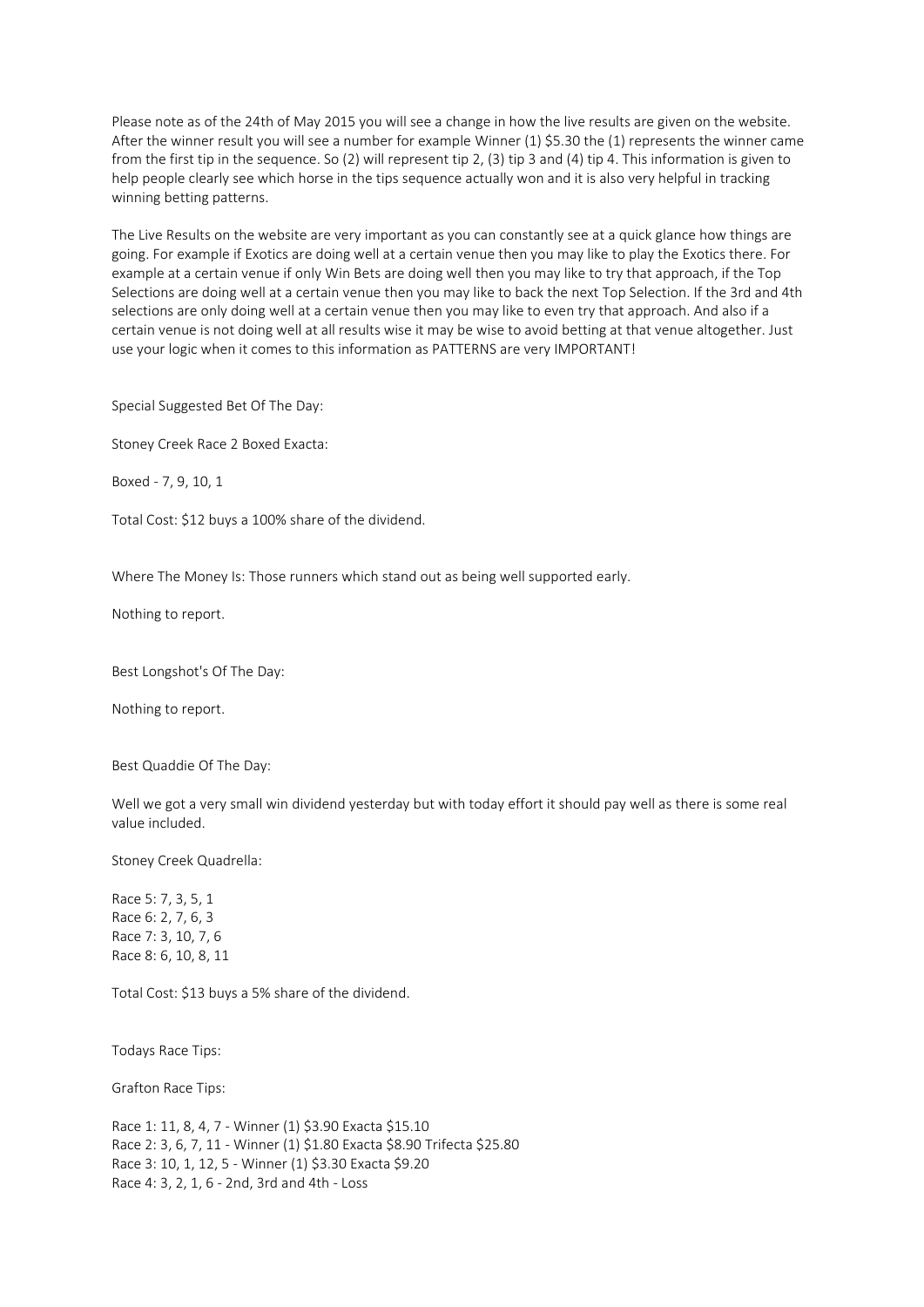Race 5: 3, 11, 10, 9 - Winner (1) \$4.90 Race 6: 3, 9, 1, 4 - Winner (1) \$2.60 Race 7: 10, 8, 9, 1 - Winner (3) \$9.40 Exacta \$41.90 Tri \$111.50 First 4 \$311.00 Race 8: 8, 9, 3, 4 - Winner (2) \$5.70 Exacta \$30.00 Trifecta \$81.90 Race 9: 4, 9, 2, 6 - 2nd and 3rd - Loss

Stoney Creek Race Tips:

Race 1: 4, 7, 2, 6 - Winner (2) \$3.50 Race 2: 7, 9, 10, 1 - Winner (1) \$2.30 Race 3: 11, 4, 1, 3 - Winner (2) \$4.20 Exacta \$12.40 Race 4: 8, 11, 9, 1 - Winner (3) \$4.30 Early Quadrella \$558.30 Race 5: 7, 3, 5, 1 - Winner (1) \$3.70 Exacta \$13.10 Race 6: 2, 7, 6, 3 - 2nd and 4th - Loss Race 7: 3, 10, 7, 6 - Winner (2) \$3.40 Race 8: 6, 10, 8, 11 - Winner (1) \$4.90

Tuesdays February 2nd 2016 Horse Racing Tips:

The results are in...

So let's have a quick look at the numbers for this Tuesday with 23 races covered. For the Exotics there were 10 Exacta's in total which is a strike rate of 44% with the best paying out at \$56.10 with the best straight Trifecta paying out at \$156.20 and the best straight First 4 paid out at \$288.40. For Win Bets the best priced winner was at \$9.70 with the strike rate for the Top Selection sitting at 26% with the strike rate for the Top 2 Selections sitting at 35%. There was just the 1 Quadrella recorded today and that was at Kembla Grange and paid out at \$718.70

#### Results:

Please note as of the 24th of May 2015 you will see a change in how the live results are given on the website. After the winner result you will see a number for example Winner (1) \$5.30 the (1) represents the winner came from the first tip in the sequence. So (2) will represent tip 2, (3) tip 3 and (4) tip 4. This information is given to help people clearly see which horse in the tips sequence actually won and it is also very helpful in tracking winning betting patterns.

The Live Results on the website are very important as you can constantly see at a quick glance how things are going. For example if Exotics are doing well at a certain venue then you may like to play the Exotics there. For example at a certain venue if only Win Bets are doing well then you may like to try that approach, if the Top Selections are doing well at a certain venue then you may like to back the next Top Selection. If the 3rd and 4th selections are only doing well at a certain venue then you may like to even try that approach. And also if a certain venue is not doing well at all results wise it may be wise to avoid betting at that venue altogether. Just use your logic when it comes to this information as PATTERNS are very IMPORTANT!

Special Suggested Bet Of The Day:

Ballarat Race 4 Banker Exacta:

9, 11 / 9, 11, 1, 6

So its 9 and 11 for 1st and 9, 11, 1, 6 for 2nd.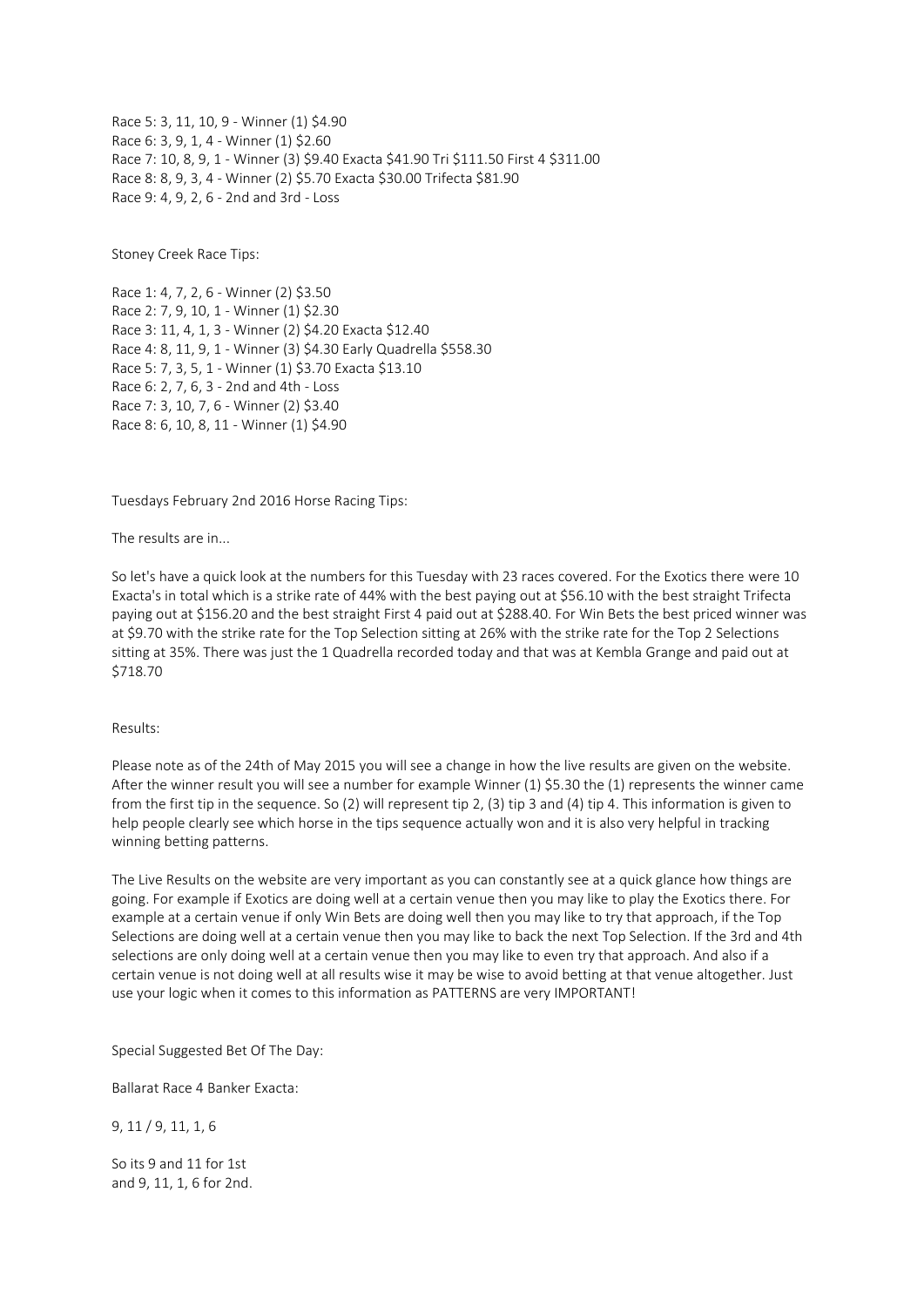Total Cost: \$12 = 200% of the dividend.

Result - A win and paid out at \$64.40

Where The Money Is: Those runners which stand out as being well supported early.

Nothing to report.

Best Longshot's Of The Day:

No selections available today.

Best Quaddie Of The Day:

Well we had a win yesterday and so we shall try for another.

Ballarat Quadrella:

Race 5: 3, 7, 4, 1 Race 6: 1, 6, 7, 2 Race 7: 12, 5, 2, 9 Race 8: 9, 2, 8, 6

Total Cost: \$13 buys a 5% share of the dividend.

Result - Loss missed by the 1 leg.

Todays Race Tips:

Ballarat Race Tips:

Race 1: 10, 3, 5, 7 - 3rd and 4th - Loss Race 2: 3, 5, 4, 1 - Winner (1) \$2.40 Exacta \$5.30 Trifecta \$7.10 Race 3: 1, 8, 4, 5 - Winner (4) \$4.40 Exacta \$56.10 Tri \$156.20 First 4 \$288.40 Race 4: 11, 9, 6, 1 - Winner (1) \$1.80 Exacta \$32.20 Tri \$54.70 First 4 \$157.60 Race 5: 3, 7, 4, 1 - Winner (3) \$3.20 Exacta \$18.60 Race 6: 1, 6, 7, 2 - Winner (3) \$5.90 Race 7: 12, 5, 2, 9 - 3rd - Loss Race 8: 9, 2, 8, 6 - Winner (4) \$3.70

Kembla Grange Race Tips:

Race 1: 7, 3, 5, 9 - 2nd, 3rd and 4th - Loss Race 2: 9, 8, 5, 3 - 2nd, 3rd and 4th - Loss Race 3: 3, 7, 4 - Winner (1) \$2.30 Exacta \$5.30 Trifecta \$3.10 Race 4: 10, 3, 6, 17 - Winner (3) \$9.70 Race 5: 4, 8, 6, 11 - Winner (3) \$4.20 Race 6: 3, 2, 5, 4 - Winner (2) \$4.00 Exacta \$13.30 Tri \$28.70 First 4 \$37.40 Race 7: 1, 12, 5, 11 - Winner (3) \$2.40 Quadrella \$718.70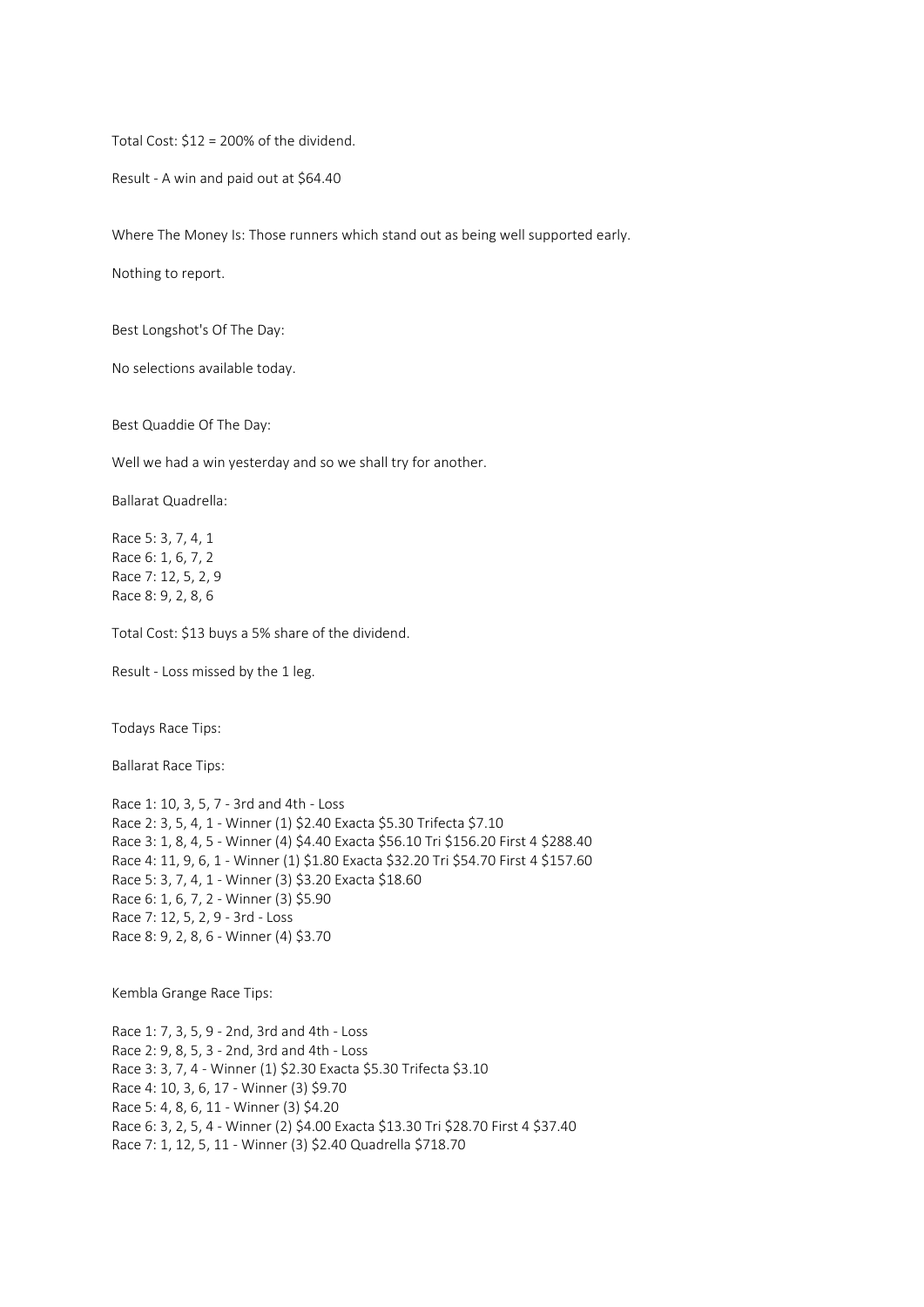Taree Race Tips:

Race 1: 7, 4, 1, 3 - Winner (1) \$2.40 Exacta \$22.80 Race 2: 8, 11, 13, 5 - Winner (1) \$1.60 Exacta \$6.40 Trifecta \$72.60 Race 3: 3, 12, 7, 9 - Winner (2) \$2.20 Exacta \$9.40 Trifecta \$23.20 Race 4: 4, 7, 12, 11 - Winner (1) \$2.20 Race 5: 6, 8, 4, 7 - Winner (4) \$7.80 Race 6: 2, 8, 5, 4 - Winner (4) \$5.10 Exacta \$26.80 Race 7: 3, 7, 12, 5 - 2nd and 3rd - Loss Race 8: 6, 3, 12, 11 - 3rd - Loss

Tuesdays January 26th 2016 Horse Racing Tips:

The results are in...

So let's have a quick look at the results for this Tuesdays Australia Day racing with 63 races covered on the site. For Win Bets the best priced winner was at \$17.40 with the strike rate for the Top Selection sitting at 37% with the strike rate for the Top 2 Selections sitting at 52%. For the Exotics there were 27 Exacta's in total which is a strike rate of 43% with the best paying out at \$131.90 with the best tipped straight Trifecta paying out at \$241.20 with the best tipped straight First 4 paying out at \$991.00

Results:

Please note as of the 24th of May 2015 you will see a change in how the live results are given on the website. After the winner result you will see a number for example Winner (1) \$5.30 the (1) represents the winner came from the first tip in the sequence. So (2) will represent tip 2, (3) tip 3 and (4) tip 4. This information is given to help people clearly see which horse in the tips sequence actually won and it is also very helpful in tracking winning betting patterns.

The Live Results on the website are very important as you can constantly see at a quick glance how things are going. For example if Exotics are doing well at a certain venue then you may like to play the Exotics there. For example at a certain venue if only Win Bets are doing well then you may like to try that approach, if the Top Selections are doing well at a certain venue then you may like to back the next Top Selection. If the 3rd and 4th selections are only doing well at a certain venue then you may like to even try that approach. And also if a certain venue is not doing well at all results wise it may be wise to avoid betting at that venue altogether. Just use your logic when it comes to this information as PATTERNS are very IMPORTANT!

Special Suggested Bet Of The Day:

Caulfield Race 4 Boxed Exacta:

Boxed - 4, 6, 14, 17

Total Cost: \$12 = 100% of the dividend.

Where The Money Is: Those runners which stand out as being well supported early.

Nothing to report.

Best Longshot's Of The Day: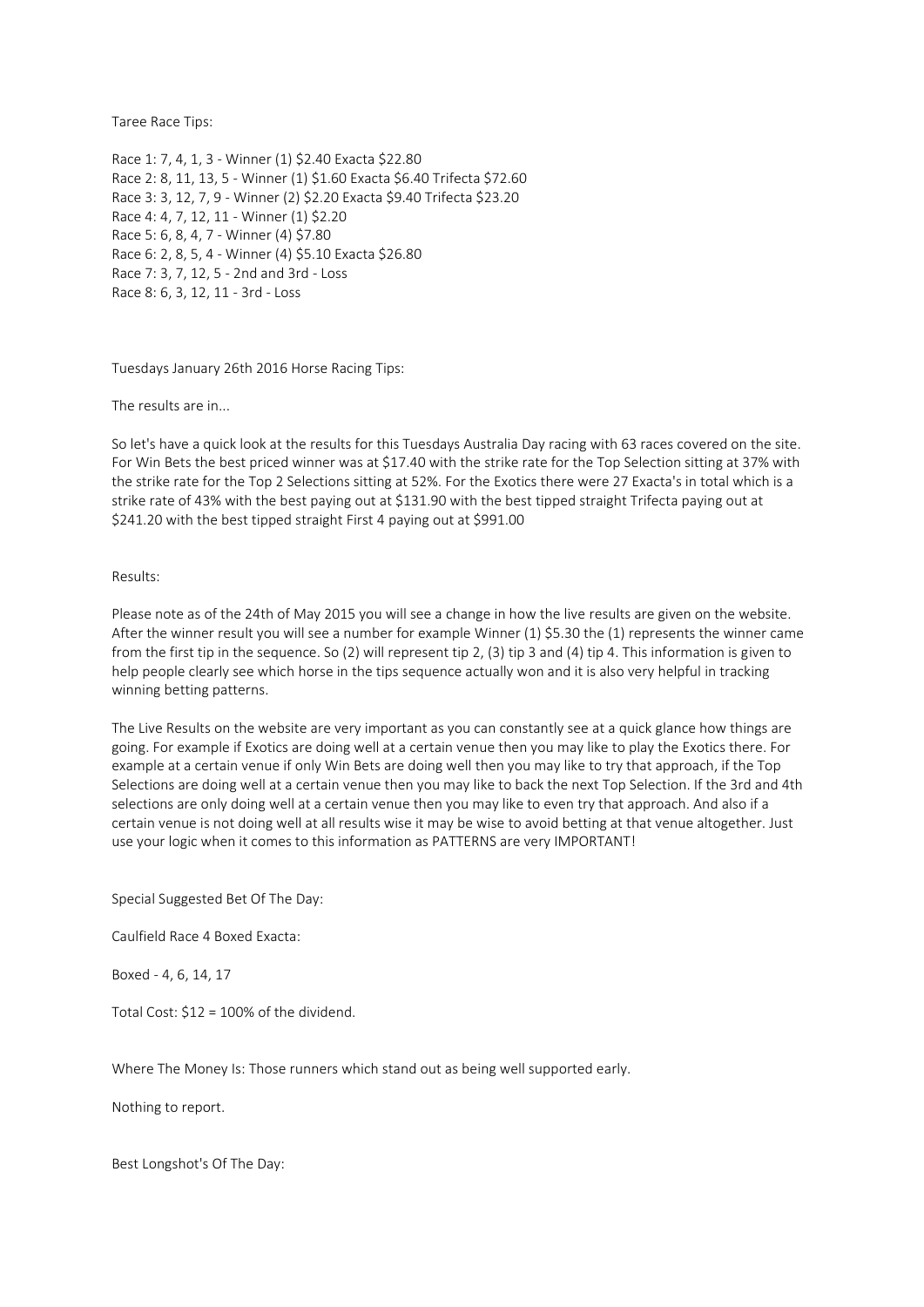Nothing to report.

Best Quaddie Of The Day:

Caulfield Quadrella:

Race 5: 1, 8, 9, 5 Race 6: 3, 1, 9, 4 Race 7: 2, 3, 11, 7 Race 8: 13, 8, 2, 6

Total Cost: \$13 buys a 5% share of the dividend.

Todays Race Tips:

Sunshine Coast Race Tips:

Race 1: 12, 13, 11, 7 - Winner (1) \$2.20 Exacta \$8.20 Race 2: 4, 12, 3, 9 - Winner (2) \$3.80 Exacta \$11.20 Race 3: 8, 14, 7, 3 - Winner (1) \$2.70

Race 4 onwards abandoned.

Randwick Race Tips:

Race 1: 2, 3, 1, 4 - Winner (1) \$1.90 Exacta \$6.60 Trifecta \$14.70 First 4 \$19.40 Race 2: 5, 10, 4, 1 - 2nd and 3rd - Loss Race 3: 1, 3, 2, 4 - Winner (1) \$2.40 Exacta \$9.10 Race 4: 6, 4, 9, 1 - Winner (1) \$2.80 Race 5: 6, 4, 13, 9 - Winner (4) \$3.80 Race 6: 9, 12, 10, 14 - Winner (1) \$2.00 Race 7: 5, 14, 2, 17 - Winner (1) \$4.60 Race 8: 16, 7, 15, 3 - Winner (4) \$7.20 Exacta \$55.90 Tri \$227.20 Quad \$263.00

Caulfield Race Tips:

Race 1: 3, 5, 6, 4 - Winner (1) \$3.00 Exacta \$12.90 Trifecta \$48.80 Race 2: 4, 8, 1, 3 - Winner (2) \$1.80 Race 3: 14, 2, 5, 3 - Winner (3) \$5.20 Race 4: 4, 6, 17, 14 - Winner (2) \$6.00 Race 5: 1, 8, 9, 5 - Winner (4) \$4.40 Exacta \$17.40 Race 6: 3, 1, 9, 4 - 3rd and 4th - Loss Race 7: 2, 3, 11, 7 - 2nd and 3rd - Loss Race 8: 13, 8, 2, 6 - Winner (2) \$5.40

Murray Bridge Race Tips:

Race 1: 8, 7, 2, 3 - 2nd and 4th - Loss Race 2: 6, 5, 4, 2 - 2nd, 3rd and 4th - Loss Race 3: 9, 1, 6, 5 - Winner (2) \$3.20 Exacta \$10.40 Trifecta \$15.70 Race 4: 2, 8, 3, 6 - Winner (1) \$3.60 Exacta \$18.60 Tri \$39.50 First 4 \$93.60 Race 5: 4, 7, 3, 2 - Winner (1) \$2.50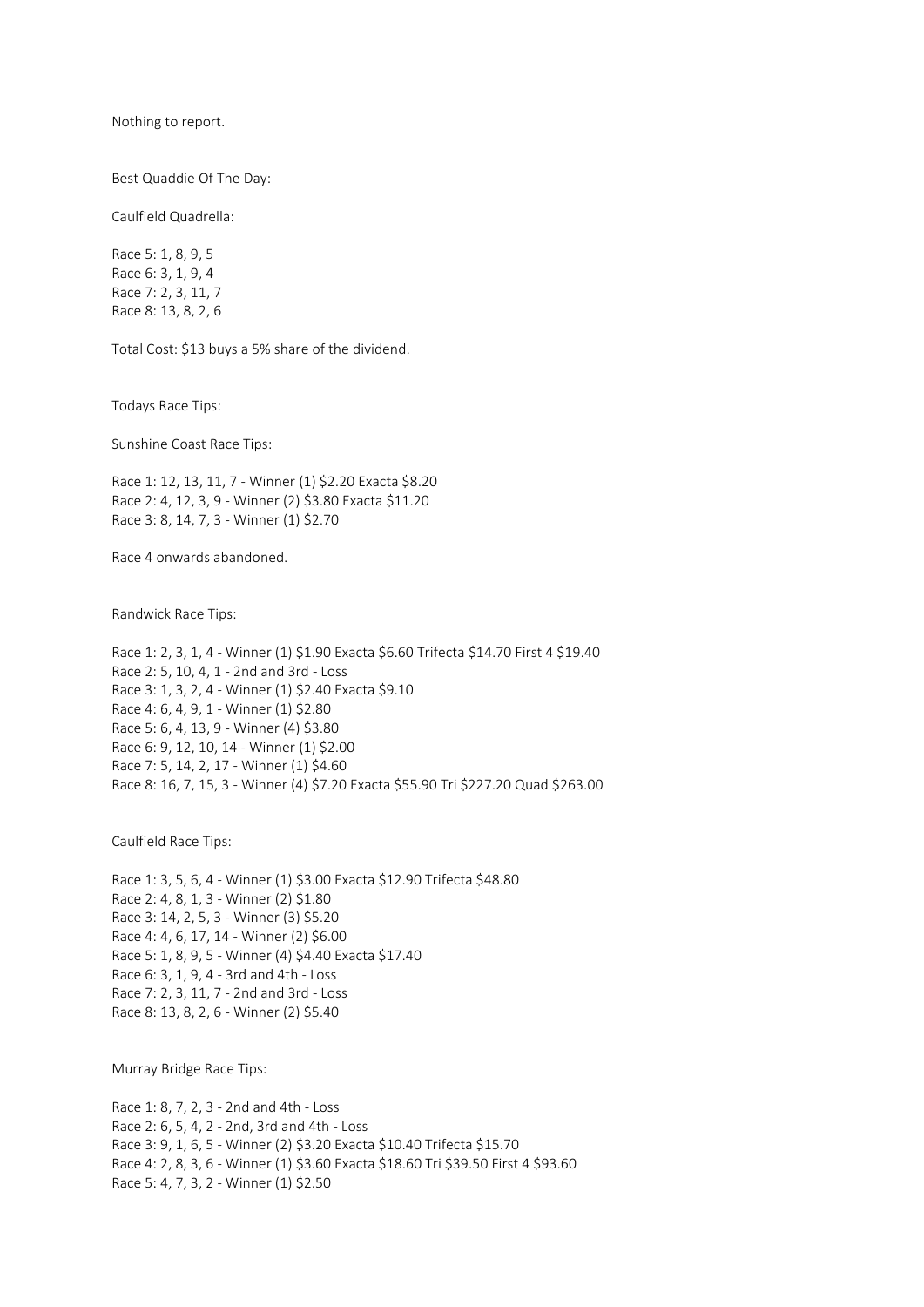Race 6: 3, 8, 1, 6 - Winner (1) \$2.20 Exacta \$7.40 Race 7: 9, 1, 7, 5 - Winner (3) \$4.60 Race 8: 3, 7, 6, 2 - Winner (1) \$2.80 Exacta \$17.90 Trifecta \$66.70 Quad \$64.10

Armidale Race Tips:

Race 1: 6, 12, 8, 3 - Winner (4) \$3.20 Exacta \$19.70 Trifecta \$89.90 Race 2: 7, 10, 5, 2 - Winner (3) \$6.00 Race 3: 3, 1, 9, 12 - Winner (3) \$4.10 Exacta \$33.60 Race 4: 2, 3, 7, 11 - Winner (1) \$2.90 Race 5: 4, 8, 9, 6 - Loss Race 6: 9, 4, 6, 2 - Winner (4) \$3.30 Race 7: 2, 4, 6, 8 - Winner (1) \$2.20

Wagga Race Tips:

Race 1: 12, 2, 3, 16 - 2nd and 4th - Loss Race 2: 8, 11, 4, 6 - Winner (3) \$4.70 Race 3: 4, 2, 7, 5 - 2nd - Loss Race 4: 6, 10, 3, 4 - Winner (3) \$3.10 Race 5: 10, 2, 11, 13 - 2nd - Loss Race 6: 7, 13, 11, 6 - Winner (1) \$1.50 Exacta \$3.90 Race 7: 2, 4, 5, 3 - Winner (2) \$3.10 Exacta \$8.30

Darwin Race Tips:

Race 1: 2, 1, 4, 3 - Winner (2) \$1.40 Exacta \$2.90 Trifecta \$3.60 First 4 \$3.40 Race 2: 3, 5, 1, 4 - Winner (1) \$3.30 Exacta \$18.90 Trifecta \$53.30 Race 3: 6, 5, 2, 4 - 2nd - Loss Race 4: 6, 5, 8, 7 - Winner (1) \$1.60 Race 5: 5, 3, 2, 6 - Winner (1) \$5.30 Exacta \$131.90 Tri \$125.80 First 4 \$991.00 Race 6: 1, 2, 6, 8 - Winner (1) \$2.70 Exacta \$18.50

Narrogin Race Tips:

Race 1: 2, 8, 10, 7 - 2nd - Loss Race 2: 1, 4, 3, 10 - Winner (1) \$1.90 Exacta \$3.10 Race 3: 10, 5, 2, 6 - 3rd - Loss Race 4: 1, 4, 7, 3 - Winner (1) \$2.90 Exacta \$7.30 Race 5: 4, 6, 9, 7 - Winner (1) \$5.60 Race 6: 1, 3, 2, 5 - Winner (2) \$7.70 Exacta \$14.50 Trifecta \$137.00 Race 7: 4, 6, 5, 12 - Winner (3) \$7.90 Race 8: 1, 3, 12, 7 - 2nd - Loss

Bunbury Race Tips:

Race 1: 11, 1, 8, 4 - Winner (2) \$4.20 Race 2: 3, 10, 11, 7 - Winner (1) \$2.90 Race 3: 10, 6, 9, 3 - Winner (2) \$17.40 Exacta \$70.20 Race 4: 7, 10, 6, 8 - Winner (4) \$3.60 Exacta \$15.50 Race 5: 5, 7, 6, 11 - Winner (3) \$8.10 Exacta \$40.20 Race 6: 5, 3, 8, 7 - Winner (4) \$7.80 Exacta \$40.90 Trifecta \$241.20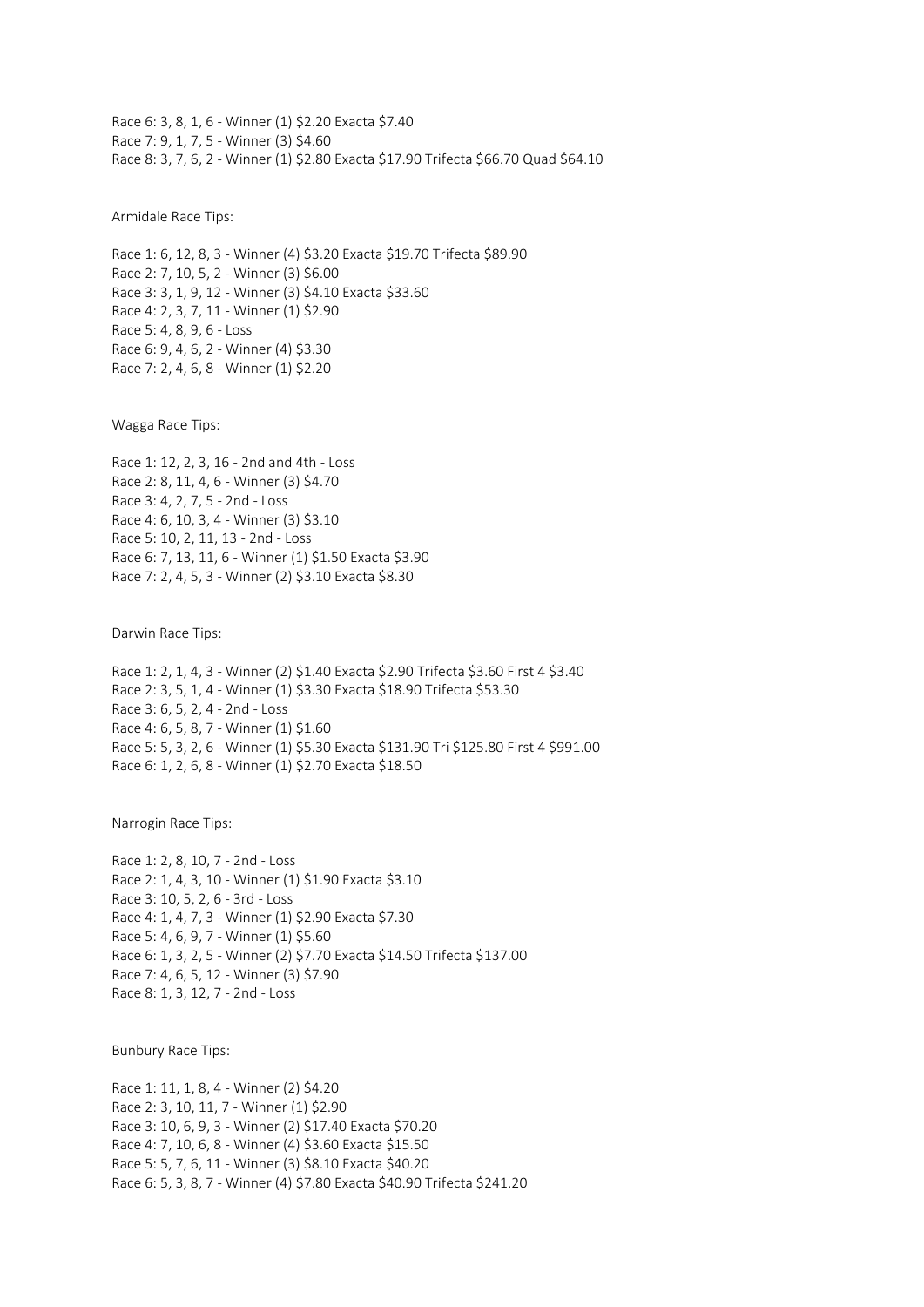Race 7: 10, 5, 9, 6 - Winner (3) \$10.50 Exacta \$101.30 Race 8: 6, 3, 15, 5 - 3rd and 4th - Loss

Tuesdays January 19th 2016 Horse Racing Tips:

The results are in...

So lets have a quick look at the results for this Tuesdays racing with 16 races covered on the site. For the Exotics there were 8 Exacta's in total which is a strike rate of 50% with the best one paying out at \$76.90 with the best tipped straight Trifecta paying out at \$120.70 and there were no straight First 4's tipped on site today. For Win Bets the best priced winner was at \$11.80 with the strike rate for the Top 2 Selections stting at 50%. There was also just the 1 Quadrella today and that paid out at \$327.80

#### Results:

Please note as of the 24th of May 2015 you will see a change in how the live results are given on the website. After the winner result you will see a number for example Winner (1) \$5.30 the (1) represents the winner came from the first tip in the sequence. So (2) will represent tip 2, (3) tip 3 and (4) tip 4. This information is given to help people clearly see which horse in the tips sequence actually won and it is also very helpful in tracking winning betting patterns.

The Live Results on the website are very important as you can constantly see at a quick glance how things are going. For example if Exotics are doing well at a certain venue then you may like to play the Exotics there. For example at a certain venue if only Win Bets are doing well then you may like to try that approach, if the Top Selections are doing well at a certain venue then you may like to back the next Top Selection. If the 3rd and 4th selections are only doing well at a certain venue then you may like to even try that approach. And also if a certain venue is not doing well at all results wise it may be wise to avoid betting at that venue altogether. Just use your logic when it comes to this information as PATTERNS are very IMPORTANT!

Special Suggested Bet Of The Day:

Echuca Race 7 Boxed Exacta:

Boxed - 8, 10, 6, 12

Total Cost: \$12 buys 100% of the dividend.

Where The Money Is: Those runners which stand out as being well supported early.

Nothing to report again today.,

Best Longshot's Of The Day:

Again nothing available today.

Best Quaddie Of The Day:

We are due for a good result and with todays selections we are in with an excellent show.

Echuca Quadrella: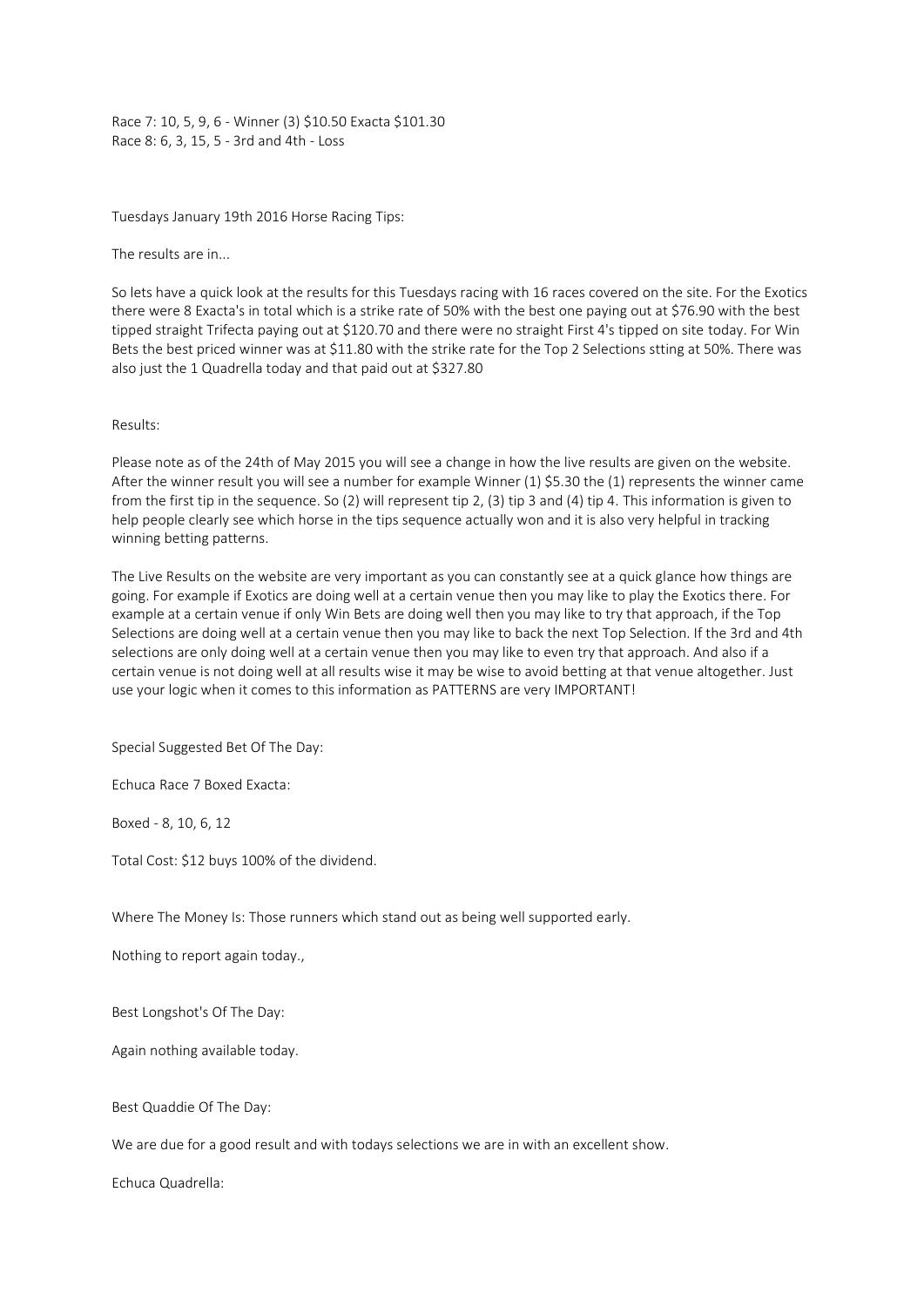Race 5: 6, 8, 4, 5 Race 6: 1, 8, 6, 9 Race 7: 8, 10, 6, 12 Race 8: 3, 4, 12, 2

Total Cost: \$13 buys 5% of the dividend.

Result - Win but only paid out at \$327.80

Todays Race Tips:

Echuca Race Tips:

Race 1: 7, 11, 1, 12 - Winner (4) \$7.10 Race 2: 5, 11, 7, 12 - Winner (2) \$8.50 Race 3: 4, 8, 2, 12 - Winner (2) \$6.70 Exacta \$12.20 Race 4: 1, 4, 2, 9 - Winner (2) \$3.40 Exacta \$7.80 Race 5: 6, 8, 4, 5 - Winner (3) \$1.90 Exacta \$12.70 Race 6: 1, 8, 6, 9 - Winner (2) \$3.70 Exacta \$76.90 Race 7: 8, 10, 6, 12 - Winner (3) \$5.00 Race 8: 3, 4, 12, 2 - Winner (2) \$4.80 Exacta \$29.60 Tri \$94.50 Quad \$327.80

Taree Race Tips:

Race 1: 6, 8, 11, 9 - Winner (3) \$2.50 Exacta \$9.80 Trifecta \$30.50 Race 2: 8, 5, 10, 6 - Winner (2) \$11.80 Exacta \$45.90 Trifecta \$120.70 Race 3: 4, 5, 12, 9 - 2nd, 3rd and 4th - Loss Race 4: 1, 5, 11, 2 - Winner (1) \$2.70 Exacta \$7.20 Race 5: 5, 2, 9, 8 - Winner (2) \$2.00 Race 6: 5, 10, 6, 1 - Winner (4) \$5.10 Race 7: 3, 4, 10, 9 - 2nd, 3rd and 4th - Loss Race 8: 11, 8, 3, 6 - 4th - Loss

Tuesdays January 12th 2016 Horse Racing Tips:

The results are in...

So let's have a look at the results for this Tuesdays racing with just the 16 races covered today. For Exotics the strike rate for Exacta's was a bit low at 19% with the best paying out at \$53.60 with the best tipped straight Trifecta paying out at \$505.70. For Win Bets the best priced winner was at \$8.10 with the strike rate for the Top Selection sitting also low today at at 19% with the strike rate for the Top 2 Selections sitting at 38%

Results:

Please note as of the 24th of May 2015 you will see a change in how the live results are given on the website. After the winner result you will see a number for example Winner (1) \$5.30 the (1) represents the winner came from the first tip in the sequence. So (2) will represent tip 2, (3) tip 3 and (4) tip 4. This information is given to help people clearly see which horse in the tips sequence actually won and it is also very helpful in tracking winning betting patterns.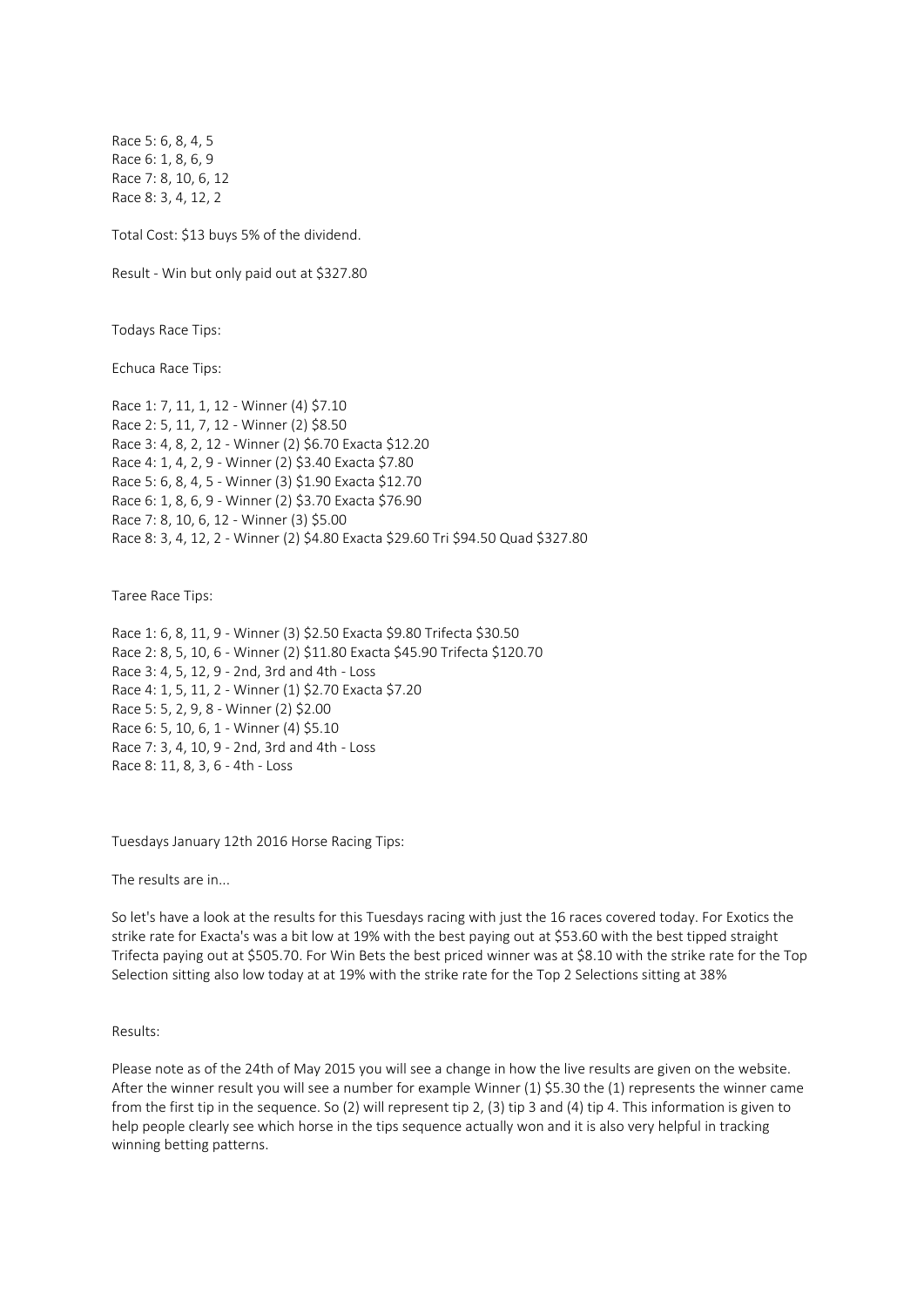The Live Results on the website are very important as you can constantly see at a quick glance how things are going. For example if Exotics are doing well at a certain venue then you may like to play the Exotics there. For example at a certain venue if only Win Bets are doing well then you may like to try that approach, if the Top Selections are doing well at a certain venue then you may like to back the next Top Selection. If the 3rd and 4th selections are only doing well at a certain venue then you may like to even try that approach. And also if a certain venue is not doing well at all results wise it may be wise to avoid betting at that venue altogether. Just use your logic when it comes to this information as PATTERNS are very IMPORTANT!

Special Suggested Bet Of The Day:

Yarra Valley Race 4 Banker Exacta:

1, 8 / 1, 8, 3, 7

So its 1 and 8 for 1st and 1, 8, 3, 7 for 2nd.

Total Cost: \$12 buys a 200% share of the dividend.

Where The Money Is: Those runners which stand out as being well supported early.

No information available today.

Best Longshot's Of The Day:

- Yarra Valley Race 7 No 8 Pegambak at \$21.00 there is good early support for this one so keep an eye on it today.

- Kempsey Race 8 No's 8 Maybe The One at \$23.00 & 7 Real Oak at \$16.00 both these horses come under notice in the last race at Kempsey as there is nice support for both of them early.

Best Quaddie Of The Day:

Well we missed by 1 race again yesterday finishing 2nd and we shall try our hand again today. We really have value in each leg at Yarra Valley so with the right luck we may very well have a good collect.

Yarra Valley Quadrella:

Race 5: 5, 4, 7, 2 Race 6: 9, 5, 6, 4 Race 7: 2, 8, 9, 10 Race 8: 8, 1, 10, 4

Total Cost: \$13 buys a 5% share of the dividend.

Todays Race Tips:

Yarra Valley Race Tips:

Race 1: 6, 7, 8, 1 - Winner (1) \$1.70 Race 2: 10, 3, 6, 4 - 2nd, 3rd and 4th - Loss Race 3: 5, 9, 2, 8 - Winner (2) \$7.20 Exacta \$35.10 Trifecta \$79.60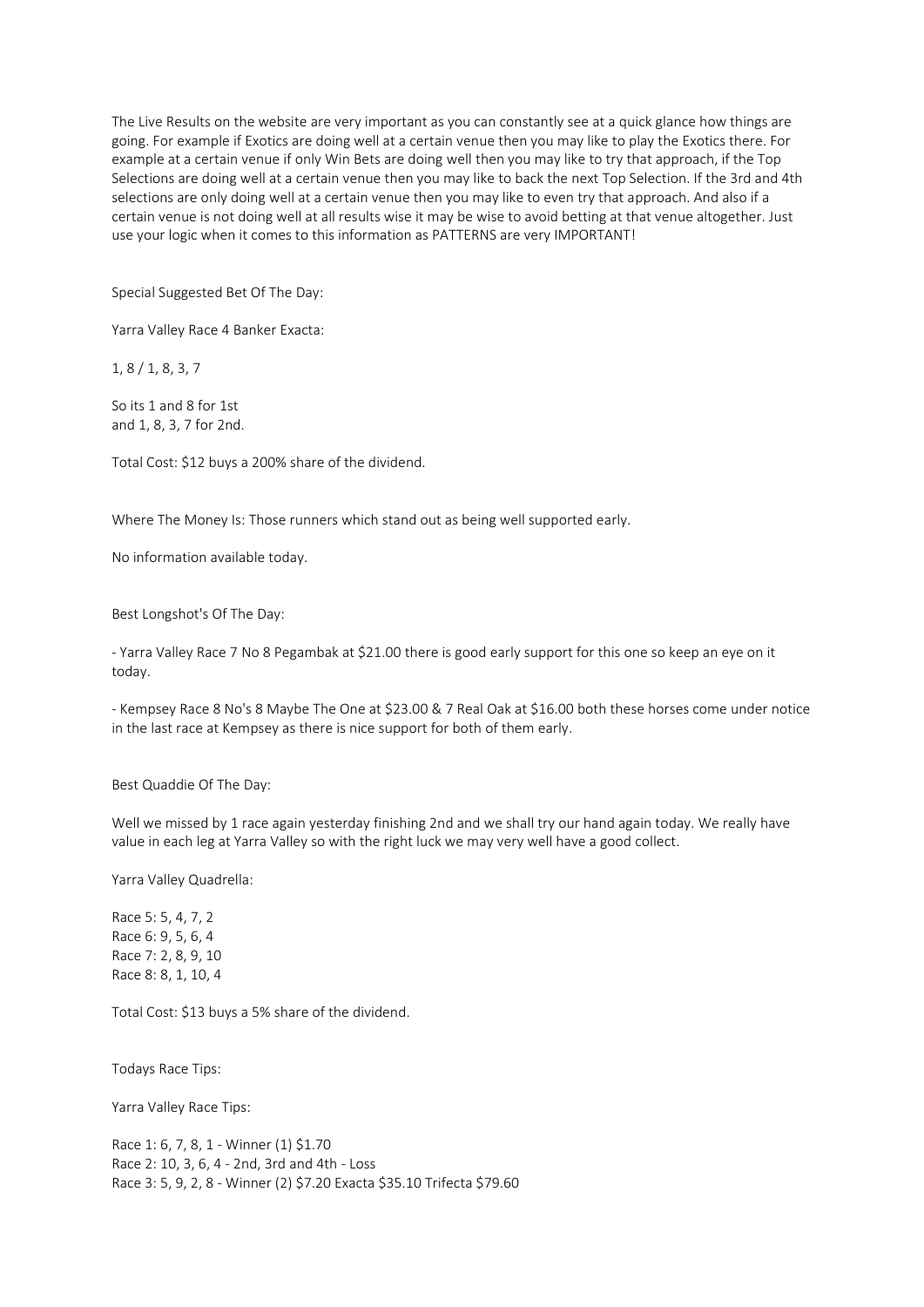Race 4: 8, 1, 7, 3 - Winner (1) \$3.20 Race 5: 5, 4, 7, 2 - 2nd and 3rd - Loss Race 6: 9, 5, 6, 4 - 2nd and 3rd - Loss Race 7: 2, 8, 9, 10 - Winner (1) \$3.40 Race 8: 8, 1, 10, 4 - 3rd and 4th - Loss

Kempsey Race Tips:

Race 1: 9, 5, 1, 8 - Winner (2) \$4.80 Race 2: 8, 12, 4, 1 - Winner (2) \$3.40 Exacta \$19.60 Trifecta \$505.70 Race 3: 2, 7, 3, 5 - Winner (4) \$3.20 Race 4: 3, 1, 10, 12 - Winner (4) \$8.10 Exacta \$53.60 Trifecta \$233.20 Race 5: 8, 7, 6, 9 - 3rd and 4th - Loss Race 6: 4, 12, 10, 9 - 4th - Loss Race 7: 7, 8, 14, 10 - 2nd and 3rd - Loss Race 8: 1, 8, 7, 5 - 2nd and 3rd - Loss

Tuesdays January 5th 2016 Horse Racing Tips:

The results are in...

Wyong was abandoned so that left us with the 8 races to cover today. So lets have a look at what happened. For Exotics the strike rate for Exacta's was at 38% with the best paying out at \$38.70 with the best tipped straight Trifecta paying out at \$209.30. For Win Bets the best priced winner was at \$13.90 with the strike rate for the Top 2 Selections sitting at 25% and that's about as exciting as it got this Tuesday the only other highlight of sorts was with the best Quadrella of the day selections where we acheived 3 winning legs but lost on the last race.

#### Results:

Please note as of the 24th of May 2015 you will see a change in how the live results are given on the website. After the winner result you will see a number for example Winner (1) \$5.30 the (1) represents the winner came from the first tip in the sequence. So (2) will represent tip 2, (3) tip 3 and (4) tip 4. This information is given to help people clearly see which horse in the tips sequence actually won and it is also very helpful in tracking winning betting patterns.

The Live Results on the website are very important as you can constantly see at a quick glance how things are going. For example if Exotics are doing well at a certain venue then you may like to play the Exotics there. For example at a certain venue if only Win Bets are doing well then you may like to try that approach, if the Top Selections are doing well at a certain venue then you may like to back the next Top Selection. If the 3rd and 4th selections are only doing well at a certain venue then you may like to even try that approach. And also if a certain venue is not doing well at all results wise it may be wise to avoid betting at that venue altogether. Just use your logic when it comes to this information as PATTERNS are very IMPORTANT!

Special Suggested Bet Of The Day:

Stony Creek Race 3 Boxed Exacta:

Boxed - 12, 3, 9, 17

Total Cost: \$12 = 100% of the dividend.